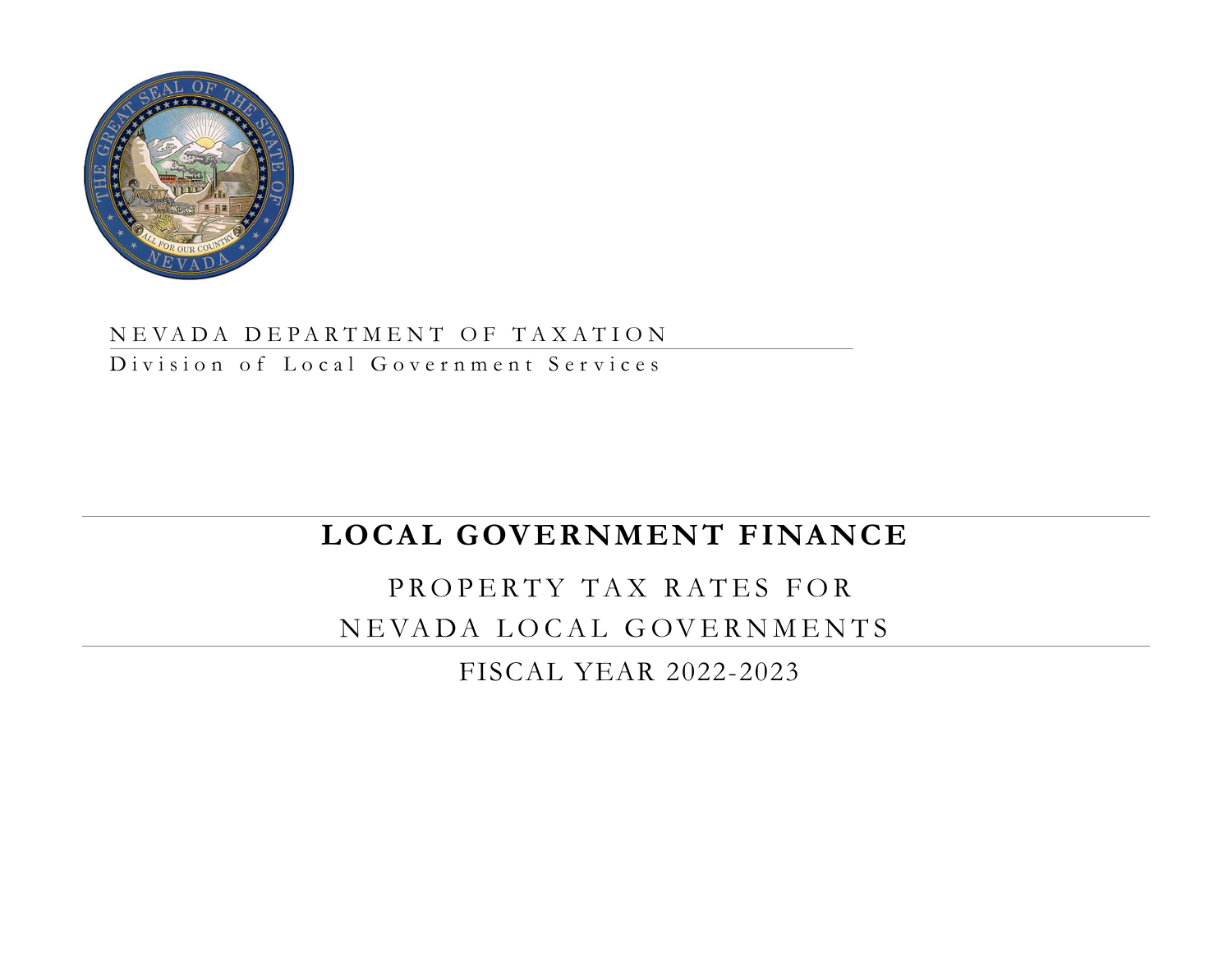D ivision of Local Government Services

# Property Tax Rates for Nevada Local Governments

## FY 2022-2023

Department of Taxation Division of Local Government Services 1550 College Parkway, Suite 115 Carson City, NV 89706 Phone 775.684.2100 ● Fax 775.684.2020

Certified by the Nevada Tax Commission June 27, 2022

Prepared by the Staff of the Local Government Finance Section of the Division of Local Government Services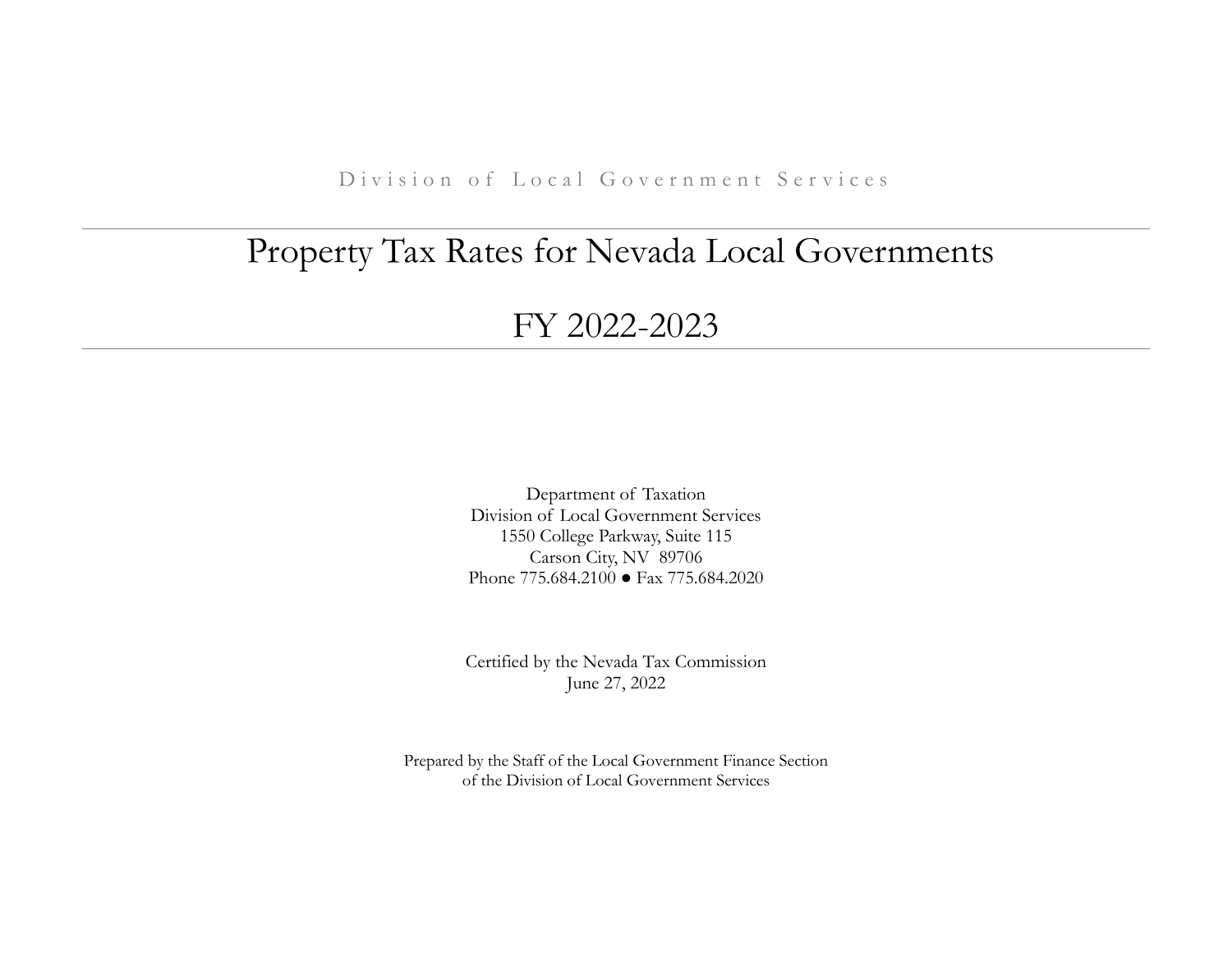# CONTENTS

### **PROPERTY TAX RATES – FY 2022-2023**

| <b>INTRODUCTION &amp; GLOSSARY OF</b> |  |
|---------------------------------------|--|
|                                       |  |
| PROPERTY TAX DISTRIBUTIONIII          |  |
| <b>COMPARISON OF PROJECTED AND</b>    |  |
|                                       |  |

### **A. TOTAL PROPERTY TAX RATES BY TAXING UNIT**

### **B. COMBINED PROPERTY TAX RATES; BY COMPONENT; BY TAXING UNIT**

| DOUGLAS COUNTY $\ldots$ |  |
|-------------------------|--|

| LANDER COUNTY  B-7      |
|-------------------------|
|                         |
|                         |
| MINERAL COUNTY B-8      |
|                         |
|                         |
| STOREY COUNTY  B-10     |
|                         |
| WHITE PINE COUNTY  B-11 |

### **C . PROPERTY TAX OVERRIDES; TAX IMPACT**

| HUMBOLDT COUNTYC-5 |  |
|--------------------|--|
|                    |  |
|                    |  |
|                    |  |
|                    |  |
|                    |  |
|                    |  |
|                    |  |
|                    |  |
|                    |  |

### **D. OVERLAPPING TAXING DISTRICTS**

### **E. OTHER INFORMATION**

| REDEVELOPMENT AGENCIES E-1 |  |
|----------------------------|--|
| TAX CAP FACTORS E-3        |  |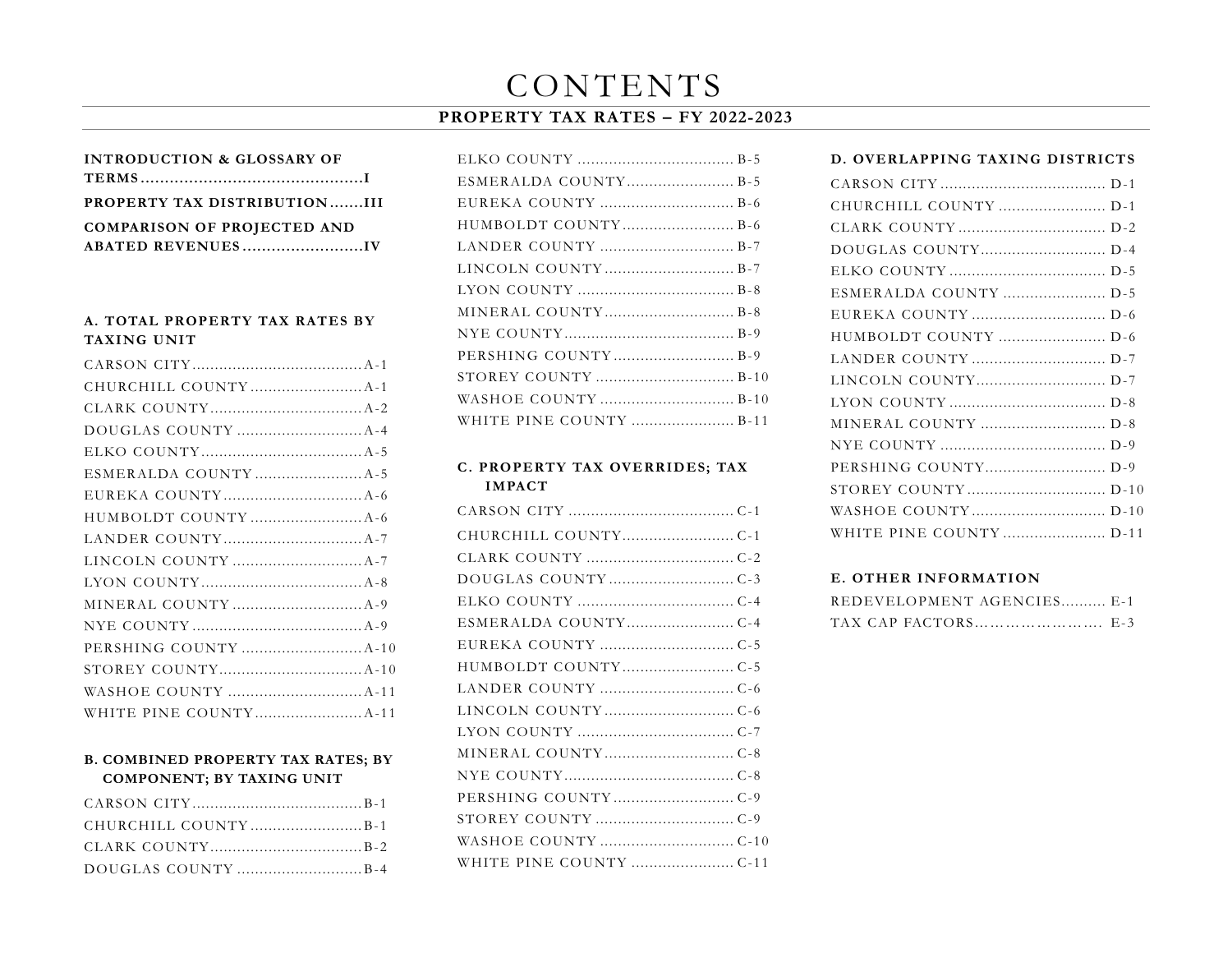### **INTRODUCTION**

Enclosed herewith are the Property Tax Rates for Nevada Local Governments for Fiscal Year 2022-2023. The publication has been prepared in five sections, noted below. Senate Bill 507, enacted by the 2003 Legislature, added a total of 2 cents to the State of Nevada tax rate. Assembly Bill 492 enacted by the 2021 Legislature continues the 2 cent levy with \$0.0118 cents added to the previous 15 cents for statewide capital improvements; while the remaining \$0.0082 cents will go toward the conservation of natural resources in the state. These additional levies are outside the statutory tax rate cap of \$3.64 per \$100 of assessed value.Terms appearing below in *italics* are defined in the Glossary.

### **New Taxing Districts - Depending on when the new tax district is created, assessed values for centrally assessed properties are not available for approximately 6 to 18 months after the district is created because of statutory reporting timelines for centrally-assessed properties.**

Section A – Total Property Tax Rates by Taxing Unit. Presents the *assessed valuation of all property including, net proceeds of minerals valuation* and total assessed valuation for each local government entity. Also presented are the combined tax rate, county tax rate, combined special district tax rate, school district operating tax rate and the Total Property Tax Rate.

Section B – Combined Property Tax Rates by Component; by Taxing Unit. Presents a breakdown of the different rates that comprise the combined tax rate, which include *maximum allowed* and *levied operating rates*, *voter approved override allowed and levied tax rates*, *legislatively allowed* and *levied tax rates* and *rates necessary to service debt* incurred by the entity.

Section C – Property Tax Overrides and Tax Impact. Presents details of current voter approved property tax overrides, including the entity collecting the override rate; the purpose for which the revenues generated are to be used; the tax rate or dollar amount approved; the date of the election; and the length of time in which the levy is to be imposed. Prior to the meeting of the 1993 Nevada Legislature, voter approved overrides could be imposed in perpetuity, unless rescinded by a vote of the people. In the 1993 session, legislation was enacted limiting the term of voterapproved overrides to no more than 30 years duration [pursuant to NRS 354.5982 (1)]. This section also provides examples from a select number of entities within a county and presents the property tax bill that would be due on a home with an assessed value of \$100,000.

Section D – Overlapping Districts. Presents the details of the various district property tax rates which comprise the combined special district tax rates shown in column 7 in section A of this publication.

Section E – Other Information. Presents information on redevelopment agencies.

### **GLOSSARY**

Listed below are governmental budget terms used throughout this publication. The majority of the definitions are taken from Understanding Nevada's Property Tax System, a publication of the Nevada Taxpayers Association. For further information, contact the Association in Carson City at (775) 882-2697 or in Las Vegas at (702) 457-8442.

Abatement – Although there are many kinds of tax abatements, the most widespread type of tax liability reduction is provided by NRS 361.4722 and NRS 461.4723. These statutes abate a portion of property tax liability for single family residences and qualifying rental properties for taxes greater than the prior year's tax plus 3%. For all other types of property, a portion of property tax liability is abated for taxes greater than the prior year's tax plus up to 8%, depending on the county in which the property is located.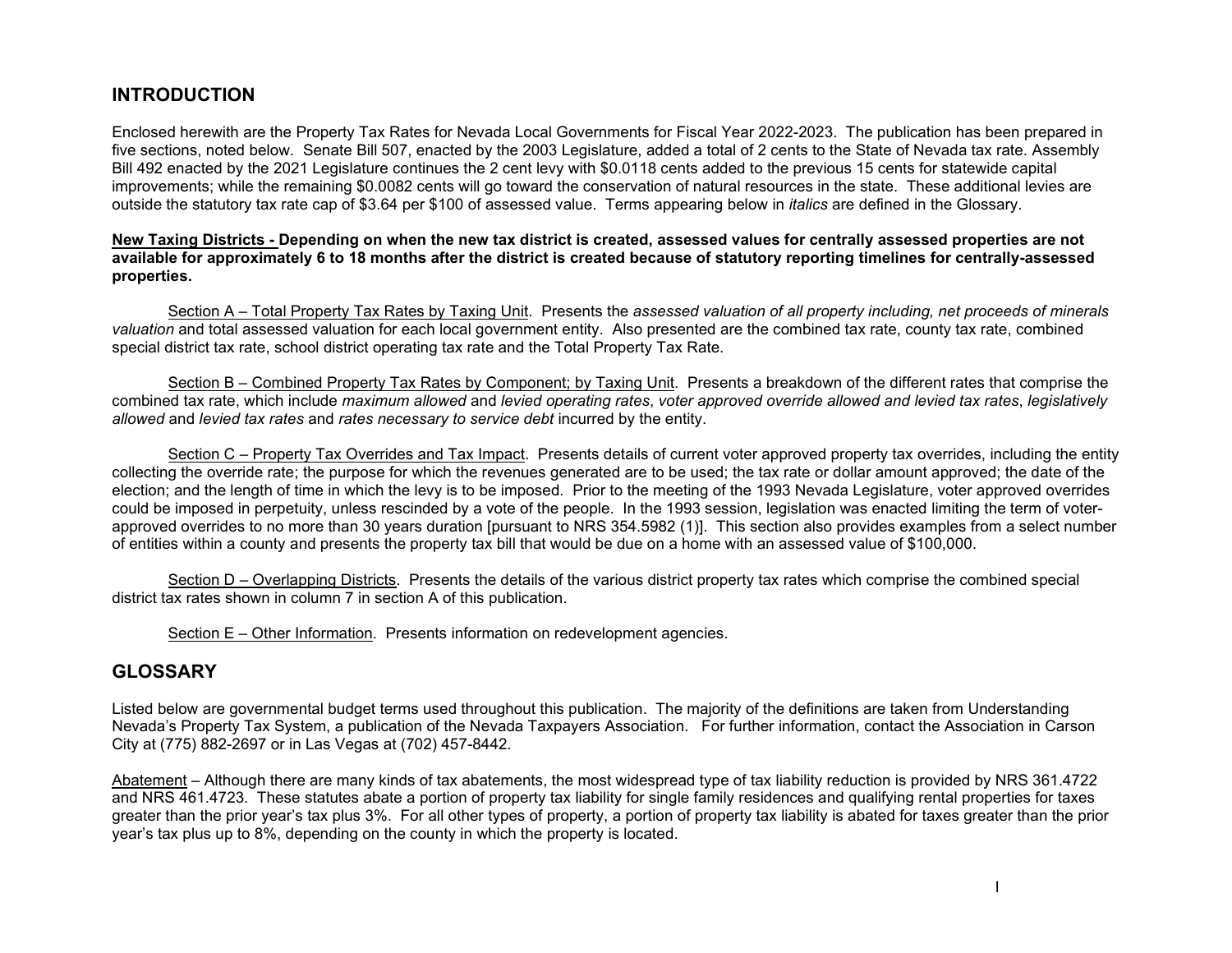### **GLOSSARY (continued)**

Assessed Value – Taxable value times the level of assessment, currently thirty-five percent (35%).

Fiscal Year – In Nevada it is that period of time from July 1 of one calendar year to June 30 of the following calendar year. It is also the taxable year for purposes of property taxation.

Net proceeds of minerals – Nevada statutes (NRS 362.100-170) provide for the levy of a tax on the net production of minerals in lieu of a property tax relative to the extraction of minerals (ores, oil, gas and other hydrocarbons) within the state. Mining companies are allowed to deduct from the gross proceeds expenses directly tied to the production of the product. The tax liability is calculated using property tax rates.

Overlapping Tax Districts – Areas within a county with a combination of two or more tax rates for entities formed for specific purposes. Boundaries for taxing purposes are defined by resolution or a vote of the residents therein.

Property Tax – The compulsory charge levied by a governmental unit to provide the revenues to support the budgets adopted by the elected governing boards. Expressed as \$ x.xxxx per \$100.00 of assessed valuation. In Nevada, the tax is levied on both personal and real property. The tax rate levied on net proceeds of minerals is the rate determined from the table at NRS 362.140 or the total tax rate for the county in which the mining operation is located, whichever rate is higher.

Statutory Tax Rate Limit – The Nevada State Constitution caps the property tax rate at \$ 5.00 per \$100.00 of assessed value. NRS 361.453 has further capped the rate at \$ 3.64 per \$100.00 of assessed value.

Tax – A compulsory charge levied by a governmental unit against the wealth of a person, natural or corporate.

Tax Levy/Rate – The rate necessary to support the budgets as determined by the elected governing boards. Expressed as \$ x.xxxx per \$100.00 of assessed valuation.

Tax Override – An increase in the allowed property tax rate, either legislatively or voter approved and used for operating expenditures.

Taxable Value – For vacant land – full cash value. For improvements – replacement cost new less depreciation. Taxable value is not to exceed full cash value.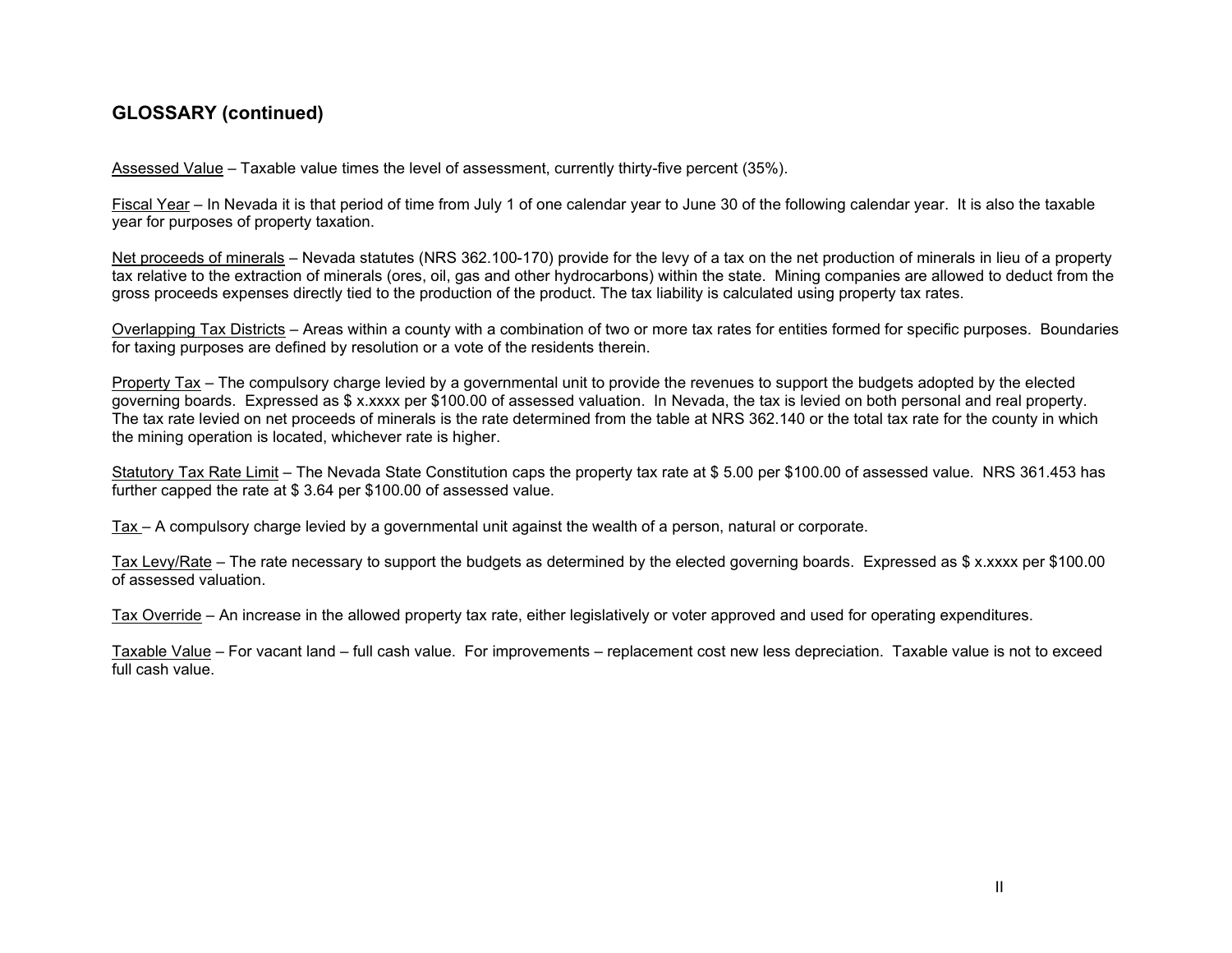|                    |                 |                 |                 |                          |                | PROPERTY TAX REVENUE DOLLARS PROJECTED |               |                 |                 |                 |               |
|--------------------|-----------------|-----------------|-----------------|--------------------------|----------------|----------------------------------------|---------------|-----------------|-----------------|-----------------|---------------|
|                    |                 |                 |                 |                          |                | <b>TOTAL</b>                           |               |                 | FY 2022-23      | FY 2021-22      | % OF          |
|                    | <b>TOTAL</b>    |                 |                 |                          |                | <b>COMBINED</b>                        |               |                 | <b>AVERAGE</b>  | <b>AVERAGE</b>  | <b>CHANGE</b> |
|                    | <b>ASSESSED</b> |                 |                 |                          |                | <b>SPECIAL</b>                         |               |                 | CO. WIDE        | CO. WIDE        | $21 - 22$     |
| <b>COUNTY</b>      | VALUE *         | <b>SCHOOLS</b>  | <b>COUNTIES</b> | <b>CITIES</b>            | <b>TOWNS</b>   | <b>DISTRICTS</b>                       | <b>STATE</b>  | <b>TOTAL</b>    | <b>TAX RATE</b> | <b>TAX RATE</b> | TO 22-23      |
|                    |                 |                 |                 |                          |                |                                        |               |                 |                 |                 |               |
| <b>Carson City</b> | 2,075,625,383   | \$24,492,380    | \$45,456,196    |                          |                | \$5,210,940                            | \$3,528,563   | \$78,688,079    | 3.5411          | 3.5429          | $-0.051%$     |
| Churchill          | 970,660,762     | \$12,618,590    | \$12,452,607    | \$2,030,977              |                | \$1,040,661                            | \$1,650,123   | \$29,792,958    | 3.0693          | 3.0449          | 0.802%        |
| Clark              | 115,981,318,714 | \$1,511,700,508 | \$758,633,806   | \$464,401,335            | \$120,116,179  | \$705,287,570                          | \$197,168,242 | \$3,757,307,640 | 3.2396          | 3.0161          | 7.409%        |
| Douglas            | 3,994,970,231   | \$33,957,247    | \$46,661,252    |                          | \$3,319,147    | \$37,327,408                           | \$6,791,449   | \$128,056,503   | 3.1161          | 3.1192          | $-0.099%$     |
| Elko               | 2,369,199,810   | \$17,768,999    | \$31,714,109    | \$10,939,670             | \$197,615      | \$7,031,981                            | \$4,027,640   | \$71,680,014    | 3.0255          | 3.1117          | $-2.771%$     |
| Esmeralda          | 98,289,312      | \$737,170       | \$2,161,480     |                          | $\blacksquare$ | \$0                                    | \$167,092     | \$3,065,742     | 3.1191          | 3.0441          | 2.464%        |
| Eureka             | 1,703,378,514   | \$12,775,339    | \$16,110,554    |                          | \$46,977       | \$170,997                              | \$2,895,743   | \$31,999,610    | 1.8786          | 1.8780          | 0.034%        |
| Humboldt           | 1,686,653,201   | \$14,926,881    | \$12,670,139    | \$2,346,621              |                | \$9,596,207                            | \$2,867,310   | \$42,407,158    | 2.5143          | 2.4762          | 1.539%        |
| Lander             | 1,370,456,228   | \$10,278,422    | \$26,371,689    |                          | \$60,409       | \$7,001,661                            | \$2,329,776   | \$46,041,957    | 3.3596          | 3.3591          | 0.016%        |
| Lincoln            | 306,573,341     | \$2,983,265     | \$4,100,418     | \$174,585                | \$170,254      | \$1,420,399                            | \$521,175     | \$9,370,096     | 3.0564          | 3.0653          | $-0.291%$     |
| Lyon               | 2,764,911,430   | \$36,958,571    | \$25,677,732    | \$8,045,963              | $\sim$         | \$19,626,397                           | \$4,700,349   | \$95,009,012    | 3.4362          | 3.4253          | 0.321%        |
| Mineral            | 266,676,164     | \$2,666,762     | \$6,106,884     | $\overline{\phantom{a}}$ | $\sim$         | \$533,352                              | \$453,349     | \$9,760,347     | 3.6600          | 3.6600          | 0.000%        |
| Nye                | 2,176,704,827   | \$29,059,009    | \$29,315,861    |                          | \$7,968,911    | \$4,089,537                            | \$3,700,398   | \$74,133,716    | 3.4058          | 3.4460          | $-1.169%$     |
| Pershing           | 368,898,192     | \$4,242,329     | \$5,005,211     | 149,698                  | \$4,479        | \$1,549,372                            | \$627,127     | \$11,578,216    | 3.1386          | 3.1447          | $-0.193%$     |
| Storey             | 2,957,123,851   | \$26,457,387    | \$54,748,191    |                          | $\sim$         | \$16,104,496                           | \$5,027,111   | \$102,337,185   | 3.4607          | 3.4607          | 0.000%        |
| Washoe             | 21,487,837,028  | \$244,639,025   | \$299,046,228   | \$134,845,366            | $\sim$         | \$68,651,574                           | \$36,529,323  | \$783,711,516   | 3.6472          | 3.5228          | 3.532%        |
| <b>White Pine</b>  | 789,589,634     | \$7,888,000     | \$15,404,894    |                          | $\blacksquare$ | \$4,357,442                            | \$1,342,302   | \$28,992,638    | 3.6591          | 3.6591          | $-0.001%$     |
|                    |                 |                 |                 |                          |                |                                        |               |                 |                 |                 |               |
| <b>TOTALS</b>      | 161,368,866,622 | \$1,994,149,884 | \$1,391,637,251 | \$622,934,215            | \$131,883,971  | \$888,999,994                          | \$274,327,072 | \$5,303,932,387 |                 |                 |               |

### **GRAND TOTALS 3.1736 3.1037**

\* Includes net proceeds of minerals assessed value. Assessed value is equal to 35% of taxable value.

**\*** Incremental value of the Redevelopment Authorities (5,759,969,136) is not included in the total assessed value, although the tax revenue is included in the Special Districts Column. The RDA Incremental Value is included in the Average Co. Wide Tax Rate for FY 22-23 above. (3.2868% without RDA)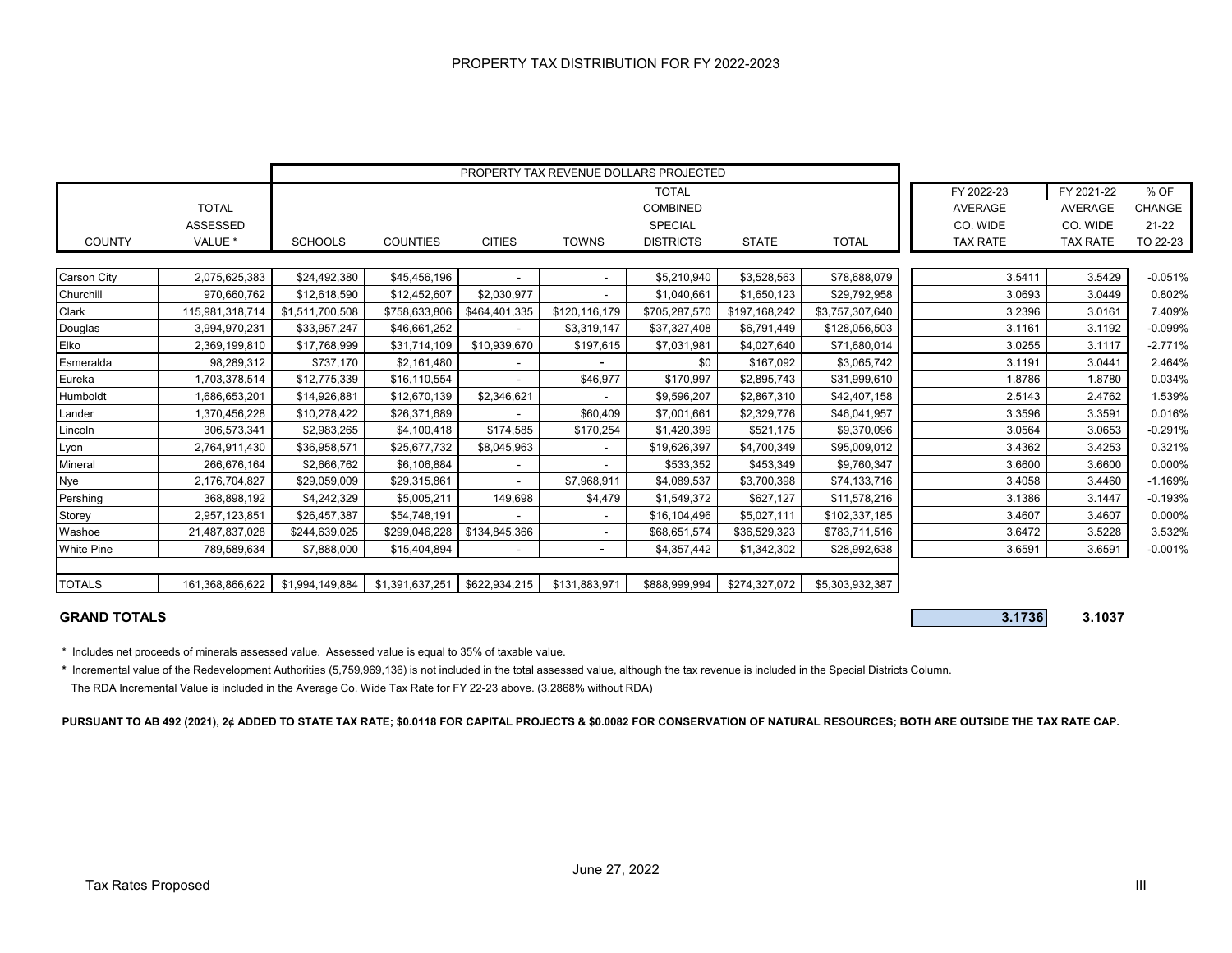### PROPERTY TAX DISTRIBUTION FOR FY 2022-2023 COMPARISON OF PROJECTED DISTRIBUTION TO DISTRIBUTION IMPACT OF TAX ABATEMENT

|                   | PROPERTY TAX REVENUE DOLLARS       |                                              |                              |                                               |                                   |                                             |                                  |                                            |                                                                                           |                                                                                                     |                                  |                                            |
|-------------------|------------------------------------|----------------------------------------------|------------------------------|-----------------------------------------------|-----------------------------------|---------------------------------------------|----------------------------------|--------------------------------------------|-------------------------------------------------------------------------------------------|-----------------------------------------------------------------------------------------------------|----------------------------------|--------------------------------------------|
| <b>COUNTY</b>     | <b>SCHOOLS</b><br><b>PROJECTED</b> | <b>SCHOOLS</b><br>NET OF<br><b>ABATEMENT</b> | <b>COUNTIES</b><br>PROJECTED | <b>COUNTIES</b><br>NET OF<br><b>ABATEMENT</b> | <b>CITIES</b><br><b>PROJECTED</b> | <b>CITIES</b><br>NET OF<br><b>ABATEMENT</b> | <b>TOWNS</b><br><b>PROJECTED</b> | <b>TOWNS</b><br>NET OF<br><b>ABATEMENT</b> | <b>TOTAL</b><br><b>COMBINED</b><br><b>SPECIAL</b><br><b>DISTRICTS</b><br><b>PROJECTED</b> | <b>TOTAL</b><br><b>COMBINED</b><br><b>SPECIAL</b><br><b>DISTRICTS</b><br>NET OF<br><b>ABATEMENT</b> | <b>STATE</b><br><b>PROJECTED</b> | <b>STATE</b><br>NET OF<br><b>ABATEMENT</b> |
| Carson City       | 25,073,646                         | 20,449,934                                   | 46,601,766                   | 34,866,328                                    |                                   |                                             |                                  |                                            | 636,876                                                                                   | 507,228                                                                                             | 3,531,956                        | 2,806,052                                  |
| Churchill         | 12,212,658                         | 11,421,876                                   | 12,011,976                   | 11,132,392                                    | 2,041,765                         | 1,915,472                                   |                                  |                                            | 1,014,517                                                                                 | 947,655                                                                                             | 1,597,039                        | 1,493,629                                  |
| Clark             | 1,552,823,476                      | 1,207,464,645                                | 761,597,282                  | 591,120,980                                   | 470,064,303                       | 350,689,272                                 | 119,694,287                      | 93,180,224                                 | 576,007,241                                                                               | 440,034,061                                                                                         | 198, 165, 714                    | 153,767,841                                |
| Douglas           | 34,881,842                         | 29,915,106                                   | 47,935,631                   | 36,970,791                                    |                                   |                                             | 3,320,051                        | 2,935,237                                  | 35,118,374                                                                                | 27,019,145                                                                                          | 7,025,161                        | 6,000,214                                  |
| Elko              | 16,355,076                         | 15,635,639                                   | 29,048,427                   | 26,089,791                                    | 11,145,390                        | 10,607,778                                  | 200,277                          | 191,381                                    | 5,619,597                                                                                 | 5,256,729                                                                                           | 3,693,976                        | 3,528,711                                  |
| Esmeralda         | 801,942                            | 558,742                                      | 2,271,212                    | 1,581,847                                     |                                   |                                             |                                  |                                            |                                                                                           |                                                                                                     | 182,183                          | 127,055                                    |
| Eureka            | 5.669.195                          | 5,489,769                                    | 7,149,236                    | 6,912,466                                     |                                   |                                             | 47.039                           | 45,430                                     | 64,250                                                                                    | 62,346                                                                                              | 1,286,925                        | 1,248,854                                  |
| Humboldt          | 10,486,104                         | 8,965,637                                    | 8,900,751                    | 7,610,117                                     | 2,346,955                         | 2,261,179                                   |                                  |                                            | 5,263,657                                                                                 | 4,529,582                                                                                           | 1,908,559                        | 1,616,494                                  |
| Lander            | 5,305,273                          | 5, 162, 785                                  | 13,611,890                   | 13,246,285                                    |                                   |                                             | 60,409                           | 57,484                                     | 3,613,949                                                                                 | 3,516,885                                                                                           | 1,203,793                        | 1,171,498                                  |
| Lincoln           | 2,992,343                          | 2,553,135                                    | 4,112,902                    | 3,507,490                                     | 174,641                           | 166,198                                     | 173,819                          | 165,870                                    | 1,459,647                                                                                 | 1,239,219                                                                                           | 522,761                          | 446,031                                    |
| Lyon              | 36,935,562                         | 24,468,480                                   | 25,661,890                   | 16,898,325                                    | 8,072,023                         | 4,622,815                                   |                                  |                                            | 19,658,100                                                                                | 12,698,382                                                                                          | 4,697,421                        | 3,111,878                                  |
| Mineral           | 2,332,500                          | 2,025,545                                    | 5,284,024                    | 4,583,289                                     |                                   |                                             |                                  |                                            | 466,499                                                                                   | 405,108                                                                                             | 375,841                          | 341,149                                    |
| Nye               | 27,868,658                         | 21,978,816                                   | 28,119,228                   | 22,119,588                                    |                                   |                                             | 7,605,536                        | 5,765,797                                  | 3,907,945                                                                                 | 3,109,913                                                                                           | 3,548,780                        | 2,761,535                                  |
| Pershing          | 4,086,815                          | 3,796,579                                    | 4,829,381                    | 4,498,540                                     | 150.199                           | 145,191                                     | 4,483                            | 4,243                                      | 1,492,575                                                                                 | 1,390,121                                                                                           | 604,150                          | 562,871                                    |
| Storey            | 26.518.478                         | 24,025,072                                   | 54.875.761                   | 49,716,160                                    |                                   |                                             |                                  |                                            | 16,141,679                                                                                | 14,623,954                                                                                          | 5,039,977                        | 4,562,953                                  |
| Washoe            | 266,526,656                        | 221,109,921                                  | 324,817,939                  | 267,415,915                                   | 149, 145, 270                     | 121,647,461                                 |                                  |                                            | 64,510,997                                                                                | 51,852,559                                                                                          | 39,677,395                       | 32,665,962                                 |
| <b>White Pine</b> | 5,163,437                          | 4,071,127                                    | 9,855,558                    | 7,783,146                                     |                                   |                                             |                                  |                                            | 2,790,739                                                                                 | 2,200,301                                                                                           | 878,673                          | 706,617                                    |
| <b>TOTALS</b>     | \$2,036,033,661                    | \$1,609,092,809                              | \$1,386,684,855              | \$1,106,053,451                               | \$643,140,547                     | \$492,055,365                               | \$131,105,901                    | \$102,345,666                              | \$737,766,640                                                                             | \$569,393,189                                                                                       | \$273,940,302                    | 216,919,344                                |

Note: NRS 361.4723 & 361.4724 provide for an abatement of property taxes on existing real and personal property when the tax liability is greater then 3% over the prior year for owner occupied single family residences and qualifying rental properties. The property taxes for all other types of property are also abated when the tax liability exceeds a rate based on a formula using a nine year average growth in assessed value, by county, and t consumer price index. The rate at which the abatement is calculated must not exceed 8% of the prior year's taxes (NRS 361.4722). **The General Cap Rate for FY 22/23 is 8.0%**

Net revenues allocated to the redevelopment agencies in Carson City, Clark County, Douglas County, Elko County, Washoe County & White Pine County have been included in the Special District Column.

Details of the abatement calculations may be obtained by contacting the Local Government Finance Section, Nevada Department of Taxation at (775) 684-2180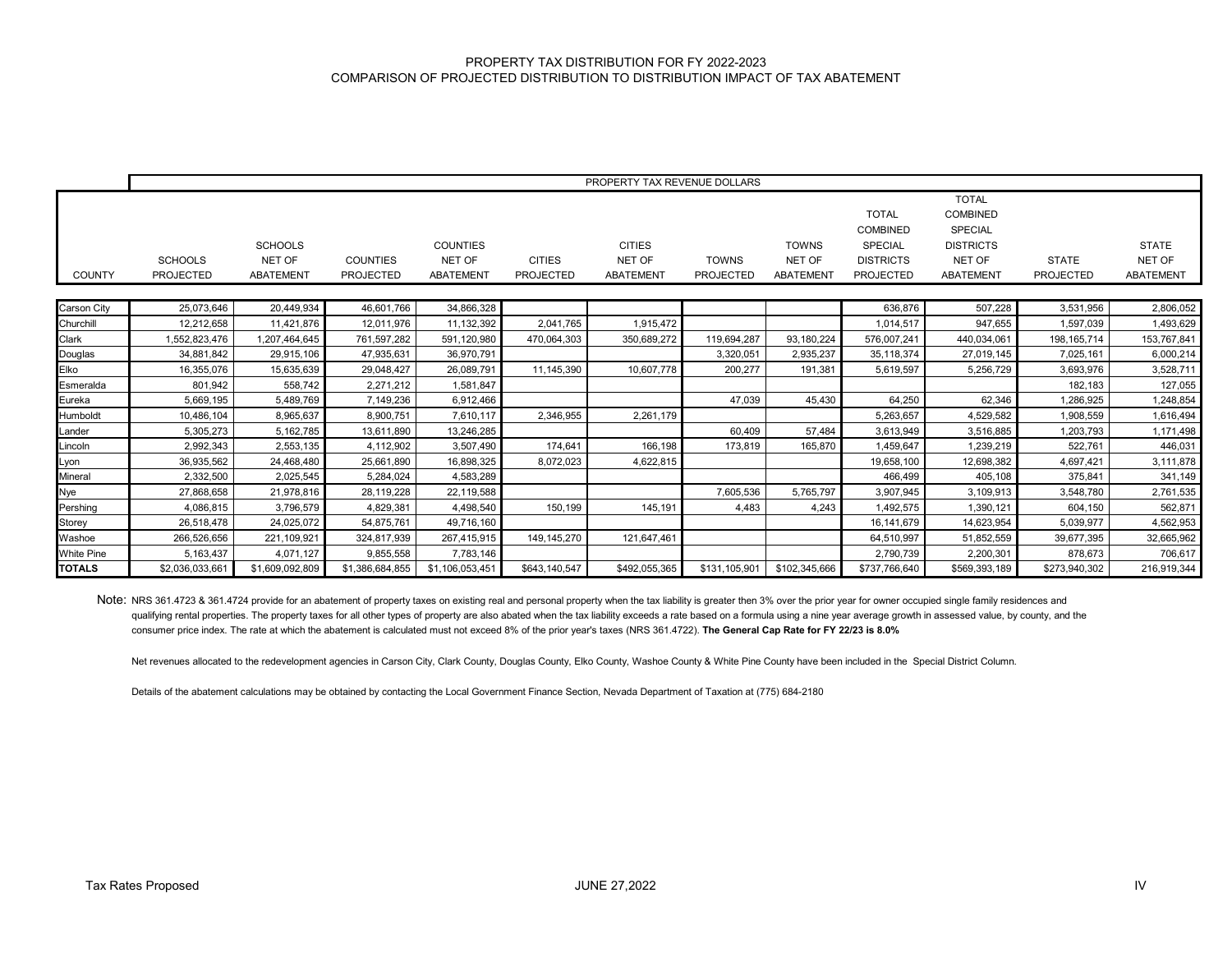# PROPERTY TAX RATES FOR NEVADA LOCAL GOVERNMENTS

F Y 2 0 2 2 - 2 0 2 3

Section A

# ASSESSED VALUES AND TOTAL PROPERTY TAX RATES BY TAXING UNIT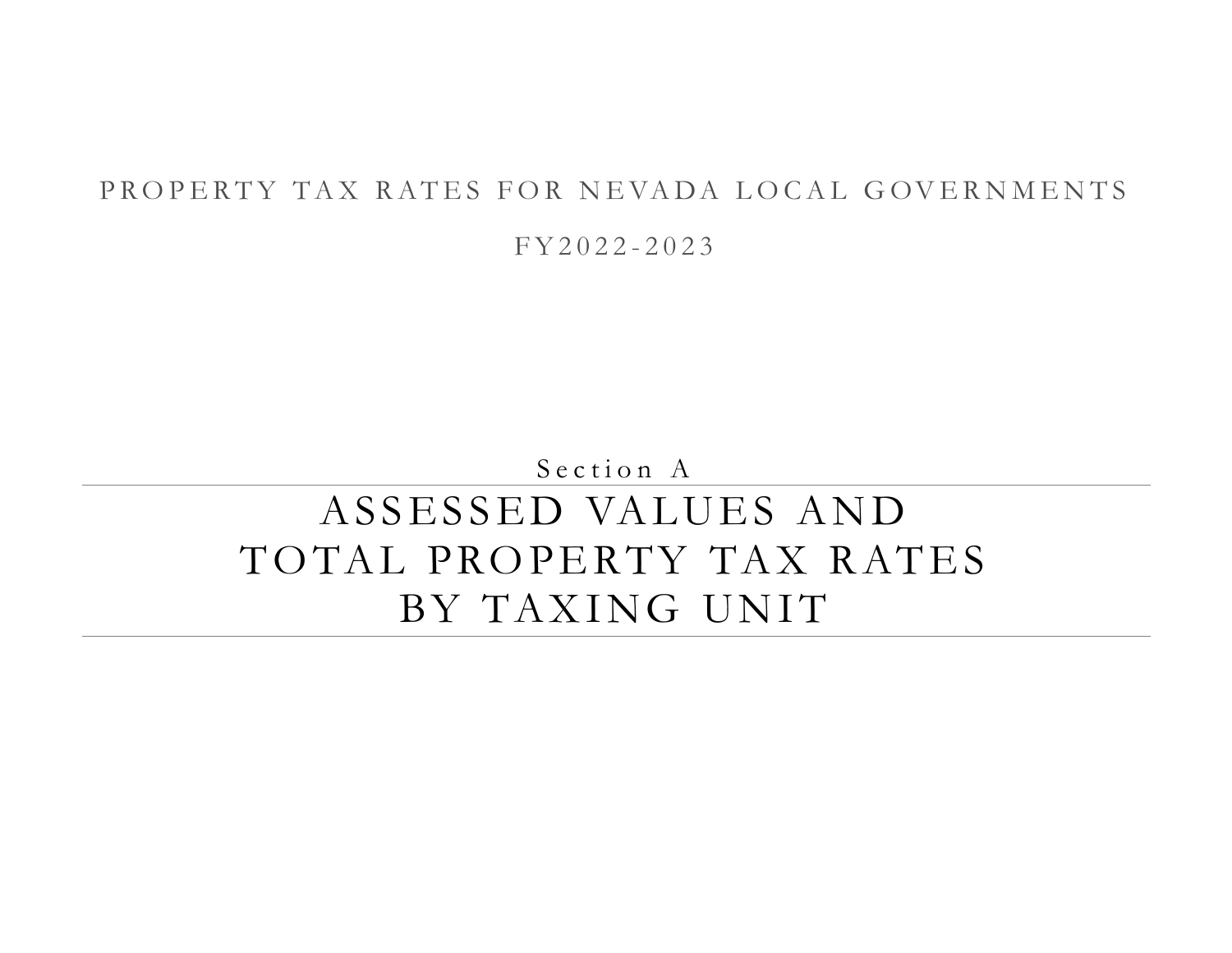| <b>CARSON CITY</b>                        |                          |                          |                          |                 |                 |                 |                 |               |                 |
|-------------------------------------------|--------------------------|--------------------------|--------------------------|-----------------|-----------------|-----------------|-----------------|---------------|-----------------|
|                                           |                          | 3                        | 4                        | 5               | 6               | <b>COMBINED</b> | 8               | 9             | 10              |
|                                           |                          | <b>EST. NET</b>          | <b>TOTAL</b>             | <b>COMBINED</b> |                 | <b>SPECIAL</b>  |                 | <b>STATE</b>  | <b>TOTAL</b>    |
| <b>LOCAL GOVERNMENT</b>                   | <b>ASSESSED</b>          | <b>PROCEEDS</b>          | <b>ASSESSED</b>          | <b>TAX RATE</b> | <b>COUNTY</b>   | <b>DISTRICT</b> | <b>SCHOOL</b>   | <b>TAX</b>    | <b>PROPERTY</b> |
| <b>TAXING UNIT</b>                        | <b>VALUATION</b>         | <b>OF MINERALS</b>       | <b>VALUATION</b>         | (col 9, part B) | <b>TAX RATE</b> | <b>TAX RATE</b> | <b>TAX RATE</b> | <b>RATE #</b> | <b>TAX RATE</b> |
|                                           |                          |                          |                          |                 |                 |                 |                 |               |                 |
| Carson City                               | 2,075,625,383            | $\overline{\phantom{0}}$ | 2,075,625,383            | 2.1900          |                 | 0.0300          | 1.1800          | 0.1700        | 3.5700          |
| Carson City School District               | 2,075,625,383            | $\overline{\phantom{a}}$ | 2,075,625,383            | 1.1800          |                 |                 |                 |               |                 |
| <b>Carson City Airport Authority</b>      | 2,075,625,383            | $\overline{\phantom{0}}$ | 2,075,625,383            |                 |                 |                 |                 |               |                 |
| Carson Truckee Water Conservancy District | 2,075,625,383            | $\overline{\phantom{0}}$ | 2,075,625,383            |                 |                 |                 |                 |               |                 |
| Carson Water Subconservancy District      | 2,073,651,616            | $\overline{\phantom{0}}$ | 2,073,651,616            | 0.0300          |                 |                 |                 |               |                 |
| Nevada Commission - V & T Railway         | 2,075,625,383            | $\overline{\phantom{a}}$ | 2,075,625,383            | -               |                 |                 |                 |               |                 |
| Tahoe Regional Planning Agency            | $\overline{\phantom{0}}$ | $\overline{\phantom{a}}$ | $\overline{\phantom{a}}$ | -               |                 |                 |                 |               |                 |

#### **CHURCHILL COUNTY**

|                                              | 2                | 3                  | 4                |                                         | 6               | <b>COMBINED</b> | 8               | 9             | 10              |
|----------------------------------------------|------------------|--------------------|------------------|-----------------------------------------|-----------------|-----------------|-----------------|---------------|-----------------|
|                                              |                  | <b>EST. NET</b>    | <b>TOTAL</b>     | <b>COMBINED</b>                         |                 | <b>SPECIAL</b>  |                 | <b>STATE</b>  | <b>TOTAL</b>    |
| <b>LOCAL GOVERNMENT</b>                      | <b>ASSESSED</b>  | <b>PROCEEDS</b>    | <b>ASSESSED</b>  | <b>TAX RATE</b>                         | <b>COUNTY</b>   | <b>DISTRICT</b> | <b>SCHOOL</b>   | <b>TAX</b>    | <b>PROPERTY</b> |
| <b>TAXING UNIT</b>                           | <b>VALUATION</b> | <b>OF MINERALS</b> | <b>VALUATION</b> | (col <sub>9</sub> , part <sub>B</sub> ) | <b>TAX RATE</b> | <b>TAX RATE</b> | <b>TAX RATE</b> | <b>RATE #</b> | <b>TAX RATE</b> |
|                                              |                  |                    |                  |                                         |                 |                 |                 |               |                 |
| <b>Churchill County</b>                      | 937,059,798      | 33,600,964         | 970.660.762      | 1.2829                                  |                 | 0.1100          | 1.3000          | 0.1700        | 2.8629          |
| Churchill County School District             | 937.059.798      | 33.600.964         | 970.660.762      | 1.3000                                  |                 |                 |                 |               |                 |
| Fallon                                       | 254.795.746      |                    | 254.795.746      | 0.7971                                  | 1.2829          | 0.1100          | 1.3000          | 0.1700        | 3.6600          |
| Carson Truckee Water Conservancy District    | 937,059,798      | 33,600,964         | 970,660,762      |                                         |                 |                 |                 |               |                 |
| Carson Water Subconservancy District         | 874,187,402      | 6,254,560          | 880,441,962      | 0.0300                                  |                 |                 |                 |               |                 |
| Churchill County Mosquito Abatement District | 937.059.798      | 33,600,964         | 970,660,762      | 0.0800                                  |                 |                 |                 |               |                 |

# PURSUANT TO AB AB492 (2021), 2¢ ADDED TO STATE TAX RATE; \$0.0118 FOR CAPITAL PROJECTS & \$0.0082 FOR CONSERVATION OF NATURAL RESOURCES. OUTSIDE PROPERTY TAX CAP.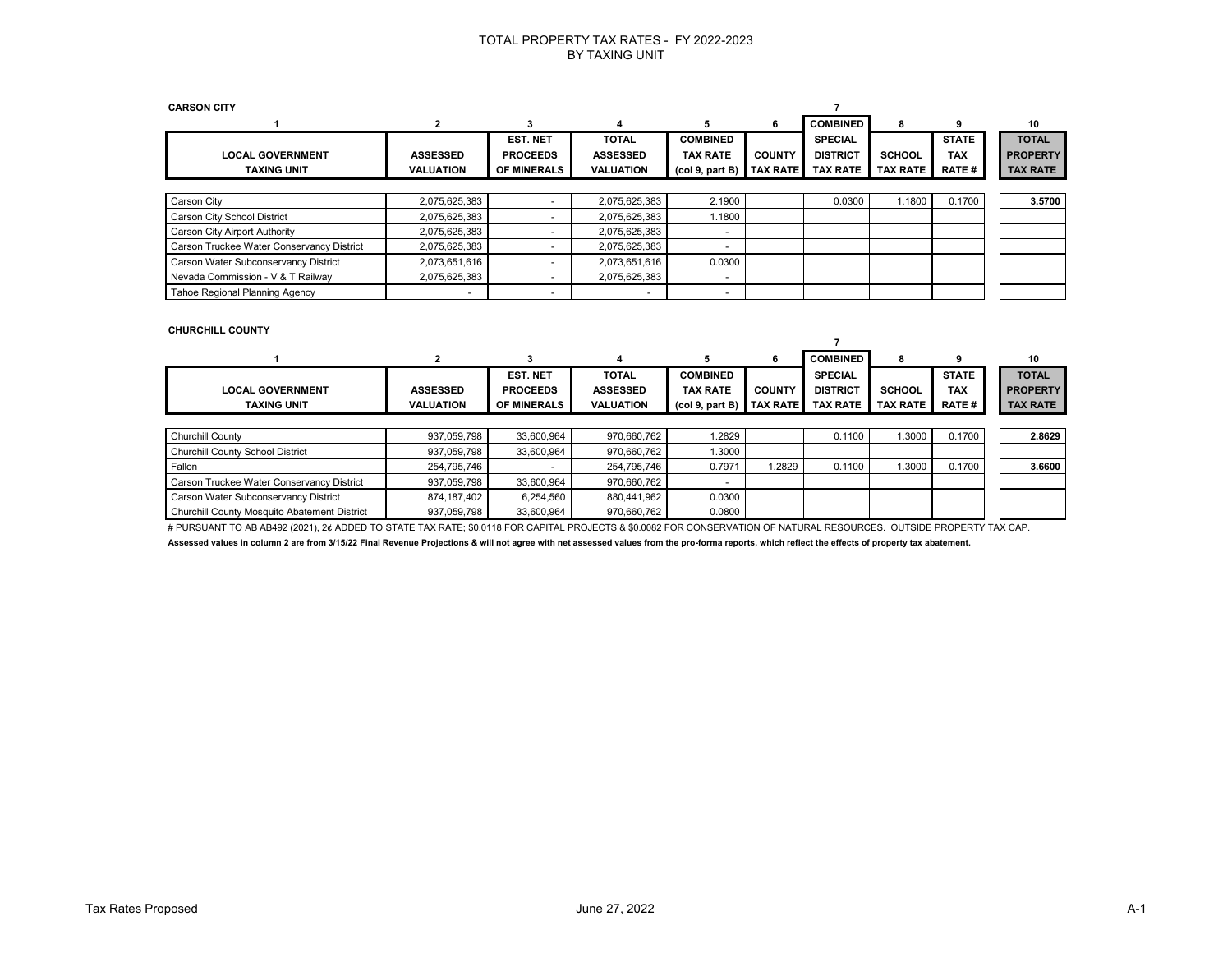| <b>CLARK COUNTY</b>                        |                  |                          |                  |                          |               | $\overline{7}$  |                 |              |                 |
|--------------------------------------------|------------------|--------------------------|------------------|--------------------------|---------------|-----------------|-----------------|--------------|-----------------|
| $\mathbf{1}$                               | $\mathbf{2}$     | 3                        | 4                | 5                        | 6             | <b>COMBINED</b> | 8               | 9            | 10              |
|                                            |                  | EST. NET                 | <b>TOTAL</b>     | <b>COMBINED</b>          |               | <b>SPECIAL</b>  |                 | <b>STATE</b> | <b>TOTAL</b>    |
| <b>LOCAL GOVERNMENT</b>                    | <b>ASSESSED</b>  | <b>PROCEEDS</b>          | <b>ASSESSED</b>  | <b>TAX RATE</b>          | <b>COUNTY</b> | <b>DISTRICT</b> | <b>SCHOOL</b>   | <b>TAX</b>   | <b>PROPERTY</b> |
| <b>TAXING UNIT</b>                         | <b>VALUATION</b> | <b>OF MINERALS</b>       | <b>VALUATION</b> | (col 9, part B)          | TAX RATE      | <b>TAX RATE</b> | <b>TAX RATE</b> | <b>RATE#</b> | <b>TAX RATE</b> |
|                                            |                  |                          |                  |                          |               |                 |                 |              |                 |
| <b>Clark County</b>                        | 115,973,327,173  | 7,991,541                | 115,981,318,714  | 0.6541                   |               | 0.5989          | 1.3034          | 0.1700       | 2.7264          |
| <b>Clark County School District</b>        | 115,973,327,173  | 7,991,541                | 115,981,318,714  | 1.3034                   |               |                 |                 |              |                 |
| <b>Boulder City</b>                        | 943,894,377      | $\blacksquare$           | 943,894,377      | 0.2600                   | 0.6541        | 0.2222          | 1.3034          | 0.1700       | 2.6097          |
| Henderson                                  | 17,867,892,352   | ÷                        | 17,867,892,352   | 0.7708                   | 0.6541        | 0.0607          | 1.3034          | 0.1700       | 2.9590          |
| Las Vegas                                  | 24,498,940,906   | $\blacksquare$           | 24,498,940,906   | 0.7715                   | 0.6541        | 0.3792          | 1.3034          | 0.1700       | 3.2782          |
| Mesquite                                   | 1,163,008,536    | $\blacksquare$           | 1,163,008,536    | 0.5520                   | 0.6541        | 0.0942          | 1.3034          | 0.1700       | 2.7737          |
| North Las Vegas                            | 11,115,246,293   | $\blacksquare$           | 11,115,246,293   | 1.1587                   | 0.6541        | 0.0682          | 1.3034          | 0.1700       | 3.3544          |
| <b>Bunkerville Town</b>                    | 31,825,429       | $\blacksquare$           | 31,825,429       | 0.0200                   | 0.6541        | 0.3742          | 1.3034          | 0.1700       | 2.5217          |
| * Enterprise Town                          | 13,891,711,650   | $\blacksquare$           | 13,891,711,650   | 0.2064                   | 0.6541        | 0.5989          | 1.3034          | 0.1700       | 2.9328          |
| Indian Springs Town                        | 38,452,928       | $\sim$                   | 38,452,928       | 0.0200                   | 0.6541        | 0.3792          | 1.3034          | 0.1700       | 2.5267          |
| Laughlin Town                              | 558,677,170      | $\overline{\phantom{a}}$ | 558,677,170      | 0.8416                   | 0.6541        | 0.3792          | 1.3034          | 0.1700       | 3.3483          |
| Moapa Town                                 | 72,165,185       | ÷                        | 72,165,185       | 0.1094                   | 0.6541        | 0.3792          | 1.3034          | 0.1700       | 2.6161          |
| Moapa Valley Town                          | 215,241,773      | 7,991,541                | 223,233,314      | 0.0200                   | 0.6541        | 0.3792          | 1.3034          | 0.1700       | 2.5267          |
| Mt. Charleston Town                        | 56,866,747       | $\omega$                 | 56,866,747       | 0.0200                   | 0.6541        | 1.2555          | 1.3034          | 0.1700       | 3.4030          |
| * Paradise Town                            | 19,493,075,628   | $\omega$                 | 19,493,075,628   | 0.2064                   | 0.6541        | 0.5989          | 1.3034          | 0.1700       | 2.9328          |
| Searchlight Town                           | 41,435,365       | $\overline{\phantom{a}}$ | 41,435,365       | 0.0200                   | 0.6541        | 0.3742          | 1.3034          | 0.1700       | 2.5217          |
| * Spring Valley Town                       | 9,728,892,208    | $\blacksquare$           | 9,728,892,208    | 0.2064                   | 0.6541        | 0.5989          | 1.3034          | 0.1700       | 2.9328          |
| * Summerlin Town                           | 4,316,723,675    | $\blacksquare$           | 4,316,723,675    | 0.2064                   | 0.6541        | 0.5989          | 1.3034          | 0.1700       | 2.9328          |
| Sunrise Manor Town                         | 4,430,432,561    | $\blacksquare$           | 4,430,432,561    | 0.2064                   | 0.6541        | 0.5989          | 1.3034          | 0.1700       | 2.9328          |
| * Whitney Town                             | 1,202,893,803    | $\blacksquare$           | 1,202,893,803    | 0.2064                   | 0.6541        | 0.5989          | 1.3034          | 0.1700       | 2.9328          |
| Winchester                                 | 2,777,859,869    | $\blacksquare$           | 2,777,859,869    | 0.2064                   | 0.6541        | 0.5989          | 1.3034          | 0.1700       | 2.9328          |
| <b>Big Bend Water District</b>             | 517, 173, 427    | $\blacksquare$           | 517, 173, 427    |                          |               |                 |                 |              |                 |
| <b>Boulder City Library District</b>       | 943,894,377      | $\blacksquare$           | 943,894,377      | 0.2222                   |               |                 |                 |              |                 |
| Boulder City Library District - Debt       | ÷.               | $\blacksquare$           |                  | $\sim$                   |               |                 |                 |              |                 |
| Clark County Fire Service Area             | 58,328,768,084   | $\blacksquare$           | 58,328,768,084   | 0.2197                   |               |                 |                 |              |                 |
| <b>Clark County Flood Control District</b> | 115,973,327,173  | 7,991,541                | 115,981,318,714  | ÷.                       |               |                 |                 |              |                 |
| <b>Henderson District Public Libraries</b> | 17,867,892,352   | $\blacksquare$           | 17,867,892,352   | 0.0607                   |               |                 |                 |              |                 |
| Kyle Canyon Water District                 | 42,090,323       | $\sim$                   | 42,090,323       | $\omega$                 |               |                 |                 |              |                 |
| Las Vegas Artesian Basin                   | 104,799,667,261  | $\blacksquare$           | 104,799,667,261  |                          |               |                 |                 |              |                 |
| Las Vegas/Clark County Library District    | 85,933,334,152   | 7,991,541                | 85,941,325,693   | 0.0942                   |               |                 |                 |              |                 |
| Colorado River Ground Water Basin          | 568,112,801      | $\blacksquare$           | 568,112,801      | $\overline{\phantom{a}}$ |               |                 |                 |              |                 |
| Coyote Springs Ground Water Basin          | 4,718,580        |                          | 4,718,580        |                          |               |                 |                 |              |                 |
| Las Vegas/Clark County Library - Debt      | 2,262,913,631    | 7,991,541                | 2,270,905,172    | $\sim$                   |               |                 |                 |              |                 |
| ** LV Metropolitan Police-Manpower (LV)    | 24,498,940,906   |                          | 24,498,940,906   | 0.2800                   |               |                 |                 |              |                 |
| ** LV Metropolitan Police-Manpower (Co)    | 60,248,684,711   | 7,991,541                | 60,256,676,252   | 0.2800                   |               |                 |                 |              |                 |
| ** Las Vegas Metropolitan Police           | 84,768,125,616   | 7,991,541                | 84,776,117,157   | $\sim$                   |               |                 |                 |              |                 |

\* NRS 354.59875 requires tax rate parity for seven unincorporated towns. The common levy for common services could be \$**0.7931** but the Board of County Commissioners has decided

to levy \$0.2064. The rate shown in the "Combined Tax Rate" column above is the parity rate. The "Maximum Allowed Tax Rate" column in Part B shows the rate allowed prior to parity.

\*\* Designates special taxing authority not additional taxing district.

# PURSUANT TO AB AB492 (2021), 2¢ ADDED TO STATE TAX RATE; \$0.0118 FOR CAPITAL PROJECTS & \$0.0082 FOR CONSERVATION OF NATURAL RESOURCES. OUTSIDE PROPERTY TAX CAP. **Assessed values in column 2 are from 3/15/22 Final Revenue Projections & will not agree with net assessed values from the pro-forma reports, which reflect the effects of property tax abatement.**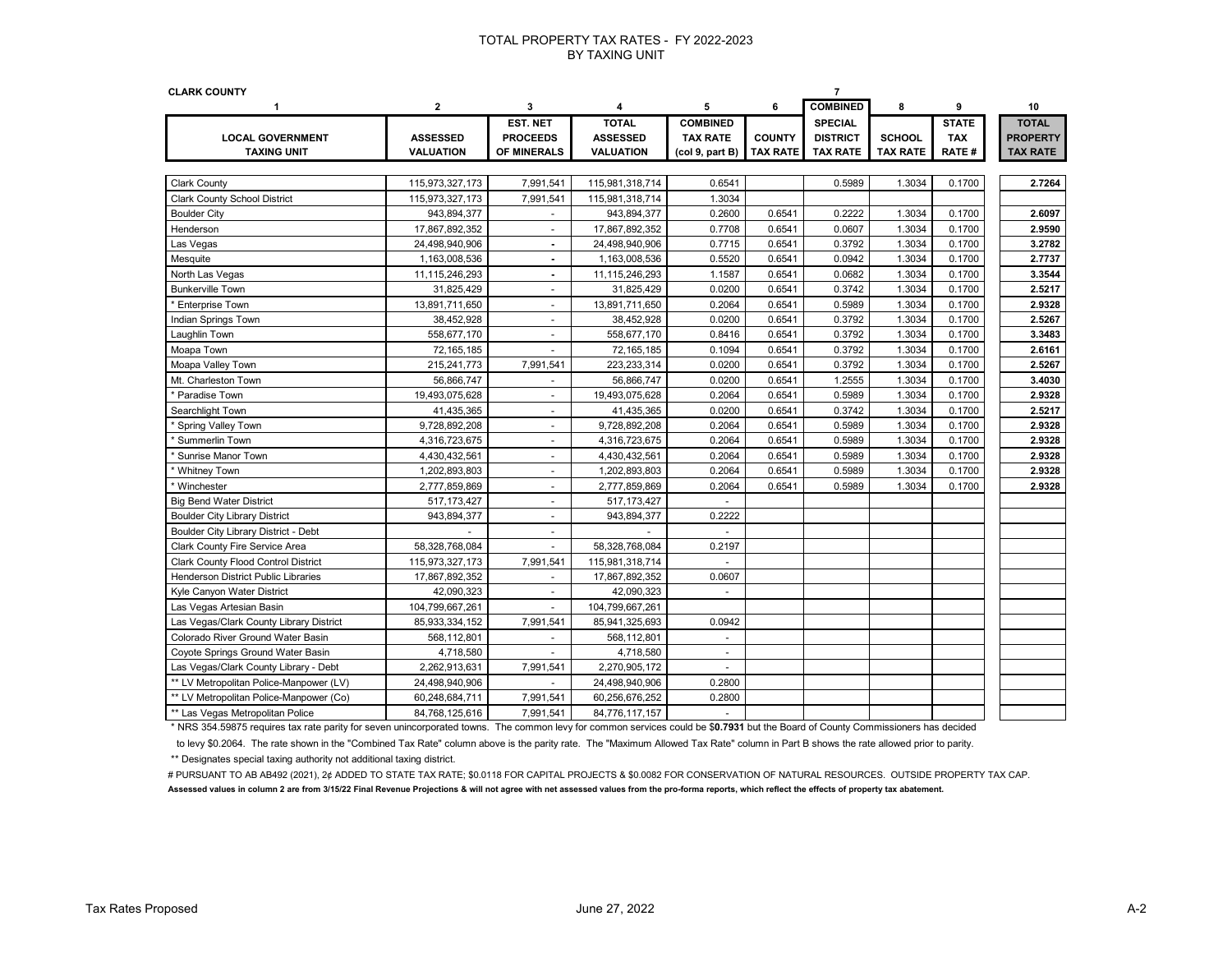| <b>CLARK COUNTY (Cont.)</b>             |                  |                          |                  |                                         |                 |                 |                 |              |                 |
|-----------------------------------------|------------------|--------------------------|------------------|-----------------------------------------|-----------------|-----------------|-----------------|--------------|-----------------|
|                                         | 2                | 3                        | 4                | ÷.                                      | 6               | <b>COMBINED</b> | 8               |              | 10              |
|                                         |                  | <b>EST. NET</b>          | <b>TOTAL</b>     | <b>COMBINED</b>                         |                 | <b>SPECIAL</b>  |                 | <b>STATE</b> | <b>TOTAL</b>    |
| <b>LOCAL GOVERNMENT</b>                 | <b>ASSESSED</b>  | <b>PROCEEDS</b>          | <b>ASSESSED</b>  | <b>TAX RATE</b>                         | <b>COUNTY</b>   | <b>DISTRICT</b> | <b>SCHOOL</b>   | <b>TAX</b>   | <b>PROPERTY</b> |
| <b>TAXING UNIT</b>                      | <b>VALUATION</b> | <b>OF MINERALS</b>       | <b>VALUATION</b> | (col <sub>9</sub> , part <sub>B</sub> ) | <b>TAX RATE</b> | <b>TAX RATE</b> | <b>TAX RATE</b> | <b>RATE#</b> | <b>TAX RATE</b> |
|                                         |                  |                          |                  |                                         |                 |                 |                 |              |                 |
| ** Las Vegas Metropolitan Police 911    | 83,750,504,522   | 7,991,541                | 83,758,496,063   | 0.0050                                  |                 |                 |                 |              |                 |
| Moapa Valley Fire Protection District   | 233,091,509      | $\overline{\phantom{0}}$ | 233,091,509      |                                         |                 |                 |                 |              |                 |
| Moapa Valley Water District             | 229,419,572      | $\overline{\phantom{0}}$ | 229,419,572      |                                         |                 |                 |                 |              |                 |
| Mt. Charleston Fire Protection District | 57,240,960       | $\overline{\phantom{0}}$ | 57,240,960       | 0.8813                                  |                 |                 |                 |              |                 |
| North Las Vegas Library District        | 11,115,246,293   | $\overline{\phantom{0}}$ | 11,115,246,293   | 0.0632                                  |                 |                 |                 |              |                 |
| ** North Las Vegas 911                  | 11,115,246,293   |                          | 11,115,246,293   | 0.0050                                  |                 |                 |                 |              |                 |

\*\* Designates special taxing authority not additional taxing district.

# PURSUANT TO AB AB492 (2021), 2¢ ADDED TO STATE TAX RATE; \$0.0118 FOR CAPITAL PROJECTS & \$0.0082 FOR CONSERVATION OF NATURAL RESOURCES. OUTSIDE PROPERTY TAX CAP.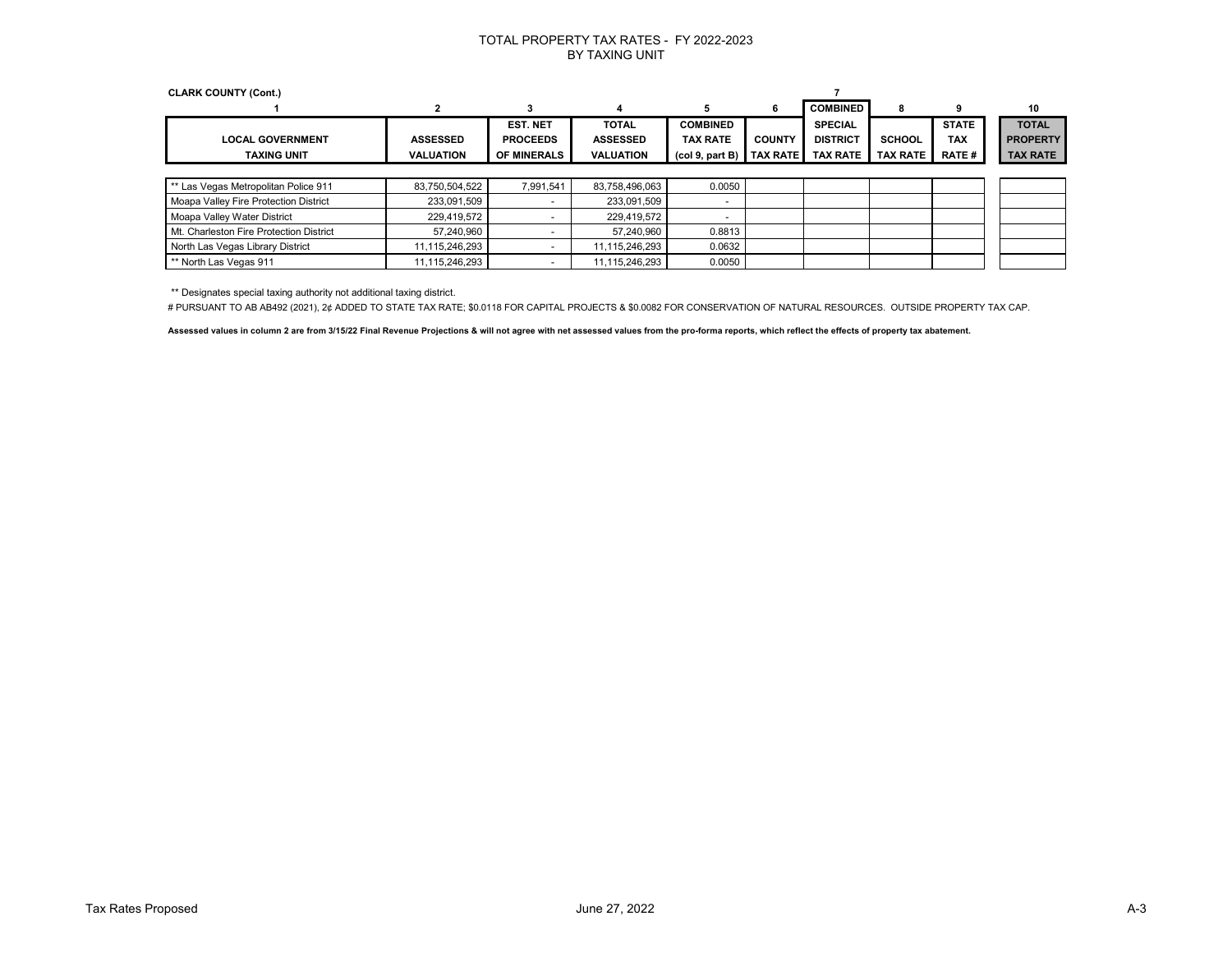| <b>DOUGLAS COUNTY</b>                     |                  |                          |                  |                 |                 |                 |                 |              |                 |
|-------------------------------------------|------------------|--------------------------|------------------|-----------------|-----------------|-----------------|-----------------|--------------|-----------------|
| 1                                         | $\mathbf{2}$     | 3                        | 4                | 5               | 6               | <b>COMBINED</b> | 8               | 9            | 10              |
|                                           |                  | EST. NET                 | <b>TOTAL</b>     | <b>COMBINED</b> |                 | <b>SPECIAL</b>  |                 | <b>STATE</b> | <b>TOTAL</b>    |
| <b>LOCAL GOVERNMENT</b>                   | <b>ASSESSED</b>  | <b>PROCEEDS</b>          | <b>ASSESSED</b>  | <b>TAX RATE</b> | <b>COUNTY</b>   | <b>DISTRICT</b> | <b>SCHOOL</b>   | <b>TAX</b>   | <b>PROPERTY</b> |
| <b>TAXING UNIT</b>                        | <b>VALUATION</b> | OF MINERALS              | <b>VALUATION</b> | (col 9, part B) | <b>TAX RATE</b> | <b>TAX RATE</b> | <b>TAX RATE</b> | RATE#        | <b>TAX RATE</b> |
|                                           |                  |                          |                  |                 |                 |                 |                 |              |                 |
| Douglas County                            | 3,994,970,231    | $\blacksquare$           | 3,994,970,231    | 1.1680          |                 | 0.6819          | 0.8500          | 0.1700       | 2.8699          |
| Douglas County School District            | 3,994,970,231    | $\blacksquare$           | 3,994,970,231    | 0.8500          |                 |                 |                 |              |                 |
| Gardnerville Town                         | 241,085,026      | $\overline{\phantom{a}}$ | 241,085,026      | 0.6677          | 1.1680          | 0.8043          | 0.8500          | 0.1700       | 3.6600          |
| Genoa Town                                | 18,405,693       | $\blacksquare$           | 18,405,693       | 0.6216          | 1.1680          | 0.6819          | 0.8500          | 0.1700       | 3.4915          |
| Minden Town                               | 238,881,595      | $\blacksquare$           | 238,881,595      | 0.6677          | 1.1680          | 0.8043          | 0.8500          | 0.1700       | 3.6600          |
| Carson Truckee Water Conservancy District | 3,859,574,363    | $\blacksquare$           | 3,859,574,363    |                 |                 |                 |                 |              |                 |
| Carson Water Subconservancy District      | 2,677,798,623    | $\blacksquare$           | 2,677,798,623    | 0.0300          |                 |                 |                 |              |                 |
| Cave Rock Estates GID                     | 29,889,145       | $\blacksquare$           | 29,889,145       | 0.3943          | 1.1680          | 0.6731          | 0.8500          | 0.1700       | 3.2554          |
| Douglas County Mosquito Abatement         | 2,503,179,453    | $\blacksquare$           | 2,503,179,453    | 0.0345          |                 |                 |                 |              |                 |
| Douglas County Lake Tahoe Sewer Authority | 172,206,221      | $\blacksquare$           | 172,206,221      |                 |                 |                 |                 |              |                 |
| East Fork Fire Protection District        | 2,592,427,870    | $\blacksquare$           | 2,592,427,870    | 0.4874          | 1.1680          | 0.1945          | 0.8500          | 0.1700       | 2.8699          |
| East Fork Swimming Pool District          | 2,586,055,544    | $\blacksquare$           | 2,586,055,544    | 0.1300          |                 |                 |                 |              |                 |
| <b>Elk Point Sanitation District</b>      | 51,061,669       | ä,                       | 51,061,669       | 0.0095          | 1.1680          | 0.6381          | 0.8500          | 0.1700       | 2.8356          |
| Gardnerville Ranchos GID                  | 336,359,672      | $\blacksquare$           | 336,359,672      | 0.5500          | 1.1680          | 0.6819          | 0.8500          | 0.1700       | 3.4199          |
| Indian Hills GID                          | 162,417,896      | ÷                        | 162,417,896      | 0.7901          | 1.1680          | 0.6819          | 0.8500          | 0.1700       | 3.6600          |
| Kingsbury GID                             | 294,444,662      | ä,                       | 294,444,662      | 0.5513          | 1.1680          | 0.7026          | 0.8500          | 0.1700       | 3.4419          |
| Lakeridge GID                             | 32,873,513       | ÷                        | 32,873,513       | 0.1510          | 1.1680          | 0.6731          | 0.8500          | 0.1700       | 3.0121          |
| Logan Creek Estates GID                   | 7,927,109        | $\blacksquare$           | 7,927,109        | 0.7139          | 1.1680          | 0.6731          | 0.8500          | 0.1700       | 3.5750          |
| Marla Bay GID                             | 50,810,051       | $\blacksquare$           | 50,810,051       |                 | 1.1680          | 0.6731          | 0.8500          | 0.1700       | 2.8611          |
| Minden-Gardnerville Sanitation District   | 479,966,620      | $\overline{\phantom{a}}$ | 479,966,620      | 0.1224          |                 |                 |                 |              |                 |
| Oliver Park GID                           | 11,444,407       | $\overline{\phantom{a}}$ | 11,444,407       | 0.8339          | 1.1680          | 0.6381          | 0.8500          | 0.1700       | 3.6600          |
| Round Hill GID                            | 126,228,590      | $\sim$                   | 126,228,590      | 0.5391          | 1.1680          | 0.6381          | 0.8500          | 0.1700       | 3.3652          |
| Sierra Estates GID                        | 6,013,091        | $\blacksquare$           | 6,013,091        |                 | 1.1680          | 0.6819          | 0.8500          | 0.1700       | 2.8699          |
| Skyland GID                               | 102,530,762      | $\overline{\phantom{a}}$ | 102,530,762      | 0.2298          | 1.1680          | 0.6731          | 0.8500          | 0.1700       | 3.0909          |
| Tahoe Douglas Fire District               | 1,402,542,361    | $\overline{\phantom{a}}$ | 1,402,542,361    | 0.6381          | 1.1680          | 0.0300          | 0.8500          | 0.1700       | 2.8561          |
| <b>Tahoe Douglas Sewer District</b>       | 756,186,520      | $\overline{\phantom{a}}$ | 756,186,520      | 0.0350          | 1.1680          | 0.6381          | 0.8500          | 0.1700       | 2.8611          |
| Tahoe Regional Planning Agency            | 1,296,935,821    | $\overline{\phantom{a}}$ | 1,296,935,821    |                 |                 |                 |                 |              |                 |
| Topaz Ranch Estates GID                   | 35,605,713       | $\overline{\phantom{a}}$ | 35,605,713       | 0.8546          | 1.1680          | 0.6174          | 0.8500          | 0.1700       | 3.6600          |
| Zephyr Cove GID                           | 35,208,905       | $\overline{\phantom{a}}$ | 35,208,905       | 0.1000          | 1.1680          | 0.6731          | 0.8500          | 0.1700       | 2.9611          |
| Zephyr Heights GID                        | 49,621,295       | $\overline{\phantom{a}}$ | 49,621,295       | 0.2798          | 1.1680          | 0.6731          | 0.8500          | 0.1700       | 3.1409          |
| Zephyr Knolls GID                         | 10,515,739       | $\overline{\phantom{a}}$ | 10,515,739       | 0.5341          | 1.1680          | 0.6731          | 0.8500          | 0.1700       | 3.3952          |

# PURSUANT TO AB AB492 (2021), 2¢ ADDED TO STATE TAX RATE; \$0.0118 FOR CAPITAL PROJECTS & \$0.0082 FOR CONSERVATION OF NATURAL RESOURCES. OUTSIDE PROPERTY TAX CAP.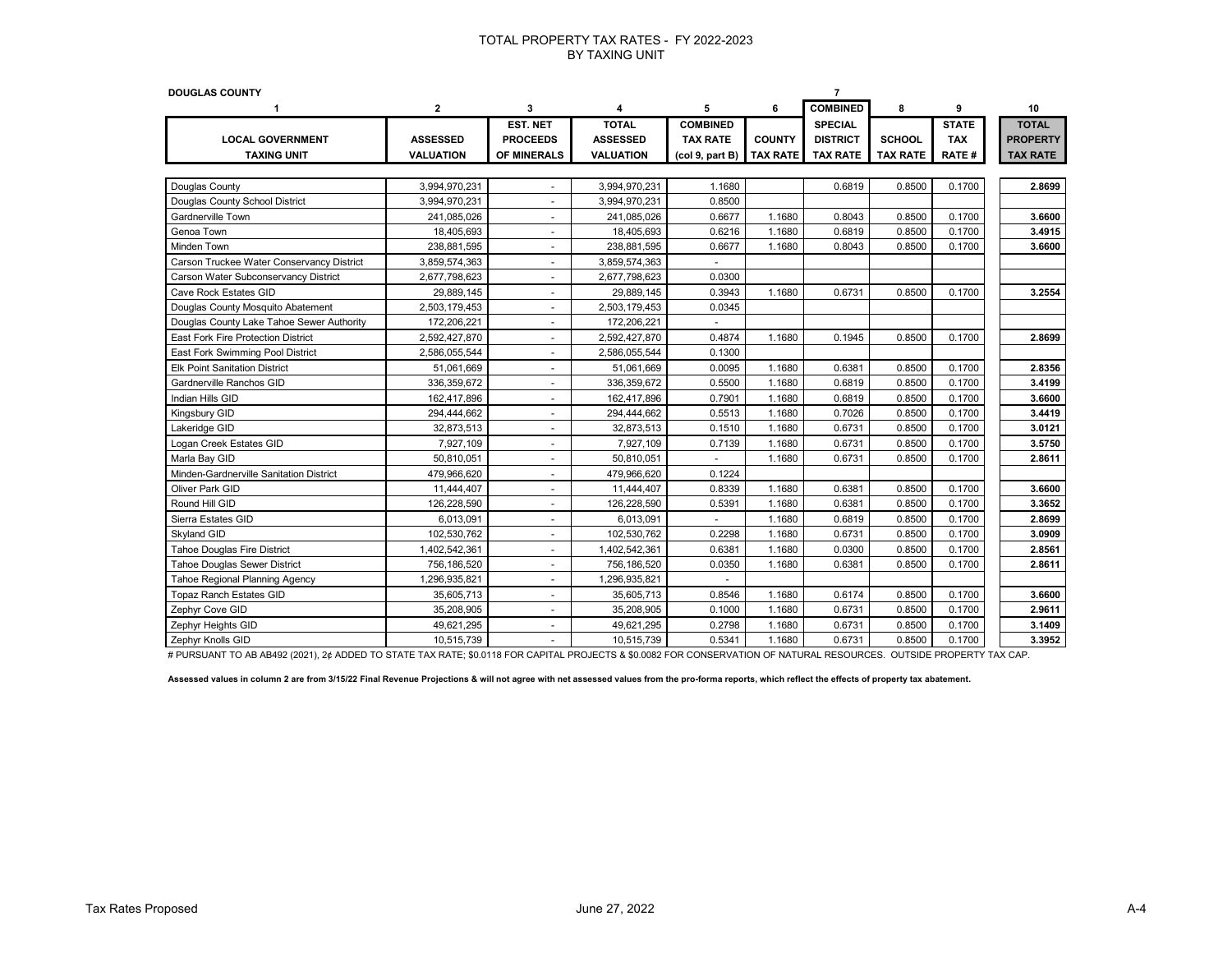| <b>ELKO COUNTY</b>                            |                                     |                                                   |                                                     |                                                       |                                  |                                                      |                                  |                                            |                                                    |
|-----------------------------------------------|-------------------------------------|---------------------------------------------------|-----------------------------------------------------|-------------------------------------------------------|----------------------------------|------------------------------------------------------|----------------------------------|--------------------------------------------|----------------------------------------------------|
|                                               | $\mathbf{2}$                        | 3                                                 | 4                                                   | 5                                                     | 6                                | <b>COMBINED</b>                                      | 8                                | 9                                          | 10                                                 |
| <b>LOCAL GOVERNMENT</b><br><b>TAXING UNIT</b> | <b>ASSESSED</b><br><b>VALUATION</b> | <b>EST. NET</b><br><b>PROCEEDS</b><br>OF MINERALS | <b>TOTAL</b><br><b>ASSESSED</b><br><b>VALUATION</b> | <b>COMBINED</b><br><b>TAX RATE</b><br>(col 9, part B) | <b>COUNTY</b><br><b>TAX RATE</b> | <b>SPECIAL</b><br><b>DISTRICT</b><br><b>TAX RATE</b> | <b>SCHOOL</b><br><b>TAX RATE</b> | <b>STATE</b><br><b>TAX</b><br><b>RATE#</b> | <b>TOTAL</b><br><b>PROPERTY</b><br><b>TAX RATE</b> |
|                                               |                                     |                                                   |                                                     |                                                       |                                  |                                                      |                                  |                                            |                                                    |
| Elko County                                   | 2,155,301,250                       | 213,898,560                                       | 2,369,199,810                                       | 1.3386                                                |                                  | 0.4184                                               | 0.7500                           | 0.1700                                     | 2.6770                                             |
| Elko County School District                   | 2,155,301,250                       | 213,898,560                                       | 2,369,199,810                                       | 0.7500                                                |                                  |                                                      |                                  |                                            |                                                    |
| Carlin                                        | 41,365,766                          | $\blacksquare$                                    | 41,365,766                                          | 1.3480                                                | 1.3386                           |                                                      | 0.7500                           | 0.1700                                     | 3.6066                                             |
| Elko                                          | 615,366,265                         | $\overline{a}$                                    | 615,366,265                                         | 1.2977                                                | 1.3386                           | 0.1037                                               | 0.7500                           | 0.1700                                     | 3.6600                                             |
| Wells                                         | 31,541,064                          | $\overline{a}$                                    | 31,541,064                                          | 1.3514                                                | 1.3386                           |                                                      | 0.7500                           | 0.1700                                     | 3.6100                                             |
| West Wendover                                 | 145,789,932                         | $\overline{\phantom{a}}$                          | 145,789,932                                         | 1.3514                                                | 1.3386                           |                                                      | 0.7500                           | 0.1700                                     | 3.6100                                             |
| Jackpot Town                                  | 29,623,246                          | $\overline{\phantom{a}}$                          | 29,623,246                                          | 0.5891                                                | 1.3386                           | 0.3147                                               | 0.7500                           | 0.1700                                     | 3.1624                                             |
| Jarbidge Town                                 | $\overline{\phantom{a}}$            | $\overline{\phantom{a}}$                          |                                                     |                                                       | 1.3386                           | 0.3147                                               | 0.7500                           | 0.1700                                     | 2.5733                                             |
| Montello Town                                 | 2,096,476                           | $\blacksquare$                                    | 2,096,476                                           | 0.6172                                                | 1.3386                           | 0.3147                                               | 0.7500                           | 0.1700                                     | 3.1905                                             |
| Mountain City Town                            | 2,338,337                           | $\blacksquare$                                    | 2,338,337                                           | 0.4347                                                | 1.3386                           | 0.3147                                               | 0.7500                           | 0.1700                                     | 3.0080                                             |
| Elko Convention & Visitors Authority          | 1,458,117,104                       | 81,295,898                                        | 1,539,413,002                                       | 0.0392                                                |                                  |                                                      |                                  |                                            |                                                    |
| Elko County Recreation Board                  | 351,297,789                         | 213,898,560                                       | 565,196,349                                         |                                                       |                                  |                                                      |                                  |                                            |                                                    |
| <b>Elko Television District</b>               | 1,352,082,227                       | 80,498,144                                        | 1,432,580,371                                       | 0.0645                                                |                                  |                                                      |                                  |                                            |                                                    |
| Elko County Fire Protection District          | 1,321,238,224                       | 213,898,560                                       | 1,535,136,784                                       | 0.3147                                                |                                  |                                                      |                                  |                                            |                                                    |
| West Wendover Recreation District             | 2,150,403                           |                                                   | 2,150,403                                           |                                                       |                                  |                                                      |                                  |                                            |                                                    |

| <b>ESMERALDA COUNTY</b> |                  |                    |                  |                 |                   |                 |                 |               |                 |
|-------------------------|------------------|--------------------|------------------|-----------------|-------------------|-----------------|-----------------|---------------|-----------------|
|                         |                  |                    |                  |                 | 6                 | <b>COMBINED</b> |                 |               | 10              |
|                         |                  | <b>EST. NET</b>    | <b>TOTAL</b>     | <b>COMBINED</b> |                   | <b>SPECIAL</b>  |                 | <b>STATE</b>  | <b>TOTAL</b>    |
| <b>LOCAL GOVERNMENT</b> | <b>ASSESSED</b>  | <b>PROCEEDS</b>    | <b>ASSESSED</b>  | <b>TAX RATE</b> | <b>COUNTY</b>     | <b>DISTRICT</b> | <b>SCHOOL</b>   | <b>TAX</b>    | <b>PROPERTY</b> |
| <b>TAXING UNIT</b>      | <b>VALUATION</b> | <b>OF MINERALS</b> | <b>VALUATION</b> | (col 9, part B) | <b>TAX RATE I</b> | <b>TAX RATE</b> | <b>TAX RATE</b> | <b>RATE #</b> | <b>TAX RATE</b> |
|                         |                  |                    |                  |                 |                   |                 |                 |               |                 |
| Esmeralda County        | 75.587.512       | 22.701.800         | 98,289,312       | 2.1991          |                   |                 | 0.7500          | 0.1700        | 3.1191          |

| i Esmeraiga County                      | 70.087.012 | <b>22.701.800</b> | 98.289.312 | 2. IYY I |        | U.ZOU  | <b>U.I</b> / UU | 3.1191 |
|-----------------------------------------|------------|-------------------|------------|----------|--------|--------|-----------------|--------|
| <b>Esmeralda County School District</b> | 75.587.512 | 22.701.800        | 98.289.312 | 0.7500   |        |        |                 |        |
| <b>Goldfield Town</b>                   | 7.776.419  |                   | 7.776.419  |          | 2.1991 | 0.7500 | 0.1700          | 3.1191 |
| Silver Peak Town                        | 13.035.590 |                   | 13.035.590 |          | 2.1991 | 0.7500 | 0.1700          | 3.1191 |

# PURSUANT TO AB AB492 (2021), 2¢ ADDED TO STATE TAX RATE; \$0.0118 FOR CAPITAL PROJECTS & \$0.0082 FOR CONSERVATION OF NATURAL RESOURCES. OUTSIDE PROPERTY TAX CAP.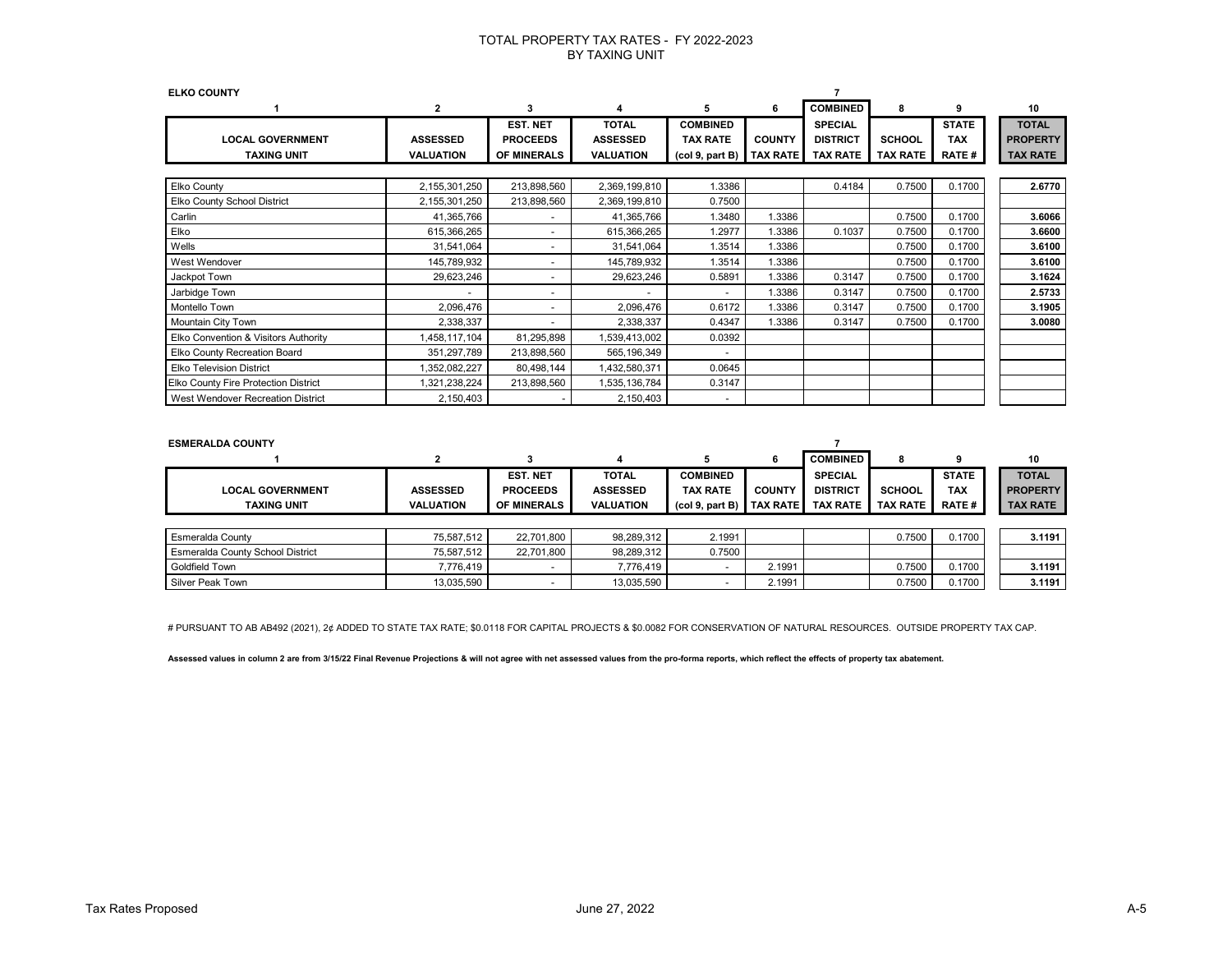| <b>EUREKA COUNTY</b>                   |                  |                          |                  |                 |                 |                 |               |              |                 |
|----------------------------------------|------------------|--------------------------|------------------|-----------------|-----------------|-----------------|---------------|--------------|-----------------|
|                                        | 2                | 3                        | 4                | 5               | 6               | <b>COMBINED</b> | 8             | 9            | 10              |
|                                        |                  | <b>EST. NET</b>          | <b>TOTAL</b>     | <b>COMBINED</b> |                 | <b>SPECIAL</b>  |               | <b>STATE</b> | <b>TOTAL</b>    |
| <b>LOCAL GOVERNMENT</b>                | <b>ASSESSED</b>  | <b>PROCEEDS</b>          | <b>ASSESSED</b>  | <b>TAX RATE</b> | <b>COUNTY</b>   | <b>DISTRICT</b> | <b>SCHOOL</b> | <b>TAX</b>   | <b>PROPERTY</b> |
| <b>TAXING UNIT</b>                     | <b>VALUATION</b> | <b>OF MINERALS</b>       | <b>VALUATION</b> | (col 9, part B) | <b>TAX RATE</b> | <b>TAX RATE</b> | TAX RATE      | <b>RATE#</b> | <b>TAX RATE</b> |
|                                        |                  |                          |                  |                 |                 |                 |               |              |                 |
| Eureka County                          | 754,266,650      | 949,111,864              | 1,703,378,514    | 0.9458          |                 | 0.0085          | 0.7500        | 0.1700       | 1.8743          |
| Eureka County School District          | 754,266,650      | 949,111,864              | 1,703,378,514    | 0.7500          |                 |                 |               |              |                 |
| <b>Crescent Valley Town</b>            | 5,431,617        | $\overline{a}$           | 5,431,617        | 0.2153          | 0.9458          | 0.0085          | 0.7500        | 0.1700       | 2.0896          |
| Eureka Town                            | 16,387,707       | $\overline{a}$           | 16,387,707       | 0.2153          | 0.9458          | 0.0085          | 0.7500        | 0.1700       | 2.0896          |
| Devil's Gate GID                       | 3,926,838        | $\overline{\phantom{0}}$ | 3,926,838        |                 |                 |                 |               |              |                 |
| Diamond Valley Rodent Control District | 22,192,589       | -                        | 22,192,589       | 0.0400          | 0.9458          | 0.0866          | 0.7500        | 0.1700       | 1.9924          |
| Diamond Valley Weed Control District   | 22,192,589       | $\overline{a}$           | 22,192,589       | 0.0781          | 0.9458          | 0.0485          | 0.7500        | 0.1700       | 1.9924          |
| Eureka County Television District      | 754,266,650      | 949,111,864              | 1,703,378,514    | 0.0085          |                 |                 |               |              |                 |
|                                        |                  |                          |                  |                 |                 |                 |               |              |                 |
|                                        |                  |                          |                  |                 |                 |                 |               |              |                 |
| <b>HUMBOLDT COUNTY</b>                 |                  |                          |                  |                 |                 |                 |               |              |                 |

|                                           | 2                | 3                        |                  | 5               | 6               | <b>COMBINED</b> | 8               | 9            | 10              |
|-------------------------------------------|------------------|--------------------------|------------------|-----------------|-----------------|-----------------|-----------------|--------------|-----------------|
|                                           |                  | EST. NET                 | <b>TOTAL</b>     | <b>COMBINED</b> |                 | <b>SPECIAL</b>  |                 | <b>STATE</b> | <b>TOTAL</b>    |
| <b>LOCAL GOVERNMENT</b>                   | <b>ASSESSED</b>  | <b>PROCEEDS</b>          | <b>ASSESSED</b>  | <b>TAX RATE</b> | <b>COUNTY</b>   | <b>DISTRICT</b> | <b>SCHOOL</b>   | <b>TAX</b>   | <b>PROPERTY</b> |
| <b>TAXING UNIT</b>                        | <b>VALUATION</b> | OF MINERALS              | <b>VALUATION</b> | (col 9, part B) | <b>TAX RATE</b> | <b>TAX RATE</b> | <b>TAX RATE</b> | <b>RATE#</b> | <b>TAX RATE</b> |
|                                           |                  |                          |                  |                 |                 |                 |                 |              |                 |
| <b>Humboldt County</b>                    | .184,718,197     | 501,935,004              | 1,686,653,201    | 0.7512          |                 | 0.3954          | 0.8850          | 0.1700       | 2.2016          |
| Humboldt County School District           | .184,718,197     | 501,935,004              | 1,686,653,201    | 0.8850          |                 |                 |                 |              |                 |
| Winnemucca                                | 241,919,691      |                          | 241,919,691      | 0.9700          | 0.7512          | 0.3954          | 0.8850          | 0.1700       | 3.1716          |
| Golconda Fire Protection District         | 456,162,710      | 494,070,964              | 950,233,674      | 0.0290          | 0.7512          | 0.3954          | 0.8850          | 0.1700       | 2.2306          |
| <b>Humboldt County Fire District</b>      | 47,346,163       | $\overline{a}$           | 47,346,163       | 0.1047          | 0.7512          | 0.3954          | 0.8850          | 0.1700       | 2.3063          |
| Humboldt County Hospital District         | 184,718,197      | 501,935,004              | 1,686,653,201    | 0.3954          |                 |                 |                 |              |                 |
| Kings River GID                           | 6,837,995        | $\overline{\phantom{a}}$ | 6,837,995        | 0.2000          | 0.7512          | 0.3954          | 0.8850          | 0.1700       | 2.4016          |
| McDermitt Fire Protection District        | 4,785,245        | $\overline{\phantom{a}}$ | 4,785,245        | 0.4655          | 0.7512          | 0.3954          | 0.8850          | 0.1700       | 2.6671          |
| Orovada Community Services District       | 27,318,603       | $\overline{\phantom{a}}$ | 27,318,603       | 0.0974          | 0.7512          | 0.5454          | 0.8850          | 0.1700       | 2.4490          |
| Orovada Fire Protection District          | 27,318,603       | $\overline{\phantom{a}}$ | 27,318,603       | 0.1500          | 0.7512          | 0.4928          | 0.8850          | 0.1700       | 2.4490          |
| Paradise Valley Fire District             | 42,941,161       | $\overline{\phantom{a}}$ | 42,941,161       | 0.1745          | 0.7512          | 0.3954          | 0.8850          | 0.1700       | 2.3761          |
| Pueblo Fire Protection District           | 24,963,775       | $\overline{\phantom{a}}$ | 24,963,775       | 0.3500          | 0.7512          | 0.3954          | 0.8850          | 0.1700       | 2.5516          |
| Winnemucca Rural Fire Protection District | 125,063,800      |                          | 125,063,800      | 0.1047          | 0.7512          | 0.3954          | 0.8850          | 0.1700       | 2.3063          |

# PURSUANT TO AB AB492 (2021), 2¢ ADDED TO STATE TAX RATE; \$0.0118 FOR CAPITAL PROJECTS & \$0.0082 FOR CONSERVATION OF NATURAL RESOURCES. OUTSIDE PROPERTY TAX CAP.

**Assessed values in column 2 are from 3/15/22 Final Revenue Projections & will not agree with net assessed values from the pro-forma reports, which reflect the effects of property tax abatement.**

. . . . . . . . .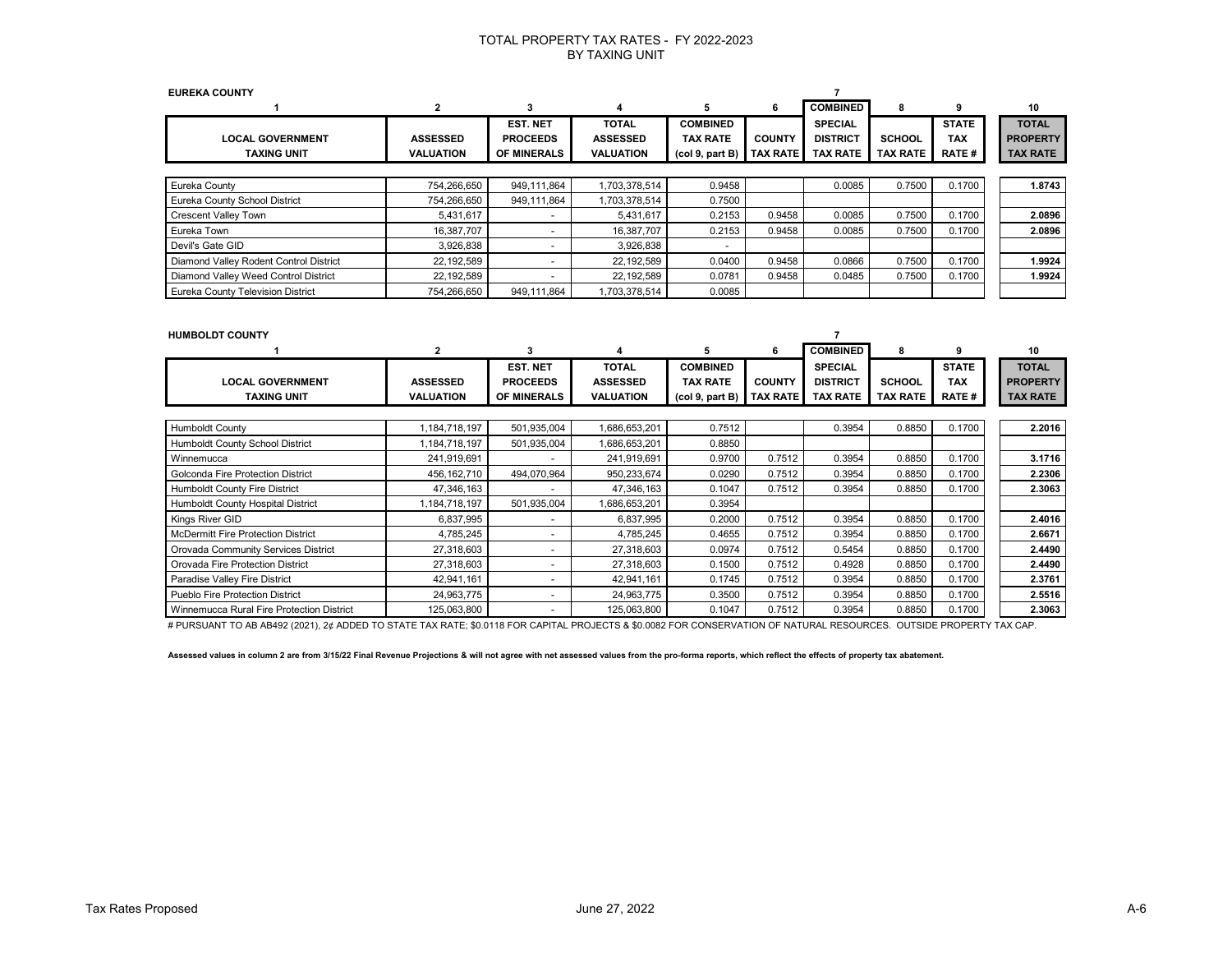| <b>LANDER COUNTY</b>                      |                  |                    |                  |                 |                 |                 |                 |              |                 |
|-------------------------------------------|------------------|--------------------|------------------|-----------------|-----------------|-----------------|-----------------|--------------|-----------------|
|                                           | 2                | з                  | 4                |                 | 6               | <b>COMBINED</b> |                 | ٩            | 10              |
|                                           |                  | <b>EST. NET</b>    | <b>TOTAL</b>     | <b>COMBINED</b> |                 | <b>SPECIAL</b>  |                 | <b>STATE</b> | <b>TOTAL</b>    |
| <b>LOCAL GOVERNMENT</b>                   | <b>ASSESSED</b>  | <b>PROCEEDS</b>    | <b>ASSESSED</b>  | <b>TAX RATE</b> | <b>COUNTY</b>   | <b>DISTRICT</b> | SCHOOL          | <b>TAX</b>   | <b>PROPERTY</b> |
| <b>TAXING UNIT</b>                        | <b>VALUATION</b> | <b>OF MINERALS</b> | <b>VALUATION</b> | (col 9, part B) | <b>TAX RATE</b> | <b>TAX RATE</b> | <b>TAX RATE</b> | <b>RATE#</b> | <b>TAX RATE</b> |
|                                           |                  |                    |                  |                 |                 |                 |                 |              |                 |
| <b>Lander County</b>                      | 707,357,139      | 663,099,089        | 1,370,456,228    | 1.9243          |                 | 0.5109          | 0.7500          | 0.1700       | 3.3552          |
| Lander County School District             | 707.357.139      | 663,099,089        | 1.370.456.228    | 0.7500          |                 |                 |                 |              |                 |
| Austin Town                               | 4,988,551        |                    | 4,988,551        | 0.2890          | 1.9243          | 0.5109          | 0.7500          | 0.1700       | 3.6442          |
| <b>Battle Mountain Town</b>               | 55,352,066       |                    | 55,352,066       | 0.0500          | 1.9243          | 0.5109          | 0.7500          | 0.1700       | 3.4052          |
| Kingston Town                             | 6.009.194        |                    | 6.009.194        | 0.3048          | 1.9243          | 0.5109          | 0.7500          | 0.1700       | 3.6600          |
| Lander Co. Convention & Tourism Authority | 707.357.139      | 663.099.089        | 1,370,456,228    |                 |                 |                 |                 |              |                 |
| Lander County Hospital District           | 707,357,139      | 663,099,089        | 1,370,456,228    | 0.5109          |                 |                 |                 |              |                 |

| <b>LINCOLN COUNTY</b>                   |                  |                          |                  |                 |                 |                 |                 |              |                 |
|-----------------------------------------|------------------|--------------------------|------------------|-----------------|-----------------|-----------------|-----------------|--------------|-----------------|
|                                         | $\overline{2}$   | 3                        |                  | 5               | 6               | <b>COMBINED</b> | 8               | 9            | 10              |
|                                         |                  | EST. NET                 | <b>TOTAL</b>     | <b>COMBINED</b> |                 | <b>SPECIAL</b>  |                 | <b>STATE</b> | <b>TOTAL</b>    |
| <b>LOCAL GOVERNMENT</b>                 | <b>ASSESSED</b>  | <b>PROCEEDS</b>          | <b>ASSESSED</b>  | <b>TAX RATE</b> | <b>COUNTY</b>   | <b>DISTRICT</b> | <b>SCHOOL</b>   | <b>TAX</b>   | <b>PROPERTY</b> |
| <b>TAXING UNIT</b>                      | <b>VALUATION</b> | OF MINERALS              | <b>VALUATION</b> | (col 9, part B) | <b>TAX RATE</b> | <b>TAX RATE</b> | <b>TAX RATE</b> | <b>RATE#</b> | <b>TAX RATE</b> |
|                                         |                  |                          |                  |                 |                 |                 |                 |              |                 |
| <b>Lincoln County</b>                   | 306,573,341      | $\overline{\phantom{a}}$ | 306,573,341      | 1.3375          |                 | 0.4879          | 0.9731          | 0.1700       | 2.9685          |
| <b>Lincoln County School District</b>   | 306,573,341      | $\overline{a}$           | 306,573,341      | 0.9731          |                 |                 |                 |              |                 |
| Caliente                                | 19,153,565       | $\sim$                   | 19,153,565       | 0.9115          | 1.3375          | 0.2679          | 0.9731          | 0.1700       | 3.6600          |
| Alamo Town                              | 11,064,016       | $\overline{\phantom{a}}$ | 11,064,016       | 0.6481          | 1.3375          | 0.5313          | 0.9731          | 0.1700       | 3.6600          |
| Panaca Town                             | 15,240,075       | $\overline{a}$           | 15,240,075       | 0.2000          | 1.3375          | 0.2679          | 0.9731          | 0.1700       | 2.9485          |
| Pioche Town                             | 19,775,713       | $\overline{a}$           | 19,775,713       | 0.3442          | 1.3375          | 0.4679          | 0.9731          | 0.1700       | 3.2927          |
| <b>Lincoln County Fire District</b>     | 213,810,591      | $\overline{a}$           | 213,810,591      | 0.2200          |                 |                 |                 |              |                 |
| <b>Lincoln County Hospital District</b> | 306,573,341      | $\overline{a}$           | 306,573,341      | 0.2679          |                 |                 |                 |              |                 |
| Pahranagat Valley Fire District         | 33,594,291       | $\overline{\phantom{a}}$ | 33,594,291       | 0.2334          | 1.3375          | 0.2679          | 0.9731          | 0.1700       | 2.9819          |
| Panaca Fire District                    | 189,112          | $\overline{\phantom{a}}$ | 189,112          |                 | 1.3375          | 0.4879          | 0.9731          | 0.1700       | 2.9685          |
| Pioche Fire Protection District         | 23,936,843       | $\overline{\phantom{a}}$ | 23,936,843       | 0.2000          | 1.3375          | 0.2679          | 0.9731          | 0.1700       | 2.9485          |
| SE Lincoln Co Habitat Conservation GID  | 8,075,750        | $\overline{\phantom{0}}$ | 8,075,750        | 0.0300          | 1.3375          | 0.4879          | 0.9731          | 0.1700       | 2.9985          |

\*\*Panaca Fire District absorbed by Lincoln County Fire District/Lincoln County Unincorporated (same tax rate)

# PURSUANT TO AB AB492 (2021), 2¢ ADDED TO STATE TAX RATE; \$0.0118 FOR CAPITAL PROJECTS & \$0.0082 FOR CONSERVATION OF NATURAL RESOURCES. OUTSIDE PROPERTY TAX CAP.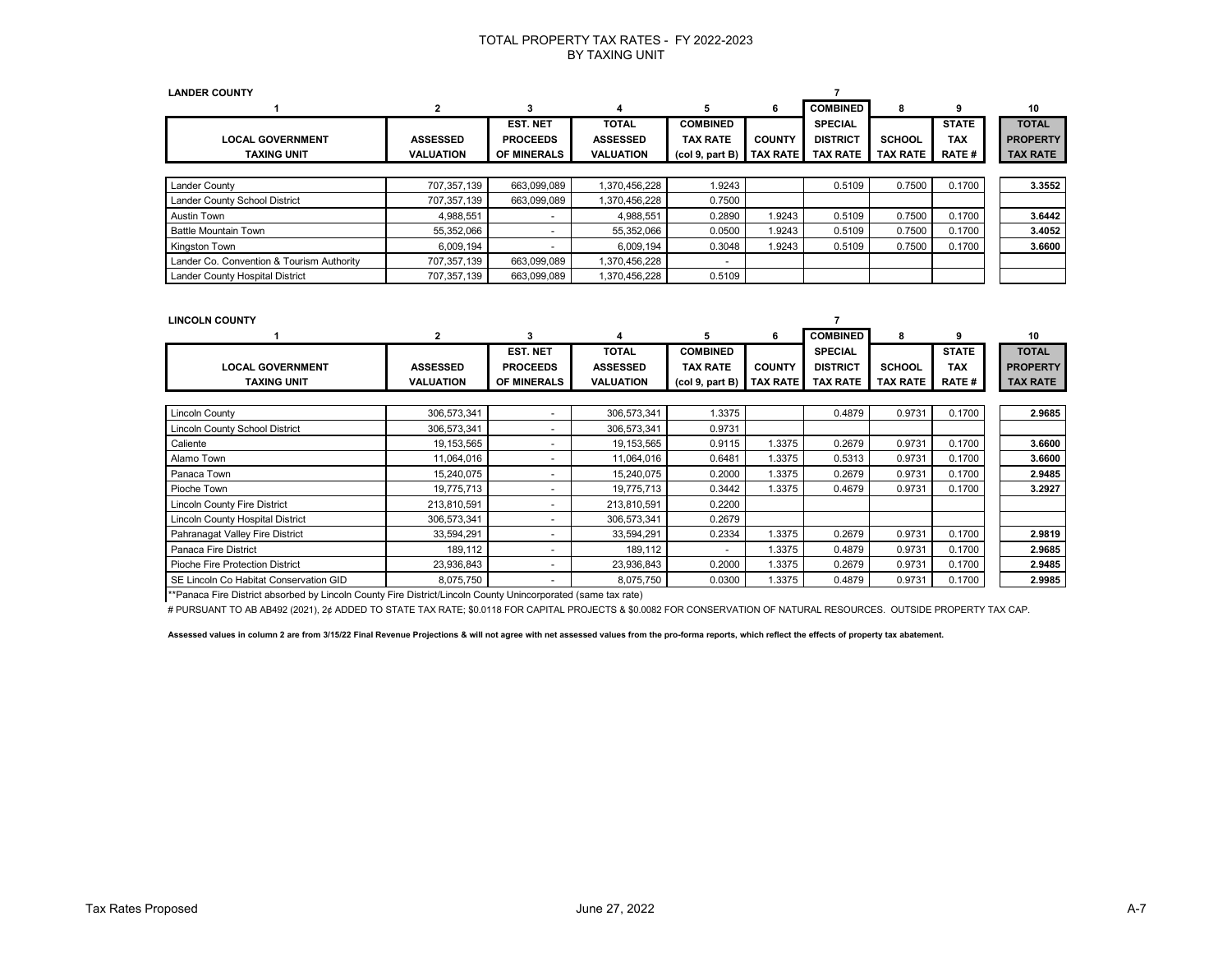| <b>LYON COUNTY</b>                          |                  |                          |                        |                 |                 |                 |                 |              |                 |
|---------------------------------------------|------------------|--------------------------|------------------------|-----------------|-----------------|-----------------|-----------------|--------------|-----------------|
|                                             | 2                | 3                        | $\boldsymbol{\Lambda}$ |                 | 6               | <b>COMBINED</b> | 8               | 9            | 10              |
|                                             |                  | <b>EST. NET</b>          | <b>TOTAL</b>           | <b>COMBINED</b> |                 | <b>SPECIAL</b>  |                 | <b>STATE</b> | <b>TOTAL</b>    |
| <b>LOCAL GOVERNMENT</b>                     | <b>ASSESSED</b>  | <b>PROCEEDS</b>          | <b>ASSESSED</b>        | <b>TAX RATE</b> | <b>COUNTY</b>   | <b>DISTRICT</b> | <b>SCHOOL</b>   | <b>TAX</b>   | <b>PROPERTY</b> |
| <b>TAXING UNIT</b>                          | <b>VALUATION</b> | <b>OF MINERALS</b>       | <b>VALUATION</b>       | (col 9, part B) | <b>TAX RATE</b> | <b>TAX RATE</b> | <b>TAX RATE</b> | <b>RATE#</b> | <b>TAX RATE</b> |
|                                             |                  |                          |                        |                 |                 |                 |                 |              |                 |
| Lyon County                                 | 2,762,650,689    | 2,260,741                | 2,764,911,430          | 0.9287          |                 | 0.5615          | 1.3367          | 0.1700       | 2.9969          |
| Lyon County School District                 | 2,762,650,689    | 2,260,741                | 2,764,911,430          | 1.3367          |                 |                 |                 |              |                 |
| Fernley                                     | 1,078,312,797    | $\blacksquare$           | 1,078,312,797          | 0.6735          | 0.9287          | 0.5038          | 1.3367          | 0.1700       | 3.6127          |
| Yerington                                   | 193,750,411      |                          | 193,750,411            | 0.4044          | 0.9287          | 0.8202          | 1.3367          | 0.1700       | 3.6600          |
| North Lyon (non-city)                       | 27,074,814       | $\blacksquare$           | 27,074,814             | $\blacksquare$  | 0.9287          | 0.5038          | 1.3367          | 0.1700       | 2.9392          |
| Carson Truckee Water Conservancy District   | 2,175,589,503    |                          | 2,175,589,503          | $\blacksquare$  |                 |                 |                 |              |                 |
| Carson Water Subconservancy District        | 1,146,055,847    | 2,260,741                | 1,148,316,588          | 0.0300          |                 |                 |                 |              |                 |
| Central Lyon County Fire District           | 1,153,647,706    | 2,260,741                | 1,155,908,447          | 0.6994          | 0.9287          | 0.0900          | 1.3367          | 0.1700       | 3.2248          |
| Central Lyon Vector Control District        | 1,137,905,069    | 2,260,741                | 1,140,165,810          | 0.0450          |                 |                 |                 |              |                 |
| Fernley Swimming Pool District              | 1,098,230,109    |                          | 1,098,230,109          | 0.2000          |                 |                 |                 |              |                 |
| Mason Valley Fire Maintenance District      | 174,441,972      | $\overline{\phantom{a}}$ | 174,441,972            | 0.3888          | 0.9287          | 0.8202          | 1.3367          | 0.1700       | 3.6444          |
| Mason Valley Mosquito District              | 368,192,392      | $\blacksquare$           | 368,192,392            | 0.0838          |                 |                 |                 |              |                 |
| Mason Valley Swimming Pool District         | 365,557,009      |                          | 365,557,009            | 0.1749          |                 |                 |                 |              |                 |
| No. Lyon County Fire Maintenance District   | 1,102,143,525    |                          | 1,102,143,525          | 0.3038          |                 |                 |                 |              |                 |
| <b>Silver Springs GID</b>                   | 54,964,384       | $\overline{\phantom{a}}$ | 54,964,384             |                 |                 |                 |                 |              |                 |
| Silver Springs-Stagecoach Hospital District | 222,113,341      | $\blacksquare$           | 222,113,341            | 0.0450          |                 |                 |                 |              |                 |
| Smith Valley Artesian Basin                 |                  |                          |                        |                 |                 |                 |                 |              |                 |
| Smith Valley Fire Maintenance District      | 110,435,007      | $\blacksquare$           | 110,435,007            | 0.5127          | 0.9287          | 0.5615          | 1.3367          | 0.1700       | 3.5096          |
| South Lyon County Hospital District         | 506,859,457      | $\overline{\phantom{a}}$ | 506,859,457            | 0.5615          |                 |                 |                 |              |                 |
| Stagecoach GID                              | 35,897,531       |                          | 35,897,531             | ÷.              | 0.9287          | 0.8194          | 1.3367          | 0.1700       | 3.2548          |
| <b>Walker River Weed Control District</b>   | 74,248,310       | $\overline{\phantom{a}}$ | 74,248,310             | ٠               |                 |                 |                 |              |                 |
| Willowcreek GID                             | 8,522,459        |                          | 8,522,459              | 0.0156          | 0.9287          | 1.2090          | 1.3367          | 0.1700       | 3.6600          |
|                                             |                  |                          |                        |                 |                 |                 |                 |              |                 |

# PURSUANT TO AB AB492 (2021), 2¢ ADDED TO STATE TAX RATE; \$0.0118 FOR CAPITAL PROJECTS & \$0.0082 FOR CONSERVATION OF NATURAL RESOURCES. OUTSIDE PROPERTY TAX CAP.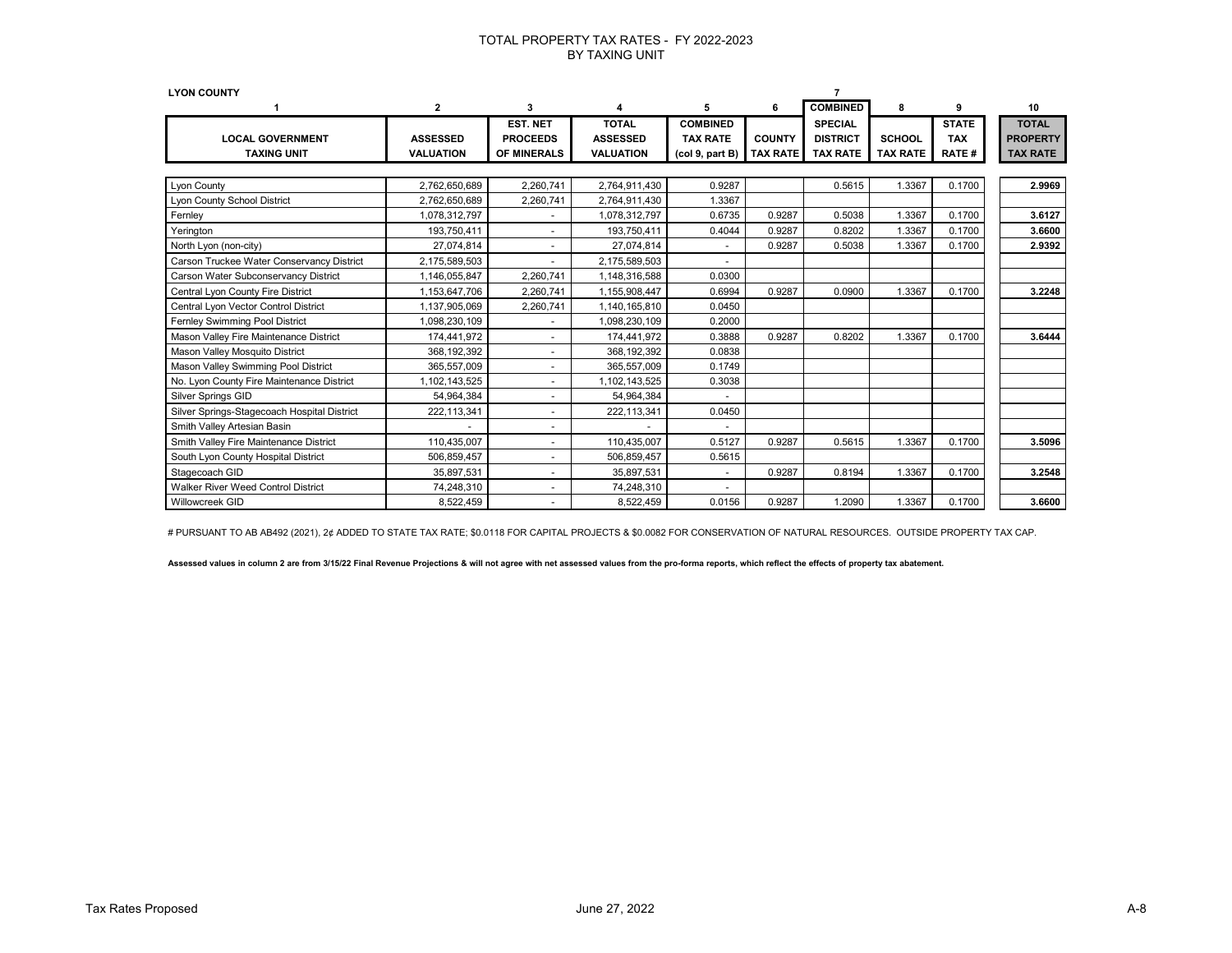| <b>MINERAL COUNTY</b><br>7                                                                                                                                                                                                                                                                                                                                                                |                                                                                                  |
|-------------------------------------------------------------------------------------------------------------------------------------------------------------------------------------------------------------------------------------------------------------------------------------------------------------------------------------------------------------------------------------------|--------------------------------------------------------------------------------------------------|
| <b>COMBINED</b><br>$\mathbf{2}$<br>3<br>5<br>6<br>8                                                                                                                                                                                                                                                                                                                                       | 9<br>10                                                                                          |
| <b>TOTAL</b><br><b>EST. NET</b><br><b>COMBINED</b><br><b>SPECIAL</b><br><b>ASSESSED</b><br><b>DISTRICT</b><br><b>LOCAL GOVERNMENT</b><br><b>ASSESSED</b><br><b>PROCEEDS</b><br><b>TAX RATE</b><br><b>COUNTY</b><br><b>SCHOOL</b><br><b>TAXING UNIT</b><br><b>VALUATION</b><br>OF MINERALS<br><b>VALUATION</b><br>(col 9, part B)<br><b>TAX RATE</b><br><b>TAX RATE</b><br><b>TAX RATE</b> | <b>TOTAL</b><br><b>STATE</b><br><b>PROPERTY</b><br><b>TAX</b><br><b>RATE#</b><br><b>TAX RATE</b> |
|                                                                                                                                                                                                                                                                                                                                                                                           |                                                                                                  |
| 33,973,717<br><b>Mineral County</b><br>232,702,447<br>266,676,164<br>2.2900<br>0.2000                                                                                                                                                                                                                                                                                                     | 1.0000<br>0.1700<br>3.6600                                                                       |
| Mineral County School District<br>232,702,447<br>33,973,717<br>266,676,164<br>1.0000                                                                                                                                                                                                                                                                                                      |                                                                                                  |
| 50,358,440<br>2.2900<br>Hawthorne Town<br>50,358,440<br>0.2000                                                                                                                                                                                                                                                                                                                            | 1.0000<br>0.1700<br>3.6600                                                                       |
| 2,535,372<br>2,535,372<br>2.2900<br>0.2000<br>Luning Town<br>$\sim$<br>$\blacksquare$                                                                                                                                                                                                                                                                                                     | 1.0000<br>0.1700<br>3.6600                                                                       |
| 2,584,304<br>Mina Town<br>2,584,304<br>2.2900<br>0.2000<br>$\blacksquare$<br>$\blacksquare$                                                                                                                                                                                                                                                                                               | 1.0000<br>0.1700<br>3.6600                                                                       |
| <b>Walker Lake Town</b><br>7,348,647<br>7,348,647<br>2.2900<br>0.2000<br>$\blacksquare$                                                                                                                                                                                                                                                                                                   | 1.0000<br>0.1700<br>3.6600                                                                       |
| Mineral County Fair & Recreation Board<br>232,702,447<br>33,973,717<br>266,676,164<br>÷                                                                                                                                                                                                                                                                                                   |                                                                                                  |
| Mineral County Hospital District<br>232,702,447<br>33,973,717<br>266,676,164<br>0.2000                                                                                                                                                                                                                                                                                                    |                                                                                                  |
| Mineral County Television District<br>232,702,447<br>33,973,717<br>266,676,164                                                                                                                                                                                                                                                                                                            |                                                                                                  |
| 7,348,647<br>7,348,647<br>Walker Lake GID<br>$\sim$<br>ä,                                                                                                                                                                                                                                                                                                                                 |                                                                                                  |
|                                                                                                                                                                                                                                                                                                                                                                                           |                                                                                                  |
| <b>NYE COUNTY</b><br>7<br><b>COMBINED</b>                                                                                                                                                                                                                                                                                                                                                 |                                                                                                  |
| $\mathbf{2}$<br>3<br>5<br>8<br>4<br>6<br>$\mathbf 1$                                                                                                                                                                                                                                                                                                                                      | 10<br>9<br><b>TOTAL</b>                                                                          |
| <b>EST. NET</b><br><b>TOTAL</b><br><b>COMBINED</b><br><b>SPECIAL</b><br><b>PROCEEDS</b><br><b>COUNTY</b><br><b>DISTRICT</b><br><b>SCHOOL</b>                                                                                                                                                                                                                                              | <b>STATE</b><br><b>TAX</b><br><b>PROPERTY</b>                                                    |
| <b>LOCAL GOVERNMENT</b><br><b>ASSESSED</b><br><b>ASSESSED</b><br><b>TAX RATE</b><br><b>TAXING UNIT</b><br><b>VALUATION</b><br>OF MINERALS<br><b>VALUATION</b><br><b>TAX RATE</b><br><b>TAX RATE</b><br><b>TAX RATE</b><br>(col 9, part B)                                                                                                                                                 | RATE#<br><b>TAX RATE</b>                                                                         |
|                                                                                                                                                                                                                                                                                                                                                                                           |                                                                                                  |
| 25,364,406<br>1.3468<br>Nye County<br>2,151,340,421<br>2,176,704,827<br>0.2000                                                                                                                                                                                                                                                                                                            | 1.3350<br>0.1700<br>3.0518                                                                       |
| Nye County School District<br>2,151,340,421<br>25,364,406<br>2,176,704,827<br>1.3350                                                                                                                                                                                                                                                                                                      |                                                                                                  |
| 1.3468<br>Amargosa Valley Town<br>44,009,977<br>44,009,977<br>0.4949<br>0.3100                                                                                                                                                                                                                                                                                                            | 1.3350<br>0.1700<br>3.6567                                                                       |
| 22,204,901<br>156,000<br>22,360,901<br>0.2105<br>1.3468<br>0.3200<br><b>Beatty Town</b>                                                                                                                                                                                                                                                                                                   | 1.3350<br>0.1700<br>3.3823                                                                       |
| 9,819,066<br>9,819,066<br>0.2000<br>Gabbs Town<br>0.4846<br>1.3468<br>$\sim$                                                                                                                                                                                                                                                                                                              | 1.3350<br>3.5364<br>0.1700                                                                       |
| 3,570,536<br>3,570,536<br>0.3164<br>1.3468<br>0.4918<br>Manhattan Town<br>$\sim$                                                                                                                                                                                                                                                                                                          | 1.3350<br>0.1700<br>3.6600                                                                       |
| Pahrump Town<br>1,445,333,991<br>1,445,333,991<br>0.4417<br>1.3468<br>0.1151                                                                                                                                                                                                                                                                                                              | 1.3350<br>0.1700<br>3.4086                                                                       |
| 278,817,911<br>24,029,994<br>1.3468<br>0.4918<br>Round Mountain Town<br>302,847,905<br>0.3164                                                                                                                                                                                                                                                                                             | 1.3350<br>3.6600<br>0.1700                                                                       |
| 74,204,863<br>74,204,863<br>0.4082<br>1.3468<br>0.4000<br><b>Tonopah Town</b>                                                                                                                                                                                                                                                                                                             | 1.3350<br>0.1700<br>3.6600                                                                       |
| 54,689,300<br>54,689,300<br>Amargosa Library District<br>0.3100<br>1.3468<br>$\sim$<br>÷.                                                                                                                                                                                                                                                                                                 | 1.3350<br>0.1700<br>3.1618                                                                       |
| <b>Beatty GID</b><br>16,628,139<br>16,628,139<br>$\sim$<br>$\blacksquare$                                                                                                                                                                                                                                                                                                                 |                                                                                                  |
| <b>Beatty Library District</b><br>27,484,167<br>156,000<br>27,640,167<br>0.3200<br>1.3468<br>$\blacksquare$                                                                                                                                                                                                                                                                               | 1.3350<br>0.1700<br>3.1718                                                                       |
| Beatty Water & Sanitation District<br>14,002,952<br>14,002,952                                                                                                                                                                                                                                                                                                                            |                                                                                                  |
| 486,280,698<br>25,208,406<br>511,489,104<br>0.2000<br>No Nye County Hospital District                                                                                                                                                                                                                                                                                                     |                                                                                                  |
| 1,445,333,991<br>0.0988<br>Pahrump Community Library District<br>1,445,333,991<br>$\omega$                                                                                                                                                                                                                                                                                                |                                                                                                  |
| Pahrump Swimming Pool District<br>1,445,333,991<br>1,445,333,991<br>0.0163<br>$\blacksquare$                                                                                                                                                                                                                                                                                              |                                                                                                  |
| Smoky Valley Library District<br>308,945,894<br>24,029,994<br>332,975,888<br>0.2918<br>1.3468<br>0.2000                                                                                                                                                                                                                                                                                   | 1.3350<br>3.3436<br>0.1700                                                                       |
| <b>Tonopah Library District</b><br>86,684,996<br>86,684,996<br>0.2000<br>1.3468<br>0.2000<br>÷.                                                                                                                                                                                                                                                                                           | 1.3350<br>0.1700<br>3.2518                                                                       |

# PURSUANT TO AB AB492 (2021), 2¢ ADDED TO STATE TAX RATE; \$0.0118 FOR CAPITAL PROJECTS & \$0.0082 FOR CONSERVATION OF NATURAL RESOURCES. OUTSIDE PROPERTY TAX CAP.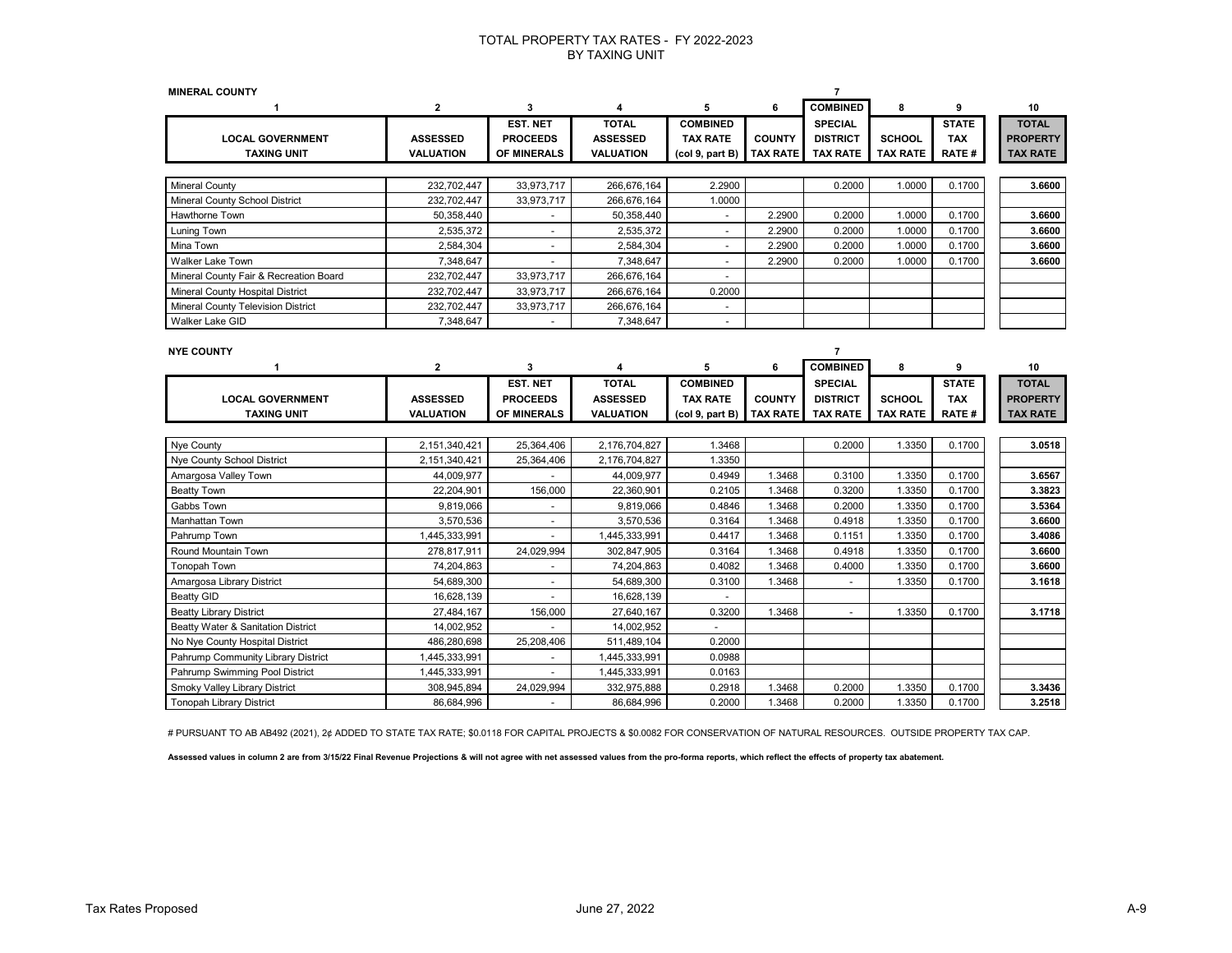| <b>PERSHING COUNTY</b>            |                  |                    |                  |                 |                 |                 |                 |              |                 |
|-----------------------------------|------------------|--------------------|------------------|-----------------|-----------------|-----------------|-----------------|--------------|-----------------|
|                                   | $\overline{2}$   | 3                  | 4                | 5               | 6               | <b>COMBINED</b> | 8               | 9            | 10              |
|                                   |                  | <b>EST. NET</b>    | <b>TOTAL</b>     | <b>COMBINED</b> |                 | <b>SPECIAL</b>  |                 | <b>STATE</b> | <b>TOTAL</b>    |
| <b>LOCAL GOVERNMENT</b>           | <b>ASSESSED</b>  | <b>PROCEEDS</b>    | <b>ASSESSED</b>  | <b>TAX RATE</b> | <b>COUNTY</b>   | <b>DISTRICT</b> | <b>SCHOOL</b>   | <b>TAX</b>   | <b>PROPERTY</b> |
| <b>TAXING UNIT</b>                | <b>VALUATION</b> | <b>OF MINERALS</b> | <b>VALUATION</b> | (col 9, part B) | <b>TAX RATE</b> | <b>TAX RATE</b> | <b>TAX RATE</b> | RATE#        | <b>TAX RATE</b> |
|                                   |                  |                    |                  |                 |                 |                 |                 |              |                 |
| Pershing County                   | 351, 177, 116    | 17,721,076         | 368,898,192      | 1.3568          |                 | 0.4200          | 1.1500          | 0.1700       | 3.0968          |
| Pershing County School District   | 351, 177, 116    | 17,721,076         | 368,898,192      | 1.1500          |                 |                 |                 |              |                 |
| Lovelock                          | 26,617,748       | $\sim$             | 26,617,748       | 0.5624          | .3568           | 0.4200          | 1.1500          | 0.1700       | 3.6592          |
| Imlay Town                        | 2,985,883        | $\sim$             | 2,985,883        | 0.1500          | .3568           | 0.4200          | 1.1500          | 0.1700       | 3.2468          |
| Pershing County Hospital District | 351, 177, 117    | 17,721,076         | 368,898,193      | 0.4200          |                 |                 |                 |              |                 |
|                                   |                  |                    |                  |                 |                 |                 |                 |              |                 |
| <b>STOREY COUNTY</b>              |                  |                    |                  |                 |                 |                 |                 |              |                 |
|                                   | $\overline{2}$   | 3                  | 4                | 5               | 6               | <b>COMBINED</b> | 8               | 9            | 10              |
|                                   |                  | <b>EST. NET</b>    | <b>TOTAL</b>     | <b>COMBINED</b> |                 | <b>SPECIAL</b>  |                 | <b>STATE</b> | <b>TOTAL</b>    |

| LOCAL GOVERNMENT                              | <b>ASSESSED</b>  | <b>PROCEEDS</b>    | <b>ASSESSED</b>  | TAX RATE                                      | <b>COUNTY</b>   | <b>DISTRICT</b> | <b>SCHOOL</b>   | TAX           | <b>PROPERTY</b> |
|-----------------------------------------------|------------------|--------------------|------------------|-----------------------------------------------|-----------------|-----------------|-----------------|---------------|-----------------|
| <b>TAXING UNIT</b>                            | <b>VALUATION</b> | <b>OF MINERALS</b> | <b>VALUATION</b> | $\left(\text{col } 9, \text{ part } B\right)$ | <b>TAX RATE</b> | <b>TAX RATE</b> | <b>TAX RATE</b> | <b>RATE #</b> | <b>TAX RATE</b> |
|                                               |                  |                    |                  |                                               |                 |                 |                 |               |                 |
| <b>Storey County</b>                          | 2,957,123,851    |                    | 2,957,123,851    | 1.8514                                        |                 | 0.5446          | 0.8947          | 0.1700        | 3.4607          |
| <b>Storey County School District</b>          | 2,957,123,851    |                    | 2.957.123.851    | 0.8947                                        |                 |                 |                 |               |                 |
| Carson Truckee Water Conservancy District     | 2,518,514,526    |                    | 2,518,514,526    |                                               |                 |                 |                 |               |                 |
| Canyon GID                                    | 23,916,496       |                    | 23.916.496       | $\overline{\phantom{0}}$                      |                 |                 |                 |               |                 |
| <b>Storey County Fire Protection District</b> | 2,957,123,851    |                    | 2,957,123,851    | 0.5446                                        | 1.8514          |                 | 0.8947          | 0.1700        | 3.4607          |
| Tahoe Reno Industrial GID                     | 2,340,135,542    |                    | 2,340,135,542    |                                               |                 |                 |                 |               |                 |
| Virginia City Convention & Visitors Authority | 2,957,123,851    |                    | 2,957,123,851    | $\overline{\phantom{0}}$                      |                 |                 |                 |               |                 |
| Virginia Divide Sewer District                | 34,004,207       |                    | 34,004,207       |                                               |                 |                 |                 |               |                 |

# PURSUANT TO AB AB492 (2021), 2¢ ADDED TO STATE TAX RATE; \$0.0118 FOR CAPITAL PROJECTS & \$0.0082 FOR CONSERVATION OF NATURAL RESOURCES. OUTSIDE PROPERTY TAX CAP.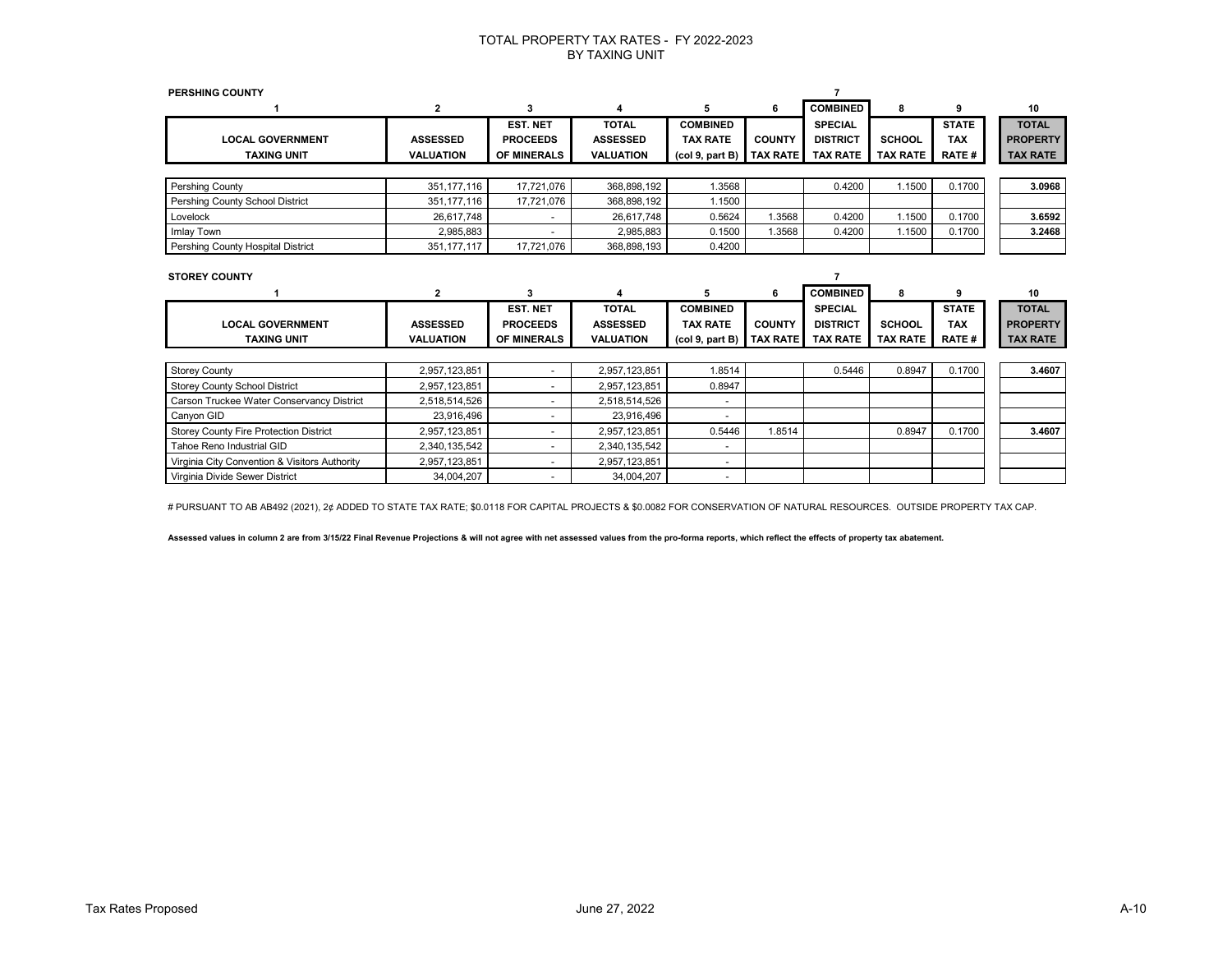| <b>WASHOE COUNTY</b>                        |                  |                 |                  |                 |                 | $\overline{7}$  |                 |              |                 |
|---------------------------------------------|------------------|-----------------|------------------|-----------------|-----------------|-----------------|-----------------|--------------|-----------------|
|                                             | 2                | 3               | 4                | 5               | 6               | <b>COMBINED</b> | 8               | 9            | 10              |
|                                             |                  | <b>EST. NET</b> | <b>TOTAL</b>     | <b>COMBINED</b> |                 | <b>SPECIAL</b>  |                 | <b>STATE</b> | <b>TOTAL</b>    |
| <b>LOCAL GOVERNMENT</b>                     | <b>ASSESSED</b>  | <b>PROCEEDS</b> | <b>ASSESSED</b>  | <b>TAX RATE</b> | <b>COUNTY</b>   | <b>DISTRICT</b> | <b>SCHOOL</b>   | <b>TAX</b>   | <b>PROPERTY</b> |
| <b>TAXING UNIT</b>                          | <b>VALUATION</b> | OF MINERALS     | <b>VALUATION</b> | (col 9, part B) | <b>TAX RATE</b> | <b>TAX RATE</b> | <b>TAX RATE</b> | <b>RATE#</b> | <b>TAX RATE</b> |
|                                             |                  |                 |                  |                 |                 |                 |                 |              |                 |
| <b>Washoe County</b>                        | 21,484,489,281   | 3,347,747       | 21,487,837,028   | 1.3917          |                 |                 | 1.1385          | 0.1700       | 2.7002          |
| Washoe County School District               | 21,484,489,281   | 3,347,747       | 21,487,837,028   | 1.1385          |                 |                 |                 |              |                 |
| Reno                                        | 10,453,332,120   |                 | 10,453,332,120   | 0.9598          | 1.3917          |                 | 1.1385          | 0.1700       | 3.6600          |
| Sparks                                      | 3,595,987,087    |                 | 3,595,987,087    | 0.9598          | 1.3917          |                 | 1.1385          | 0.1700       | 3.6600          |
| Carson Truckee Water Conservancy District   | 21,345,133,011   | 3,347,747       | 21,348,480,758   |                 |                 |                 |                 |              |                 |
| Gerlach GID                                 | 5,190,316        |                 | 5,190,316        | 0.2998          | 1.3917          |                 | 1.1385          | 0.1700       | 3.0000          |
| <b>Grandview Terrace GID</b>                | 3,414,398        |                 | 3,414,398        |                 | 1.3917          | 0.5400          | 1.1385          | 0.1700       | 3.2402          |
| Incline Village GID                         | 1,967,556,463    | $\sim$          | 1,967,556,463    | 0.1296          | 1.3917          | 0.6480          | 1.1385          | 0.1700       | 3.4778          |
| North Lake Tahoe Fire Protection District   | 1,963,790,588    | ä,              | 1,963,790,588    | 0.6480          | 1.3917          |                 | 1.1385          | 0.1700       | 3.3482          |
| Palomino Valley GID (Fire District)         | 92,538,009       |                 | 92,538,009       | 0.4198          | 1.3917          | 0.5400          | 1.1385          | 0.1700       | 3.6600          |
| Regional Transporation Commission           | 21,484,489,281   | 3,347,747       | 21,487,837,028   |                 |                 |                 |                 |              |                 |
| Reno-Sparks Convention & Visitors Authority | 21,082,789,635   | 3,347,747       | 21,086,137,382   |                 |                 |                 |                 |              |                 |
| Sun Valley Water & Sanitation District      | 315,816,524      |                 | 315,816,524      | 0.2296          | 1.3917          | 0.5400          | 1.1385          | 0.1700       | 3.4698          |
| Truckee Meadows Fire Protection District    | 5, 142, 935, 375 | 1,639,715       | 5,144,575,090    | 0.5400          | 1.3917          | 0.4198          | 1.1385          | 0.1700       | 3.6600          |
| <b>Verdi Television District</b>            | 981,801,218      |                 | 981,801,218      |                 |                 |                 |                 |              |                 |
|                                             |                  |                 |                  |                 |                 |                 |                 |              |                 |
| <b>WHITE PINE COUNTY</b>                    |                  |                 |                  |                 |                 | $\overline{7}$  |                 |              |                 |
|                                             | 2                | 3               | 4                | 5               | 6               | <b>COMBINED</b> | 8               | 9            | 10              |
|                                             |                  | EST. NET        | <b>TOTAL</b>     | <b>COMBINED</b> |                 | <b>SPECIAL</b>  |                 | <b>STATE</b> | <b>TOTAL</b>    |
| <b>LOCAL GOVERNMENT</b>                     | <b>ASSESSED</b>  | <b>PROCEEDS</b> | <b>ASSESSED</b>  | <b>TAX RATE</b> | <b>COUNTY</b>   | <b>DISTRICT</b> | <b>SCHOOL</b>   | <b>TAX</b>   | <b>PROPERTY</b> |
| <b>TAXING UNIT</b>                          | <b>VALUATION</b> | OF MINERALS     | <b>VALUATION</b> | (col 9, part B) | <b>TAX RATE</b> | <b>TAX RATE</b> | <b>TAX RATE</b> | <b>RATE#</b> | <b>TAX RATE</b> |
|                                             |                  |                 |                  |                 |                 |                 |                 |              |                 |
| White Pine County                           | 516,868,729      | 272,720,905     | 789,589,634      | 1.9510          |                 | 0.5400          | 0.9990          | 0.1700       | 3.6600          |
| White Pine County School District           | 516,868,729      | 272,720,905     | 789,589,634      | 0.9990          |                 |                 |                 |              |                 |
| Ely                                         | 75,807,379       |                 | 75,807,379       |                 | 1.9510          | 0.5400          | 0.9990          | 0.1700       | 3.6600          |
| Lund Town                                   | 2,957,013        | $\overline{a}$  | 2,957,013        |                 | 1.9510          | 0.5400          | 0.9990          | 0.1700       | 3.6600          |
| <b>McGill Town</b>                          | 10,822,727       | $\blacksquare$  | 10,822,727       |                 | 1.9510          | 0.5400          | 0.9990          | 0.1700       | 3.6600          |
| <b>Ruth Town</b>                            | 3,766,516        | $\blacksquare$  | 3,766,516        |                 | 1.9510          | 0.5400          | 0.9990          | 0.1700       | 3.6600          |
| White Pine County Fire District             |                  |                 |                  |                 |                 |                 |                 |              |                 |
| White Pine County Hospital District         | 516.805.729      | 272.720.905     | 789,526,634      | 0.5400          |                 |                 |                 |              |                 |

# PURSUANT TO AB AB492 (2021), 2¢ ADDED TO STATE TAX RATE; \$0.0118 FOR CAPITAL PROJECTS & \$0.0082 FOR CONSERVATION OF NATURAL RESOURCES. OUTSIDE PROPERTY TAX CAP.

**Assessed values in column 2 are from 3/15/22 Final Revenue Projections & will not agree with net assessed values from the pro-forma reports, which reflect the effects of property tax abatement.**

White Pine Co. Tourism & Recreation Board 66,174,065 272,720,905 338,894,970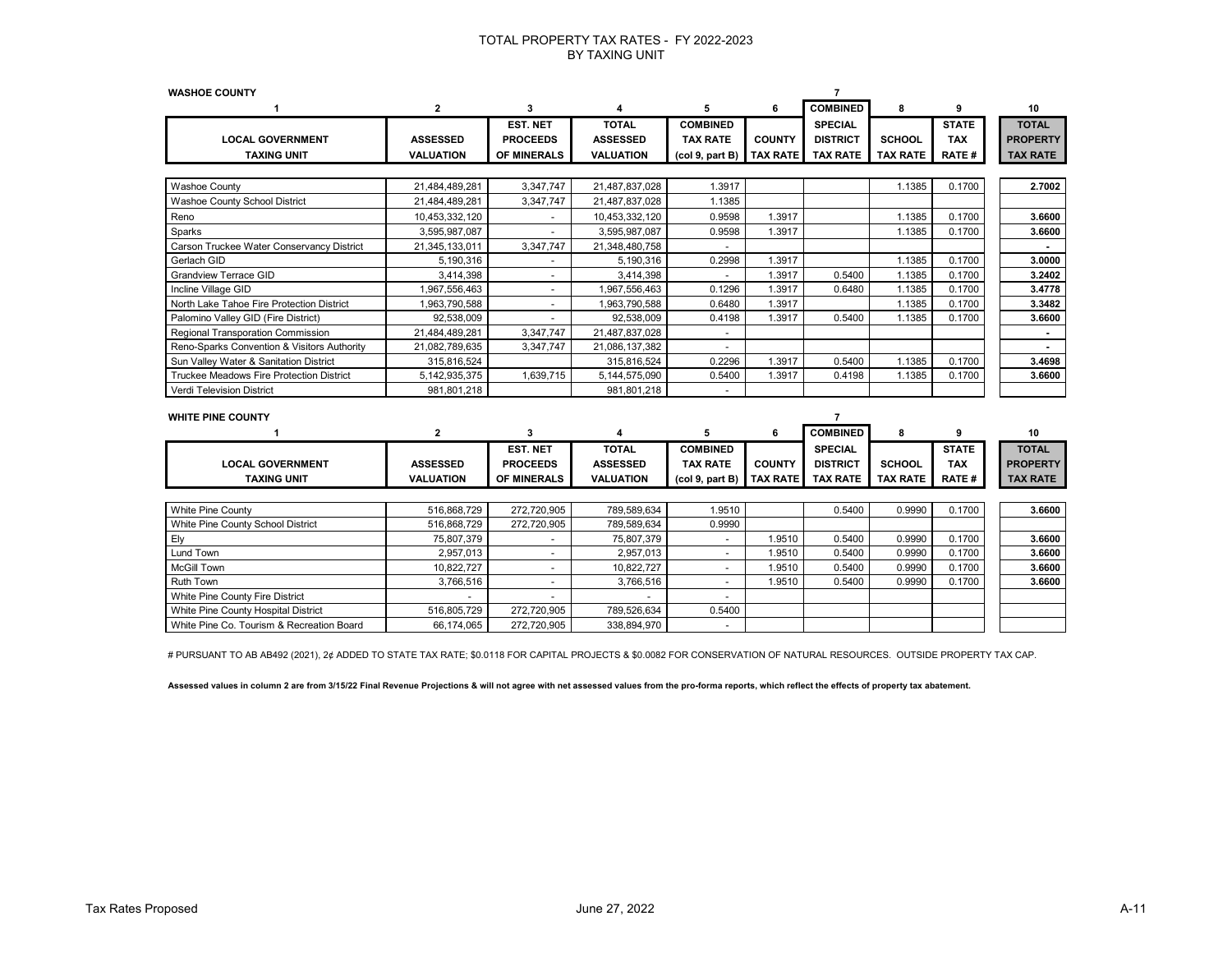## PROPERTY TAX RATES FOR NEVADA LOCAL GOVERNMENTS

F Y 2 0 2 2 - 2 0 2 3

Section B

# PROPERTY TAX RATES BY COMPONENT; BY TAXING UNIT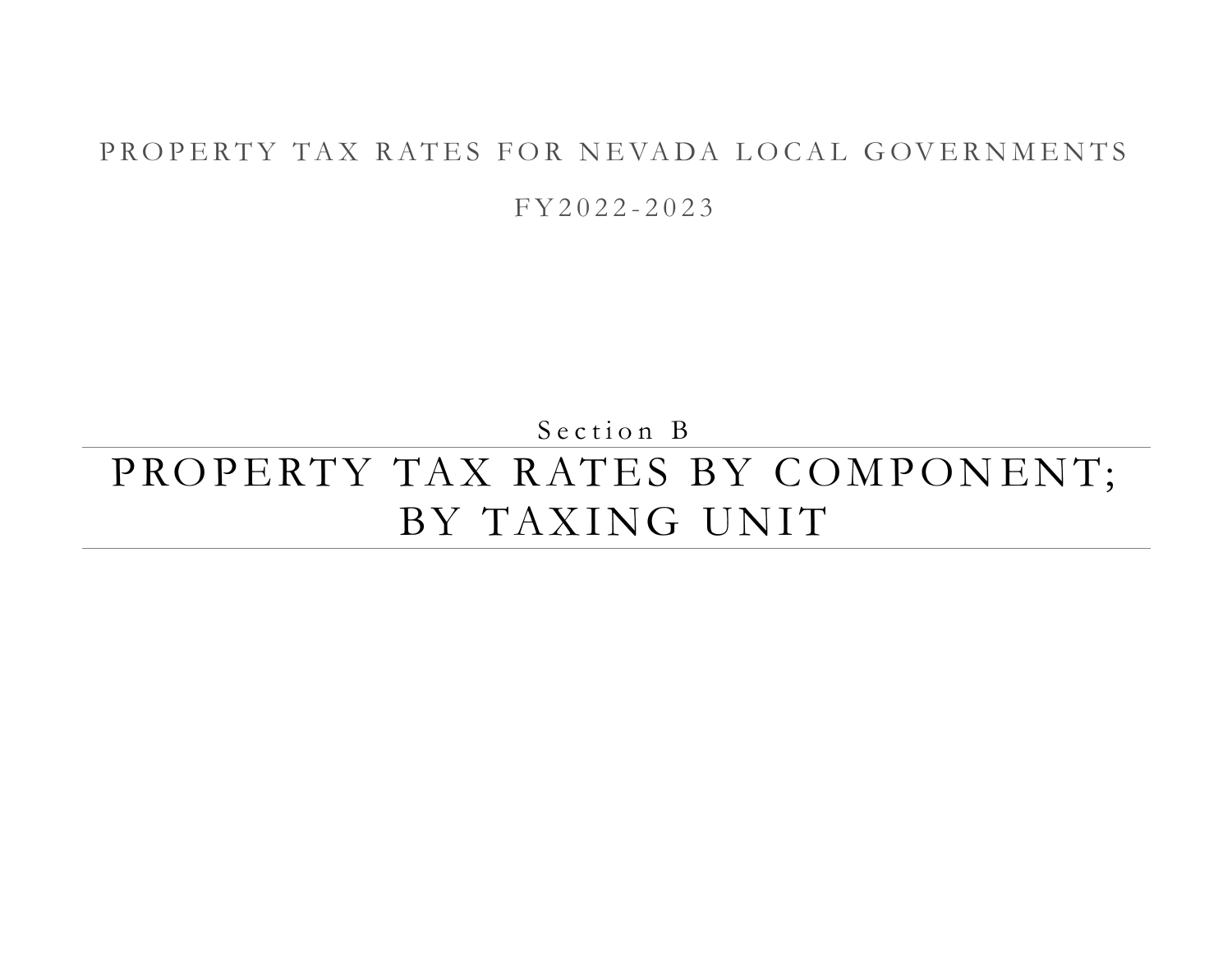#### **CARSON CITY**

|                                             | <b>MAXIMUM</b>  | <b>ACTUAL</b>            | <b>VOTER</b>             | <b>IMPOSED</b>           | <b>LEGISLATIVE</b>       | <b>IMPOSED</b>           | <b>DEBT</b>              | <b>COMBINED</b>                         |
|---------------------------------------------|-----------------|--------------------------|--------------------------|--------------------------|--------------------------|--------------------------|--------------------------|-----------------------------------------|
| <b>LOCAL GOVERNMENT</b>                     | <b>ALLOWED</b>  | <b>RATE</b>              | <b>ALLOWED</b>           | <b>VOTER</b>             | <b>ALLOWED</b>           | <b>LEGISLATIVE</b>       | <b>SERVICE</b>           | <b>TAX RATE</b>                         |
| <b>TAXING UNIT</b>                          | <b>TAX RATE</b> | <b>IMPOSED</b>           | <b>TAX RATE</b>          | <b>TAX RATE</b>          | <b>TAX RATE</b>          | <b>TAX RATE</b>          | <b>TAX RATE</b>          | (col <sub>5</sub> , part <sub>A</sub> ) |
|                                             |                 |                          |                          |                          |                          |                          |                          |                                         |
| Carson City                                 | 2.8542          | 1.9181                   | 0.0500                   | 0.0500                   | 0.2219                   | 0.2219                   |                          | 2.1900                                  |
| Carson City School District                 | 0.7500          | 0.7500                   |                          |                          | $\overline{\phantom{a}}$ |                          | 0.4300                   | 1.1800                                  |
| Carson City Airport Authority               |                 |                          |                          |                          | $\overline{\phantom{a}}$ |                          |                          |                                         |
| Carson City Convention & Visitors Authority |                 | -                        |                          |                          | $\overline{\phantom{a}}$ | $\overline{\phantom{0}}$ | $\overline{\phantom{0}}$ |                                         |
| Carson Truckee Water Conservancy District   | 0.0045          | $\overline{\phantom{0}}$ | $\overline{\phantom{0}}$ | $\overline{\phantom{a}}$ | $\overline{\phantom{a}}$ | $\overline{\phantom{0}}$ | $\overline{\phantom{0}}$ |                                         |
| Carson Water Subconservancy District        |                 | $\overline{\phantom{0}}$ | $\overline{\phantom{0}}$ |                          | 0.0300                   | 0.0300                   |                          | 0.0300                                  |

### **CHURCHILL COUNTY**

|                                              | MAXIMUM        | <b>ACTUAL</b>            | <b>VOTER</b>    | <b>IMPOSED</b>  | <b>LEGISLATIVE</b> | <b>IMPOSED</b>     | <b>DEBT</b>     | <b>COMBINED</b>                         |
|----------------------------------------------|----------------|--------------------------|-----------------|-----------------|--------------------|--------------------|-----------------|-----------------------------------------|
| <b>LOCAL GOVERNMENT</b>                      | <b>ALLOWED</b> | <b>RATE</b>              | <b>ALLOWED</b>  | <b>VOTER</b>    | <b>ALLOWED</b>     | <b>LEGISLATIVE</b> | <b>SERVICE</b>  | <b>TAX RATE</b>                         |
| <b>TAXING UNIT</b>                           | TAX RATE       | <b>IMPOSED</b>           | <b>TAX RATE</b> | <b>TAX RATE</b> | <b>TAX RATE</b>    | <b>TAX RATE</b>    | <b>TAX RATE</b> | (col <sub>5</sub> , part <sub>A</sub> ) |
|                                              |                |                          |                 |                 |                    |                    |                 |                                         |
| <b>Churchill County</b>                      | 3.6201         | 1.0560                   | 0.0300          | 0.0300          | 0.4620             | 0.1969             |                 | 1.2829                                  |
| Churchill County School District             | 0.7500         | 0.7500                   |                 |                 |                    |                    | 0.5500          | 1.3000                                  |
| Fallon                                       | 2.2411         | 0.7971                   |                 |                 | 0.2414             |                    |                 | 0.7971                                  |
| Carson Truckee Water Conservancy District    | 0.0086         | $\sim$                   |                 |                 | 0.0003             |                    |                 |                                         |
| Carson Water Subconservancy District         |                | $\overline{\phantom{0}}$ |                 |                 | 0.0300             | 0.0300             |                 | 0.0300                                  |
| Churchill County Mosquito Abatement District | 0.1500         | 0.0800                   |                 |                 |                    |                    |                 | 0.0800                                  |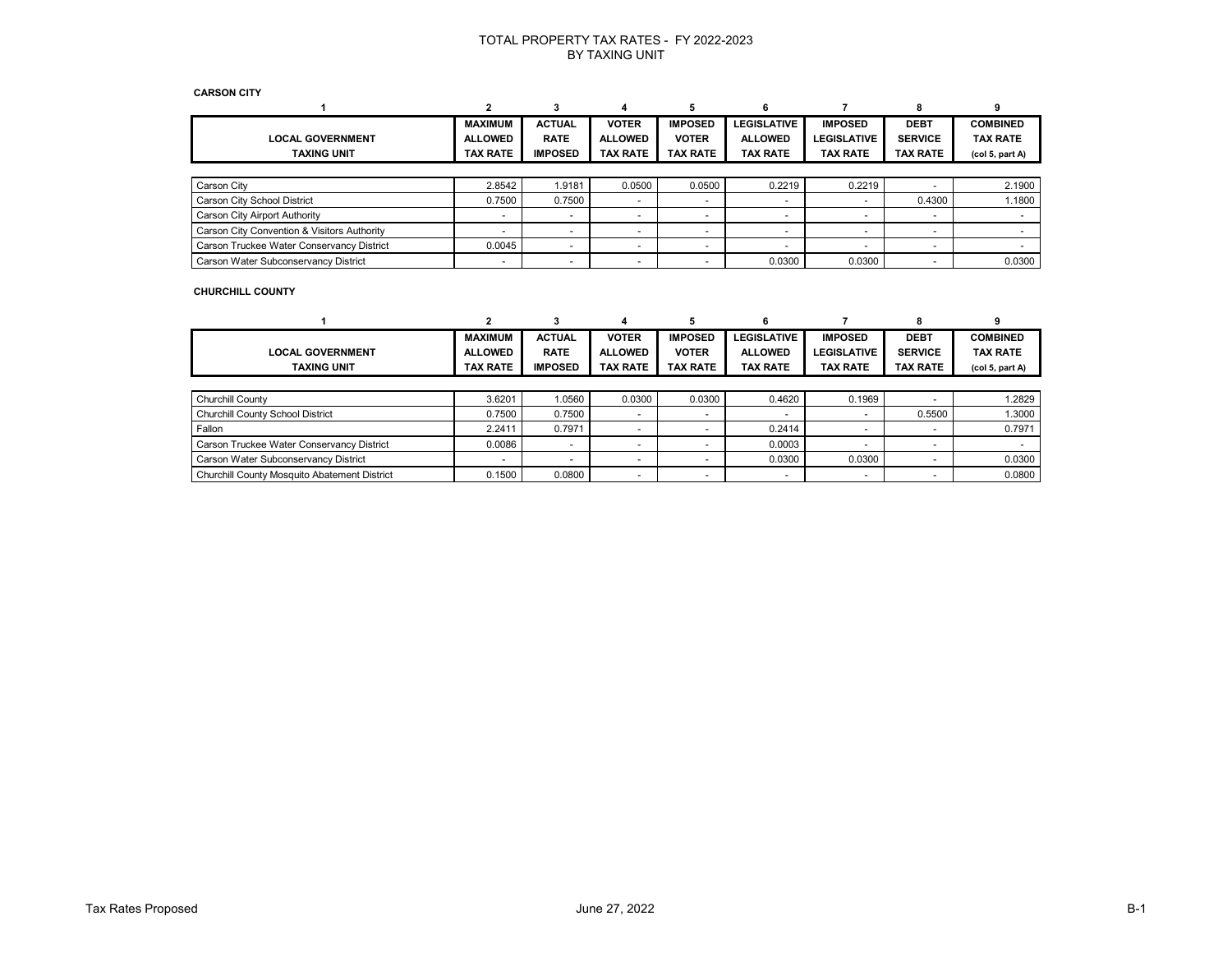**CLARK COUNTY**

| 1                                          | $\mathbf{2}$    | 3              | 4                        | 5                            | 6                  | 7                        | 8                        | 9               |
|--------------------------------------------|-----------------|----------------|--------------------------|------------------------------|--------------------|--------------------------|--------------------------|-----------------|
|                                            | <b>MAXIMUM</b>  | <b>ACTUAL</b>  | <b>VOTER</b>             | <b>IMPOSED</b>               | <b>LEGISLATIVE</b> | <b>IMPOSED</b>           | <b>DEBT</b>              | <b>COMBINED</b> |
| <b>LOCAL GOVERNMENT</b>                    | <b>ALLOWED</b>  | <b>RATE</b>    | <b>ALLOWED</b>           | <b>VOTER</b>                 | <b>ALLOWED</b>     | <b>LEGISLATIVE</b>       | <b>SERVICE</b>           | <b>TAX RATE</b> |
| <b>TAXING UNIT</b>                         | <b>TAX RATE</b> | <b>IMPOSED</b> | <b>TAX RATE</b>          | <b>TAX RATE</b>              | <b>TAX RATE</b>    | <b>TAX RATE</b>          | <b>TAX RATE</b>          | (col 5, part A) |
|                                            |                 |                |                          |                              |                    |                          |                          |                 |
| <b>Clark County</b>                        | 0.7587          | 0.4699         | $\ddot{\phantom{1}}$     | ÷.                           | 0.2870             | 0.1842                   |                          | 0.6541          |
| <b>Clark County School District</b>        | 0.7500          | 0.7500         | $\sim$                   | ÷.                           |                    | $\sim$                   | 0.5534                   | 1.3034          |
| <b>Boulder City</b>                        | 0.5371          | 0.2600         | $\blacksquare$           |                              | 0.1774             |                          |                          | 0.2600          |
| Henderson                                  | 0.2738          | 0.2738         | 0.2310                   | 0.2310                       | 0.2168             | 0.1460                   | 0.1200                   | 0.7708          |
| Las Vegas                                  | 1.8292          | 0.6765         | 0.0950                   | 0.0950                       | 0.3360             |                          |                          | 0.7715          |
| Mesquite                                   | 2.3941          | 0.5520         |                          | ٠                            | 0.3169             | $\overline{\phantom{a}}$ | $\overline{\phantom{a}}$ | 0.5520          |
| North Las Vegas                            | 0.3679          | 0.1937         | 0.9700                   | 0.9650                       | 0.2345             | $\overline{\phantom{a}}$ | $\overline{\phantom{a}}$ | 1.1587          |
| <b>Bunkerville Town</b>                    | 1.9668          | 0.0200         |                          | $\qquad \qquad \blacksquare$ | 0.0518             | $\overline{\phantom{a}}$ | $\overline{\phantom{a}}$ | 0.0200          |
| <b>Enterprise Town</b>                     | 0.3304          | 0.2064         |                          | ٠                            | 0.0173             | $\overline{\phantom{a}}$ | $\overline{\phantom{a}}$ | 0.2064          |
| Indian Springs Town **                     | 1.5787          | 0.0200         | 0.0050                   | $\blacksquare$               |                    | $\overline{\phantom{a}}$ | $\sim$                   | 0.0200          |
| Laughlin Town **                           | 6.5527          | 0.8416         | 0.0050                   | ÷.                           | 0.2854             | $\sim$                   | $\blacksquare$           | 0.8416          |
| Moapa Town #                               | 4.6320          | 0.0200         | 0.0894                   | 0.0894                       |                    | $\overline{\phantom{a}}$ | $\sim$                   | 0.1094          |
| Moapa Valley Town **                       | 0.4866          | 0.0200         | 0.0050                   | ٠                            | 0.0375             | $\sim$                   | $\sim$                   | 0.0200          |
| Mt. Charleston Town                        | 0.4240          | 0.0200         | $\blacksquare$           | $\blacksquare$               |                    | $\overline{\phantom{a}}$ | $\sim$                   | 0.0200          |
| Paradise Town                              | 1.1551          | 0.2064         | $\blacksquare$           | ٠                            | 0.0800             | $\blacksquare$           | $\sim$                   | 0.2064          |
| Searchlight Town                           | 1.8817          | 0.0200         | $\blacksquare$           | ÷,                           | 0.2251             | $\sim$                   | $\blacksquare$           | 0.0200          |
| Spring Valley Town                         | 0.3287          | 0.2064         | $\blacksquare$           | ٠                            | 0.0678             |                          | $\blacksquare$           | 0.2064          |
| Summerlin Town                             | 0.3200          | 0.2064         | $\overline{\phantom{a}}$ | ٠                            | 0.0017             |                          | $\overline{\phantom{a}}$ | 0.2064          |
| Sunrise Manor Town                         | 0.6363          | 0.2064         | $\blacksquare$           | ٠                            | 0.0644             | $\sim$                   | $\blacksquare$           | 0.2064          |
| * Whitney Town                             | 0.3471          | 0.2064         | $\blacksquare$           | ÷,                           | 0.0252             | $\sim$                   | $\sim$                   | 0.2064          |
| * Winchester                               | 1.9141          | 0.2064         | $\blacksquare$           | ٠                            | 0.2709             |                          | $\sim$                   | 0.2064          |
| <b>Boulder City Library District</b>       | 0.2164          | 0.2090         | $\blacksquare$           | $\overline{\phantom{a}}$     | 0.0132             | 0.0132                   | $\blacksquare$           | 0.2222          |
| Boulder City Library District - Debt       |                 |                | $\blacksquare$           | ÷,                           |                    |                          | $\blacksquare$           |                 |
| Clark County Fire Service Area             | 0.4200          | 0.2197         |                          |                              | 0.0235             |                          |                          | 0.2197          |
| <b>Henderson District Public Libraries</b> | 0.0238          | 0.0238         | 0.0332                   | 0.0332                       | 0.0037             | 0.0037                   |                          | 0.0607          |

 \* NRS 354.59875 requires tax rate parity for seven unincorporated towns. The common levy for common services could be \$**0.6841** but the Board of County Commissioners has decided to levy \$0.2064. The rate shown in the "Combined Tax Rate" column above is the parity rate. The "Maximum Allowed Tax Rate" in column 2 above shows the rate allowed prior to parity.

\*\* Effective July 1, 2000, E-911 service for these three towns (& the accompanying \$0.005 rate) has been incorporated into the Clark County E-911 system. # Effective July 1, 2003, E-911 service for Moapa Town (& the accompanying \$0.005 rate) has been incorporated into the Clark County E-911 system.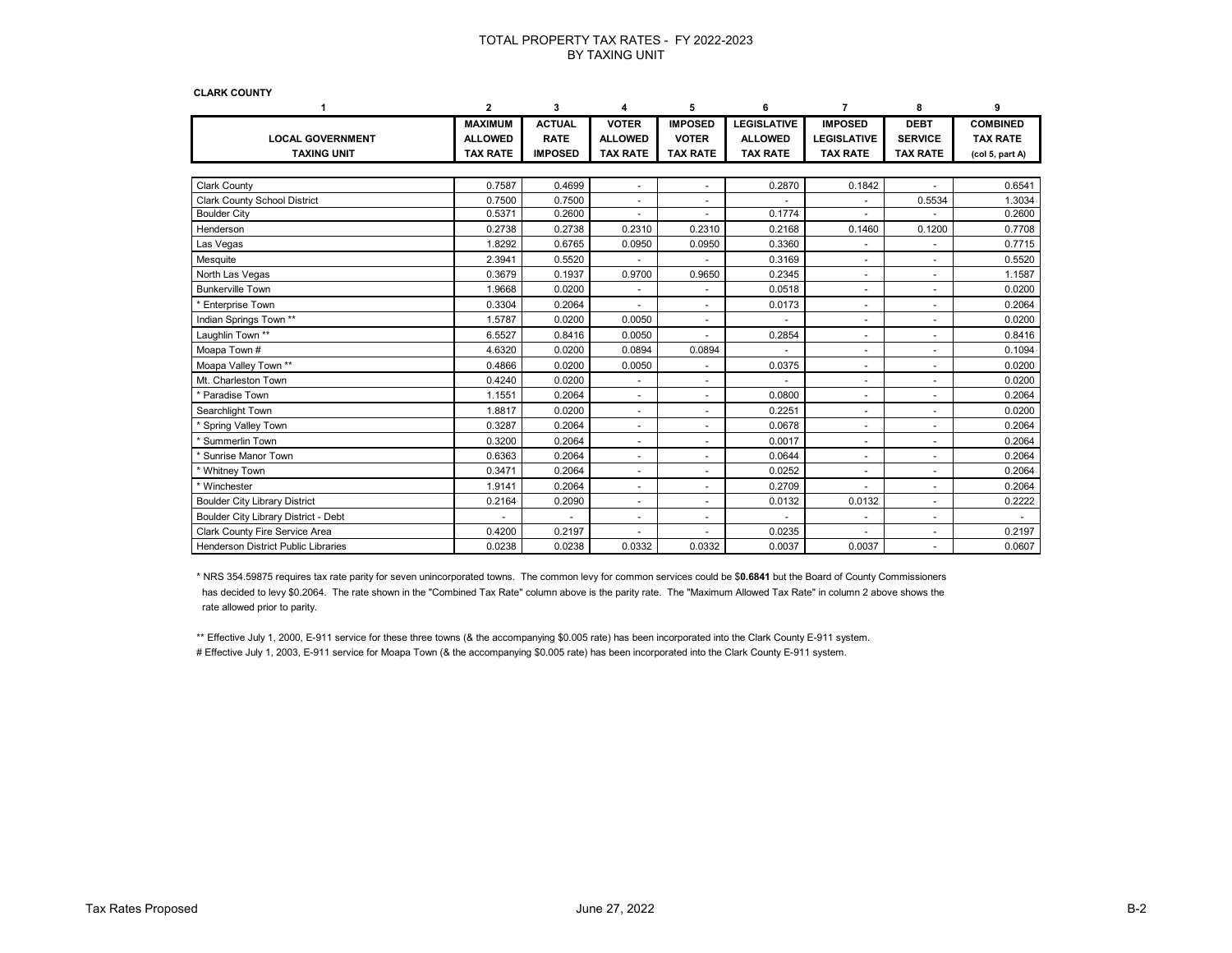#### **CLARK COUNTY (con't)**

|                                                 |                          |                          |                          |                          | 6                        |                          |                          |                 |  |  |  |
|-------------------------------------------------|--------------------------|--------------------------|--------------------------|--------------------------|--------------------------|--------------------------|--------------------------|-----------------|--|--|--|
|                                                 | <b>MAXIMUM</b>           | <b>ACTUAL</b>            | <b>VOTER</b>             | <b>IMPOSED</b>           | <b>LEGISLATIVE</b>       | <b>IMPOSED</b>           | <b>DEBT</b>              | <b>COMBINED</b> |  |  |  |
| <b>LOCAL GOVERNMENT</b>                         | <b>ALLOWED</b>           | <b>RATE</b>              | <b>ALLOWED</b>           | <b>VOTER</b>             | <b>ALLOWED</b>           | <b>LEGISLATIVE</b>       | <b>SERVICE</b>           | <b>TAX RATE</b> |  |  |  |
| <b>TAXING UNIT</b>                              | <b>TAX RATE</b>          | <b>IMPOSED</b>           | <b>TAX RATE</b>          | <b>TAX RATE</b>          | <b>TAX RATE</b>          | <b>TAX RATE</b>          | <b>TAX RATE</b>          | (col 5, part A) |  |  |  |
|                                                 |                          |                          |                          |                          |                          |                          |                          |                 |  |  |  |
| Kyle Canyon Water District                      | $\overline{\phantom{0}}$ | $\sim$                   | $\overline{\phantom{0}}$ | $\overline{\phantom{0}}$ | $\overline{a}$           |                          |                          |                 |  |  |  |
| Las Vegas Artesian Basin                        |                          |                          |                          | ٠                        | $\overline{a}$           |                          | $\overline{\phantom{0}}$ |                 |  |  |  |
| Las Vegas/Clark County Library District         | 0.1512                   | 0.0879                   | $\overline{\phantom{0}}$ | ٠                        | 0.0063                   | 0.0063                   | $\overline{\phantom{0}}$ | 0.0942          |  |  |  |
| Las Vegas/Clark County Library District - Debt  | -                        | $\overline{\phantom{0}}$ | $\overline{\phantom{0}}$ | -                        | $\overline{\phantom{a}}$ | $\overline{\phantom{0}}$ | $\overline{\phantom{0}}$ |                 |  |  |  |
| *** Las Vegas Metropolitan Police-Manpower (LV) |                          |                          | 0.2800                   | 0.2800                   | $\overline{a}$           |                          |                          | 0.2800          |  |  |  |
| *** Las Vegas Metropolitan Police-Manpower (Co) | $\overline{\phantom{0}}$ |                          | 0.2800                   | 0.2800                   | $\overline{\phantom{a}}$ | $\overline{\phantom{0}}$ | $\overline{\phantom{0}}$ | 0.2800          |  |  |  |
| *** Las Vegas Metropolitan Police 911           | -                        | $\overline{\phantom{0}}$ | 0.0050                   | 0.0050                   | $\overline{\phantom{a}}$ | $\overline{\phantom{0}}$ | $\overline{\phantom{0}}$ | 0.0050          |  |  |  |
| Moapa Valley Fire Protection District           | 0.0403                   |                          |                          | $\overline{\phantom{0}}$ | 0.0590                   |                          |                          |                 |  |  |  |
| Mt. Charleston Fire Protection District         | 2.2739                   | 0.8813                   | $\overline{\phantom{0}}$ | -                        | 0.0518                   |                          |                          | 0.8813          |  |  |  |
| North Las Vegas Library District                | 0.0956                   | 0.0632                   | $\overline{\phantom{0}}$ | $\overline{\phantom{0}}$ | $\overline{\phantom{a}}$ | $\overline{\phantom{0}}$ |                          | 0.0632          |  |  |  |
| *** North Las Vegas 911                         |                          | $\overline{\phantom{a}}$ | 0.0050                   | 0.0050                   | $\overline{\phantom{a}}$ |                          | $\overline{\phantom{0}}$ | 0.0050          |  |  |  |

\*\*\* Designates special taxing authority not additional taxing district.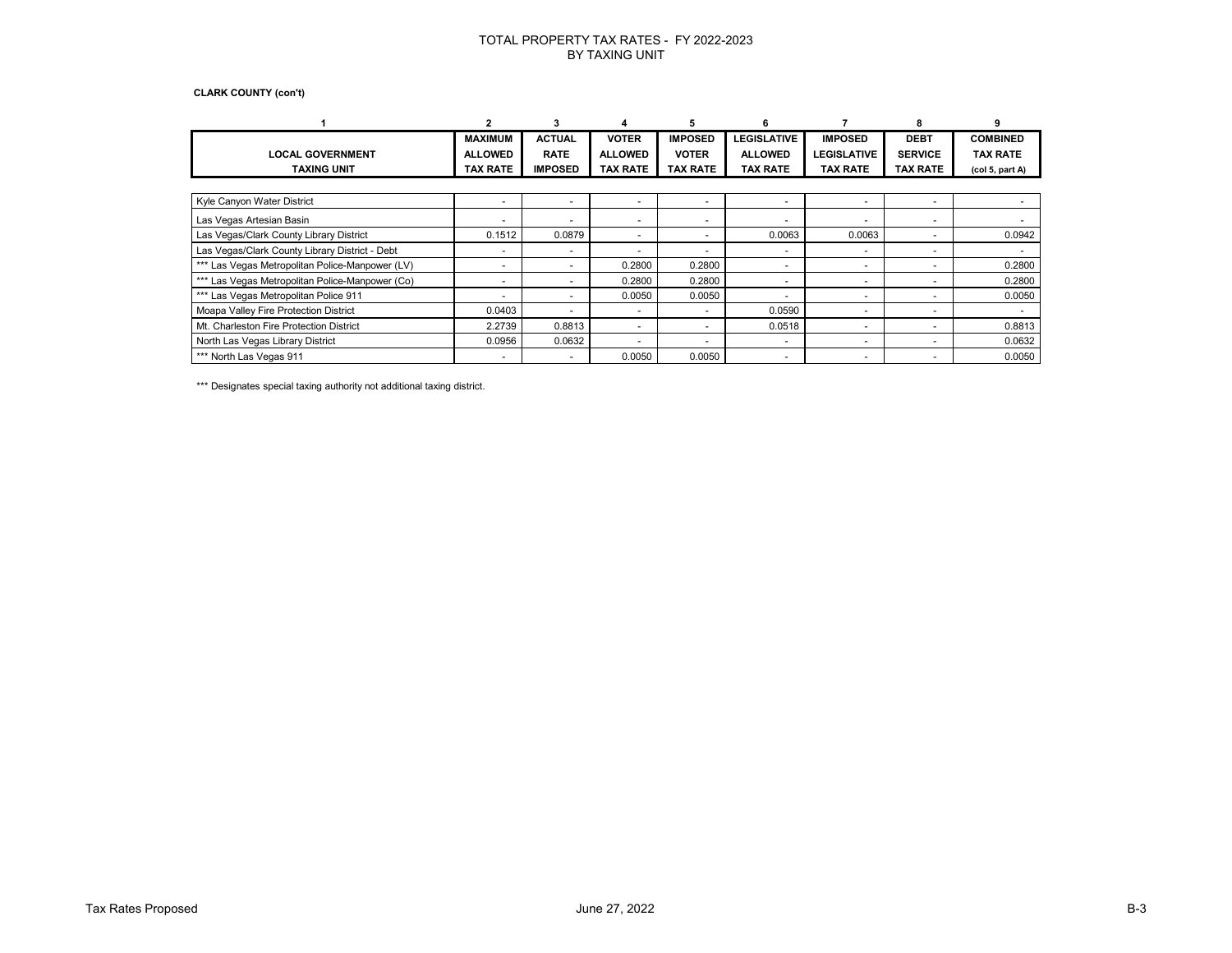**DOUGLAS COUNTY**

| 1                                          | $\mathbf{2}$    | 3                    | 4                        | 5                        | 6                        | 7                  | 8               | 9               |
|--------------------------------------------|-----------------|----------------------|--------------------------|--------------------------|--------------------------|--------------------|-----------------|-----------------|
|                                            | <b>MAXIMUM</b>  | <b>ACTUAL</b>        | <b>VOTER</b>             | <b>IMPOSED</b>           | <b>LEGISLATIVE</b>       | <b>IMPOSED</b>     | <b>DEBT</b>     | <b>COMBINED</b> |
| <b>LOCAL GOVERNMENT</b>                    | <b>ALLOWED</b>  | <b>RATE</b>          | <b>ALLOWED</b>           | <b>VOTER</b>             | <b>ALLOWED</b>           | <b>LEGISLATIVE</b> | <b>SERVICE</b>  | <b>TAX RATE</b> |
| <b>TAXING UNIT</b>                         | <b>TAX RATE</b> | <b>IMPOSED</b>       | <b>TAX RATE</b>          | <b>TAX RATE</b>          | <b>TAX RATE</b>          | <b>TAX RATE</b>    | <b>TAX RATE</b> | (col 5, part A) |
|                                            |                 |                      |                          |                          |                          |                    |                 |                 |
| Douglas County                             | 0.6838          | 0.6153               | 0.0475                   | 0.0475                   | 0.6061                   | 0.5052             | ÷               | 1.1680          |
| Douglas County School District             | 0.7500          | 0.7500               |                          | ä,                       |                          |                    | 0.1000          | 0.8500          |
| Gardnerville Town                          | 0.9797          | 0.5166               |                          |                          | 0.1511                   | 0.1511             |                 | 0.6677          |
| Genoa Town                                 | 0.5395          | 0.5395               | $\overline{\phantom{a}}$ | $\overline{\phantom{a}}$ | 0.0821                   | 0.0821             | $\blacksquare$  | 0.6216          |
| Minden Town                                | 1.1103          | 0.4582               |                          | ٠                        | 0.2095                   | 0.2095             |                 | 0.6677          |
| Carson Truckee Water Conservancy District  | 0.0027          | $\ddot{\phantom{1}}$ | $\sim$                   | $\sim$                   | 0.0009                   |                    | $\sim$          |                 |
| Carson Water Subconservancy District       |                 |                      |                          |                          | 0.0300                   | 0.0300             |                 | 0.0300          |
| Cave Rock Estates GID                      | 0.0129          | 0.0129               | 0.3000                   | 0.3000                   | 0.0814                   | 0.0814             | $\sim$          | 0.3943          |
| Douglas County Mosquito Abatement District | 0.0585          | 0.0345               |                          |                          | 0.0074                   |                    |                 | 0.0345          |
| East Fork Fire Protection District         | 0.6797          | 0.4014               | 0.0860                   | 0.0860                   | 0.0902                   | $\sim$             | $\sim$          | 0.4874          |
| East Fork Swimming Pool District           | 0.3578          | 0.1300               |                          | ÷,                       |                          |                    |                 | 0.1300          |
| <b>Elk Point Sanitation District</b>       | 0.0095          | 0.0095               | $\overline{\phantom{a}}$ | $\overline{\phantom{a}}$ | $\overline{\phantom{a}}$ | $\sim$             | $\sim$          | 0.0095          |
| Gardnerville Ranchos GID                   | 1.1504          | 0.5500               | ÷.                       | ÷                        | 0.3173                   | ÷                  | ÷               | 0.5500          |
| Indian Hills GID                           | 1.1942          | 0.7901               | $\sim$                   | $\blacksquare$           | 0.2251                   |                    |                 | 0.7901          |
| Kingsbury GID                              | 0.3076          | 0.3076               |                          | $\ddot{\phantom{1}}$     | 0.2437                   | 0.2437             | $\sim$          | 0.5513          |
| Lakeridge GID                              | 0.0805          | 0.0805               | $\overline{\phantom{a}}$ | $\overline{\phantom{a}}$ | 0.0705                   | 0.0705             | $\sim$          | 0.1510          |
| Logan Creek Estates GID                    | 0.1402          | 0.1402               | 0.4500                   | 0.4500                   | 0.1237                   | 0.1237             | ÷               | 0.7139          |
| Marla Bay GID                              | 0.0360          |                      | $\sim$                   | $\blacksquare$           | 0.1436                   | $\sim$             | $\sim$          |                 |
| Minden-Gardnerville Sanitation District    | 0.4818          | 0.1224               |                          | ÷.                       |                          |                    | ÷.              | 0.1224          |
| Oliver Park GID                            | 0.5942          | 0.4916               | $\overline{\phantom{a}}$ | $\overline{\phantom{a}}$ | 0.3423                   | 0.3423             |                 | 0.8339          |
| Round Hill GID                             | 0.1225          | 0.1225               |                          |                          | 0.4166                   | 0.4166             | ÷               | 0.5391          |
| Skyland GID                                | 0.0219          | 0.0219               | 0.1500                   | 0.1500                   | 0.1008                   | 0.0579             | $\blacksquare$  | 0.2298          |
| <b>Tahoe Douglas Fire District</b>         | 0.8804          | 0.4981               | 0.1400                   | 0.1400                   | 0.3998                   |                    | $\sim$          | 0.6381          |
| <b>Tahoe Douglas Sewer District</b>        | 0.0407          | 0.0350               | $\overline{\phantom{a}}$ | $\overline{\phantom{a}}$ |                          | $\sim$             | $\blacksquare$  | 0.0350          |
| <b>Topaz Ranch Estates GID</b>             | 1.0697          | 0.8546               | $\sim$                   | ٠                        | 0.2543                   | $\sim$             | $\sim$          | 0.8546          |
| Zephyr Cove GID                            | 0.0292          | 0.0292               | $\overline{\phantom{a}}$ | $\blacksquare$           | 0.1135                   | 0.0708             | $\sim$          | 0.1000          |
| Zephyr Heights GID                         | 0.5121          | 0.2798               |                          |                          | 0.2407                   |                    | $\sim$          | 0.2798          |
| Zephyr Knolls GID                          | 0.0129          | 0.0129               | 0.4800                   | 0.4800                   | 0.0412                   | 0.0412             |                 | 0.5341          |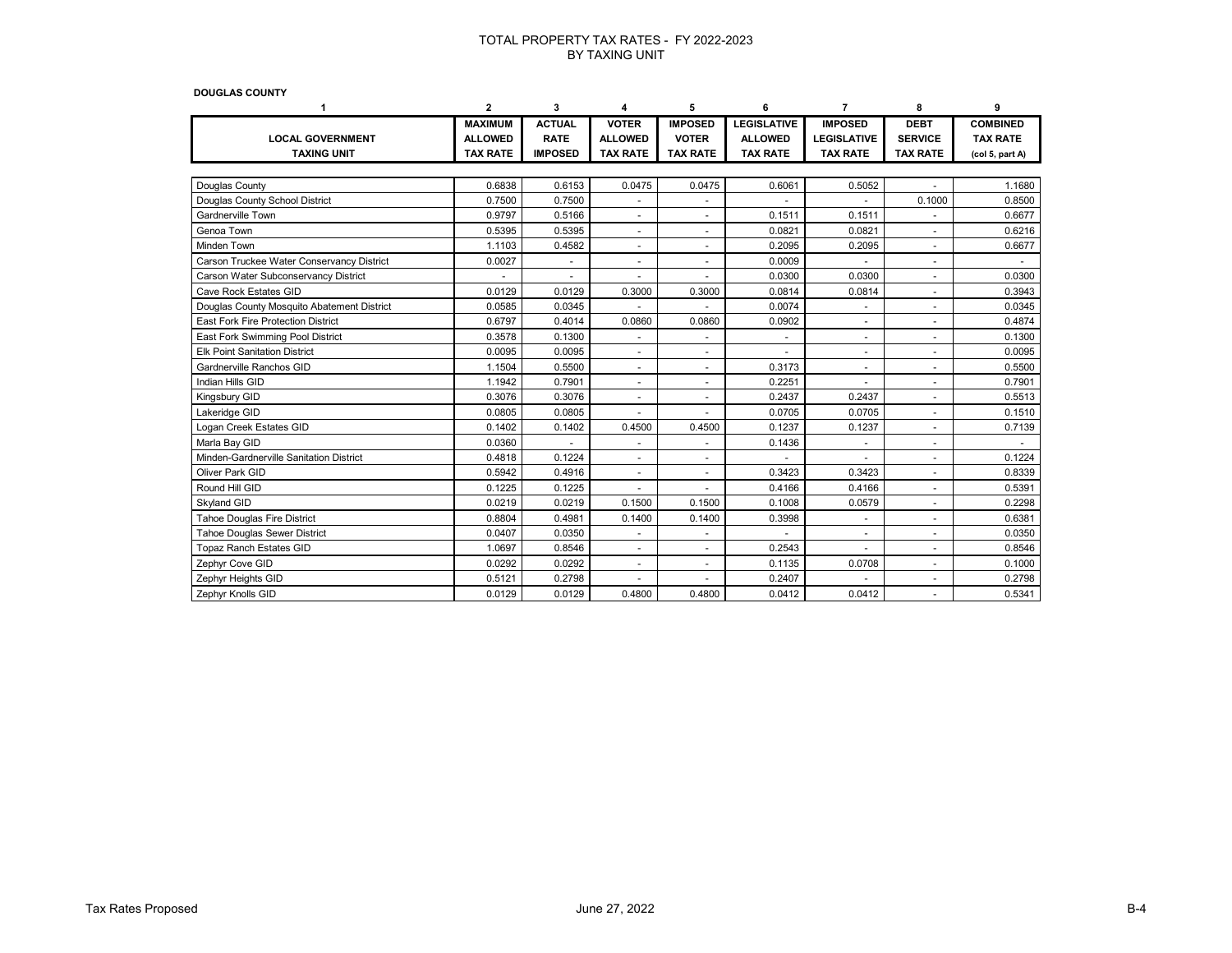#### **ELKO COUNTY**

|                                             | 2               | 3                        | 4                        | 5                        | б                        |                          | 8                        | 9               |
|---------------------------------------------|-----------------|--------------------------|--------------------------|--------------------------|--------------------------|--------------------------|--------------------------|-----------------|
|                                             | <b>MAXIMUM</b>  | <b>ACTUAL</b>            | <b>VOTER</b>             | <b>IMPOSED</b>           | <b>LEGISLATIVE</b>       | <b>IMPOSED</b>           | <b>DEBT</b>              | <b>COMBINED</b> |
| <b>LOCAL GOVERNMENT</b>                     | <b>ALLOWED</b>  | <b>RATE</b>              | <b>ALLOWED</b>           | <b>VOTER</b>             | <b>ALLOWED</b>           | <b>LEGISLATIVE</b>       | <b>SERVICE</b>           | <b>TAX RATE</b> |
| <b>TAXING UNIT</b>                          | <b>TAX RATE</b> | <b>IMPOSED</b>           | <b>TAX RATE</b>          | <b>TAX RATE</b>          | <b>TAX RATE</b>          | <b>TAX RATE</b>          | <b>TAX RATE</b>          | (col 5, part A) |
|                                             |                 |                          |                          |                          |                          |                          |                          |                 |
| <b>Elko County</b>                          | 3.4839          | 1.1649                   | 0.0200                   | 0.0200                   | 0.1832                   | 0.1537                   | $\sim$                   | 1.3386          |
| <b>Elko County School District</b>          | 0.7500          | 0.7500                   | 0.7500                   | $\overline{\phantom{0}}$ | $\overline{a}$           | $\overline{\phantom{0}}$ | ۰                        | 0.7500          |
| Carlin                                      | 12.9599         | 1.3480                   |                          | $\overline{\phantom{0}}$ | $\overline{a}$           | $\overline{\phantom{0}}$ | $\overline{\phantom{0}}$ | 1.3480          |
| Elko                                        | 4.3012          | 1.2977                   | $\overline{\phantom{a}}$ | $\overline{\phantom{0}}$ | $\overline{a}$           | $\overline{\phantom{0}}$ | $\overline{\phantom{0}}$ | 1.2977          |
| Wells                                       | 5.7845          | 1.3514                   | $\overline{\phantom{a}}$ | $\overline{\phantom{0}}$ | $\overline{a}$           | $\overline{\phantom{0}}$ | $\overline{\phantom{0}}$ | 1.3514          |
| West Wendover                               | 3.4977          | 1.3514                   | $\overline{\phantom{0}}$ | $\overline{\phantom{0}}$ | $\overline{\phantom{0}}$ | $\overline{\phantom{0}}$ | ۰                        | 1.3514          |
| Jackpot Town                                | 10.1402         | 0.5891                   | $\overline{\phantom{a}}$ | $\overline{\phantom{0}}$ | $\overline{\phantom{a}}$ | $\overline{\phantom{a}}$ | $\overline{\phantom{0}}$ | 0.5891          |
| Jarbidge Town                               | 0.1500          | $\overline{\phantom{0}}$ | $\overline{\phantom{0}}$ | $\overline{\phantom{0}}$ | $\overline{\phantom{a}}$ | $\overline{\phantom{a}}$ | $\overline{\phantom{0}}$ |                 |
| Montello Town                               | 1.7087          | 0.6172                   | $\overline{\phantom{0}}$ | $\overline{\phantom{0}}$ | $\overline{a}$           | $\overline{\phantom{a}}$ | $\overline{\phantom{0}}$ | 0.6172          |
| Mountain City Town                          | 1.7402          | 0.4347                   | $\overline{\phantom{0}}$ | $\overline{\phantom{0}}$ | $\overline{\phantom{0}}$ | $\overline{\phantom{0}}$ | $\overline{\phantom{0}}$ | 0.4347          |
| Elko Convention & Visitors Authority        | 0.1231          | 0.0392                   | $\overline{\phantom{a}}$ | ٠                        | $\overline{\phantom{a}}$ | $\overline{\phantom{a}}$ | $\overline{\phantom{0}}$ | 0.0392          |
| <b>Elko Television District</b>             | 0.0727          | 0.0645                   | $\overline{\phantom{a}}$ | $\overline{\phantom{0}}$ | $\overline{a}$           | $\overline{\phantom{a}}$ | $\overline{\phantom{0}}$ | 0.0645          |
| <b>Elko County Fire Protection District</b> | 0.3147          | 0.3147                   | $\overline{\phantom{0}}$ | $\overline{\phantom{0}}$ | $\overline{a}$           | -                        | $\overline{\phantom{0}}$ | 0.3147          |

#### **ESMERALDA COUNTY**

|                                         |                 |                |                          |                          | n                        |                          | 8                        |                                         |
|-----------------------------------------|-----------------|----------------|--------------------------|--------------------------|--------------------------|--------------------------|--------------------------|-----------------------------------------|
|                                         | <b>MAXIMUM</b>  | <b>ACTUAL</b>  | <b>VOTER</b>             | <b>IMPOSED</b>           | <b>LEGISLATIVE</b>       | <b>IMPOSED</b>           | <b>DEBT</b>              | <b>COMBINED</b>                         |
| <b>LOCAL GOVERNMENT</b>                 | <b>ALLOWED</b>  | <b>RATE</b>    | <b>ALLOWED</b>           | <b>VOTER</b>             | <b>ALLOWED</b>           | <b>LEGISLATIVE</b>       | <b>SERVICE</b>           | <b>TAX RATE</b>                         |
| <b>TAXING UNIT</b>                      | <b>TAX RATE</b> | <b>IMPOSED</b> | <b>TAX RATE</b>          | <b>TAX RATE</b>          | <b>TAX RATE</b>          | <b>TAX RATE</b>          | <b>TAX RATE</b>          | (col <sub>5</sub> , part <sub>A</sub> ) |
|                                         |                 |                |                          |                          |                          |                          |                          |                                         |
| <b>Esmeralda County</b>                 | 35.2701         | 2.1481         | $\overline{\phantom{0}}$ |                          | 0.1665                   | 0.0510                   |                          | 2.1991                                  |
| <b>Esmeralda County School District</b> | 0.7500          | 0.7500         | $\overline{\phantom{0}}$ | $\overline{\phantom{0}}$ | $\overline{\phantom{0}}$ | $\overline{\phantom{a}}$ | $\overline{\phantom{0}}$ | 0.7500                                  |
| Goldfield Town                          | .7083           | -              | -                        | $\overline{\phantom{a}}$ | $\overline{\phantom{0}}$ | $\overline{\phantom{0}}$ | -                        |                                         |
| Silver Peak Town                        | 8.8584          |                | -                        | $\sim$                   | $\overline{\phantom{0}}$ | -                        | -                        |                                         |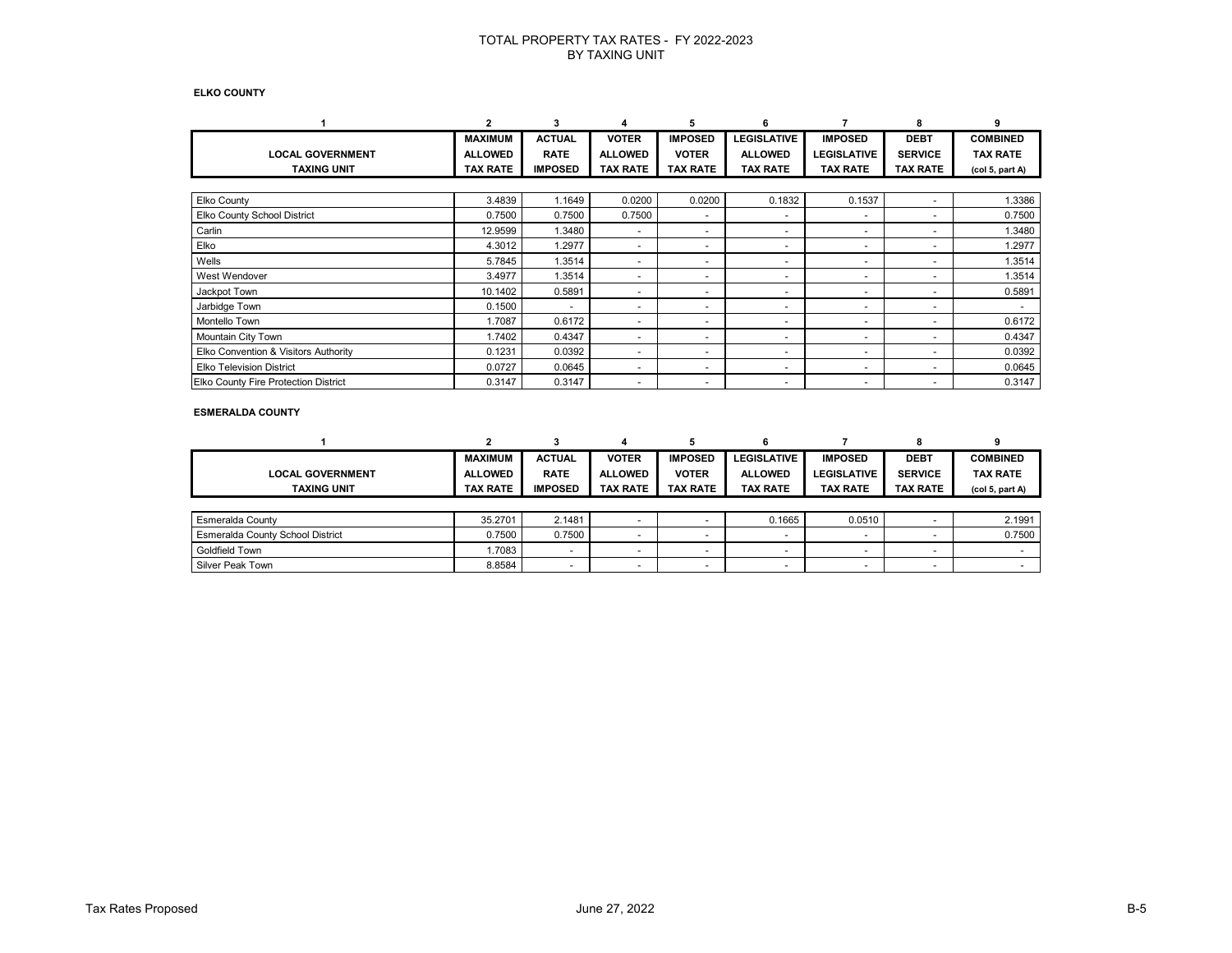#### **EUREKA COUNTY**

|                                        |                 |                |                          |                          | 6                        |                          |                          |                                         |
|----------------------------------------|-----------------|----------------|--------------------------|--------------------------|--------------------------|--------------------------|--------------------------|-----------------------------------------|
|                                        | <b>MAXIMUM</b>  | <b>ACTUAL</b>  | <b>VOTER</b>             | <b>IMPOSED</b>           | <b>LEGISLATIVE</b>       | <b>IMPOSED</b>           | <b>DEBT</b>              | <b>COMBINED</b>                         |
| <b>LOCAL GOVERNMENT</b>                | <b>ALLOWED</b>  | <b>RATE</b>    | <b>ALLOWED</b>           | <b>VOTER</b>             | <b>ALLOWED</b>           | <b>LEGISLATIVE</b>       | <b>SERVICE</b>           | <b>TAX RATE</b>                         |
| <b>TAXING UNIT</b>                     | <b>TAX RATE</b> | <b>IMPOSED</b> | <b>TAX RATE</b>          | <b>TAX RATE</b>          | <b>TAX RATE</b>          | <b>TAX RATE</b>          | <b>TAX RATE</b>          | (col <sub>5</sub> , part <sub>A</sub> ) |
|                                        |                 |                |                          |                          |                          |                          |                          |                                         |
| Eureka County                          | 71.6295         | 0.8675         | $\overline{\phantom{0}}$ |                          | 0.3774                   | 0.0783                   | $\overline{\phantom{0}}$ | 0.9458                                  |
| Eureka County School District          | 0.7500          | 0.7500         | $\overline{\phantom{0}}$ | $\overline{\phantom{0}}$ | $\overline{\phantom{a}}$ | -                        | $\overline{\phantom{0}}$ | 0.7500                                  |
| <b>Crescent Valley Town</b>            | .2660           | 0.2153         | -                        |                          | 0.0173                   |                          |                          | 0.2153                                  |
| Eureka Town                            | 0.7439          | 0.2153         | $\overline{\phantom{0}}$ |                          | 0.0140                   |                          |                          | 0.2153                                  |
| Diamond Valley Rodent Control District | 0.1229          | 0.0400         | $\overline{\phantom{0}}$ |                          | 0.0159                   | $\overline{\phantom{a}}$ | $\overline{\phantom{0}}$ | 0.0400                                  |
| Diamond Valley Weed Control District   | 0.1996          | 0.0781         | $\overline{\phantom{0}}$ |                          | 0.0159                   | $\overline{\phantom{0}}$ | $\overline{\phantom{0}}$ | 0.0781                                  |
| Eureka County Television District      | 0.7043          | 0.0085         | -                        |                          | $\overline{\phantom{a}}$ |                          |                          | 0.0085                                  |

#### **HUMBOLDT COUNTY**

|                                           |                 | 3              |                          | 5                        | 6                        |                    |                          |                                         |
|-------------------------------------------|-----------------|----------------|--------------------------|--------------------------|--------------------------|--------------------|--------------------------|-----------------------------------------|
|                                           | <b>MAXIMUM</b>  | <b>ACTUAL</b>  | <b>VOTER</b>             | <b>IMPOSED</b>           | <b>LEGISLATIVE</b>       | <b>IMPOSED</b>     | <b>DEBT</b>              | <b>COMBINED</b>                         |
| <b>LOCAL GOVERNMENT</b>                   | <b>ALLOWED</b>  | <b>RATE</b>    | <b>ALLOWED</b>           | <b>VOTER</b>             | <b>ALLOWED</b>           | <b>LEGISLATIVE</b> | <b>SERVICE</b>           | <b>TAX RATE</b>                         |
| <b>TAXING UNIT</b>                        | <b>TAX RATE</b> | <b>IMPOSED</b> | <b>TAX RATE</b>          | <b>TAX RATE</b>          | <b>TAX RATE</b>          | <b>TAX RATE</b>    | <b>TAX RATE</b>          | (col <sub>5</sub> , part <sub>A</sub> ) |
|                                           |                 |                |                          |                          |                          |                    |                          |                                         |
| <b>Humboldt County</b>                    | 3.6321          | 0.6748         | 0.0150                   | 0.0150                   | 0.2232                   | 0.0614             |                          | 0.7512                                  |
| Humboldt County School District           | 0.7500          | 0.7500         | ٠                        | ۰                        | $\overline{\phantom{0}}$ | ٠                  | 0.1350                   | 0.8850                                  |
| Winnemucca                                | 4.2181          | 0.9700         | ۰                        |                          | 0.1447                   | ۰                  | ۰                        | 0.9700                                  |
| Golconda Fire Protection District         | 0.0704          | 0.0290         |                          |                          | 0.0038                   | ٠                  | $\overline{\phantom{0}}$ | 0.0290                                  |
| <b>Humboldt County Fire District</b>      | 0.0910          | 0.0910         | 0.1273                   | 0.0137                   | 0.0063                   | -                  | $\overline{\phantom{0}}$ | 0.1047                                  |
| Humboldt County Hospital District         | 1.1122          | 0.3954         |                          |                          | 0.0058                   | -                  | $\overline{\phantom{0}}$ | 0.3954                                  |
| Kings River GID                           |                 |                | 0.2000                   | 0.2000                   | 0.0063                   | ۰                  | $\overline{\phantom{0}}$ | 0.2000                                  |
| <b>McDermitt Fire Protection District</b> | 0.8063          | 0.3155         | 0.1500                   | 0.1500                   | 0.0063                   | ٠                  | $\overline{\phantom{0}}$ | 0.4655                                  |
| Orovada Community Services District       | 0.2679          | 0.0974         |                          |                          | 0.0107                   | ۰                  | $\overline{\phantom{0}}$ | 0.0974                                  |
| Orovada Fire Protection District          | 0.1048          |                | 0.1500                   | 0.1500                   | 0.0133                   | ٠                  | $\overline{\phantom{0}}$ | 0.1500                                  |
| Paradise Valley Fire District             | 0.4273          | 0.1745         | -                        | $\overline{\phantom{0}}$ | 0.0071                   | -                  | $\overline{\phantom{0}}$ | 0.1745                                  |
| <b>Pueblo Fire Protection District</b>    | 0.6017          | 0.3500         | $\overline{\phantom{0}}$ | $\overline{\phantom{0}}$ | 0.0033                   | -                  | $\overline{\phantom{0}}$ | 0.3500                                  |
| Winnemucca Rural Fire Protection District | 0.2117          | 0.1047         | $\overline{\phantom{0}}$ | $\overline{\phantom{0}}$ | 0.0129                   | ٠                  | $\overline{\phantom{0}}$ | 0.1047                                  |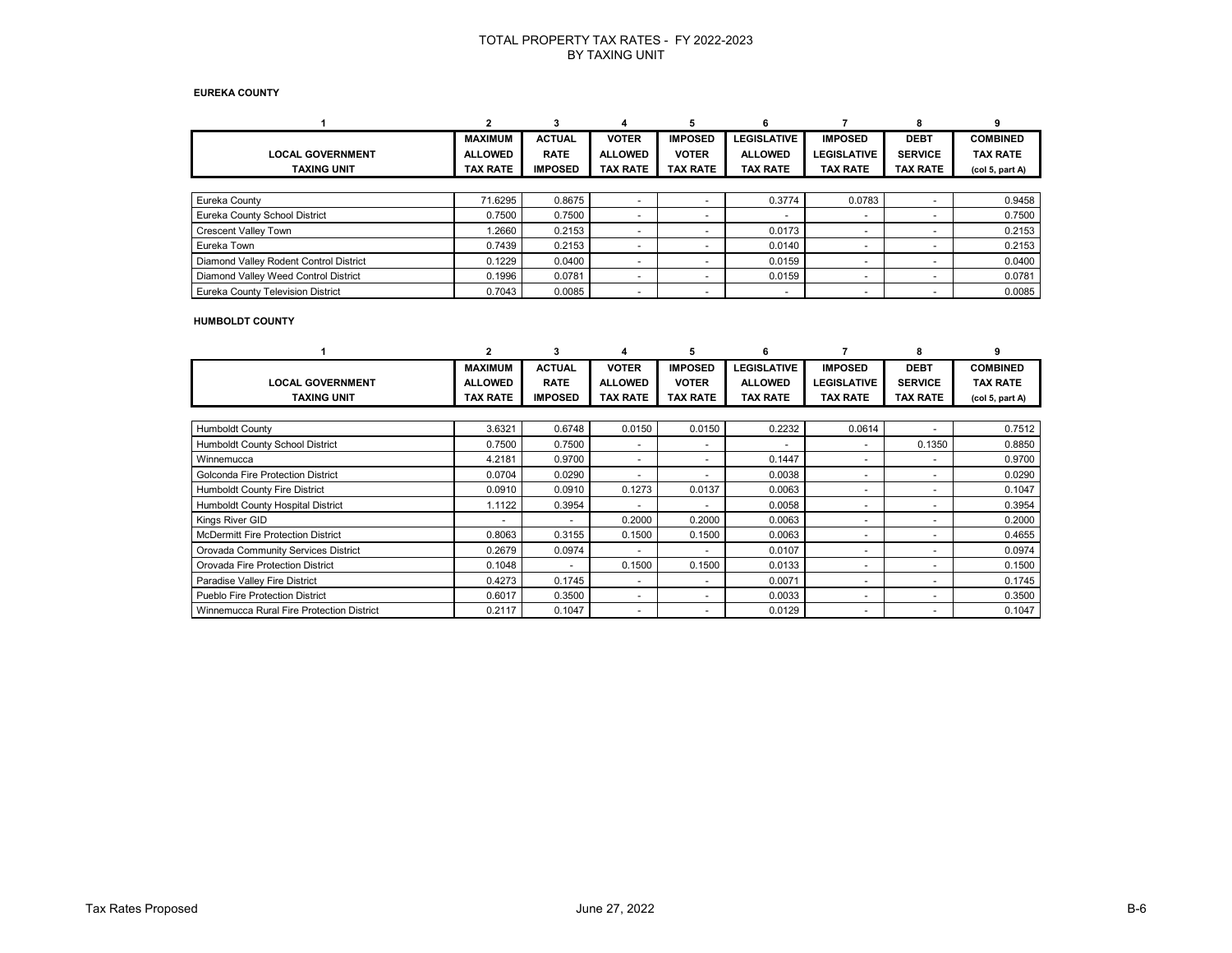#### **LANDER COUNTY**

|                                      | <b>MAXIMUM</b>  | <b>ACTUAL</b>  | <b>VOTER</b>             | <b>IMPOSED</b>           | <b>LEGISLATIVE</b>       | <b>IMPOSED</b>           | <b>DEBT</b>     | <b>COMBINED</b> |
|--------------------------------------|-----------------|----------------|--------------------------|--------------------------|--------------------------|--------------------------|-----------------|-----------------|
| <b>LOCAL GOVERNMENT</b>              | <b>ALLOWED</b>  | <b>RATE</b>    | <b>ALLOWED</b>           | <b>VOTER</b>             | <b>ALLOWED</b>           | <b>LEGISLATIVE</b>       | <b>SERVICE</b>  | <b>TAX RATE</b> |
| <b>TAXING UNIT</b>                   | <b>TAX RATE</b> | <b>IMPOSED</b> | <b>TAX RATE</b>          | <b>TAX RATE</b>          | TAX RATE                 | TAX RATE                 | <b>TAX RATE</b> | (col 5, part A) |
|                                      |                 |                |                          |                          |                          |                          |                 |                 |
| <b>Lander County</b>                 | 60.4216         | 1.8138         |                          |                          | 0.4709                   | 0.1105                   |                 | 1.9243          |
| <b>Lander County School District</b> | 0.7500          | 0.7500         |                          | -                        | $\overline{\phantom{a}}$ | $\overline{\phantom{a}}$ |                 | 0.7500          |
| <b>Austin Town</b>                   | 6.4694          | 0.2890         |                          |                          | 0.4195                   |                          |                 | 0.2890          |
| <b>Battle Mountain Town</b>          | 2.4509          | 0.0500         |                          |                          | 0.4706                   |                          |                 | 0.0500          |
| Kingston Town                        | .1396           | 0.3048         | $\overline{\phantom{0}}$ | $\overline{\phantom{0}}$ | 0.3748                   |                          |                 | 0.3048          |
| Lander County Hospital District      | 27.2014         | 0.5109         | $\overline{\phantom{0}}$ | $\overline{\phantom{0}}$ | 0.0594                   | $\overline{\phantom{a}}$ |                 | 0.5109          |

### **LINCOLN COUNTY**

|                                                          |                | 3              |                          | 5                        |                          |                          |                 |                                         |
|----------------------------------------------------------|----------------|----------------|--------------------------|--------------------------|--------------------------|--------------------------|-----------------|-----------------------------------------|
|                                                          | <b>MAXIMUM</b> | <b>ACTUAL</b>  | <b>VOTER</b>             | <b>IMPOSED</b>           | <b>LEGISLATIVE</b>       | <b>IMPOSED</b>           | <b>DEBT</b>     | <b>COMBINED</b>                         |
| <b>LOCAL GOVERNMENT</b>                                  | <b>ALLOWED</b> | <b>RATE</b>    | <b>ALLOWED</b>           | <b>VOTER</b>             | <b>ALLOWED</b>           | <b>LEGISLATIVE</b>       | <b>SERVICE</b>  | <b>TAX RATE</b>                         |
| <b>TAXING UNIT</b>                                       | TAX RATE       | <b>IMPOSED</b> | <b>TAX RATE</b>          | <b>TAX RATE</b>          | <b>TAX RATE</b>          | TAX RATE                 | <b>TAX RATE</b> | (col <sub>5</sub> , part <sub>A</sub> ) |
|                                                          |                |                |                          |                          |                          |                          |                 |                                         |
| <b>Lincoln County</b>                                    | 4.7782         | 1.1783         | $\overline{\phantom{0}}$ | -                        | 0.7019                   | 0.1592                   | ۰               | 1.3375                                  |
| <b>Lincoln County School District</b>                    | 0.7500         | 0.7500         | $\overline{\phantom{0}}$ | $\overline{\phantom{0}}$ | $\overline{\phantom{a}}$ | $\overline{\phantom{0}}$ | 0.2231          | 0.9731                                  |
| Caliente                                                 | 3.1804         | 0.9115         | $\overline{\phantom{0}}$ | $\overline{\phantom{0}}$ | 0.9906                   | $\overline{\phantom{0}}$ | ۰               | 0.9115                                  |
| Alamo Town                                               | 0.8475         | 0.6481         | $\sim$                   |                          | 0.2472                   |                          | ۰               | 0.6481                                  |
| Panaca Town                                              | 0.5853         | 0.2000         | $\overline{\phantom{0}}$ | $\overline{\phantom{0}}$ | 0.3386                   | -                        | -               | 0.2000                                  |
| Pioche Town                                              | 1.2426         | 0.3442         | $\overline{\phantom{0}}$ | $\overline{\phantom{a}}$ | 0.3451                   | $\overline{\phantom{0}}$ | ۰               | 0.3442                                  |
| <b>Lincoln County Fire District</b>                      | 0.2500         | 0.2200         | $\overline{\phantom{0}}$ | $\overline{\phantom{0}}$ | $\overline{\phantom{a}}$ | $\overline{\phantom{0}}$ | ٠               | 0.2200                                  |
| Lincoln County Hospital District                         | 0.9568         | 0.2679         |                          |                          | 0.0557                   | -                        |                 | 0.2679                                  |
| Pahranagat Valley Fire District                          | 0.3019         | 0.2334         | $\overline{\phantom{0}}$ |                          | 0.1904                   | -                        | ۰               | 0.2334                                  |
| Panaca Fire District (absorbed by Lincoln Co. Fire Dist) | 54.2356        |                |                          | $\overline{\phantom{0}}$ | $\overline{\phantom{a}}$ | $\overline{\phantom{0}}$ | -               |                                         |
| Pioche Fire Protection District                          | 0.7912         | 0.2000         | $\overline{\phantom{0}}$ | $\overline{\phantom{0}}$ | 0.1572                   | $\overline{\phantom{0}}$ | ٠               | 0.2000                                  |
| SE Lincoln Co Habitat Conservation GID                   | 0.1409         | 0.0300         |                          | $\overline{\phantom{a}}$ | $\overline{\phantom{a}}$ | ٠                        | ۰               | 0.0300                                  |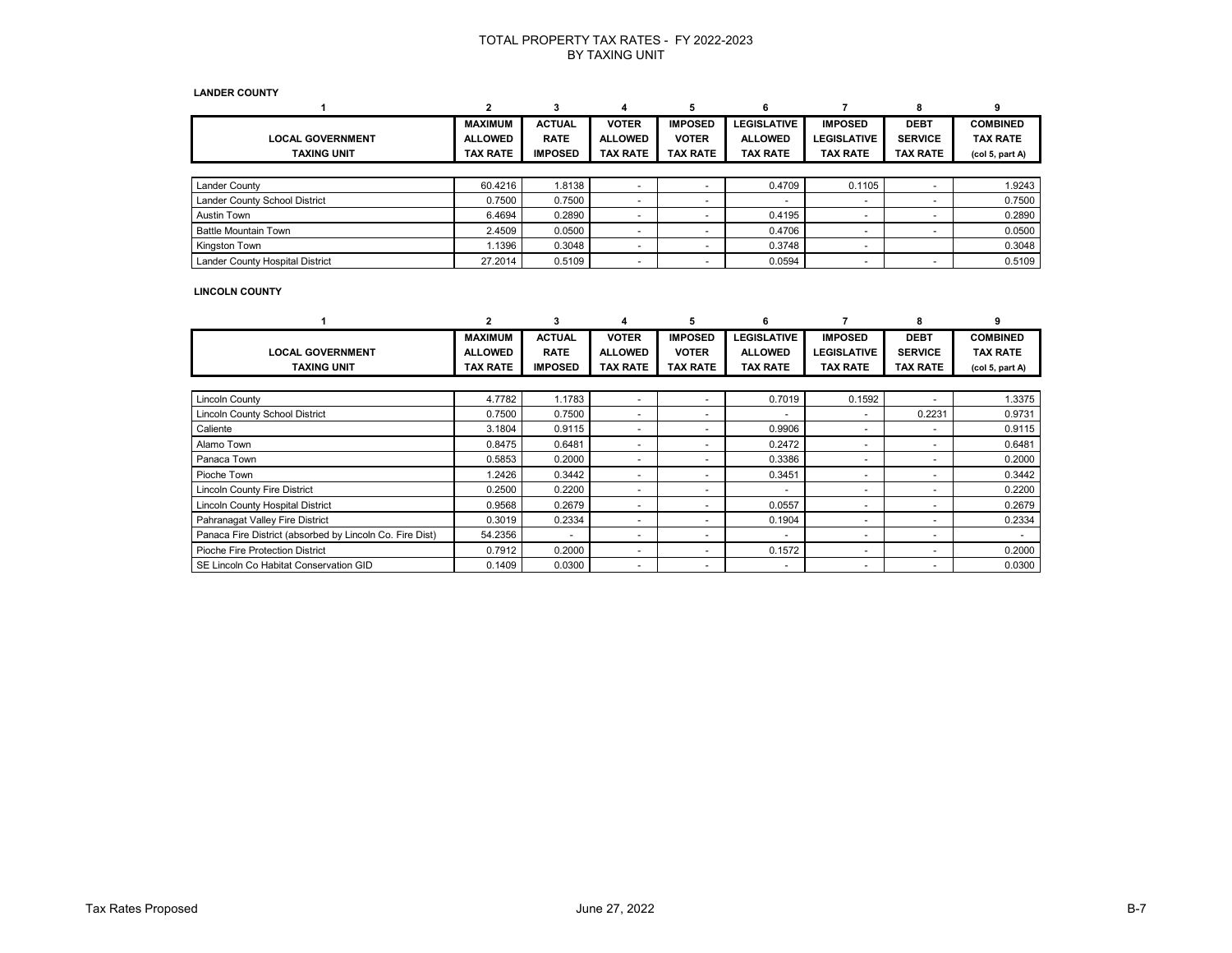**LYON COUNTY** 

|                                             | $\overline{2}$  | 3              |                          |                 | 6                        |                          | 8                        | 9               |
|---------------------------------------------|-----------------|----------------|--------------------------|-----------------|--------------------------|--------------------------|--------------------------|-----------------|
|                                             | <b>MAXIMUM</b>  | <b>ACTUAL</b>  | <b>VOTER</b>             | <b>IMPOSED</b>  | <b>LEGISLATIVE</b>       | <b>IMPOSED</b>           | <b>DEBT</b>              | <b>COMBINED</b> |
| <b>LOCAL GOVERNMENT</b>                     | <b>ALLOWED</b>  | <b>RATE</b>    | <b>ALLOWED</b>           | <b>VOTER</b>    | <b>ALLOWED</b>           | <b>LEGISLATIVE</b>       | <b>SERVICE</b>           | <b>TAX RATE</b> |
| <b>TAXING UNIT</b>                          | <b>TAX RATE</b> | <b>IMPOSED</b> | <b>TAX RATE</b>          | <b>TAX RATE</b> | <b>TAX RATE</b>          | <b>TAX RATE</b>          | <b>TAX RATE</b>          | (col 5, part A) |
|                                             |                 |                |                          |                 |                          |                          |                          |                 |
| Lyon County                                 | 2.5867          | 0.8137         | ٠                        | ٠               | 0.7575                   | 0.1150                   |                          | 0.9287          |
| Lyon County School District                 | 0.7500          | 0.7500         | $\overline{\phantom{0}}$ | ٠               |                          |                          | 0.5867                   | 1.3367          |
| Fernley                                     | 0.6589          | 0.6589         | $\overline{\phantom{0}}$ | ٠               | 0.0146                   | 0.0146                   | $\overline{\phantom{a}}$ | 0.6735          |
| Yerington                                   | 1.4539          | 0.4044         | $\overline{\phantom{0}}$ | ٠               | 0.2542                   |                          | $\overline{\phantom{a}}$ | 0.4044          |
| Carson Truckee Water Conservancy District   | 0.0037          |                | $\overline{\phantom{0}}$ | ٠               | 0.0005                   |                          | $\overline{\phantom{0}}$ |                 |
| Carson Water Subconservancy District        | ٠               |                |                          | ۰               | 0.0300                   | 0.0300                   |                          | 0.0300          |
| Central Lyon County Fire District           | 0.5813          | 0.5813         | 0.0700                   | 0.0700          | 0.0481                   | 0.0481                   |                          | 0.6994          |
| Central Lyon Vector Control District        | 0.1923          | 0.0450         |                          | ٠               | $\overline{\phantom{a}}$ | $\sim$                   | $\sim$                   | 0.0450          |
| Fernley Swimming Pool District              |                 |                | 0.2000                   | 0.2000          |                          |                          |                          | 0.2000          |
| Mason Valley Fire Maintenance District      | 0.3605          | 0.3088         | 0.0800                   | 0.0800          | 0.0442                   |                          |                          | 0.3888          |
| Mason Valley Mosquito District              | 0.2939          | 0.0538         | 0.0300                   | 0.0300          | 0.0199                   | $\sim$                   | $\overline{\phantom{a}}$ | 0.0838          |
| Mason Valley Swimming Pool District         | 0.5559          | 0.1749         |                          | ٠               | $\overline{\phantom{a}}$ |                          | $\sim$                   | 0.1749          |
| No. Lyon County Fire Maintenance District   | 0.2394          | 0.2394         | 0.0500                   | 0.0500          | 0.0144                   | 0.0144                   |                          | 0.3038          |
| Silver Springs-Stagecoach Hospital District | 0.5784          | 0.0450         |                          | ٠               | 0.0403                   | $\overline{\phantom{a}}$ |                          | 0.0450          |
| Smith Valley Fire Maintenance District      | 0.4631          | 0.4631         |                          | ٠               | 0.0496                   | 0.0496                   |                          | 0.5127          |
| South Lyon County Hospital District         | 0.9136          | 0.3115         | 0.2500                   | 0.2500          | 0.0581                   |                          |                          | 0.5615          |
| Stagecoach GID                              | 1.2412          |                | ٠                        | ٠               | $\blacksquare$           | $\overline{\phantom{a}}$ |                          |                 |
| Willowcreek GID                             | 0.1548          | 0.0156         | $\overline{\phantom{0}}$ | ٠               | $\overline{\phantom{a}}$ |                          |                          | 0.0156          |

### **MINERAL COUNTY**

|                                  |                 | -5                       |                 | 5                        |                          |                          |                          |                 |
|----------------------------------|-----------------|--------------------------|-----------------|--------------------------|--------------------------|--------------------------|--------------------------|-----------------|
|                                  | <b>MAXIMUM</b>  | <b>ACTUAL</b>            | <b>VOTER</b>    | <b>IMPOSED</b>           | LEGISLATIVE              | <b>IMPOSED</b>           | <b>DEBT</b>              | <b>COMBINED</b> |
| <b>LOCAL GOVERNMENT</b>          | <b>ALLOWED</b>  | <b>RATE</b>              | <b>ALLOWED</b>  | <b>VOTER</b>             | <b>ALLOWED</b>           | <b>LEGISLATIVE</b>       | <b>SERVICE</b>           | <b>TAX RATE</b> |
| <b>TAXING UNIT</b>               | <b>TAX RATE</b> | <b>IMPOSED</b>           | <b>TAX RATE</b> | <b>TAX RATE</b>          | <b>TAX RATE</b>          | <b>TAX RATE</b>          | <b>TAX RATE</b>          | (col 5, part A) |
|                                  |                 |                          |                 |                          |                          |                          |                          |                 |
| <b>Mineral County</b>            | 8.8856          | 2.0610                   | 0.0600          | 0.0600                   | 0.5051                   | 0.1690                   |                          | 2.2900          |
| Mineral County School District   | 0.7500          | 0.7500                   |                 | -                        | $\overline{\phantom{0}}$ |                          | 0.2500                   | 1.0000          |
| <b>Hawthorne Town</b>            | 1.0846          |                          |                 |                          | $\overline{\phantom{a}}$ |                          |                          |                 |
| Luning Town                      | 0.8690          | $\overline{\phantom{0}}$ |                 | $\overline{\phantom{a}}$ | $\overline{\phantom{0}}$ | $\overline{\phantom{a}}$ | $\overline{\phantom{0}}$ |                 |
| Mina Town                        | 9.0050          | $\overline{\phantom{0}}$ |                 | -                        | $\overline{\phantom{a}}$ | $\overline{\phantom{a}}$ | -                        |                 |
| Walker Lake Town                 | 0.6923          | $\overline{\phantom{0}}$ |                 | ۰                        | $\overline{\phantom{a}}$ | $\overline{\phantom{a}}$ | -                        |                 |
| Mineral County Hospital District | 1.6689          | 0.2000                   |                 |                          | 0.0197                   | $\overline{\phantom{a}}$ |                          | 0.2000          |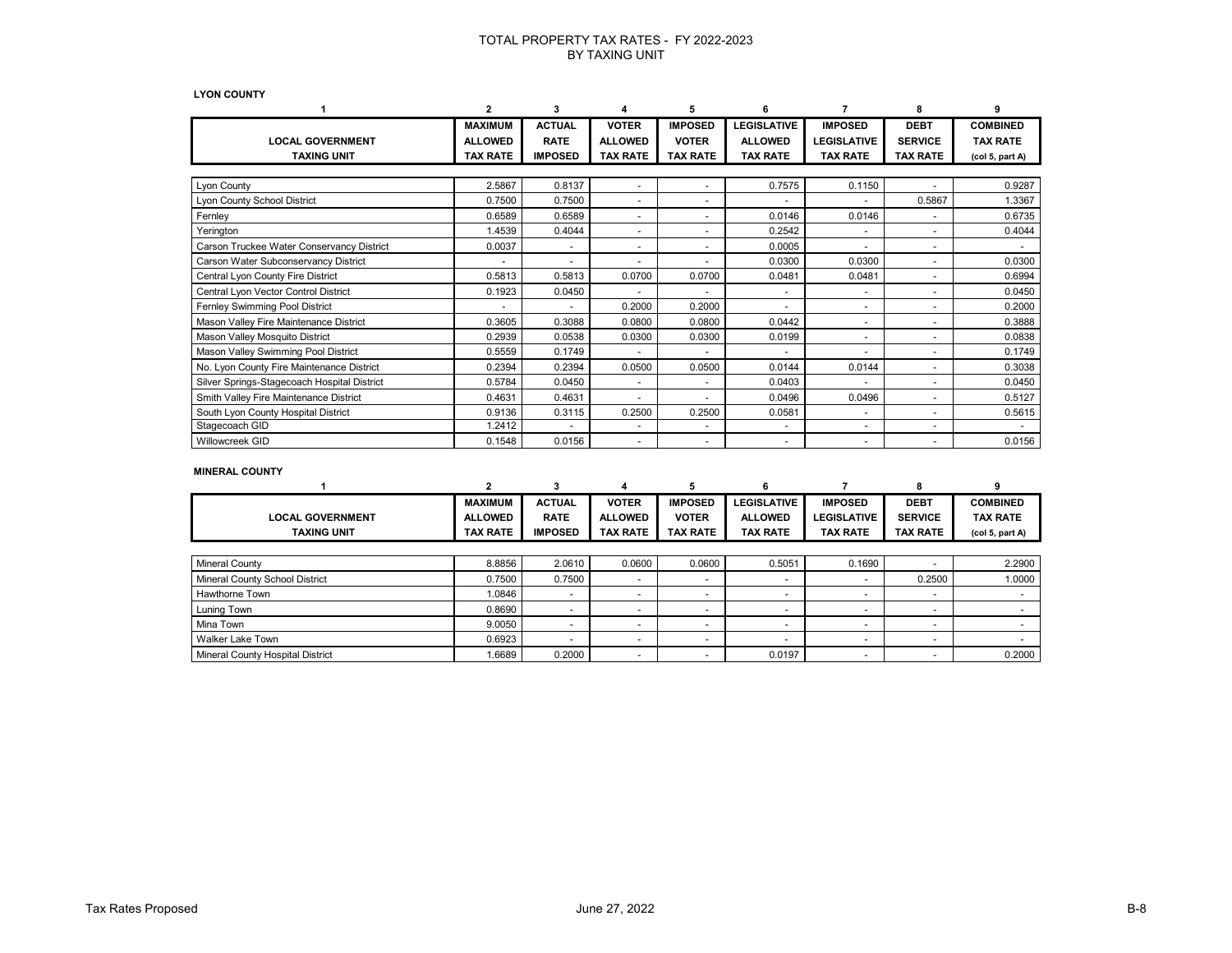**NYE COUNTY**

|                                               | 2                                                   | 3                                              | 4                                                 | 5                                                 | 6                                                       |                                                         | 8                                                | q                                                     |
|-----------------------------------------------|-----------------------------------------------------|------------------------------------------------|---------------------------------------------------|---------------------------------------------------|---------------------------------------------------------|---------------------------------------------------------|--------------------------------------------------|-------------------------------------------------------|
| <b>LOCAL GOVERNMENT</b><br><b>TAXING UNIT</b> | <b>MAXIMUM</b><br><b>ALLOWED</b><br><b>TAX RATE</b> | <b>ACTUAL</b><br><b>RATE</b><br><b>IMPOSED</b> | <b>VOTER</b><br><b>ALLOWED</b><br><b>TAX RATE</b> | <b>IMPOSED</b><br><b>VOTER</b><br><b>TAX RATE</b> | <b>LEGISLATIVE</b><br><b>ALLOWED</b><br><b>TAX RATE</b> | <b>IMPOSED</b><br><b>LEGISLATIVE</b><br><b>TAX RATE</b> | <b>DEBT</b><br><b>SERVICE</b><br><b>TAX RATE</b> | <b>COMBINED</b><br><b>TAX RATE</b><br>(col 5, part A) |
|                                               |                                                     |                                                |                                                   |                                                   |                                                         |                                                         |                                                  |                                                       |
| Nye County                                    | 10.2131                                             | 1.1667                                         | 0.0050                                            | 0.0050                                            | 0.4783                                                  | 0.1751                                                  |                                                  | 1.3468                                                |
| Nye County School District                    | 0.7500                                              | 0.7500                                         | ٠                                                 |                                                   |                                                         |                                                         | 0.5850                                           | 1.3350                                                |
| Amargosa Town                                 | 6.2030                                              | 0.4949                                         | ٠                                                 |                                                   | 0.1491                                                  | ٠                                                       | ٠                                                | 0.4949                                                |
| <b>Beatty Town</b>                            | 3.7258                                              | 0.2105                                         | ٠                                                 |                                                   | 0.9441                                                  | ۰                                                       |                                                  | 0.2105                                                |
| Gabbs Town                                    | 35.1131                                             | 0.4846                                         |                                                   |                                                   | 0.5406                                                  | ۰                                                       |                                                  | 0.4846                                                |
| Manhattan Town                                | 12.6851                                             | 0.3164                                         | ٠                                                 |                                                   | 0.0831                                                  | ٠                                                       | -                                                | 0.3164                                                |
| Pahrump Town                                  | 0.5139                                              | 0.4417                                         | $\overline{\phantom{0}}$                          | $\overline{\phantom{0}}$                          | 0.0312                                                  | ٠                                                       | $\overline{\phantom{0}}$                         | 0.4417                                                |
| Round Mountain Town                           | 2.7617                                              | 0.3164                                         | $\overline{\phantom{0}}$                          | $\overline{\phantom{0}}$                          | 0.0530                                                  | ٠                                                       | $\overline{\phantom{0}}$                         | 0.3164                                                |
| Tonopah Town                                  | 2.0322                                              | 0.4082                                         | $\overline{\phantom{0}}$                          |                                                   | 0.3088                                                  | ٠                                                       | $\overline{\phantom{0}}$                         | 0.4082                                                |
| Amargosa Library District                     | 3.7548                                              | 0.3100                                         | ٠                                                 | $\overline{\phantom{a}}$                          | 0.0096                                                  | ٠                                                       | ٠                                                | 0.3100                                                |
| <b>Beatty Library District</b>                | 3.2891                                              | 0.3200                                         | ٠                                                 |                                                   | 0.0126                                                  | ٠                                                       | $\overline{\phantom{0}}$                         | 0.3200                                                |
| No Nye County Hospital District               | 0.2820                                              | 0.2000                                         |                                                   |                                                   |                                                         |                                                         | ٠                                                | 0.2000                                                |
| Pahrump Community Library District            | 0.0947                                              | 0.0947                                         | ٠                                                 |                                                   | 0.0041                                                  | 0.0041                                                  | $\overline{\phantom{0}}$                         | 0.0988                                                |
| Pahrump Swimming Pool District                | 0.0157                                              | 0.0156                                         | ٠                                                 |                                                   | 0.0024                                                  | 0.0007                                                  | ٠                                                | 0.0163                                                |
| Smoky Valley Library District                 | 2.8039                                              | 0.2918                                         | ٠                                                 |                                                   | 0.0048                                                  | ۰                                                       |                                                  | 0.2918                                                |
| <b>Tonopah Library District</b>               | 2.3078                                              | 0.2000                                         | ٠                                                 |                                                   | 0.0015                                                  |                                                         |                                                  | 0.2000                                                |

#### **PERSHING COUNTY**

|                                   |                 |                |                          |                 |                          |                          | 8               |                                         |
|-----------------------------------|-----------------|----------------|--------------------------|-----------------|--------------------------|--------------------------|-----------------|-----------------------------------------|
|                                   | <b>MAXIMUM</b>  | <b>ACTUAL</b>  | <b>VOTER</b>             | <b>IMPOSED</b>  | <b>LEGISLATIVE</b>       | <b>IMPOSED</b>           | <b>DEBT</b>     | <b>COMBINED</b>                         |
| <b>LOCAL GOVERNMENT</b>           | <b>ALLOWED</b>  | <b>RATE</b>    | <b>ALLOWED</b>           | <b>VOTER</b>    | <b>ALLOWED</b>           | <b>LEGISLATIVE</b>       | <b>SERVICE</b>  | <b>TAX RATE</b>                         |
| <b>TAXING UNIT</b>                | <b>TAX RATE</b> | <b>IMPOSED</b> | <b>TAX RATE</b>          | <b>TAX RATE</b> | <b>TAX RATE</b>          | <b>TAX RATE</b>          | <b>TAX RATE</b> | (col <sub>5</sub> , part <sub>A</sub> ) |
|                                   |                 |                |                          |                 |                          |                          |                 |                                         |
| <b>Pershing County</b>            | 21.3166         | 1.2252         | 0.0090                   | 0.0035          | 0.5601                   | 0.1281                   |                 | 1.3568                                  |
| Pershing County School District   | 0.7500          | 0.7500         | $\overline{\phantom{0}}$ |                 | $\overline{\phantom{0}}$ | $\overline{\phantom{0}}$ | 0.4000          | 1.1500                                  |
| Lovelock                          | 4.4330          | 0.5624         |                          |                 | 0.9741                   |                          |                 | 0.5624                                  |
| Imlay Town                        | 2.3817          | 0.1500         |                          |                 | $\overline{\phantom{0}}$ |                          |                 | 0.1500                                  |
| Pershing County Hospital District | 5.5258          | 0.3400         | 0.0800                   | 0.0800          | 0.0506                   |                          |                 | 0.4200                                  |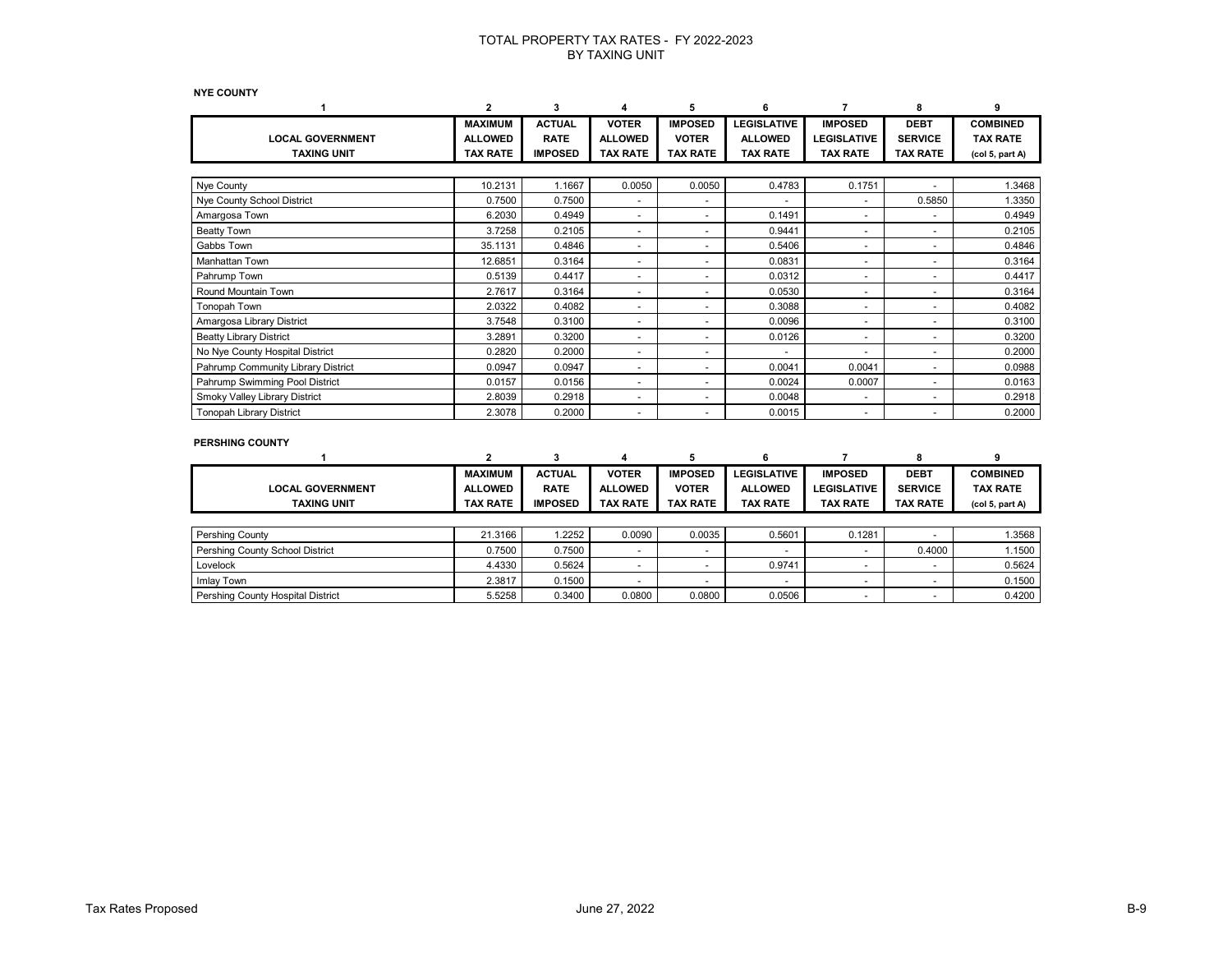#### **STOREY COUNTY**

|                                           | <b>MAXIMUM</b>  | <b>ACTUAL</b>  | <b>VOTER</b>    | <b>IMPOSED</b>  | <b>LEGISLATIVE</b>       | <b>IMPOSED</b>     | <b>DEBT</b>              | <b>COMBINED</b>                         |
|-------------------------------------------|-----------------|----------------|-----------------|-----------------|--------------------------|--------------------|--------------------------|-----------------------------------------|
| <b>LOCAL GOVERNMENT</b>                   | <b>ALLOWED</b>  | <b>RATE</b>    | <b>ALLOWED</b>  | <b>VOTER</b>    | <b>ALLOWED</b>           | <b>LEGISLATIVE</b> | <b>SERVICE</b>           | <b>TAX RATE</b>                         |
| <b>TAXING UNIT</b>                        | <b>TAX RATE</b> | <b>IMPOSED</b> | <b>TAX RATE</b> | <b>TAX RATE</b> | <b>TAX RATE</b>          | <b>TAX RATE</b>    | <b>TAX RATE</b>          | (col <sub>5</sub> , part <sub>A</sub> ) |
|                                           |                 |                |                 |                 |                          |                    |                          |                                         |
| <b>Storey County</b>                      | 7.3496          | 1.7719         |                 |                 | 1.2488                   | 0.0795             |                          | 1.8514                                  |
| <b>Storey County School District</b>      | 0.7500          | 0.7500         |                 |                 | $\overline{\phantom{a}}$ |                    | 0.1447                   | 0.8947                                  |
| Carson Truckee Water Conservancy District | 0.0057          |                | -               |                 | 0.0004                   |                    | $\overline{\phantom{0}}$ |                                         |
| Storey County Fire Protection District    | 0.6007          | 0.5446         |                 |                 | $\overline{\phantom{a}}$ | -                  | $\overline{\phantom{0}}$ | 0.5446                                  |

#### **WASHOE COUNTY**

|                                           |                 | 3              |                          | 5                        | б                        |                          | 8                        |                                         |
|-------------------------------------------|-----------------|----------------|--------------------------|--------------------------|--------------------------|--------------------------|--------------------------|-----------------------------------------|
|                                           | <b>MAXIMUM</b>  | <b>ACTUAL</b>  | <b>VOTER</b>             | <b>IMPOSED</b>           | <b>LEGISLATIVE</b>       | <b>IMPOSED</b>           | <b>DEBT</b>              | <b>COMBINED</b>                         |
| <b>LOCAL GOVERNMENT</b>                   | <b>ALLOWED</b>  | <b>RATE</b>    | <b>ALLOWED</b>           | <b>VOTER</b>             | <b>ALLOWED</b>           | <b>LEGISLATIVE</b>       | <b>SERVICE</b>           | TAX RATE                                |
| <b>TAXING UNIT</b>                        | <b>TAX RATE</b> | <b>IMPOSED</b> | <b>TAX RATE</b>          | <b>TAX RATE</b>          | <b>TAX RATE</b>          | <b>TAX RATE</b>          | TAX RATE                 | (col <sub>5</sub> , part <sub>A</sub> ) |
|                                           |                 |                |                          |                          |                          |                          |                          |                                         |
| <b>Washoe County</b>                      | 3.2643          | 1.0258         | 0.1000                   | 0.1000                   | 0.3589                   | 0.2559                   | 0.0100                   | 1.3917                                  |
| <b>Washoe County School District</b>      | 0.7500          | 0.7500         |                          | -                        | $\overline{\phantom{0}}$ |                          | 0.3885                   | 1.1385                                  |
| Reno*                                     | 1.4056          | 0.3948         | 0.5351                   | 0.5351                   | 0.0856                   | 0.0299                   | $\overline{\phantom{a}}$ | 0.9598                                  |
| Sparks                                    | 2.0535          | 0.7523         | 0.1105                   | 0.1105                   | 0.0970                   | 0.0970                   | $\overline{\phantom{a}}$ | 0.9598                                  |
| Carson Truckee Water Conservancy District | 0.0061          | $\overline{a}$ | ۰                        | ٠                        | 0.0001                   | $\sim$                   | $\overline{\phantom{0}}$ |                                         |
| Gerlach GID                               | 0.6915          | 0.2998         | ۰                        | $\overline{\phantom{0}}$ | $\overline{\phantom{a}}$ |                          | -                        | 0.2998                                  |
| Incline Village GID                       | 0.1249          | 0.1249         | ۰                        | ٠                        | 0.0047                   | 0.0047                   | ٠                        | 0.1296                                  |
| North Lake Tahoe Fire Protection District | 0.3648          | 0.3380         | 0.3100                   | 0.3100                   | 0.0128                   |                          | $\overline{\phantom{0}}$ | 0.6480                                  |
| Palomino Valley GID                       | 0.8966          | 0.4198         | ۰                        | ٠                        | 0.0435                   |                          | $\overline{\phantom{0}}$ | 0.4198                                  |
| Sun Valley Water & Sanitation District    | 0.3065          | 0.2296         | $\overline{\phantom{0}}$ | ٠                        | $\overline{a}$           |                          | $\overline{\phantom{0}}$ | 0.2296                                  |
| Truckee Meadows Fire Protection District  | 1.6361          | 0.5400         | ۰                        | -                        | 0.0164                   | $\overline{\phantom{0}}$ | -                        | 0.5400                                  |
| <b>Verdi Television District</b>          | 0.0179          |                |                          |                          | $\overline{\phantom{a}}$ |                          | ٠                        |                                         |

\* The voter approved property tax rate in column 4 is a combination of voter approved rates for fire facilities; fire equipment; public safety and road/street improvements. The road/street component is a variable rate tied to the City's debt rate, and is calculated each year depending on revenue requirements.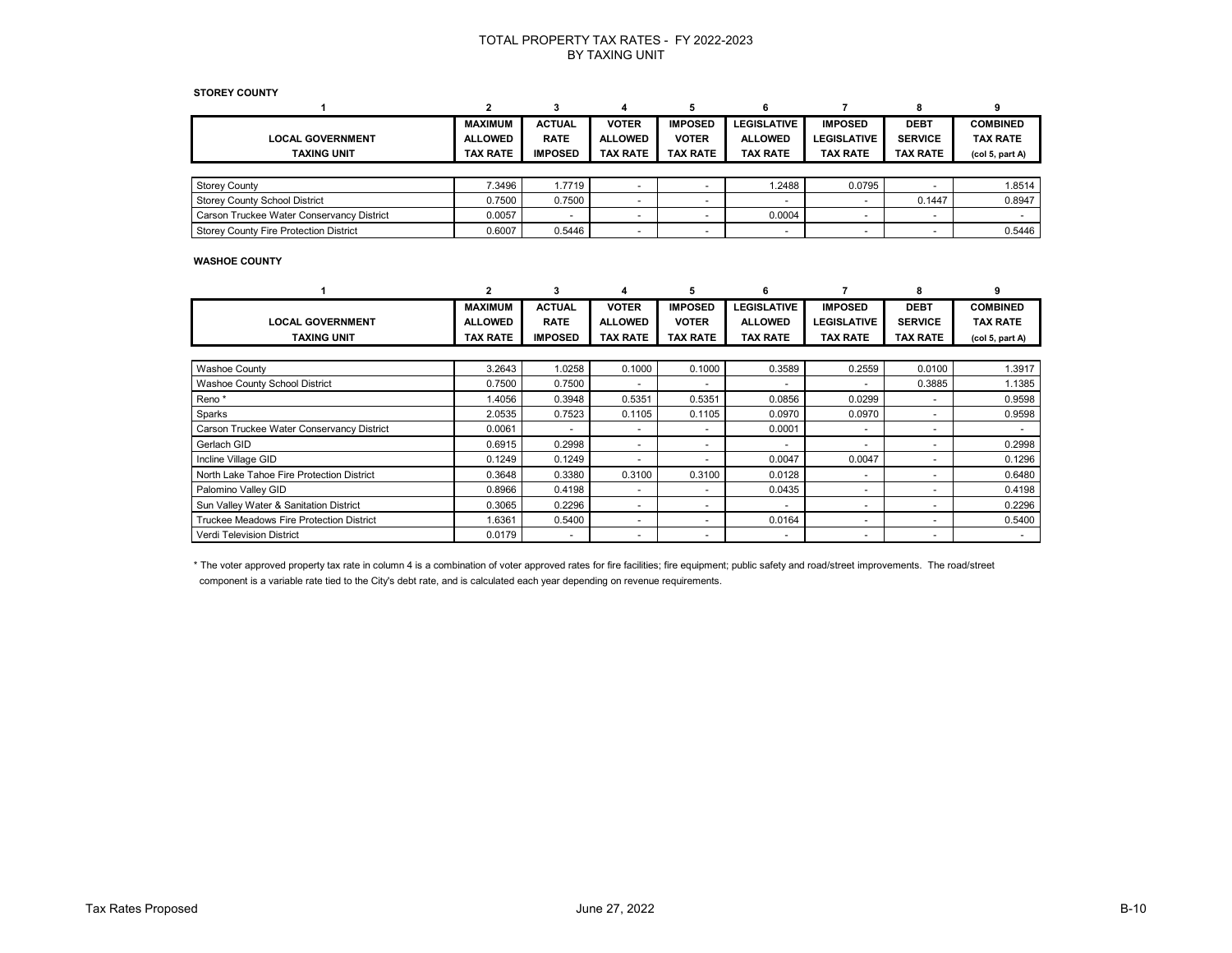#### **WHITE PINE COUNTY**

|                                     |                 |                          |                          |                 | 6                        |                          | 8                        | ٩                                       |
|-------------------------------------|-----------------|--------------------------|--------------------------|-----------------|--------------------------|--------------------------|--------------------------|-----------------------------------------|
|                                     | <b>MAXIMUM</b>  | <b>ACTUAL</b>            | <b>VOTER</b>             | <b>IMPOSED</b>  | <b>LEGISLATIVE</b>       | <b>IMPOSED</b>           | <b>DEBT</b>              | <b>COMBINED</b>                         |
| <b>LOCAL GOVERNMENT</b>             | <b>ALLOWED</b>  | <b>RATE</b>              | <b>ALLOWED</b>           | <b>VOTER</b>    | <b>ALLOWED</b>           | <b>LEGISLATIVE</b>       | <b>SERVICE</b>           | <b>TAX RATE</b>                         |
| <b>TAXING UNIT</b>                  | <b>TAX RATE</b> | <b>IMPOSED</b>           | <b>TAX RATE</b>          | <b>TAX RATE</b> | <b>TAX RATE</b>          | <b>TAX RATE</b>          | <b>TAX RATE</b>          | (col <sub>5</sub> , part <sub>A</sub> ) |
|                                     |                 |                          |                          |                 |                          |                          |                          |                                         |
|                                     |                 |                          |                          |                 |                          |                          |                          |                                         |
| White Pine County                   | 22.0753         | 1.7649                   | 0.0550                   | 0.0550          | 0.3890                   | 0.1311                   | $\overline{\phantom{a}}$ | 1.9510                                  |
| White Pine County School District   | 0.7500          | 0.7500                   | $\overline{\phantom{0}}$ | ۰               | $\overline{\phantom{a}}$ |                          | 0.2490                   | 0.9990                                  |
| Ely                                 | 4.0207          | $\overline{\phantom{0}}$ | $\overline{\phantom{0}}$ | ۰               | 0.9279                   |                          | $\overline{\phantom{a}}$ |                                         |
| Lund Town                           | 6.7903          | $\overline{\phantom{0}}$ | $\overline{\phantom{0}}$ | -               | 0.3633                   | $\overline{\phantom{0}}$ | $\overline{\phantom{a}}$ |                                         |
| <b>McGill Town</b>                  | 1.8640          | $\overline{\phantom{0}}$ | $\overline{\phantom{0}}$ |                 | 0.4820                   | $\overline{\phantom{0}}$ | $\overline{\phantom{0}}$ |                                         |
| <b>Ruth Town</b>                    | 6.2120          | $\overline{\phantom{0}}$ | $\overline{\phantom{0}}$ | ۰               | 0.7064                   |                          | $\overline{\phantom{0}}$ |                                         |
| White Pine County Hospital District | 7.4080          | 0.5400                   | $\overline{\phantom{0}}$ | -               | 0.0261                   | $\overline{\phantom{a}}$ | $\overline{\phantom{a}}$ | 0.5400                                  |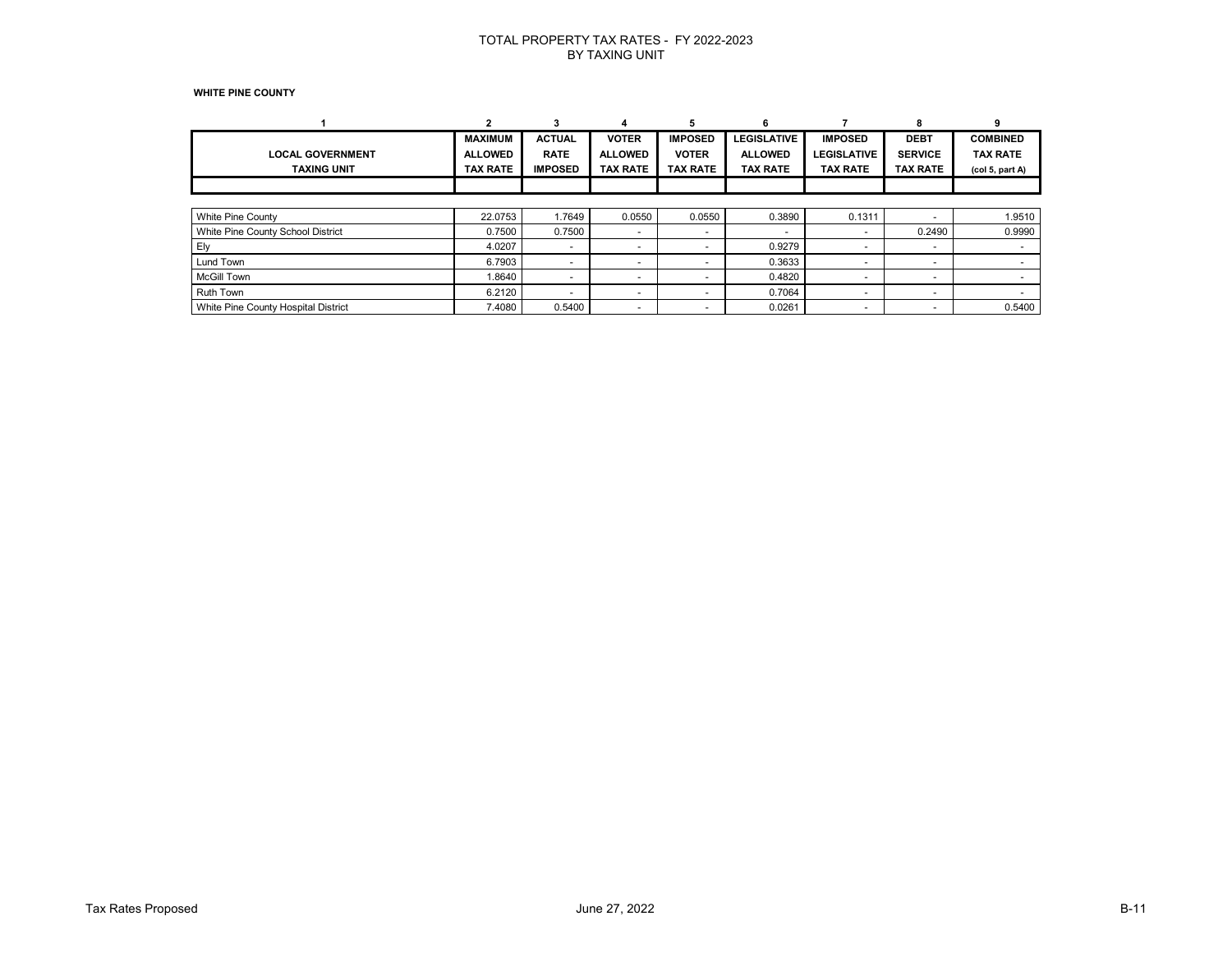## PROPERTY TAX RATES FOR NEVADA LOCAL GOVERNMENTS

F Y 2 0 2 2 - 2 0 2 3

Section C

# PROPERTY TAX OVERRIDES, TAX IMPACT & PROPERTY TAX RANGES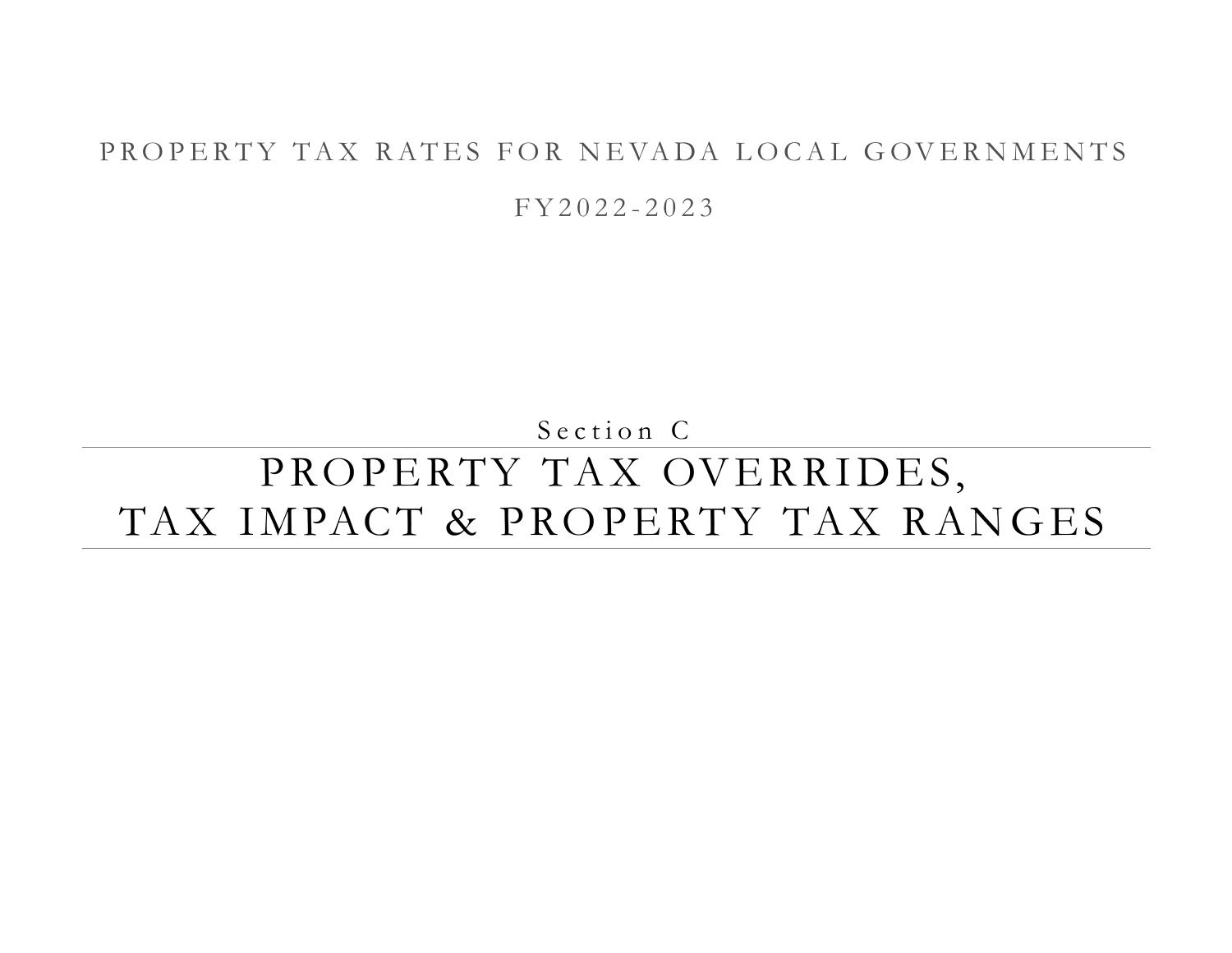### **CARSON CITY**

| <b>VOTER APPROVED OVERRIDES</b> |                                                            |                                                |                                  |                                           | PREABATEMENT                                                                         |
|---------------------------------|------------------------------------------------------------|------------------------------------------------|----------------------------------|-------------------------------------------|--------------------------------------------------------------------------------------|
| <b>ENTITY</b>                   | PURPOSE OF FUNDS                                           | <b>RATE OR</b><br>\$ AMOUNT<br><b>APPROVED</b> | <b>DATE</b><br><b>PASSED</b>     | <b>DURATION OF LEVY</b>                   | TAX IMPACT OF<br><b>OVERRIDE ON A</b><br>HOME WITH \$100,000<br><b>TAXABLE VALUE</b> |
| Carson City                     | <b>Senior Citizens Center</b>                              | 0.0500                                         | 9/4/1984                         | Perpetuity                                | \$<br>17.50                                                                          |
|                                 | PROPERTY TAX IMPACT ON A HOME WITH \$100,000 TAXABLE VALUE |                                                |                                  |                                           |                                                                                      |
|                                 | <b>ENTITY</b>                                              | <b>TOTAL</b><br><b>TAX RATE</b>                | <b>TAX BILL</b>                  |                                           |                                                                                      |
|                                 | Carson City                                                | 3.5700                                         | \$<br>1,249.50                   |                                           |                                                                                      |
| <b>CHURCHILL COUNTY</b>         |                                                            |                                                |                                  |                                           |                                                                                      |
| <b>VOTER APPROVED OVERRIDES</b> |                                                            |                                                |                                  |                                           | PREABATEMENT<br>TAX IMPACT OF                                                        |
| <b>ENTITY</b>                   | PURPOSE OF FUNDS                                           | <b>RATE OR</b><br>\$ AMOUNT<br><b>APPROVED</b> | <b>DATE</b><br><b>PASSED</b>     | <b>DURATION OF LEVY</b>                   | <b>OVERRIDE ON A</b><br><b>HOME WITH \$100,000</b><br><b>TAXABLE VALUE</b>           |
| <b>Churchill County</b>         | Fire Equipment                                             | 0.0300                                         | 11/4/2008                        | 7/1/15 & 7/1/21 renewed 6yrs 6/30/2027 \$ | 10.50                                                                                |
|                                 | PROPERTY TAX IMPACT ON A HOME WITH \$100,000 TAXABLE VALUE |                                                |                                  |                                           |                                                                                      |
|                                 | <b>ENTITY</b>                                              | <b>TOTAL</b><br><b>TAX RATE</b>                | <b>TAX BILL</b>                  |                                           |                                                                                      |
|                                 | <b>Churchill County</b><br>Fallon                          | 2.8629<br>3.6600                               | \$<br>1,002.02<br>\$<br>1,281.00 |                                           |                                                                                      |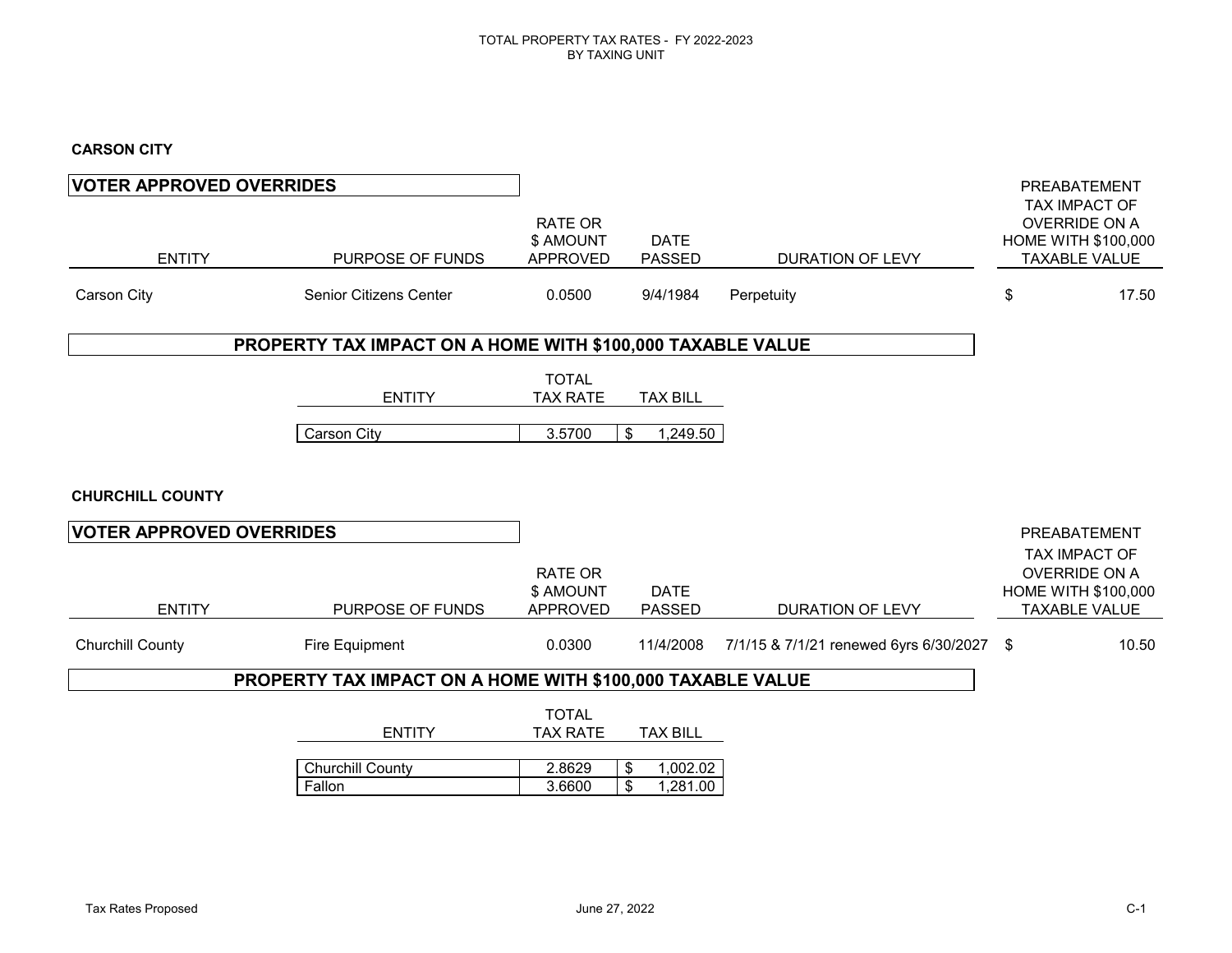### **CLARK COUNTY**

| <b>VOTER APPROVED OVERRIDES</b>                       |                              |                                         |                              |                                 | PREABATEMENT                                                                                |
|-------------------------------------------------------|------------------------------|-----------------------------------------|------------------------------|---------------------------------|---------------------------------------------------------------------------------------------|
| <b>ENTITY</b>                                         | PURPOSE OF FUNDS             | RATE OR<br>\$ AMOUNT<br><b>APPROVED</b> | <b>DATE</b><br><b>PASSED</b> | <b>DURATION OF LEVY</b>         | TAX IMPACT OF<br><b>OVERRIDE ON A</b><br><b>HOME WITH \$100,000</b><br><b>TAXABLE VALUE</b> |
| Henderson                                             | <b>Public Safety</b>         | 0.2310                                  | 11/8/1988                    | Perpetuity                      | 80.85                                                                                       |
| Henderson District Public Librarie: Operating Revenue |                              | 0.0332                                  | 5/7/1991                     | Perpetuity                      | 11.62                                                                                       |
| Indian Springs Town *                                 | Emergency 911 System         | 0.0050                                  | 11/3/1998                    | 30 years; expires FYE 6/30/2029 | 1.75                                                                                        |
| Las Vegas                                             | Fire Eqpt; facilities; staff | 0.0950                                  | 11/7/2000                    | 30 years; expires FYE 6/30/2031 | 33.25                                                                                       |
| Las Vegas Metropolitan Police                         | Manpower                     | 0.0800                                  | 11/8/1988                    | Perpetuity                      | 28.00                                                                                       |
| Las Vegas Metropolitan Police                         | Manpower                     | 0.2000                                  | 11/5/1996                    | 30 years; expires FYE 6/30/2027 | 70.00                                                                                       |
| Laughlin Town <sup>*</sup>                            | Emergency 911 System         | 0.0050                                  | 3/10/1992                    | Perpetuity                      | 1.75                                                                                        |
| Moapa Town                                            | Park and Recreation Services | \$80,000/yr                             | 11/8/1988                    | 40 years; expires FYE 6/30/2029 | <b>Determined Annually</b>                                                                  |
|                                                       |                              | +4% annual increase                     |                              |                                 |                                                                                             |
| Moapa Town #                                          | Emergency 911 System         | 0.0050                                  | 11/5/2002                    | 30 years; expires FYE 6/30/2033 | 1.75                                                                                        |
| Moapa Valley Town *                                   | Emergency 911 System         | 0.0050                                  | 11/8/1994                    | 30 years; expires FYE 6/30/2025 | 1.75                                                                                        |
| North Las Vegas                                       | Emergency 911 System         | 0.0050                                  | 11/6/1984                    | Perpetuity                      | 1.75                                                                                        |
| North Las Vegas                                       | <b>Public Safety</b>         | 0.1800                                  | 11/4/1986                    | Perpetuity                      | 63.00                                                                                       |
| North Las Vegas                                       | <b>Public Safety</b>         | 0.3500                                  | 5/2/1989                     | Perpetuity                      | 122.50                                                                                      |
| North Las Vegas                                       | <b>Public Safety</b>         | 0.2000                                  | 11/5/1996                    | 30 years; expires FYE 6/30/2027 | 70.00                                                                                       |
| North Las Vegas ^                                     | <b>Street Improvements</b>   | 0.2350                                  | 6/5/1995                     | 30 years; expires FYE 6/30/2025 | 82.25                                                                                       |

\* Effective July 1, 2000, E-911 service for these three towns (& the accompanying \$0.005 rate) has been incorporated into the Clark County E-911 system.

# Effective July 1, 2003, E-911 service for Moapa Town (& the accompanying \$0.005 rate) has been incorporated into the Clark County E-911 system.

^ \$0.2400 override rate is first applied to ad valorem debt; remainder used for street improvements. 6-05-01 amended to include parks & fire stations. Amended to \$0.2350 on 05-05-07

### **PROPERTY TAX IMPACT ON A HOME WITH \$100,000 TAXABLE VALUE**

|                        | <b>TOTAL</b>    |                 |
|------------------------|-----------------|-----------------|
| <b>ENTITY</b>          | <b>TAX RATE</b> | <b>TAX BILL</b> |
| <b>Clark County</b>    | 2.7264          | \$<br>954.24    |
| <b>Boulder City</b>    | 2.6097          | \$<br>913.40    |
| Henderson              | 2.9590          | \$<br>1,035.65  |
| Las Vegas              | 3.2782          | \$<br>1,147.37  |
| Mesquite               | 2.7737          | \$<br>970.80    |
| North Las Vegas        | 3.3544          | \$<br>1,174.04  |
| <b>Enterprise Town</b> | 2.9328          | \$<br>1,026.48  |
| Laughlin Town          | 3.3483          | \$<br>1,171.91  |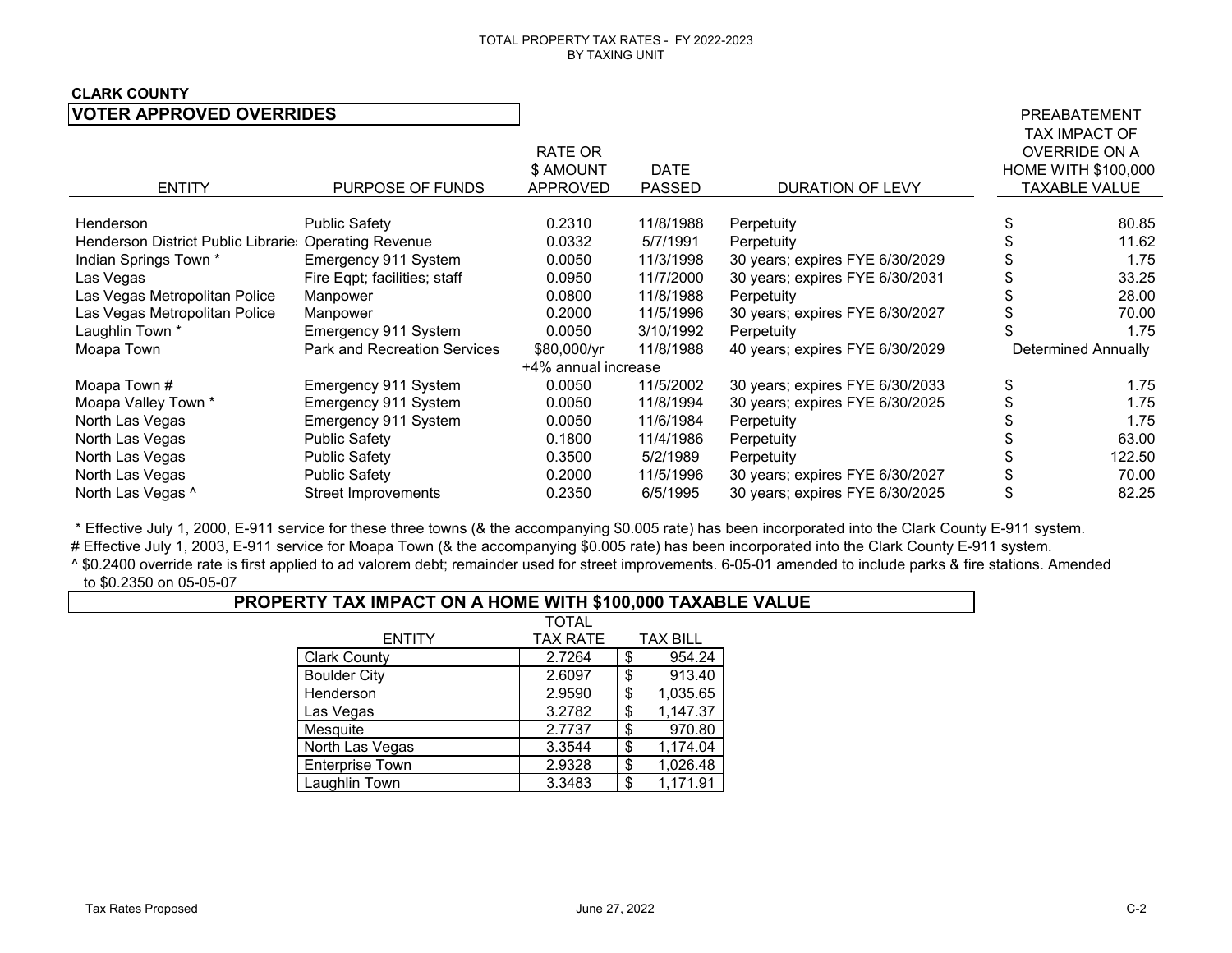### **DOUGLAS COUNTY**

|                                     |                                                            |                 |                 |                                | PREABATEMENT               |
|-------------------------------------|------------------------------------------------------------|-----------------|-----------------|--------------------------------|----------------------------|
| <b>VOTER APPROVED OVERRIDES</b>     |                                                            |                 |                 |                                | TAX IMPACT OF              |
|                                     |                                                            | RATE OR         |                 |                                | <b>OVERRIDE ON A</b>       |
|                                     |                                                            | \$ AMOUNT       | DATE            |                                | <b>HOME WITH \$100,000</b> |
| <b>ENTITY</b>                       | PURPOSE OF FUNDS                                           | APPROVED        | <b>PASSED</b>   | <b>DURATION OF LEVY</b>        | <b>TAXABLE VALUE</b>       |
|                                     |                                                            |                 |                 |                                |                            |
| Cave Rock Estates GID               | Snow removal and Road<br>maintenance                       | 0.3000          | 6/19/2000       | 30 years; expires FY 6/30/2030 | \$<br>105.00               |
| Douglas County "911"                | <b>Communications System</b>                               | 0.0475          | 5/1/1990        | Perpetuity                     | \$<br>16.63                |
| <b>East Fork Paramedic District</b> | <b>Building &amp; Equipment</b>                            | 0.0860          | 5/1/1990        | Perpetuity                     | \$<br>30.10                |
| Logan Creek GID                     | Road Repair; Maintenance &<br>Snow Removal                 | 0.4500          | 11/4/1986       | Perpetuity                     | 157.50                     |
| Skyland GID                         | <b>Street Repaving &amp; Capital</b><br>Improvements       | 0.1500          | 11/4/1986       | Perpetuity                     | \$<br>52.50                |
| <b>Tahoe Douglas Fire District</b>  | Paramedic Program                                          | 0.0600          | 11/6/1984       | Perpetuity                     | \$<br>21.00                |
| <b>Tahoe Douglas Fire District</b>  | <b>Capital Projects</b>                                    | 0.0300          | 5/2/1989        | Perpetuity                     | \$<br>10.50                |
| Tahoe Douglas Fire District         | Wildland Fire Protection Eqpt                              | 0.0500          | 11/4/2008       | 30 years; expires FY 6/30/2039 |                            |
| Zephyr Knolls GID                   | Snow Removal and Road                                      | 0.4800          | 11/6/1984       | Perpetuity                     | \$<br>168.00               |
|                                     | Maintenance                                                |                 |                 |                                |                            |
|                                     | PROPERTY TAX IMPACT ON A HOME WITH \$100,000 TAXABLE VALUE |                 |                 |                                |                            |
|                                     |                                                            | TOTAL           |                 |                                |                            |
|                                     | <b>ENTITY</b>                                              | <b>TAX RATE</b> | <b>TAX BILL</b> |                                |                            |
|                                     |                                                            |                 |                 |                                |                            |
|                                     | Douglas County                                             | 2.8699          | 1,004.47<br>\$  |                                |                            |
|                                     | Gardnerville Town                                          | 3.6600          | \$<br>1,281.00  |                                |                            |
|                                     | Genoa Town                                                 | 3.4915          | \$<br>,222.03   |                                |                            |
|                                     | Minden Town                                                | 3.6600          | \$<br>1,281.00  |                                |                            |

Minden Town 3.6600 \$ 1,281.00<br>Indian Hills GID 3.6600 \$ 1,281.00 11 Indian Hills GID 3.6600 \$ 1,281.00<br>Round Hill GID 3.3652 \$ 1,177.82

Round Hill GID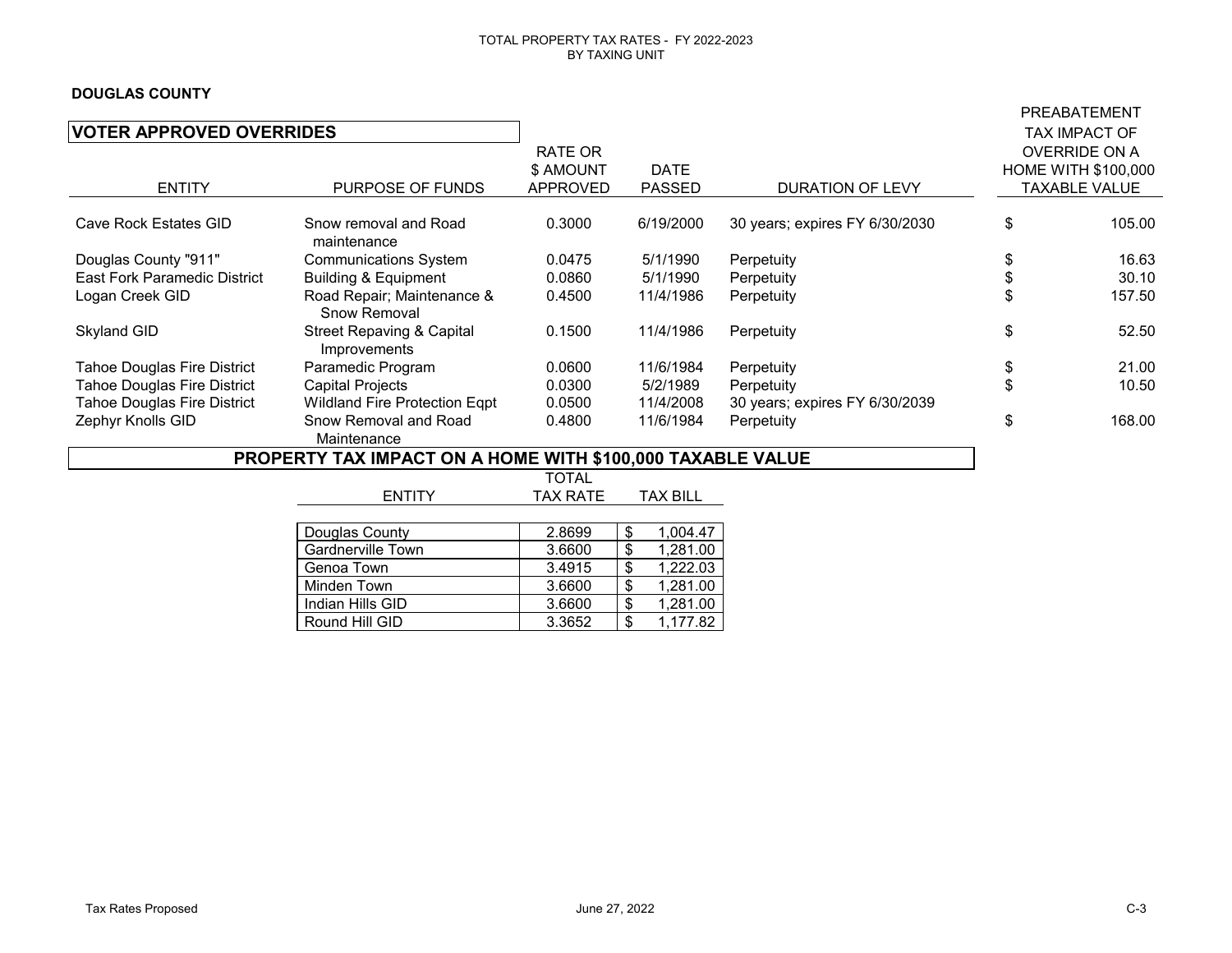### **ELKO COUNTY**

| <b>VOTER APPROVED OVERRIDES</b> |                        |           |               |                  | PREABATEMENT               |
|---------------------------------|------------------------|-----------|---------------|------------------|----------------------------|
|                                 |                        |           |               |                  | TAX IMPACT OF              |
|                                 |                        | RATE OR   |               |                  | OVERRIDE ON A              |
|                                 |                        | \$ AMOUNT | <b>DATE</b>   |                  | <b>HOME WITH \$100,000</b> |
| <b>ENTITY</b>                   | PURPOSE OF FUNDS       | APPROVED  | <b>PASSED</b> | DURATION OF LEVY | <b>TAXABLE VALUE</b>       |
| Elko County                     | Senior Citizens Center | 0.0200    | 11/8/1988     | Perpetuity       | 7.00                       |

### **PROPERTY TAX IMPACT ON A HOME WITH \$100,000 TAXABLE VALUE**

|                    | <b>TOTAL</b>                   |    | <b>TAX</b> |
|--------------------|--------------------------------|----|------------|
| <b>ENTITY</b>      | <b>TAX RATE</b><br><b>BILL</b> |    |            |
|                    |                                |    |            |
| <b>Elko County</b> | 2.6770                         | \$ | 936.95     |
| Carlin             | 3.6066                         | \$ | 1,262.31   |
| Elko               | 3.6600                         | \$ | 1,281.00   |
| Wells              | 3.6100                         | \$ | 1,263.50   |
| West Wendover      | 3.6100                         | \$ | 1,263.50   |
| Jackpot Town       | 3.1624                         | \$ | 1,106.84   |

### **ESMERALDA COUNTY**

### **VOTER APPROVED OVERRIDES**

### **PROPERTY TAX IMPACT ON A HOME WITH \$100,000 TAXABLE VALUE**

|                  | <b>TOTAL</b> |          |
|------------------|--------------|----------|
| <b>ENTITY</b>    | TAX RATE     | TAX BILL |
|                  |              |          |
| Esmeralda County | 3.1191       | 1,091.69 |
| l Goldfield Town | 3.1191       | 1,091.69 |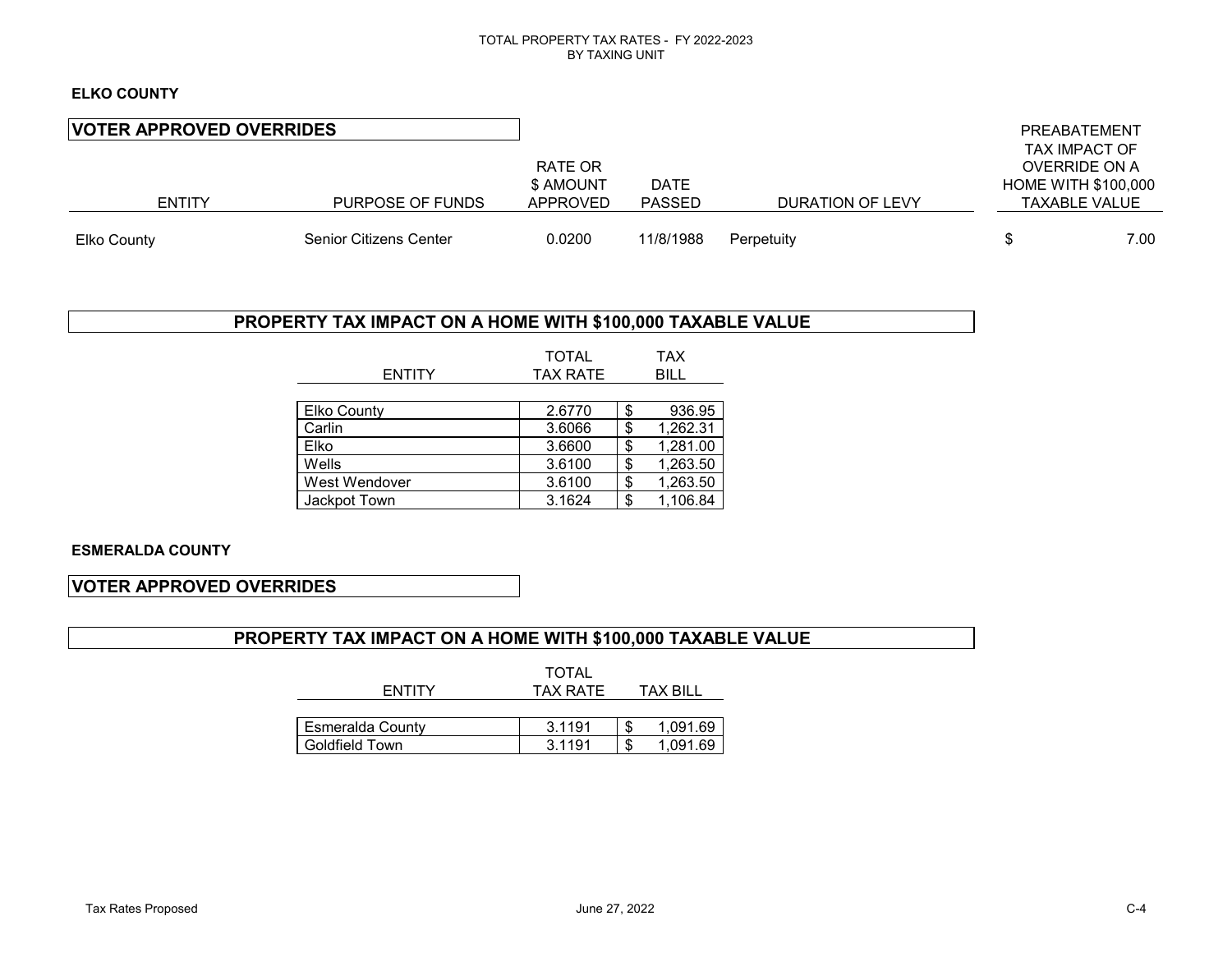### **VOTER APPROVED OVERRIDES**

### **PROPERTY TAX IMPACT ON A HOME WITH \$100,000 TAXABLE VALUE**

| <b>ENTITY</b>               | <b>TOTAL</b><br><b>TAX RATE</b> |    | <b>TAX</b><br>BIL L |
|-----------------------------|---------------------------------|----|---------------------|
|                             |                                 |    |                     |
| Eureka County               | 1.8743                          | \$ | 656.01              |
| Crescent Valley Town        | 2.0896                          | ß. | 731.36              |
| Eureka Town                 | 2.0896                          | S  | 731.36              |
| Diamond Valley Weed Control | 1.9924                          | S  | 697.34              |

### **HUMBOLDT COUNTY**

### **VOTER APPROVED OVERRIDES PREABATEMENT**

| <b>ENTITY</b>                                                  | PURPOSE OF FUNDS                                | RATE OR<br>\$ AMOUNT<br><b>APPROVED</b> | <b>DATE</b><br><b>PASSED</b> | DURATION OF LEVY                                                                                  | <b>TAX IMPACT OF</b><br><b>OVERRIDE ON A</b><br><b>HOME WITH \$100,000</b><br><b>TAXABLE VALUE</b> |
|----------------------------------------------------------------|-------------------------------------------------|-----------------------------------------|------------------------------|---------------------------------------------------------------------------------------------------|----------------------------------------------------------------------------------------------------|
| <b>Humboldt County</b><br><b>Humboldt County Fire District</b> | Senior Citizens Center<br><b>Public Safety</b>  | 0.0150<br>Variable                      | 11/4/1986<br>11/4/1986       | Perpetuity<br>Perpetuity: Total allowed rate to<br>equal Winnemucca Fire's total<br>combined rate | 5.25                                                                                               |
| Kings River GID<br><b>McDermitt Fire District</b>              | <b>Community Center</b><br><b>Public Safety</b> | 0.2000<br>0.1500                        | 7/1/2004<br>11/4/1986        | 30 years; expires FYE 6/30/2034<br>Perpetuity                                                     | 70.00<br>52.50                                                                                     |
| Orovada Fire District                                          | Fire Equipment                                  | 0.1500                                  | 11/4/1986                    | Perpetuity                                                                                        | 52.50                                                                                              |

### **PROPERTY TAX IMPACT ON A HOME WITH \$100,000 TAXABLE VALUE**

|                                | <b>TOTAL</b>    |                 |          |
|--------------------------------|-----------------|-----------------|----------|
| <b>ENTITY</b>                  | <b>TAX RATE</b> | <b>TAX BILL</b> |          |
|                                |                 |                 |          |
| <b>Humboldt County</b>         | 2.2016          |                 | 770.56   |
| Winnemucca                     | 3.1716          |                 | 1,110.06 |
| Golconda Fire Protection       | 2.2306          |                 | 780.71   |
| McDermitt Fire Protection Dist | 2.6671          |                 | 933.49   |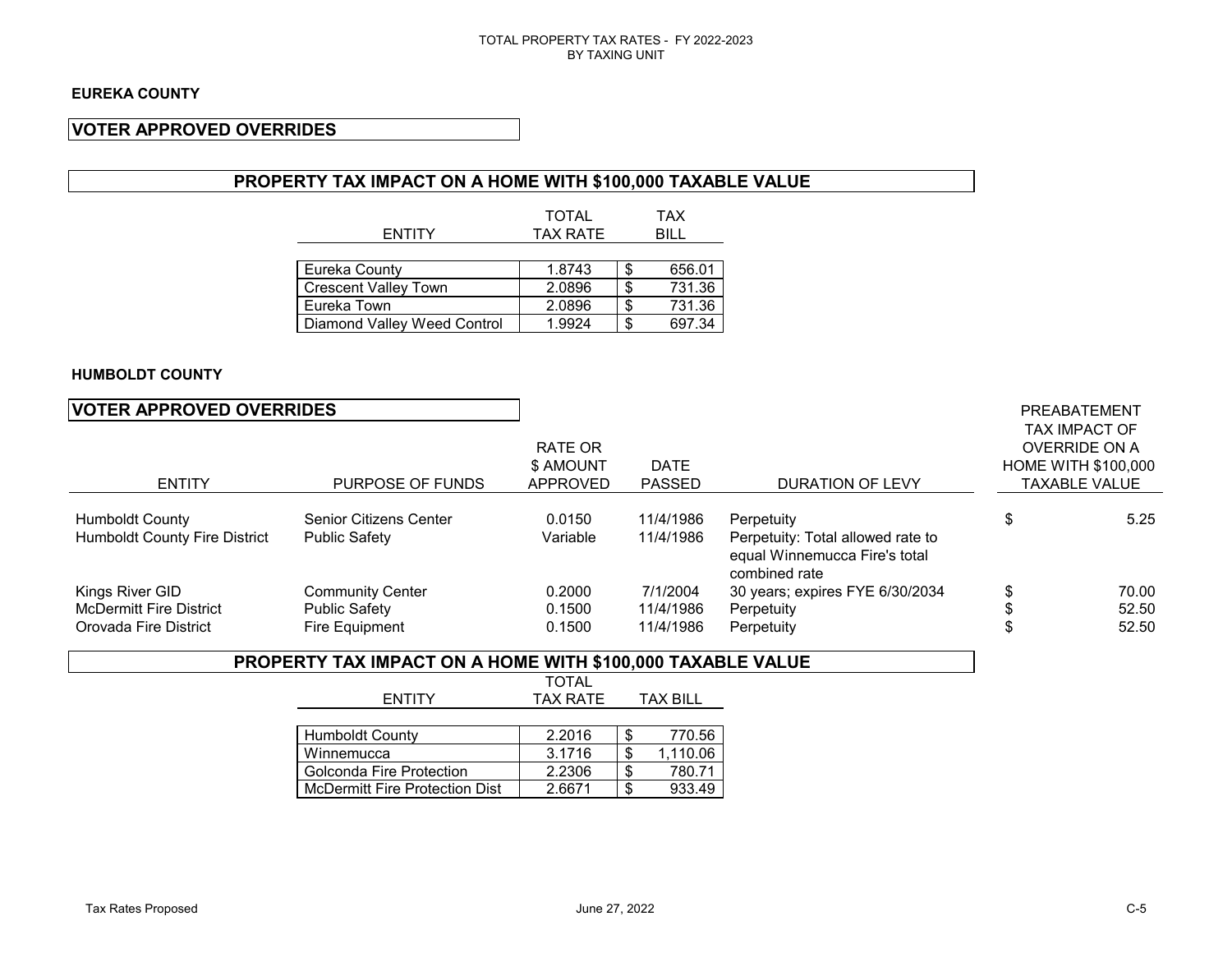### **VOTER APPROVED OVERRIDES**

### **PROPERTY TAX IMPACT ON A HOME WITH \$100,000 TAXABLE VALUE**

|                             | <b>TOTAL</b>    |    | TAX      |
|-----------------------------|-----------------|----|----------|
| <b>ENTITY</b>               | <b>TAX RATE</b> |    | BILL     |
|                             |                 |    |          |
| <b>Lander County</b>        | 3.3552          | S. | 1,174.32 |
| <b>Austin Town</b>          | 3.6442          |    | 1,275.47 |
| <b>Battle Mountain Town</b> | 3.4052          |    | 1,191.82 |
| Kingston Town               | 3.6600          | S  | 1,281.00 |

### **LINCOLN COUNTY**

### **VOTER APPROVED OVERRIDES**

### **PROPERTY TAX IMPACT ON A HOME WITH \$100,000 TAXABLE VALUE**

| <b>ENTITY</b>                 | <b>TOTAL</b><br><b>TAX RATE</b> | <b>TAX</b><br><b>BILL</b> |
|-------------------------------|---------------------------------|---------------------------|
| <b>Lincoln County</b>         | 2.9685                          | \$<br>1,038.98            |
| Caliente                      | 3.6600                          | \$<br>1,281.00            |
| Alamo Town                    | 3.6600                          | \$<br>1,281.00            |
| Panaca Town                   | 2.9485                          | \$<br>1,031.98            |
| Pioche Town                   | 3.2927                          | \$<br>1,152.45            |
| <b>Pahranagat Valley Fire</b> | 2.9819                          | \$<br>1,043.67            |

**Pahranagat Valley Fire**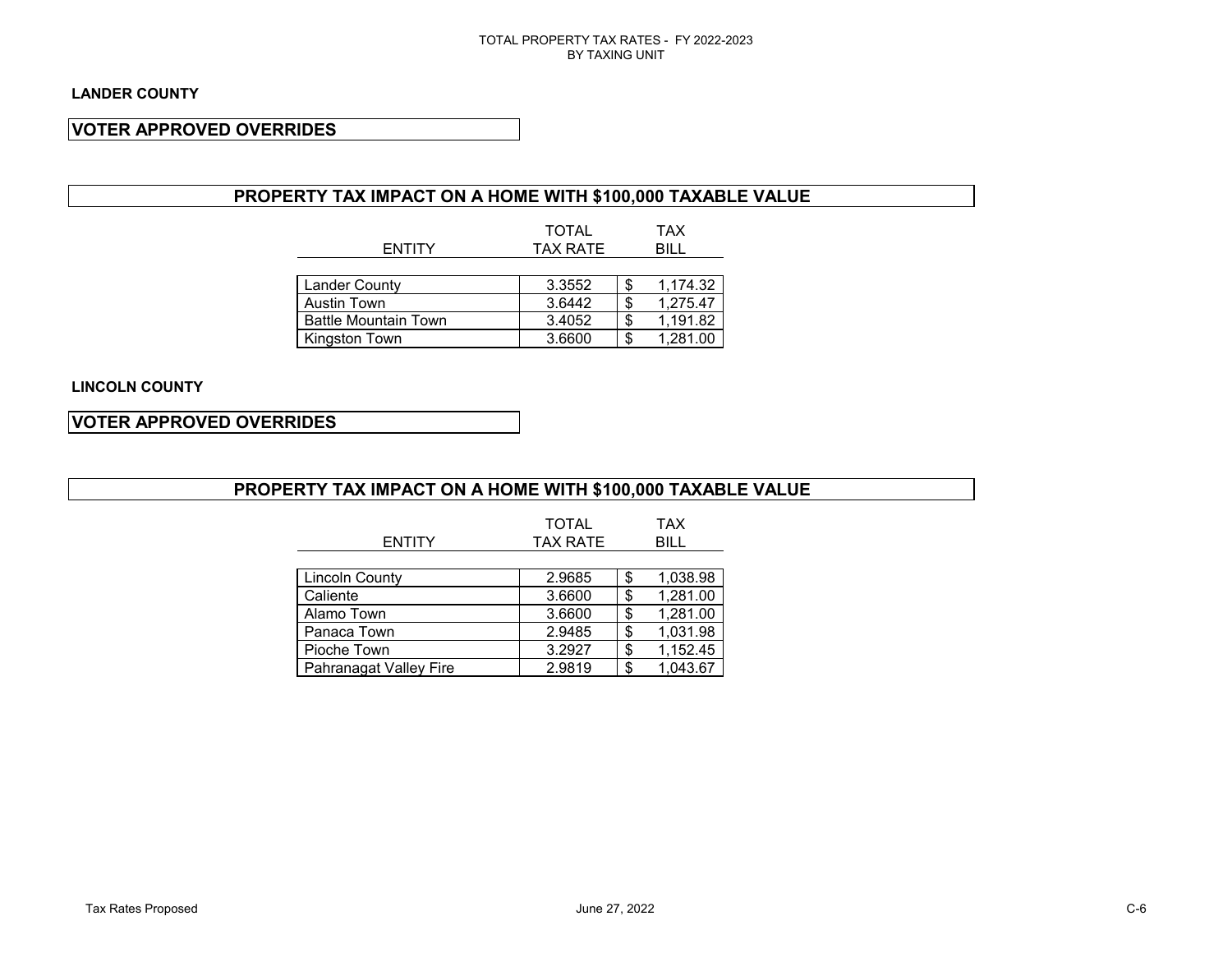### **LYON COUNTY**

| <b>VOTER APPROVED OVERRIDES</b>                           |                          |                 |               |                                       | PREABATEMENT               |
|-----------------------------------------------------------|--------------------------|-----------------|---------------|---------------------------------------|----------------------------|
|                                                           |                          |                 |               |                                       | <b>TAX IMPACT OF</b>       |
|                                                           |                          | RATE OR         |               |                                       | <b>OVERRIDE ON A</b>       |
|                                                           |                          | \$ AMOUNT       | <b>DATE</b>   |                                       | <b>HOME WITH \$100,000</b> |
| <b>ENTITY</b>                                             | PURPOSE OF FUNDS         | <b>APPROVED</b> | <b>PASSED</b> | DURATION OF LEVY                      | TAXABLE VALUE              |
|                                                           |                          |                 |               |                                       |                            |
| Central Lyon County Fire District Paramedics/Firefighters |                          | 0.0700          | 11/8/1994     | 30 years; expires FYE 6/30/2025       | 24.50                      |
| Fernley Swimming Pool District                            | Swimming Pool            | 0.2000          | 11/4/1986     | Perpetuity                            | 70.00                      |
| Mason Valley Fire District                                | Fire Protection          | 0.0800          | 11/6/1990     | Perpetuity                            | 28.00                      |
| Mason Valley Mosquito District                            | Mosquito Control         | 0.0300          | 4/14/1987     | Perpetuity                            | 10.50                      |
| North Lyon Fire Maintenance Dist Fire Protection          |                          | 0.0500          | 11/8/1994     | 30 years; expires FYE 6/30/2025       | 17.50                      |
| South Lyon Hospital District                              | <b>Hospital Expenses</b> | 0.2500          | 11/4/2008     | Extend to 30 yrs; expires FYE 6/30/44 | 87.50                      |

### **PROPERTY TAX IMPACT ON A HOME WITH \$100,000 TAXABLE VALUE**

|                                        | <b>TOTAL</b>    |   |                 |
|----------------------------------------|-----------------|---|-----------------|
| <b>ENTITY</b>                          | <b>TAX RATE</b> |   | <b>TAX BILL</b> |
|                                        |                 |   |                 |
| Lyon County                            | 2.9969          | S | 1,048.92        |
| Fernley                                | 3.6127          |   | 1.264.45        |
| Yerington                              | 3.6600          |   | 1,281.00        |
| <b>Central LY Fire Protection Dist</b> | 3.2248          | S | 1,128.68        |

Central LY Fire Protection Dist 3.2248 \$ 1,128.68<br>Willowcreek GID 3.6600 \$ 1,281.00

Willowcreek GID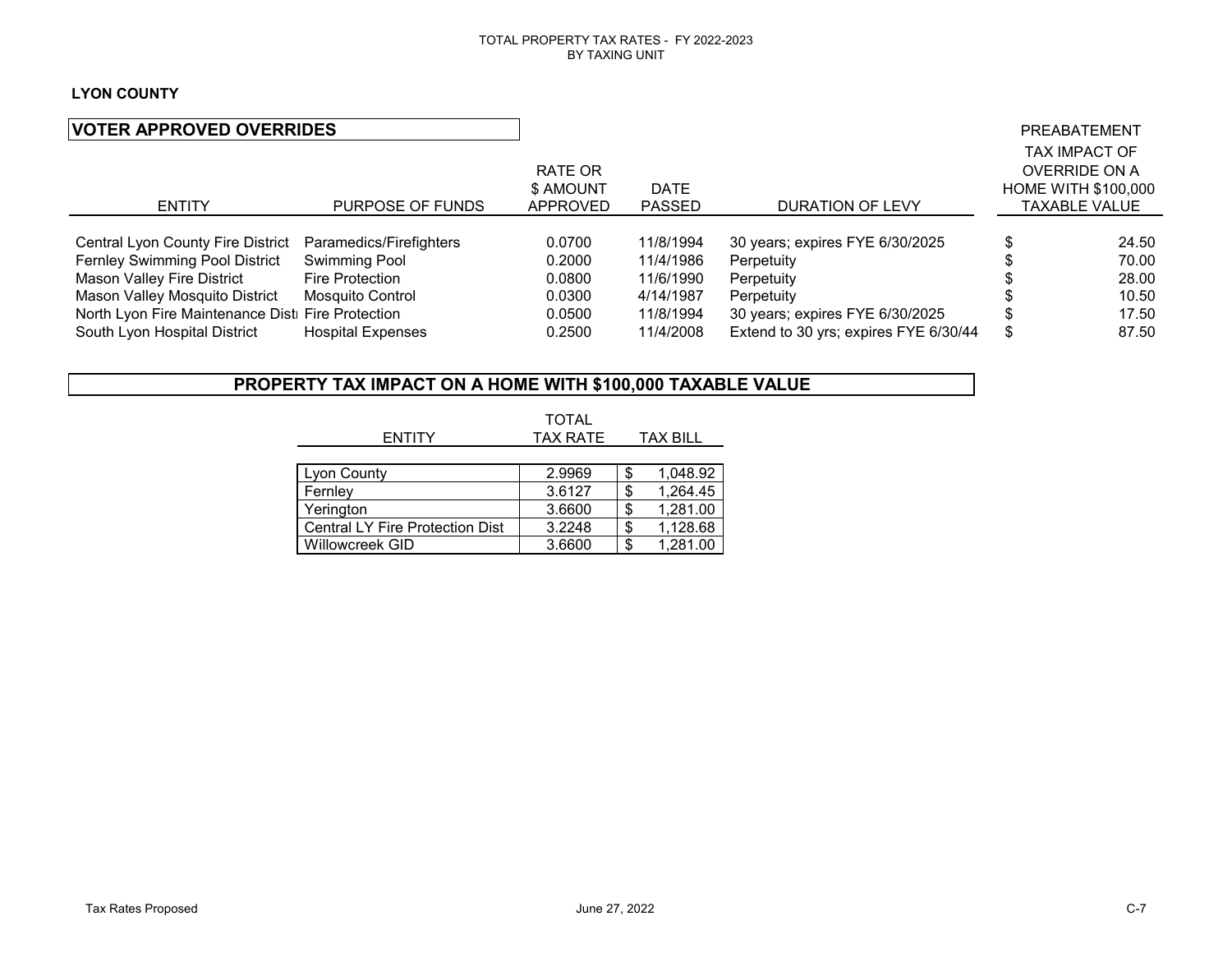### **MINERAL COUNTY**

| <b>VOTER APPROVED OVERRIDES</b>                  |                                                                                                          |                                                          |                                                                                                                   |                               | PREABATEMENT                                                                                         |
|--------------------------------------------------|----------------------------------------------------------------------------------------------------------|----------------------------------------------------------|-------------------------------------------------------------------------------------------------------------------|-------------------------------|------------------------------------------------------------------------------------------------------|
| <b>ENTITY</b>                                    | PURPOSE OF FUNDS                                                                                         | RATE OR<br>\$ AMOUNT<br><b>APPROVED</b>                  | <b>DATE</b><br><b>PASSED</b>                                                                                      | <b>DURATION OF LEVY</b>       | TAX IMPACT OF<br><b>OVERRIDE ON A</b><br>HOME WITH \$100,000<br><b>TAXABLE VALUE</b>                 |
| <b>Mineral County</b>                            | Senior Citizens' Center                                                                                  | 0.0600                                                   | 11/6/2012                                                                                                         | 7/1/21 renewed 8yrs 6/30/2029 | \$<br>21.00                                                                                          |
|                                                  | PROPERTY TAX IMPACT ON A HOME WITH \$100,000 TAXABLE VALUE                                               |                                                          |                                                                                                                   |                               |                                                                                                      |
|                                                  | <b>ENTITY</b><br><b>Mineral County</b><br>All Towns                                                      | <b>TOTAL</b><br><b>TAX RATE</b><br>3.6600<br>3.6600      | <b>TAX BILL</b><br>1,281.00<br>\$<br>$\overline{\mathbf{s}}$<br>1,281.00                                          |                               |                                                                                                      |
| <b>NYE COUNTY</b>                                |                                                                                                          |                                                          |                                                                                                                   |                               |                                                                                                      |
| <b>VOTER APPROVED OVERRIDES</b><br><b>ENTITY</b> | PURPOSE OF FUNDS                                                                                         | RATE OR<br>\$ AMOUNT<br><b>APPROVED</b>                  | <b>DATE</b><br><b>PASSED</b>                                                                                      | DURATION OF LEVY              | PREABATEMENT<br>TAX IMPACT OF<br><b>OVERRIDE ON A</b><br>HOME WITH \$100,000<br><b>TAXABLE VALUE</b> |
| Nye County                                       | Emergency 911 System                                                                                     | 0.0050                                                   | 11/6/1990                                                                                                         | Perpetuity                    | \$<br>1.75                                                                                           |
|                                                  | PROPERTY TAX IMPACT ON A HOME WITH \$100,000 TAXABLE VALUE                                               |                                                          |                                                                                                                   |                               |                                                                                                      |
|                                                  | <b>ENTITY</b>                                                                                            | <b>TOTAL</b><br><b>TAX RATE</b>                          | <b>TAX BILL</b>                                                                                                   |                               |                                                                                                      |
|                                                  | Nye County<br>Amargosa Town<br><b>Beatty Town</b><br>Pahrump Town<br>Round Mountain Town<br>Tonopah Town | 3.0518<br>3.6567<br>3.3823<br>3.4086<br>3.6600<br>3.6600 | 1,068.13<br>\$<br>\$<br>1,279.85<br>\$<br>1,183.81<br>$\$\$<br>1,193.01<br>$\$\$<br>1,281.00<br>$\$\$<br>1,281.00 |                               |                                                                                                      |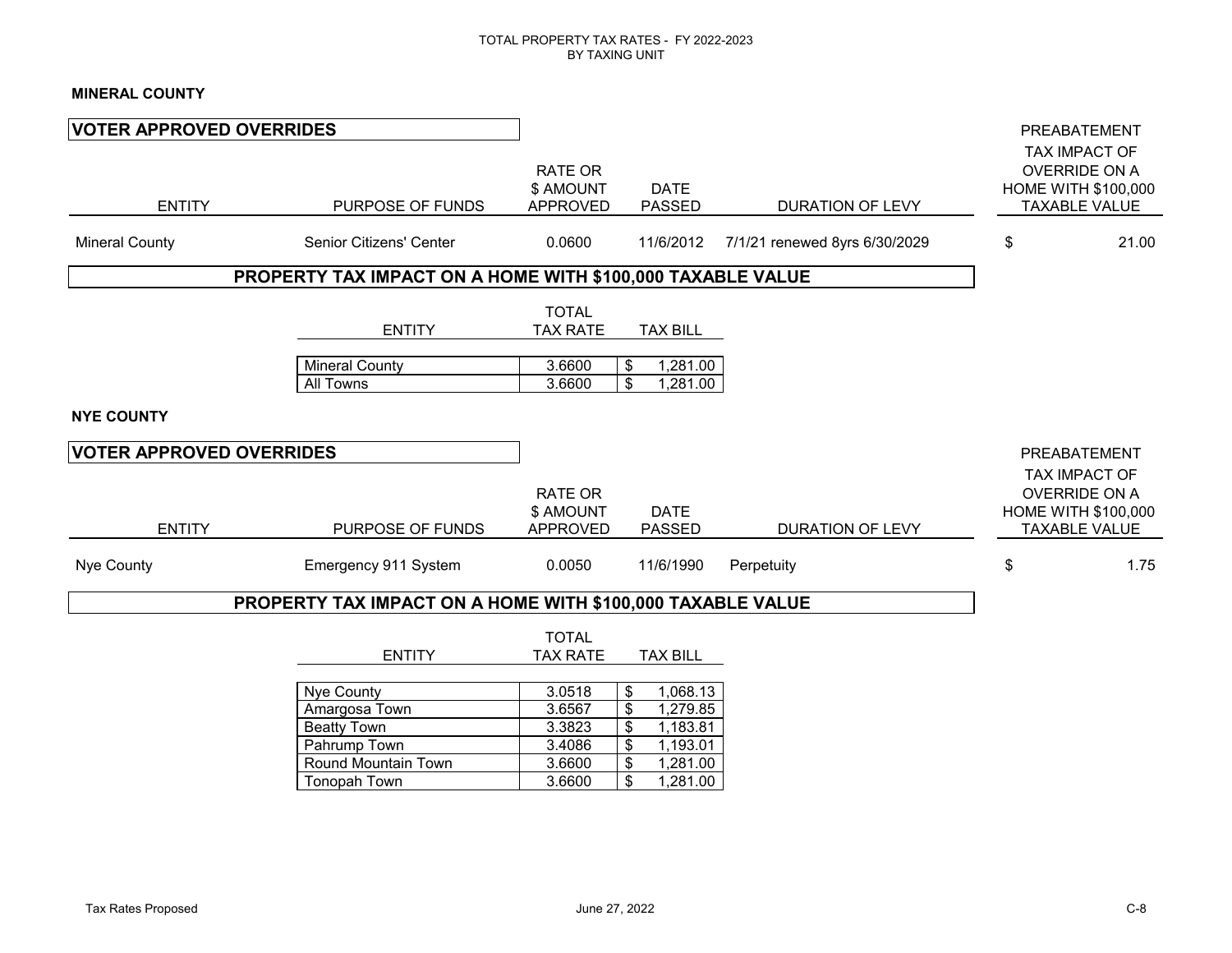### **PERSHING COUNTY**

| <b>VOTER APPROVED OVERRIDES</b>                                     |                                                                          |                                  |                                    |                                        |        | PREABATEMENT                                                                                |
|---------------------------------------------------------------------|--------------------------------------------------------------------------|----------------------------------|------------------------------------|----------------------------------------|--------|---------------------------------------------------------------------------------------------|
| <b>ENTITY</b>                                                       | PURPOSE OF FUNDS                                                         | RATE OR<br>\$ AMOUNT<br>APPROVED | <b>DATE</b><br><b>PASSED</b>       | DURATION OF LEVY                       |        | <b>TAX IMPACT OF</b><br>OVERRIDE ON A<br><b>HOME WITH \$100,000</b><br><b>TAXABLE VALUE</b> |
| Pershing County Hospital Dist<br>Pershing County<br>Pershing County | <b>Operating Revenue</b><br>Emergency 911 System<br>Emergency 911 System | 0.0800<br>0.0025<br>0.0065       | 5/2/1989<br>11/6/1990<br>11/6/1990 | Perpetuity<br>Perpetuity<br>Perpetuity | Φ<br>Ф | 28.00<br>0.88<br>2.28                                                                       |
|                                                                     | PROPERTY TAX IMPACT ON A HOME WITH \$100,000 TAXABLE VALUE               |                                  |                                    |                                        |        |                                                                                             |
|                                                                     | <b>ENTITY</b>                                                            | <b>TOTAL</b><br><b>TAX RATE</b>  | <b>TAX BILL</b>                    |                                        |        |                                                                                             |

| <b>Pershing County</b> | 3.0968 | Œ  | 083.88 |
|------------------------|--------|----|--------|
| _ovelock               | 3.6592 | Œ. | 280 72 |

**STOREY COUNTY**

**VOTER APPROVED OVERRIDES**

### **PROPERTY TAX IMPACT ON A HOME WITH \$100,000 TAXABLE VALUE**

|                      | <b>TOTAL</b> |           |
|----------------------|--------------|-----------|
| <b>FNTITY</b>        | TAX RATF     | TAX RII I |
| <b>Storey County</b> | 3.4607       | 1.211.25  |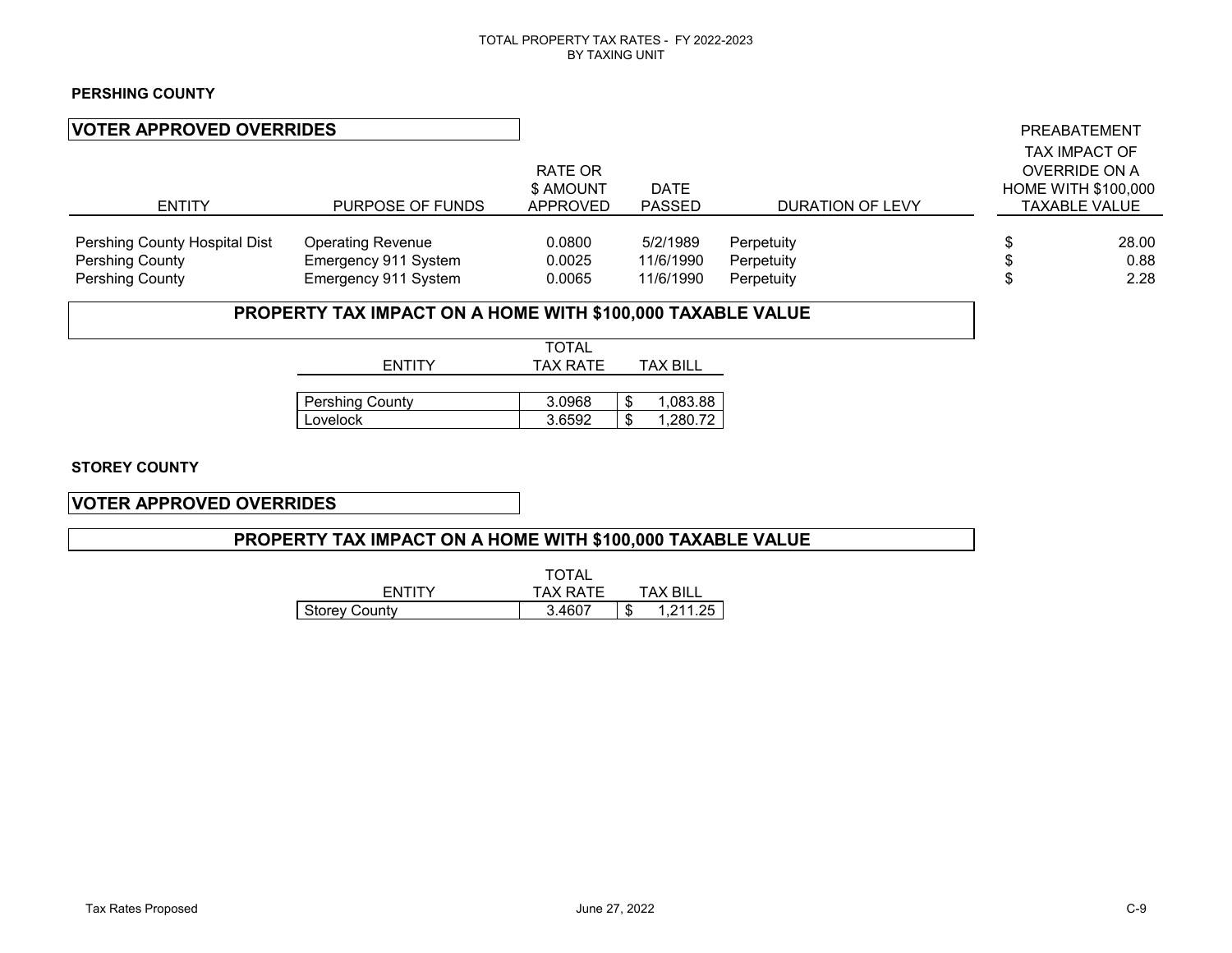### **WASHOE COUNTY**

| <b>VOTER APPROVED OVERRIDES</b> |                                  |           |               |                                 | PREABATEMENT<br><b>TAX IMPACT OF</b> |
|---------------------------------|----------------------------------|-----------|---------------|---------------------------------|--------------------------------------|
|                                 |                                  | RATE OR   |               |                                 | <b>OVERRIDE ON A</b>                 |
|                                 |                                  | \$ AMOUNT | <b>DATE</b>   |                                 | <b>HOME WITH \$100,000</b>           |
| <b>ENTITY</b>                   | PURPOSE OF FUNDS                 | APPROVED  | <b>PASSED</b> | <b>DURATION OF LEVY</b>         | <b>TAXABLE VALUE</b>                 |
| No. Lake Tahoe Fire Protection  | Fire Dist. Upgrade & Equipment   | 0.3100    | 3/30/1982     | Perpetuity                      | 108.50                               |
| Reno                            | Fire Dept. Upgrade & Equipment   | 0.0654    | 5/5/1987      | Perpetuity                      | 22.89                                |
| Reno                            | <b>Public Safety</b>             | 0.1684    | 5/17/1988     | Perpetuity                      | 58.94                                |
| Reno                            | Road & Street Improvements       | 0.2298    | 11/2/2004     | 30 years; expires FYE 6/30/2038 | 80.43                                |
| Reno                            | Fire Facilities; Equipment       | 0.0715    | 11/5/1996     | 30 years; expires FYE 6/30/2027 | 25.03                                |
| Sparks                          | Public Safety                    | 0.1105    | 9/2/1986      | Perpetuity                      | 38.68                                |
| <b>Washoe County</b>            | Senior Citizens Center           | 0.0100    | 6/4/1985      | Perpetuity                      | 3.50                                 |
| <b>Washoe County</b>            | <b>Child Protection</b>          | 0.0400    | 11/4/1986     | Perpetuity                      | 14.00                                |
| <b>Washoe County</b>            | Libraries                        | 0.0200    | 11/8/1994     | 30 years; expires FYE 6/30/2025 | 7.00                                 |
| <b>Washoe County</b>            | <b>Animal Shelter Operations</b> | 0.0300    | 11/5/2002     | 30 years; expires FYE 6/30/2033 | 10.50                                |

### **PROPERTY TAX IMPACT ON A HOME WITH \$100,000 TAXABLE VALUE**

|                      | <b>TOTAL</b>    |          |
|----------------------|-----------------|----------|
| <b>ENTITY</b>        | <b>TAX RATE</b> | BILL     |
|                      |                 |          |
| <b>Washoe County</b> | 2.7002          | 945.07   |
| Reno                 | 3.6600          | 1,281.00 |
| <b>Sparks</b>        | 3.6600          | 1,281.00 |
| Palomino Valley GID  | 3.6600          | 1,281.00 |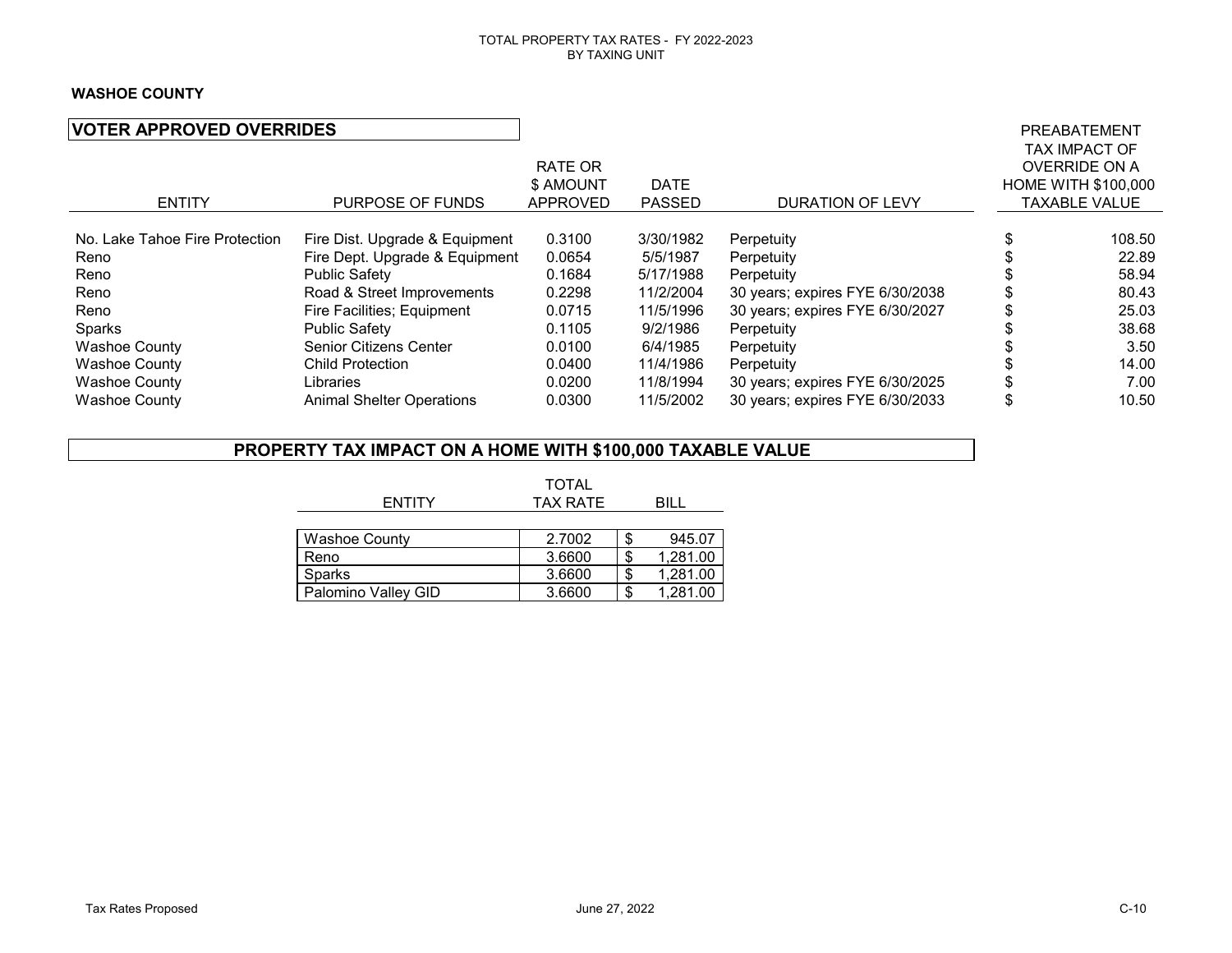### **WHITE PINE COUNTY**

| <b>VOTER APPROVED OVERRIDES</b><br><b>ENTITY</b><br>PURPOSE OF FUNDS |                                                            | RATE OR<br>\$ AMOUNT<br>APPROVED | <b>DATE</b><br><b>PASSED</b> | DURATION OF LEVY         |          | PREABATEMENT<br><b>TAX IMPACT OF</b><br><b>OVERRIDE ON A</b><br><b>HOME WITH \$100,000</b><br><b>TAXABLE VALUE</b> |
|----------------------------------------------------------------------|------------------------------------------------------------|----------------------------------|------------------------------|--------------------------|----------|--------------------------------------------------------------------------------------------------------------------|
| <b>White Pine County</b><br><b>White Pine County</b>                 | Senior Citizens Center<br><b>Funding for EMT Services</b>  | 0.0200<br>0.0350                 | 7/7/1992<br>7/7/1992         | Perpetuity<br>Perpetuity | \$<br>\$ | 7.00<br>12.25                                                                                                      |
|                                                                      | PROPERTY TAX IMPACT ON A HOME WITH \$100,000 TAXABLE VALUE |                                  |                              |                          |          |                                                                                                                    |
|                                                                      | <b>ENTITY</b>                                              | <b>TOTAL</b><br><b>TAX RATE</b>  | TAX<br><b>BILL</b>           |                          |          |                                                                                                                    |

| <b>White Pine County</b> | 3.6600 | 1.281.00 |
|--------------------------|--------|----------|
| Elv                      | 3.6600 | 1.281.00 |
| All Towns                | 3.6600 | 1.281.00 |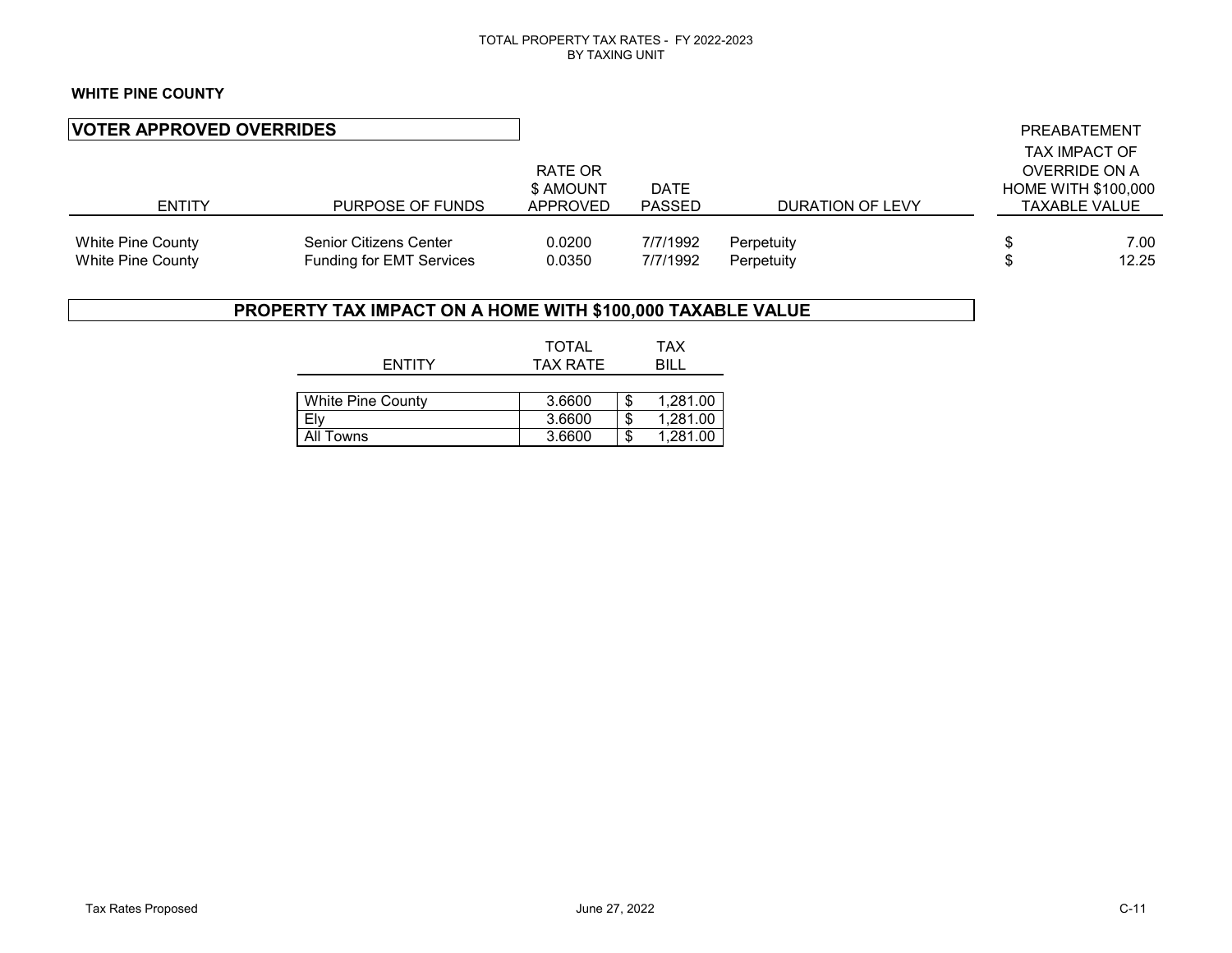## PROPERTY TAX RATES FOR NEVADA LOCAL GOVERNMENTS

F Y 2 0 2 2 - 2 0 2 3

Section D

# OVERLAPPING DISTRICTS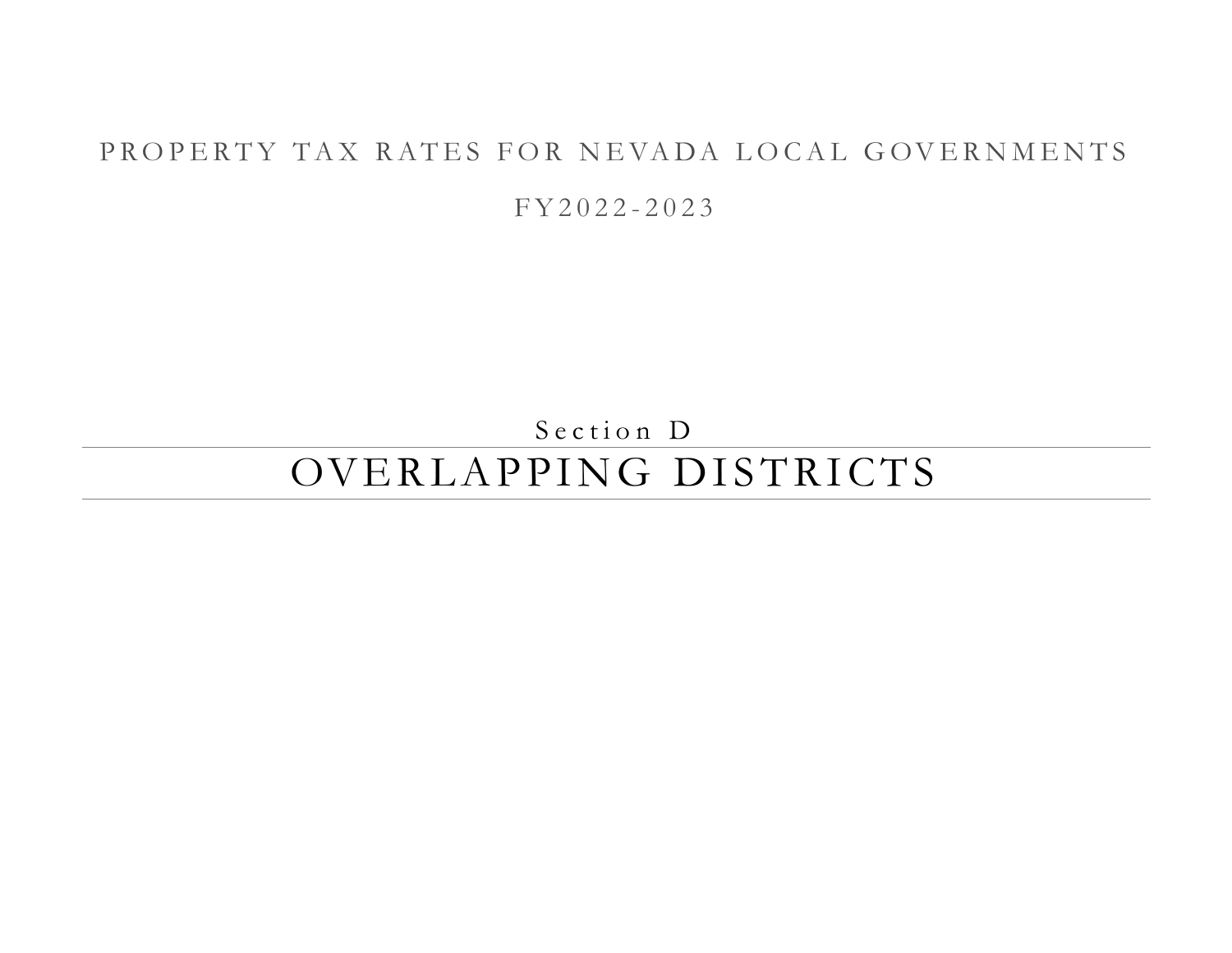#### **CARSON CITY OVERLAPPING TAXING DISTRICTS**

| <b>ENTITY</b> | <b>TAXING</b><br><b>DISTRICT</b> | <b>OVERLAPPING DISTRICTS</b> | <b>TOTAL</b><br>PROPERTY<br><b>TAX RATE</b> | <b>ENTITY</b><br>CODE | <b>ENTITY</b>                        | <b>ENTITY</b><br>RATE |
|---------------|----------------------------------|------------------------------|---------------------------------------------|-----------------------|--------------------------------------|-----------------------|
| Carson City   | 1.0, 1.5, 1.6, 2.4               | 10+20+100+301                | 3.5700                                      | 10                    | State of Nevada #                    | 0.1700                |
|               | 2.1                              | 10+20+100+301                | 3.5700                                      | 20                    | Carson City School District          | 1.1800                |
|               | 2.6                              | $10+20+100$                  | 3.5400                                      | 100                   | Carson City                          | 2.1900                |
|               | 2.3, 2.8                         | 10+20+100+301                | 3.5700                                      | 301                   | Carson Water Subconservancy District | 0.0300                |
|               | 1.7, 2.5                         | 10+20+100+301                | 3.5700                                      |                       |                                      |                       |
|               | 2.7                              | 10+20+100+301                | 3.5700                                      |                       |                                      |                       |

#### **CHURCHILL COUNTY OVERLAPPING TAXING DISTRICTS**

| <b>ENTITY</b>                     | <b>TAXING</b><br><b>DISTRICT</b> | <b>OVERLAPPING DISTRICTS</b> | <b>TOTAL</b><br><b>PROPERTYI</b><br><b>TAX RATE</b> | <b>ENTITY</b><br>CODE | <b>ENTITY</b>                             | ENTITY<br>RATE |
|-----------------------------------|----------------------------------|------------------------------|-----------------------------------------------------|-----------------------|-------------------------------------------|----------------|
| Fallon                            | 100                              | 10+20+100+200+300+301        | 3.6600                                              | 10                    | State of Nevada #                         | 0.1700         |
| Churchill County (unincorporated) | 200                              | 10+20+100+300+301            | 2.8629                                              | 20                    | <b>Churchill County School District</b>   | 1.3000         |
|                                   | 300                              | 10+20+100+300                | 2.8329                                              | 100                   | Churchill County                          | 1.2829         |
|                                   |                                  |                              |                                                     | 200                   | Fallon                                    | 0.7971         |
|                                   |                                  |                              |                                                     | 300                   | Churchill Co. Mosquito Abatement District | 0.0800         |
|                                   |                                  |                              |                                                     | 301                   | Carson Water Subconservancy District      | 0.0300         |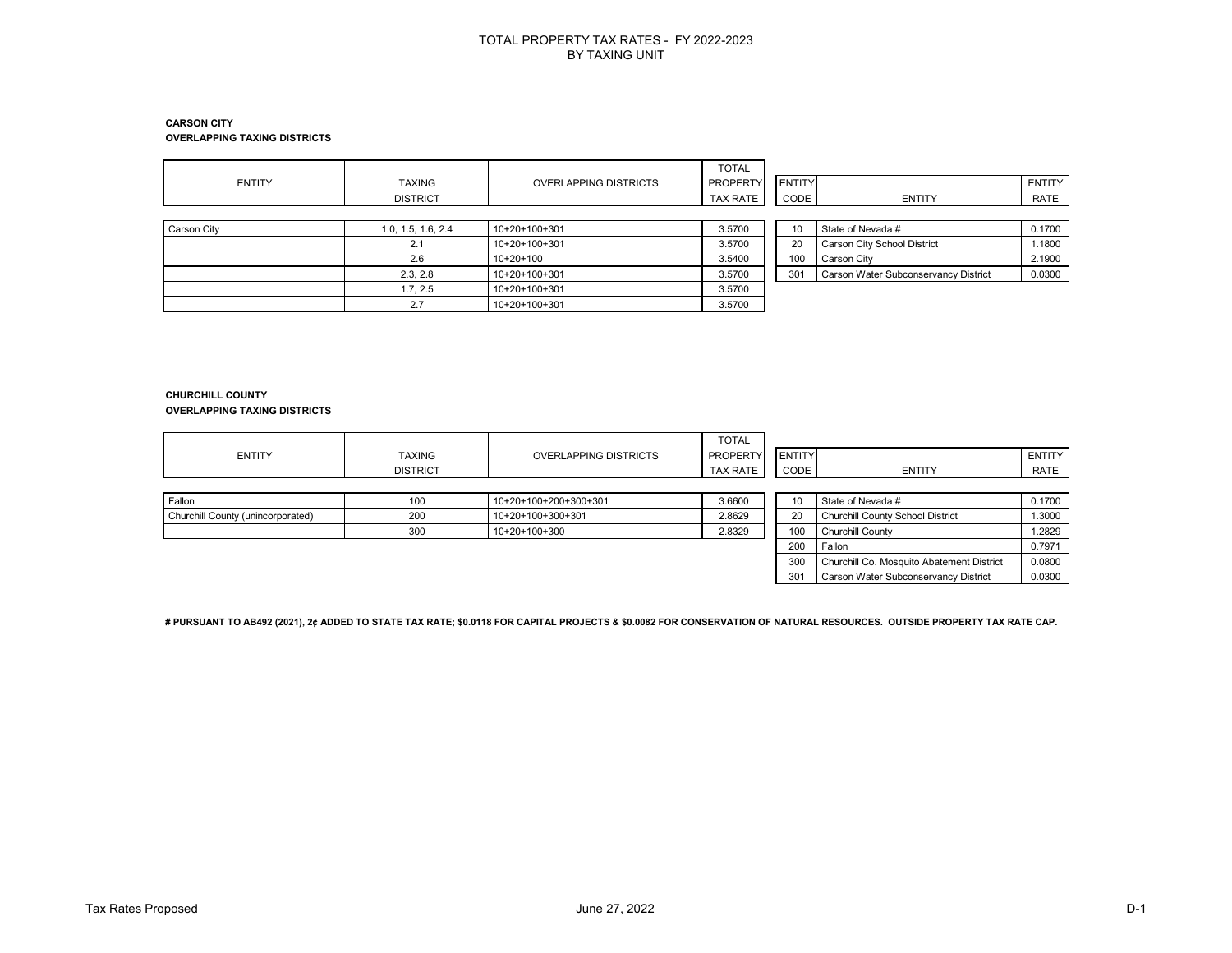#### **CLARK COUNTY OVERLAPPING TAXING DISTRICTS**

|                               |                              |                                                                                        | <b>TOTAL</b>    |               |                                           |               |
|-------------------------------|------------------------------|----------------------------------------------------------------------------------------|-----------------|---------------|-------------------------------------------|---------------|
| <b>ENTITY</b>                 | <b>TAXING</b>                | <b>OVERLAPPING DISTRICTS</b>                                                           | <b>PROPERTY</b> | <b>ENTITY</b> |                                           | <b>ENTITY</b> |
|                               | <b>DISTRICT</b>              |                                                                                        | <b>TAX RATE</b> | CODE          | <b>ENTITY</b>                             | RATE          |
|                               |                              |                                                                                        |                 |               |                                           |               |
| <b>Boulder City</b>           | 50, 51, 58                   | 10+20+50+100+301A+301B                                                                 | 2.6097          | 10            | State of Nevada #                         | 0.1700        |
|                               | 52, 57, 59                   | 10+20+50+100+301A+308B                                                                 | 2.6097          | 20            | <b>Clark County School District</b>       | 1.3034        |
|                               | 55                           | 10+20+50+100+301A                                                                      | 2.6097          | 50            | <b>Boulder City</b>                       | 0.2600        |
|                               | 60.61                        | 10+20+100+301B+306+308A                                                                | 2.5017          | 100           | Clark County (unincorporated)             | 0.6541        |
| Clark County (unincorporated) | 100, 102                     | 10+20+100+306+308                                                                      | 2.5017          | 105           | Laughlin Town                             | 0.8416        |
|                               | 101                          | 10+20+100+302+306+307+308                                                              | 2.7264          | 110           | Mt. Charleston Town                       | 0.0200        |
|                               | 103                          | 10+20+100+306+307+308                                                                  | 2.5067          | 135           | Indian Springs Town                       | 0.0200        |
|                               | 104                          | 10+20+100+302+306+308                                                                  | 2.7214          | 200           | Las Vegas                                 | 0.7715        |
|                               | 120                          | 10+20+100+306+308                                                                      | 2.5017          | 250           | North Las Vegas                           | 1.1587        |
|                               | 121                          | 10+20+100+306+307+308                                                                  | 2.5067          | 301A          | <b>Boulder City Library</b>               | 0.2222        |
|                               | 125                          | 10+20+100+302+306+307+308                                                              | 2.7264          | 301B          | Boulder City Library - Debt               | 0.0000        |
|                               | 143                          | 10+20+100+302+306+308                                                                  | 2.7214          | 302           | Clark County Fire Service Area            | 0.2197        |
|                               | 145                          | 10+20+100+306+308                                                                      | 2.5017          | 303           | Henderson District Public Libraries       | 0.0607        |
|                               | 146                          | 10+20+100+306+308                                                                      | 2.5017          | 304           | Kyle Canyon Water District                | 0.0000        |
| Henderson                     | 500.524                      | 10+20+100+303+500                                                                      | 2.9590          | 306           | Las Vegas Metro Police -Manpower          | 0.2800        |
|                               | 503, 505, 518, 521, 528, 529 | 10+20+100+303+500                                                                      | 2.9590          | 307           | Las Vegas Metropolitan Police 911         | 0.0050        |
|                               | 514                          | 10+20+100+303+308B+500                                                                 | 2.9590          | 308A          | Las Vegas/Clark County Library District   | 0.0942        |
|                               | 512, 513, 516, 522, 523      | 10+20+100+303+308B+500                                                                 | 2.9590          | 308B          | Las Vegas/Clark Co. Library District-Debt | 0.0000        |
| Library Dist. (Non-City)      | 510                          | 10+20+100+306+308A                                                                     | 2.5017          | 309           | Mt. Charleston Fire Service District      | 0.8813        |
| Library Dist. (Non-City)      | 515                          | 10+20+100+302+306+307+308A                                                             | 2.7264          | 310           | North Las Vegas 911                       | 0.0050        |
| Library Dist. (Non-City)      | 520                          | 10+20+100+306+308A                                                                     | 2.5017          | 311           | North Las Vegas Library District          | 0.0632        |
| Library Dist. (Non-City)      | 525                          | 10+20+100+302+306+307+308A                                                             | 2.7264          | 340           | Sunrise Manor Town                        | 0.2064        |
| Las Vegas                     | 200, 203, 204, 207, 212, 213 | 10+20+100+200+306+307+308                                                              | 3.2782          | 410           | <b>Winchester Town</b>                    | 0.2064        |
|                               | 206, 214                     | 10+20+100+200+306+307+308                                                              | 3.2782          | 417           | Spring Valley Town                        | 0.2064        |
|                               | 208                          | 10+20+100+200+306+308                                                                  | 3.2732          | 420           | Summerlin Town                            | 0.2064        |
|                               | 210                          | 10+20+100+200+306+308                                                                  | 3.2732          | 470           | Paradise Town                             | 0.2064        |
| Mesquite                      | 901, 902, 903                | 10+20+100+308+901                                                                      | 2.7737          | 500           | Henderson                                 | 0.7708        |
| North Las Vegas               | 250, 253, 255, 256           | 10+20+100+250+310+311                                                                  | 3.3544          | 550           | <b>Whitney Town</b>                       | 0.2064        |
|                               | 254                          | 10+20+100+250+308B+310+311                                                             | 3.3544          | 620           | <b>Enterprise Town</b>                    | 0.2064        |
|                               | 257                          | 10+20+100+250+308B+310+311                                                             | 3.3544          | 700           | Searchlight Town                          | 0.0200        |
|                               |                              |                                                                                        |                 | 800           | <b>Bunkerville Town</b>                   | 0.0200        |
|                               |                              |                                                                                        |                 | 810           | Moapa Valley Town                         | 0.0200        |
|                               |                              |                                                                                        |                 | 820A          | Moapa Town                                | 0.0200        |
|                               |                              |                                                                                        |                 | 820B          | Moapa Town - Voter Override - Parks       | 0.0894        |
|                               |                              | *Note Entity Code 308 in Overlapping Districts column above denotes BOTH 308A and 308B |                 | 901           | Mesquite                                  | 0.5520        |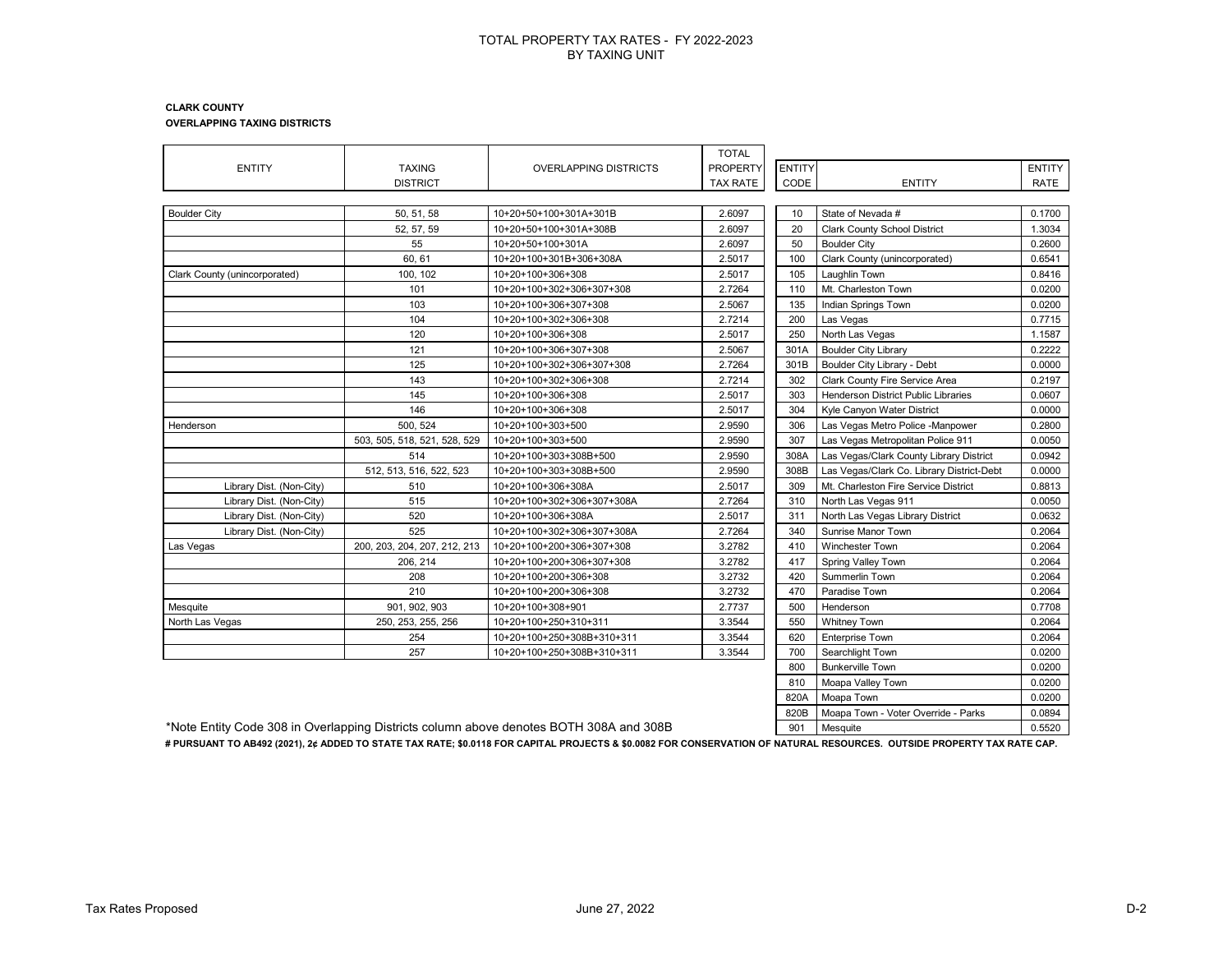#### **CLARK COUNTY**

**OVERLAPPING TAXING DISTRICTS**

|                         |                 |                                 | <b>TOTAL</b>    |               |                                           |               |
|-------------------------|-----------------|---------------------------------|-----------------|---------------|-------------------------------------------|---------------|
| <b>ENTITY</b>           | <b>TAXING</b>   | <b>OVERLAPPING DISTRICTS</b>    | <b>PROPERTY</b> | <b>ENTITY</b> |                                           | <b>ENTITY</b> |
|                         | <b>DISTRICT</b> |                                 | <b>TAX RATE</b> | CODE          | <b>ENTITY</b>                             | <b>RATE</b>   |
|                         |                 |                                 |                 | 10            | State of Nevada #                         | 0.1700        |
| <b>Bunkerville Town</b> | 800, 845        | 10+20+100+306+308+800           | 2.5217          | 20            | <b>Clark County School District</b>       | 1.3034        |
| <b>Enterprise Town</b>  | 620             | 10+20+100+306+308+620           | 2.7081          | 50            | <b>Boulder City</b>                       | 0.2600        |
|                         | 621             | 10+20+100+306+307+308+620       | 2.7131          | 100           | Clark County (unincorporated)             | 0.6541        |
|                         | 625             | 10+20+100+302+306+307+308+620   | 2.9328          | 105           | Laughlin Town                             | 0.8416        |
|                         | 630             | 10+20+100+306+308+620           | 2.7081          | 110           | Mt. Charleston Town                       | 0.0200        |
|                         | 631             | 10+20+100+306+307+308+620       | 2.7131          | 135           | Indian Springs Town                       | 0.0200        |
|                         | 635             | 10+20+100+302+306+307+308+620   | 2.9328          | 200           | Las Vegas                                 | 0.7715        |
|                         | 636             | 10+20+100+302+306+308+620       | 2.9278          | 250           | North Las Vegas                           | 1.1587        |
| Indian Springs Town     | 135             | 10+20+100+135+306+307+308       | 2.5267          | 301A          | <b>Boulder City Library</b>               | 0.2222        |
| Laughlin Town           | 105, 106, 107   | 10+20+100+105+306+307+308       | 3.3483          | 301B          | Boulder City Library - Debt               | 0.0000        |
| Moapa Town              | 820, 828        | 10+20+100+306+307+308+820A+820B | 2.6161          | 302           | Clark County Fire Service Area            | 0.2197        |
|                         | 830             | 10+20+100+306+307+308+820A+820B | 2.6161          | 303           | Henderson District Public Libraries       | 0.0607        |
|                         | 831, 832        | 10+20+100+306+307+308+820A+820B | 2.6161          | 304           | Kyle Canyon Water District                | 0.0000        |
|                         | 836, 839        | 10+20+100+306+307+308+820A+820B | 2.6161          | 306           | Las Vegas Metro Police - Manpower         | 0.2800        |
|                         | 844             | 10+20+100+306+307+308+820A      | 2.5267          | 307           | Las Vegas Metropolitan Police 911         | 0.0050        |
|                         | 842, 848, 849   | 10+20+100+306+308+820A          | 2.5217          | 308A          | Las Vegas/Clark County Library District   | 0.0942        |
|                         | 843, 846, 847   | 10+20+100+306+308+820A          | 2.5217          | 308B          | Las Vegas/Clark Co. Library District-Debt | 0.0000        |
| Moapa Valley Town       | 810, 825, 826   | 10+20+100+306+307+308+810       | 2.5267          | 309           | Mt. Charleston Fire Service District      | 0.8813        |
|                         | 827             | 10+20+100+306+308               | 2.5017          | 310           | North Las Vegas 911                       | 0.0050        |
|                         | 834, 837        | 10+20+100+306+307+308+810       | 2.5267          | 311           | North Las Vegas Library District          | 0.0632        |
|                         | 838             | 10+20+100+306+308               | 2.5017          | 340           | Sunrise Manor Town                        | 0.2064        |
|                         | 840             | 10+20+100+306+308+810           | 2.5217          | 410           | <b>Winchester Town</b>                    | 0.2064        |
|                         | 841, 851        | 10+20+100+306+308+810           | 2.5217          | 417           | Spring Valley Town                        | 0.2064        |
| Mt. Charleston Town     | 109             | 10+20+100+306+308+309           | 3.3830          | 420           | Summerlin Town                            | 0.2064        |
|                         | 110             | 10+20+100+110+306+308+309       | 3.4030          | 470           | Paradise Town                             | 0.2064        |
|                         | 115             | 10+20+100+110+306+308+309       | 3.4030          | 500           | Henderson                                 | 0.7708        |
| Paradise Town           | 470, 471        | 10+20+100+302+306+307+308+470   | 2.9328          | 550           | <b>Whitney Town</b>                       | 0.2064        |
| Searchlight Town        | 700, 701        | 10+20+100+306+308+700           | 2.5217          | 620           | <b>Enterprise Town</b>                    | 0.2064        |
| Spring Valley Town      | 417             | 10+20+100+302+306+307+308+417   | 2.9328          | 700           | Searchlight Town                          | 0.0200        |
| Summerlin Town          | 420             | 10+20+100+302+306+307+308+420   | 2.9328          | 800           | <b>Bunkerville Town</b>                   | 0.0200        |
|                         | 421             | 10+20+100+302+306+307+308+420   | 2.9328          | 810           | Moapa Valley Town                         | 0.0200        |
| Sunrise Manor Town      | 340, 341        | 10+20+100+302-306+307+308+340   | 2.9328          | 820A          | Moapa Town                                | 0.0200        |
| <b>Whitney Town</b>     | 550             | 10+20+100+302+306+307+308+550   | 2.9328          | 820B          | Moapa Town - Voter Override - Parks       | 0.0894        |
|                         | 570             | 10+20+100+302+306+307+308+550   | 2.9328          | 901           | Mesquite                                  | 0.5520        |
| <b>Winchester Town</b>  | 410.411         | 10+20+100+302+306+307+308+410   | 2.9328          |               |                                           |               |

**# PURSUANT TO AB492 (2021), 2¢ ADDED TO STATE TAX RATE; \$0.0118 FOR CAPITAL PROJECTS & \$0.0082 FOR CONSERVATION OF NATURAL RESOURCES. OUTSIDE PROPERTY TAX RATE CAP. Pursuant to NRS 244A.785 the voter approved override rate of .0894 for Moapa Town is not included in all Moapa Town overlapping rates.**

\*Note Entity Code 308 in Overlapping Districts column above denotes BOTH 308A and 308B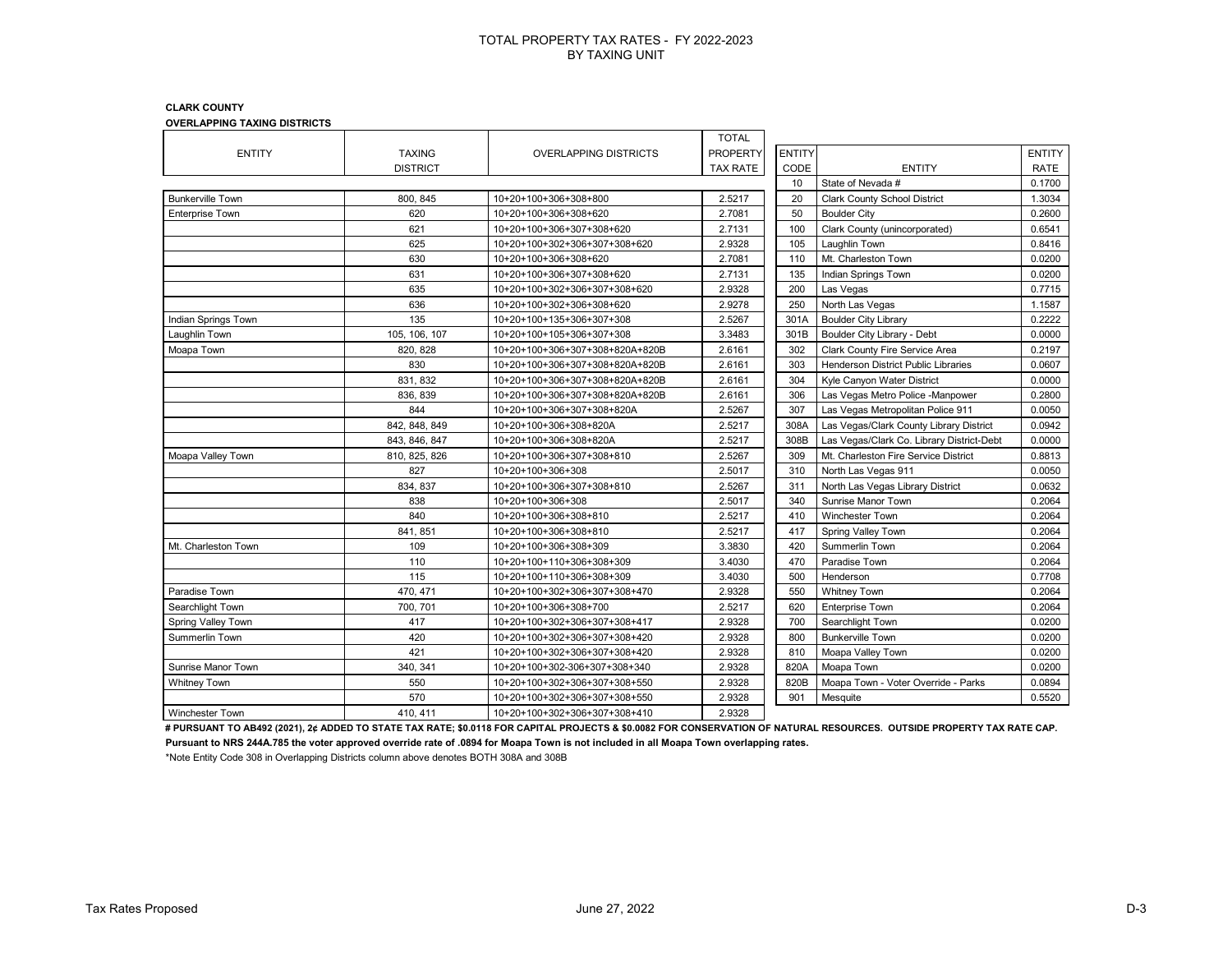#### **DOUGLAS COUNTY OVERLAPPING TAXING DISTRICTS**

|                                           |                 |                                   | <b>TOTAL</b>    |               |                                         |               |
|-------------------------------------------|-----------------|-----------------------------------|-----------------|---------------|-----------------------------------------|---------------|
| <b>ENTITY</b>                             | <b>TAXING</b>   | <b>OVERLAPPING DISTRICTS</b>      | <b>PROPERTY</b> | <b>ENTITY</b> |                                         | <b>ENTITY</b> |
|                                           | <b>DISTRICT</b> |                                   | TAX RATE        | CODE          | <b>ENTITY</b>                           | RATE          |
|                                           |                 |                                   |                 |               |                                         |               |
| Tahoe Douglas Fire                        | 101             | 10+20+100+318                     | 2.8261          | 10            | State of Nevada #                       | 0.1700        |
|                                           | 440             | 10+20+100+301+318                 | 2.8561          | 20            | Douglas County School District          | 0.8500        |
| Tahoe Douglas Sewer                       | 110, 115        | 10+20+100+318+319                 | 2.8611          | 100           | Douglas County                          | 1.1680        |
| Logan Creek GID                           | 120             | 10+20+100+313+318+319             | 3.5750          | 201           | Gardnerville Town                       | 0.6677        |
| Cave Rock Estates GID                     | 130             | 10+20+100+303+318+319             | 3.2554          | 202           | Genoa Town                              | 0.6216        |
| Lakeridge GID                             | 140             | 10+20+100+312+318+319             | 3.0121          | 203           | Minden Town                             | 0.6677        |
| Skyland GID                               | 150             | 10+20+100+317+318+319             | 3.0909          | 301           | Carson Water Subconservancy District    | 0.0300        |
| Zephyr Cove GID                           | 160             | 10+20+100+318+319+322             | 2.9611          | 303           | Cave Rock Estates GID                   | 0.3943        |
| Zephyr Heights GID                        | 170             | 10+20+100+318+319+323             | 3.1409          | 304           | Douglas County Mosquito Abatement Dist  | 0.0345        |
| Zephyr Knolls GID                         | 180             | 10+20+100+318+319+324             | 3.3952          | 305           | East Fork Paramedic District            | 0.0000        |
| Marla Bay GID                             | 190             | 10+20+100+318+319+326             | 2.8611          | 306           | East Fork Fire Protection District      | 0.4874        |
| Round Hill GID                            | 200             | 10+20+100+318+327                 | 3.3652          | 307           | East Fork Swimming Pool District        | 0.1300        |
| <b>Elk Point Sanitation District</b>      | 210             | 10+20+100+308+318                 | 2.8356          | 308           | <b>Elk Point Sanitation District</b>    | 0.0095        |
| Douglas County Sewer #1                   | 220.225         | 10+20+100+318+325                 | 2.8261          | 309           | Gardnerville Ranchos GID                | 0.5500        |
| Oliver Park GID                           | 230, 235        | 10+20+100+315+318                 | 3.6600          | 310           | Indian Hills GID                        | 0.7901        |
| <b>East Fork Fire Protection District</b> | 300             | 10+20+100+305+306                 | 2.6754          | 311           | Kingsbury GID                           | 0.5513        |
|                                           | 302             | 10+20+100+305+306+319             | 2.7104          | 312           | Lakeridge GID                           | 0.1510        |
|                                           | 320             | 10+20+100+301+305+306             | 2.7054          | 313           | Logan Creek Estates GID                 | 0.7139        |
|                                           | 330, 335        | 10+20+100+301+304+305+307+306     | 2.8699          | 314           | Minden-Gardnerville Sanitation District | 0.1224        |
| Sierra Estates GID                        | 340             | 10+20+100+301+304+305+307+306+328 | 2.8699          | 315           | Oliver Park GID                         | 0.8339        |
| Indian Hills GID                          | 350, 355        | 10+20+100+301+304+305+307+310+306 | 3.6600          | 317           | Skyland GID                             | 0.2298        |
|                                           | 351, 356        | 10+20+100+301+304+305+306+307+310 | 3.6600          | 318           | <b>Tahoe Douglas Fire District</b>      | 0.6381        |
| Kingsbury GID                             | 410             | 10+20+100+311+318                 | 3.3774          | 319           | <b>Tahoe Douglas Sewer District</b>     | 0.0350        |
|                                           | 421             | 10+20+100+311+318+325             | 3.3774          | 321           | <b>Topaz Ranch Estates GID</b>          | 0.8546        |
|                                           | 430             | 10+20+100+301+311+318             | 3.4074          | 322           | Zephyr Cove GID                         | 0.1000        |
|                                           | 450             | 10+20+100+301+304+311+318         | 3.4419          | 323           | Zephyr Heights GID                      | 0.2798        |
| Douglas County (unincorporated)           | 500, 505        | 10+20+100+301+304+305+306+307     | 2.8699          | 324           | Zephyr Knolls GID                       | 0.5341        |
|                                           | 600             | 10+20+100+305+306+307             | 2.8054          | 325           | Douglas County Sewer District #1        | 0.0000        |
| Minden Town                               | 510             | 10+20+100+203+301+304 to 307+314  | 3.6600          | 326           | Marla Bay GID                           | 0.0000        |
| Gardnerville Town                         | 521             | 10+20+100+201+301+304 to 307+314  | 3.6600          | 327           | Round Hill GID                          | 0.5391        |
| Gardnerville Ranchos GID                  | 530             | 10+20+100+301+304+305+306+307+309 | 3.4199          | 328           | Sierra Estates GID                      | 0.0000        |
| Genoa Town                                | 540, 545        | 10+20+100+202+301+304+305+306+307 | 3.4915          |               |                                         |               |
| <b>Topaz Ranch Estates GID</b>            | 610             | 10+20+100+305+306+307+321         | 3.6600          |               |                                         |               |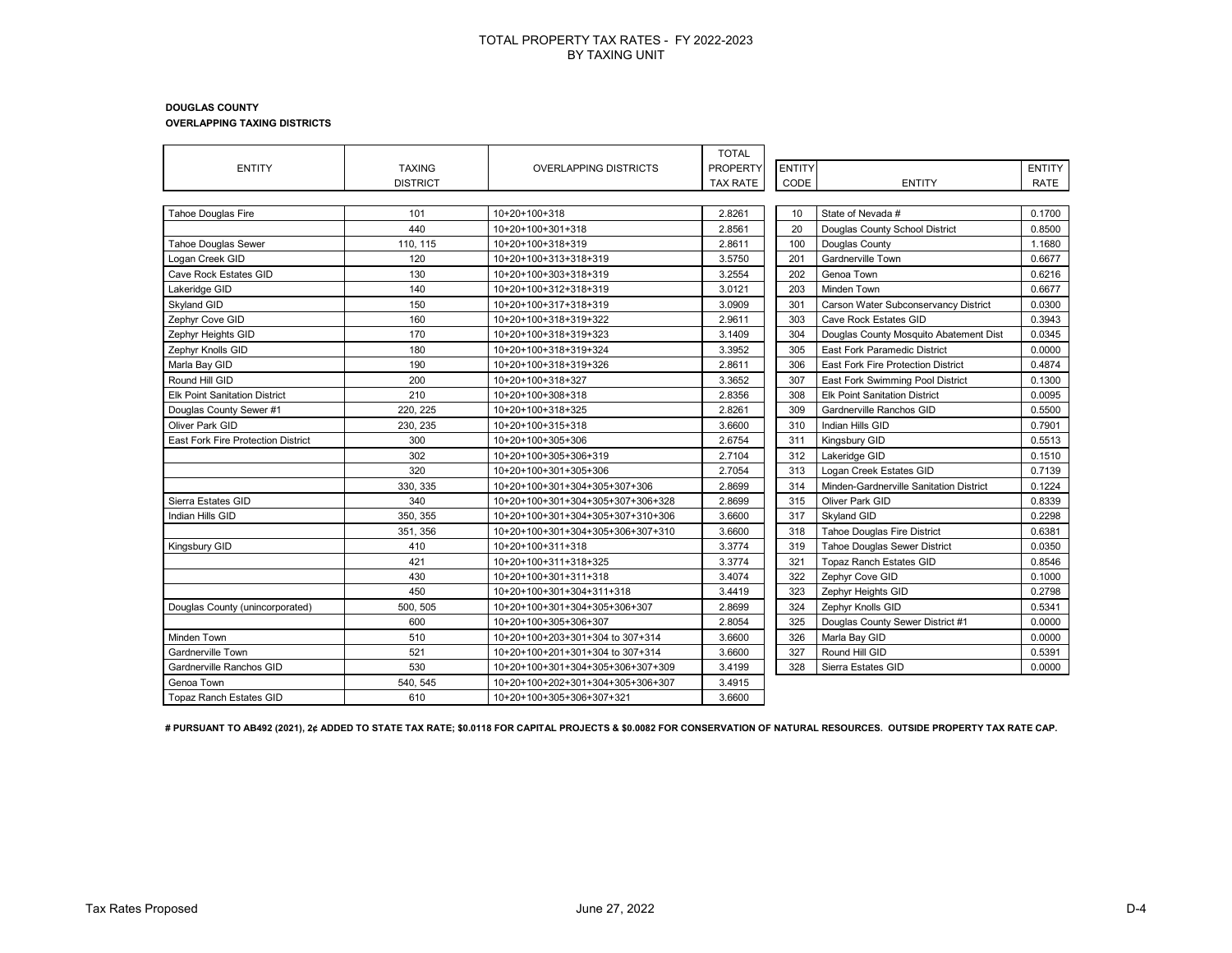#### **ELKO COUNTY OVERLAPPING TAXING DISTRICTS**

|                              |                 |                              | <b>TOTAL</b>    |               |                                             |               |
|------------------------------|-----------------|------------------------------|-----------------|---------------|---------------------------------------------|---------------|
| <b>ENTITY</b>                | <b>TAXING</b>   | <b>OVERLAPPING DISTRICTS</b> | <b>PROPERTY</b> | <b>ENTITY</b> |                                             | <b>ENTITY</b> |
|                              | <b>DISTRICT</b> |                              | <b>TAX RATE</b> | CODE          | <b>ENTITY</b>                               | RATE          |
|                              |                 |                              |                 |               |                                             |               |
| Elko County (unincorporated) | 0001            | 10+20+100+303                | 2.5733          | 10            | State of Nevada #                           | 0.1700        |
| Carlin                       | 0010            | 10+20+100+201                | 3.6066          | 20            | Elko County School District                 | 0.7500        |
| Elko County (TV)             | 0002            | 10+20+100+302+303            | 2.6378          | 100           | Elko County                                 | .3386         |
| Elko County (TV and ECVA)    | 0003            | 10+20+100+301+302+303        | 2.6770          | 201           | Carlin                                      | .3480         |
| Elko County (ECVA)           | 0004            | 10+20+100+301+303            | 2.6125          | 202           | Elko (city)                                 | 1.2977        |
| Elko (city)                  | 0011, 0011.5    | 10+20+100+202+301+302        | 3.6600          | 203           | Wells                                       | 1.3514        |
| Elko (city; no ECVA)         | 0011.1          | 10+20+100+202+302            | 3.6208          | 204           | West Wendover                               | 1.3514        |
| Wells                        | 0012, 0012.5    | 10+20+100+203                | 3.6100          | 251           | Jackpot Town                                | 0.5891        |
| Jackpot Town                 | 0020            | 10+20+100+251+303            | 3.1624          | 252           | Montello Town                               | 0.6172        |
| Montello Town                | 0021            | 10+20+100+252+303            | 3.1905          | 253           | Mountain City Town                          | 0.4347        |
| Mountain City Town           | 0022            | 10+20+100+253+303            | 3.0080          | 301           | Elko Convention & Visitors Authority (ECVA) | 0.0392        |
| West Wendover                | 0023            | 10+20+100+204                | 3.6100          | 302           | Elko Television District (TV)               | 0.0645        |
|                              |                 |                              |                 | 303           | Elko County Fire Protection District        | 0.3147        |

### **ESMERALDA COUNTY**

**OVERLAPPING TAXING DISTRICTS**

|                                   |                 |                              | <b>TOTAL</b>    |               |                                         |               |
|-----------------------------------|-----------------|------------------------------|-----------------|---------------|-----------------------------------------|---------------|
| <b>ENTITY</b>                     | <b>TAXING</b>   | <b>OVERLAPPING DISTRICTS</b> | PROPERTY        | <b>ENTITY</b> |                                         | <b>ENTITY</b> |
|                                   | <b>DISTRICT</b> |                              | <b>TAX RATE</b> | CODE          | <b>ENTITY</b>                           | RATE          |
|                                   |                 |                              |                 |               |                                         |               |
| Goldfield Town                    | 0010            | 10+20+100+201                | 3.1191          | 10            | State of Nevada #                       | 0.1700        |
| Silver Peak Town                  | 0020            | 10+20+100+202                | 3.1191          | 20            | <b>Esmeralda County School District</b> | 0.7500        |
| Esmeralda County (unincorporated) | 0060            | $10+20+100$                  | 3.1191          | 100           | <b>Esmeralda County</b>                 | 2.1991        |
|                                   |                 |                              |                 | 201           | Goldfield Town                          | 0.0000        |
|                                   |                 |                              |                 | 202           | Silver Peak Town                        | 0.0000        |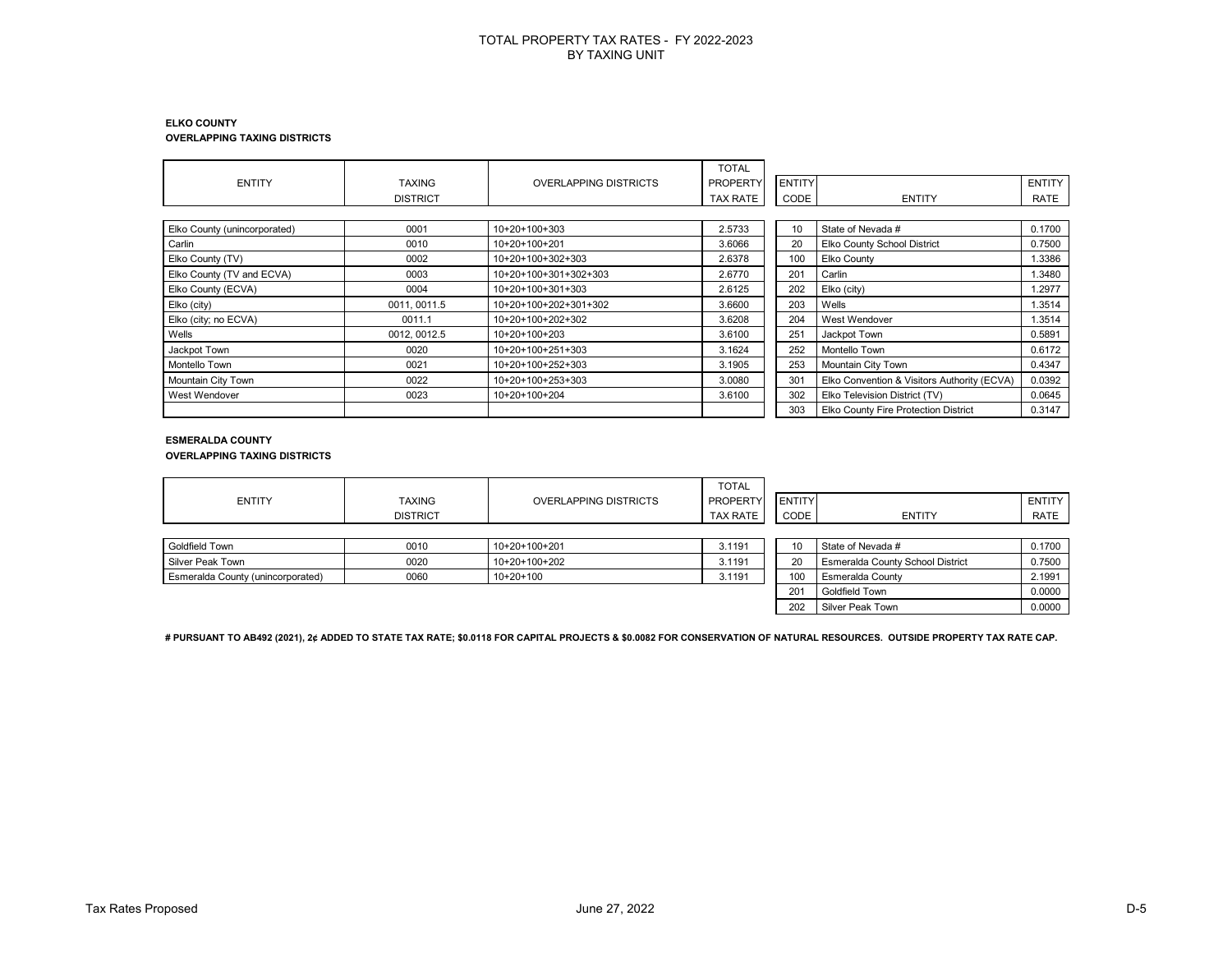#### **EUREKA COUNTY OVERLAPPING TAXING DISTRICTS**

| <b>ENTITY</b>                       | <b>TAXING</b><br><b>DISTRICT</b> | <b>OVERLAPPING DISTRICTS</b> | <b>TOTAL</b><br>PROPERTY<br>TAX RATE | <b>ENTITY</b><br>CODE | <b>ENTITY</b>                          | ENTITY<br>RATE |
|-------------------------------------|----------------------------------|------------------------------|--------------------------------------|-----------------------|----------------------------------------|----------------|
| Eureka Town                         | 0010                             | 10+20+100+202+303            | 2.0896                               | 10                    | State of Nevada #                      | 0.1700         |
| <b>Crescent Valley Town</b>         | 0020                             | 10+20+100+201+303            | 2.0896                               | 20                    | Eureka County School District          | 0.7500         |
| Diamond Valley Rodent Control Dist. | 0030                             | 10+20+100+301+302+303        | 1.9924                               | 100                   | Eureka County                          | 0.9458         |
| Diamond Valley Weed Control Dist.   | 0030                             | 10+20+100+301+302+303        | 1.9924                               | 201                   | <b>Crescent Valley Town</b>            | 0.2153         |
| Eureka County (unincorporated)      | 0040                             | 10+20+100+303                | 1.8743                               | 202                   | Eureka Town                            | 0.2153         |
|                                     |                                  |                              |                                      | 301                   | Diamond Valley Rodent Control District | 0.0400         |
|                                     |                                  |                              |                                      | 302                   | Diamond Valley Weed Control District   | 0.0781         |
|                                     |                                  |                              |                                      | 303                   | <b>Eureka Television District</b>      | 0.0085         |

#### **HUMBOLDT COUNTY OVERLAPPING TAXING DISTRICTS**

|                                           |                 |                              | <b>TOTAL</b>    |               |                                           |               |
|-------------------------------------------|-----------------|------------------------------|-----------------|---------------|-------------------------------------------|---------------|
| <b>ENTITY</b>                             | <b>TAXING</b>   | <b>OVERLAPPING DISTRICTS</b> | <b>PROPERTY</b> | <b>ENTITY</b> |                                           | <b>ENTITY</b> |
|                                           | <b>DISTRICT</b> |                              | TAX RATE        | CODE          | <b>ENTITY</b>                             | RATE          |
|                                           |                 |                              |                 |               |                                           |               |
| Winnemucca                                | 0010            | 10+20+100+201+302            | 3.1716          | 10            | State of Nevada #                         | 0.1700        |
| Humboldt County (unincorporated)          | 0020            | 10+20+100+302                | 2.2016          | 20            | Humboldt County School District           | 0.8850        |
| Winnemucca Rural Fire District            | 0030            | 10+20+100+302+309            | 2.3063          | 100           | <b>Humboldt County</b>                    | 0.7512        |
| Golconda Fire Protection                  | 0040            | 10+20+100+301+302            | 2.2306          | 201           | Winnemucca                                | 0.9700        |
| Paradise Valley Fire Protection           | 0050            | 10+20+100+302+307            | 2.3761          | 301           | Golconda Fire Protection District         | 0.0290        |
| Pueblo Fire Protection District           | 0060            | 10+20+100+302+308            | 2.5516          | 302           | Humboldt County Hospital District         | 0.3954        |
| Orovada Community Services                | 0070            | 10+20+100+302+305+306        | 2.4490          | 303           | <b>Humboldt Fire District</b>             | 0.1047        |
| Orovada Fire Protection District          | 0070            | 10+20+100+302+305+306        | 2.4490          | 304           | <b>McDermitt Fire Protection District</b> | 0.4655        |
| <b>McDermitt Fire Protection District</b> | 0080            | 10+20+100+302+304            | 2.6671          | 305           | Orovada Community Services                | 0.0974        |
| <b>Humboldt Fire District</b>             | 0090            | 10+20+100+302+303            | 2.3063          | 306           | Orovada Fire Protection District          | 0.1500        |
| Kings River GID                           | 0100            | 10+20+100+302+310            | 2.4016          | 307           | Paradise Valley Fire District             | 0.1745        |
|                                           |                 |                              |                 | 308           | <b>Pueblo Fire Protection District</b>    | 0.3500        |
|                                           |                 |                              |                 | 309           | Winnemucca Rural Fire District            | 0.1047        |
|                                           |                 |                              |                 | 310           | Kings River GID                           | 0.2000        |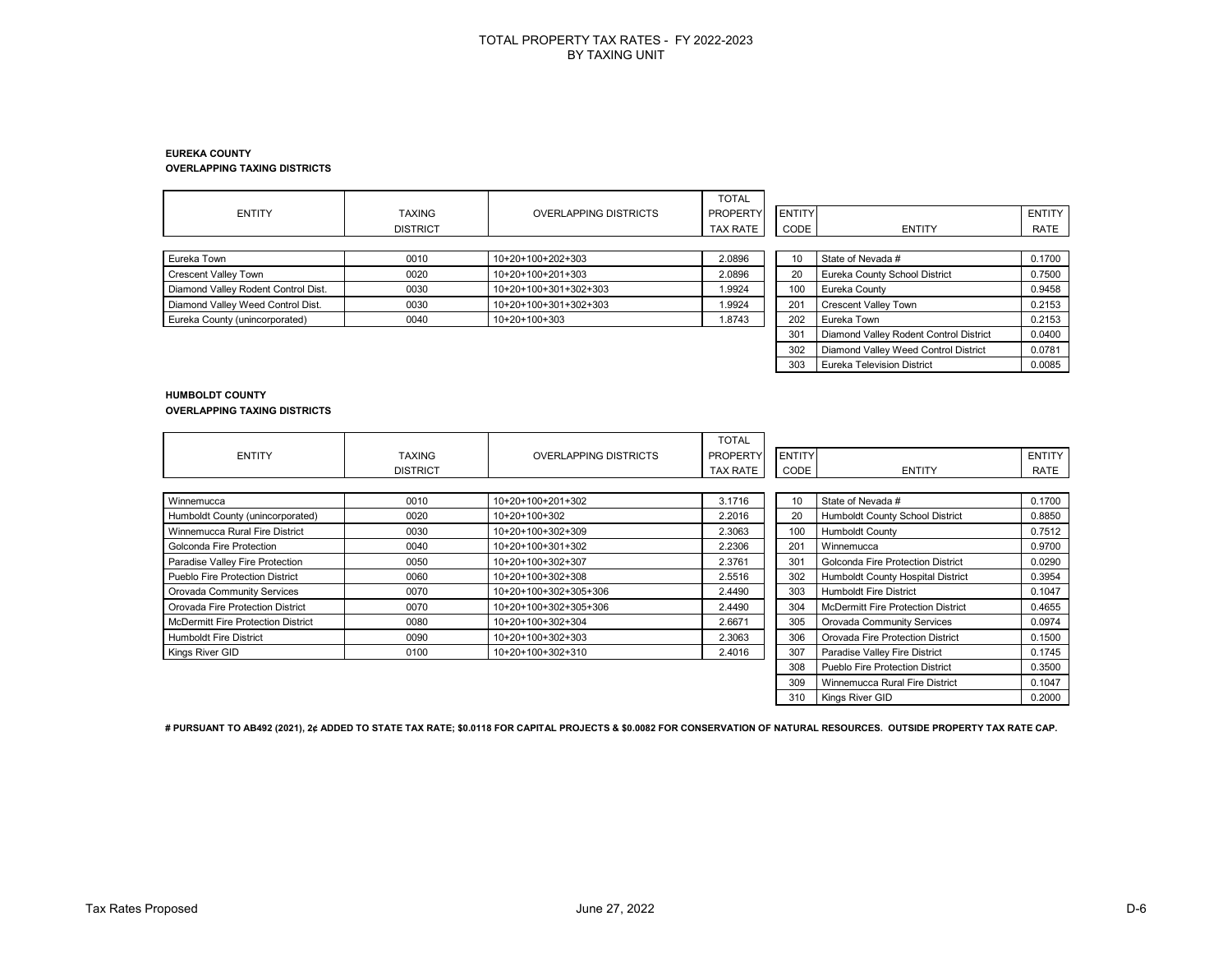#### **LANDER COUNTY OVERLAPPING TAXING DISTRICTS**

|                                                                                                |                 |                              | <b>TOTAL</b>    |        |                                 |        |
|------------------------------------------------------------------------------------------------|-----------------|------------------------------|-----------------|--------|---------------------------------|--------|
| ENTITY                                                                                         | <b>TAXING</b>   | <b>OVERLAPPING DISTRICTS</b> | <b>PROPERTY</b> | ENTITY |                                 | ENTITY |
|                                                                                                | <b>DISTRICT</b> |                              | <b>TAX RATE</b> | CODE   | <b>ENTITY</b>                   | RATE   |
|                                                                                                |                 |                              |                 |        |                                 |        |
| Austin Town                                                                                    | 0010            | 10+20+100+201+301            | 3.6442          | 10     | State of Nevada #               | 0.1700 |
| <b>Battle Mountain Town</b>                                                                    | 0020            | 10+20+100+202+301            | 3.4052          | 20     | Lander County School District   | 0.7500 |
| Kingston Town                                                                                  | 0030            | 10+20+100+203+301            | 3.6600          | 100    | Lander County                   | 1.9243 |
| Lander County (unincorporated)                                                                 | 0040 - 0080     | 10+20+100+301                | 3.3552          | 201    | Austin Town                     | 0.2890 |
|                                                                                                |                 |                              |                 | 202    | <b>Battle Mountain Town</b>     | 0.0500 |
| **Lander Co Sewer & Water District #2 was Disolved effective Dec 2019, now part of Austin Town |                 |                              |                 | 203    | Kingston Town                   | 0.3048 |
|                                                                                                |                 |                              |                 | 301    | Lander County Hospital District | 0.5109 |

#### **LINCOLN COUNTY OVERLAPPING TAXING DISTRICTS**

|                                                                                                        |                 |                                                                                                                         | <b>TOTAL</b>    |               |                                            |               |
|--------------------------------------------------------------------------------------------------------|-----------------|-------------------------------------------------------------------------------------------------------------------------|-----------------|---------------|--------------------------------------------|---------------|
| <b>ENTITY</b>                                                                                          | TAXING          | <b>OVERLAPPING DISTRICTS</b>                                                                                            | <b>PROPERTY</b> | <b>ENTITY</b> |                                            | <b>ENTITY</b> |
|                                                                                                        | <b>DISTRICT</b> |                                                                                                                         | TAX RATE        | CODE          | <b>ENTITY</b>                              | RATE          |
|                                                                                                        |                 |                                                                                                                         |                 |               |                                            |               |
| Pioche Town                                                                                            | 0010            | 10+20+100+253+301+303                                                                                                   | 3.2927          | 10            | State of Nevada #                          | 0.1700        |
| Panaca Town                                                                                            | 0020            | 10+20+100+252+301+305                                                                                                   | 2.9485          | 20            | <b>Lincoln County School District</b>      | 0.9731        |
| Caliente                                                                                               | 0030            | 10+20+100+201+301                                                                                                       | 3.6600          | 100           | <b>Lincoln County</b>                      | 1.3375        |
| Alamo Town                                                                                             | 0040            | 10+20+100+251+301+302                                                                                                   | 3.6300          | 201           | Caliente                                   | 0.9115        |
|                                                                                                        | 0041            | 10+20+100+251+301+302+307                                                                                               | 3.6600          | 251           | Alamo Town                                 | 0.6481        |
| Pahranagat Valley Fire Protection                                                                      | 0060            | 10+20+100+301+302                                                                                                       | 2.9819          | 252           | Panaca Town                                | 0.2000        |
| Pioche Fire Protection District                                                                        | 0070            | 10+20+100+301+303                                                                                                       | 2.9485          | 253           | Pioche Town                                | 0.3442        |
| SE LN Co Habitat Conservation                                                                          | 0051            | 10+20+100+301+306+307                                                                                                   | 2.9985          | 301           | <b>Lincoln County Hospital District</b>    | 0.2679        |
| Lincoln County (unincorporated)                                                                        | 0050            | 10+20+100+301+306                                                                                                       | 2.9685          | 302           | Pahranagat Valley Fire Protection District | 0.2334        |
|                                                                                                        |                 |                                                                                                                         |                 | 303           | Pioche Fire Protection District            | 0.2000        |
|                                                                                                        |                 | **Panaca fire District eliminated and absorbed into Lincon County Fire District/Lincoln County Uninc. Tax District 0050 |                 |               |                                            |               |
| ** Coyote Springs GID - Taxing District eliminated & absorbed into Lincoln County Taxing district 0050 |                 |                                                                                                                         |                 | 305           | Panaca Fire District                       | 0.0000        |

Tax District -0090 and District 0080 have both been dislolved 3.2200

307 SE Lincoln Co Habitat Conservation GID 0.0300 Entities 304 absorbed into Lincon County; #305 absorb into 306 (Ta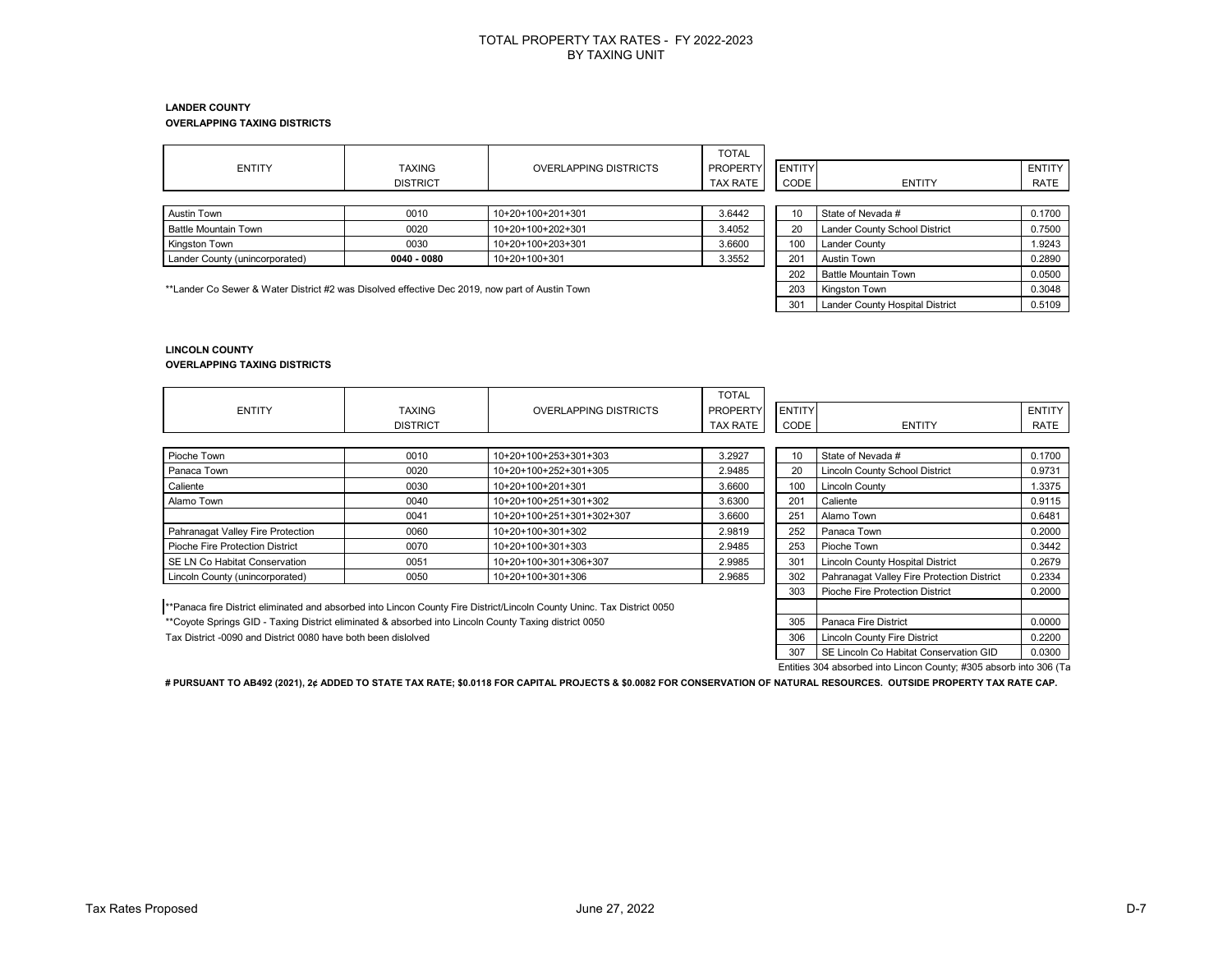#### **LYON COUNTY OVERLAPPING TAXING DISTRICTS**

|                                           |                    |                               | <b>TOTAL</b>    |               |                                           |               |
|-------------------------------------------|--------------------|-------------------------------|-----------------|---------------|-------------------------------------------|---------------|
| <b>ENTITY</b>                             | <b>TAXING</b>      | <b>OVERLAPPING DISTRICTS</b>  | <b>PROPERTY</b> | <b>ENTITY</b> |                                           | <b>ENTITY</b> |
|                                           | <b>DISTRICT</b>    |                               | <b>TAX RATE</b> | CODE          | <b>ENTITY</b>                             | RATE          |
|                                           |                    |                               |                 |               |                                           |               |
| Yerington                                 | 100                | 10+20+100+201+306+307+311     | 3.6600          | 10            | State of Nevada #                         | 0.1700        |
| Mason Valley Fire Maintenance District    | 200, 210           | 10+20+100+305+306+307+311     | 3.6444          | 20            | Lyon County School District               | 1.3367        |
|                                           | 220                | 10+20+100+305+306+311         | 3.4695          | 100           | Lyon County                               | 0.9287        |
| Willowcreek GID                           | 300, 310           | 10+20+100+305+306+307+311+313 | 3.6600          | 201           | Yerington                                 | 0.4044        |
| Smith Valley Fire Maintenance District    | 400                | 10+20+100+310+311             | 3.5096          | 251           | Fernley                                   | 0.6735        |
| Lyon County (unincorporated)              | 500, 510           | 10+20+100+311                 | 2.9969          | 301           | Carson Water Subconservancy District      | 0.0300        |
| Fernley                                   | 600                | 10+20+100+251+304+308         | 3.6127          | 302           | Central Lyon Co. Fire Protection District | 0.6994        |
| North Lyon Fire (non-city)                | 610                | 10+20+100+304+308             | 2.9392          | 303           | Central Lyon Co. Vector Control District  | 0.0450        |
| General County (Fernley Area)             | 620                | $10+20+100+308$               | 2.7392          | 304           | Fernley Swimming Pool District            | 0.2000        |
| Central Lyon Co. Fire Protection District | 700                | 10+20+100+302+303+309         | 3.2248          | 305           | Mason Valley Fire Maintenance District    | 0.3888        |
|                                           | 840, 850, 870, 880 | 10+20+100+301+302+303         | 3.2098          | 306           | Mason Valley Mosquito District            | 0.0838        |
|                                           | 910                | 10+20+100+301+302             | 3.1648          | 307           | Mason Valley Swimming Pool District       | 0.1749        |
| Silver Springs/Stagecoach Hospital        | 810, 820, 830, 920 | 10+20+100+301+302+303+309     | 3.2548          | 308           | North Lyon Fire Maintenance District      | 0.3038        |
| Stagecoach GID                            | 900                | 10+20+100+301+302+303+309+312 | 3.2548          | 309           | Silver Springs/Stagecoach Hospital Dist.  | 0.0450        |
|                                           |                    |                               |                 | 310           | Smith Valley Fire Maintenance District    | 0.5127        |
|                                           |                    |                               |                 | 311           | South Lyon County Hospital District       | 0.5615        |
|                                           |                    |                               |                 | 312           | Stagecoach GID                            | 0.0000        |
|                                           |                    |                               |                 | 313           | Willowcreek GID                           | 0.0156        |

#### **MINERAL COUNTY OVERLAPPING TAXING DISTRICTS**

| <b>ENTITY</b>                   | <b>TAXING</b>   | <b>OVERLAPPING DISTRICTS</b> | <b>TOTAL</b><br>PROPERTY | <b>ENTITY</b> |                                  | <b>ENTITY</b> |
|---------------------------------|-----------------|------------------------------|--------------------------|---------------|----------------------------------|---------------|
|                                 | <b>DISTRICT</b> |                              | <b>TAX RATE</b>          | CODE          | <b>ENTITY</b>                    | RATE          |
|                                 |                 |                              |                          |               |                                  |               |
| Hawthorne Town                  | 0100            | 10+20+100+201                | 3.6600                   | 10            | State of Nevada #                | 0.1700        |
| Mineral County (unincorporated) | 0150            | 10+20+100+201                | 3.6600                   | 20            | Mineral County School District   | 1.0000        |
| Luning Town                     | 0120            | 10+20+100+201                | 3.6600                   | 100           | <b>Mineral County</b>            | 2.2900        |
| Mina Town                       | 0130, 0140      | 10+20+100+201                | 3.6600                   | 201           | Mineral County Hospital District | 0.2000        |
| Walker Lake Town                | 200             | 10+20+100+201                | 3.6600                   |               |                                  |               |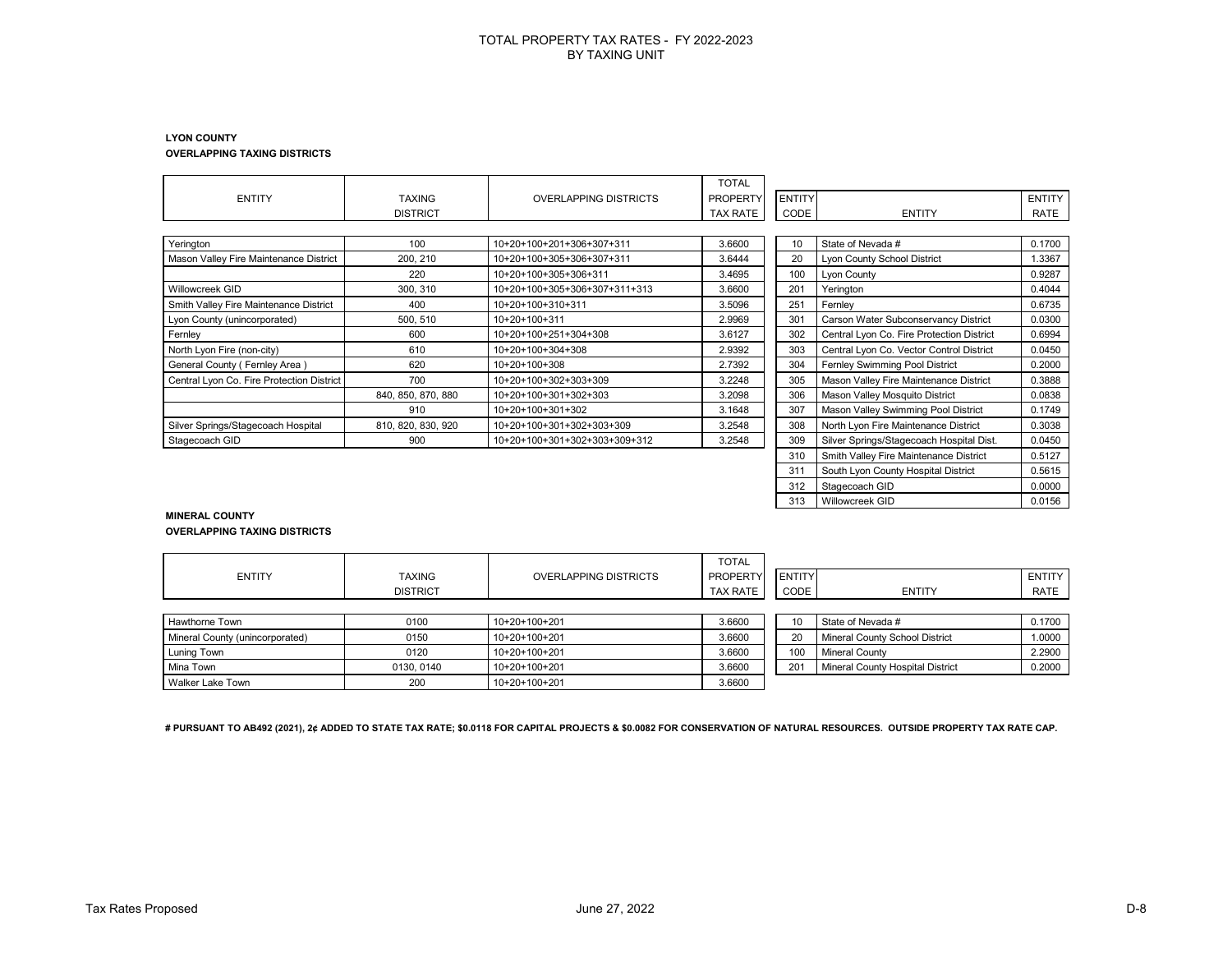#### **NYE COUNTY OVERLAPPING TAXING DISTRICTS**

|                                  |                  |                              | <b>TOTAL</b>    |               |                                  |               |
|----------------------------------|------------------|------------------------------|-----------------|---------------|----------------------------------|---------------|
| <b>ENTITY</b>                    | <b>TAXING</b>    | <b>OVERLAPPING DISTRICTS</b> | <b>PROPERTY</b> | <b>ENTITY</b> |                                  | <b>ENTITY</b> |
|                                  | <b>DISTRICT</b>  |                              | TAX RATE        | CODE          | <b>ENTITY</b>                    | RATE          |
|                                  |                  |                              |                 |               |                                  |               |
| Beatty Town                      | 0001, 0016, 0017 | 10+20+100+252+302            | 3.3823          | 10            | State of Nevada #                | 0.1700        |
| Gabbs Town                       | 0002             | 10+20+100+201+309            | 3.5364          | 20            | Nye County School District       | 1.3350        |
| Manhattan Town                   | 0003             | 10+20+100+253+307+309        | 3.6600          | 100           | Nye County                       | 1.3468        |
| Round Mountain Town              | 0004             | 10+20+100+255+307+309        | 3.6600          | 201           | Gabbs Town                       | 0.4846        |
| Nye County (unincorporated)      | 0005             | $10+20+100+309$              | 3.0518          | 251           | Amargosa Town                    | 0.4949        |
|                                  | 0009             | $10+20+100$                  | 2.8518          | 252           | <b>Beatty Town</b>               | 0.2105        |
| Pahrump Town                     | 0006             | 10+20+100+254+305+306        | 3.4086          | 253           | Manhattan Town                   | 0.3164        |
| Tonopah Town                     | 0007             | 10+20+100+256+308+309        | 3.6600          | 254           | Pahrump Town                     | 0.4417        |
| Amargosa Town                    | 0008             | 10+20+100+251+301            | 3.6567          | 255           | Round Mountain Town              | 0.3164        |
| Smoky Valley Library District    | 0010             | 10+20+100+307+309            | 3.3436          | 256           | Tonopah Town                     | 0.4082        |
| <b>Tonopah Library District</b>  | 0012             | 10+20+100+308+309            | 3.2518          | 301           | Amargosa Valley Library District | 0.3100        |
| Amargosa Valley Library District | 0013             | 10+20+100+301                | 3.1618          | 302           | <b>Beatty Library District</b>   | 0.3200        |
| <b>Beatty Library District</b>   | 0015             | 10+20+100+302                | 3.1718          | 305           | Pahrump Library District         | 0.0988        |
|                                  |                  |                              |                 | 306           | Pahrump Swimming Pool District   | 0.0163        |
|                                  |                  |                              |                 | 307           | Smoky Valley Library District    | 0.2918        |

#### **PERSHING COUNTY OVERLAPPING TAXING DISTRICTS**

| <b>ENTITY</b>                    | <b>TAXING</b><br><b>DISTRICT</b> | <b>OVERLAPPING DISTRICTS</b> | <b>TOTAL</b><br><b>PROPERTY</b><br><b>TAX RATE</b> | <b>ENTITY</b><br>CODE | <b>ENTITY</b>                     | ENTITY<br><b>RATE</b> |
|----------------------------------|----------------------------------|------------------------------|----------------------------------------------------|-----------------------|-----------------------------------|-----------------------|
| Lovelock                         | 0001                             | 10+20+100+201+301            | 3.6592                                             | 10                    | State of Nevada #                 | 0.1700                |
| Pershing County (unincorporated) | 0002                             | 10+20+100+301                | 3.0968                                             | 20                    | Pershing County School District   | 1.1500                |
| Imlay Town                       | 0003                             | 10+20+100+251+301            | 3.2468                                             | 100                   | Pershing County                   | 1.3568                |
|                                  |                                  |                              |                                                    | 201                   | Lovelock                          | 0.5624                |
|                                  |                                  |                              |                                                    | 251                   | Imlay Town                        | 0.1500                |
|                                  |                                  |                              |                                                    | 301                   | Pershing County Hospital District | 0.4200                |

**# PURSUANT TO AB492 (2021), 2¢ ADDED TO STATE TAX RATE; \$0.0118 FOR CAPITAL PROJECTS & \$0.0082 FOR CONSERVATION OF NATURAL RESOURCES. OUTSIDE PROPERTY TAX RATE CAP.**

308 Tonopah Library District 0.2000 309 Northern Nye County Hospital District 0.2000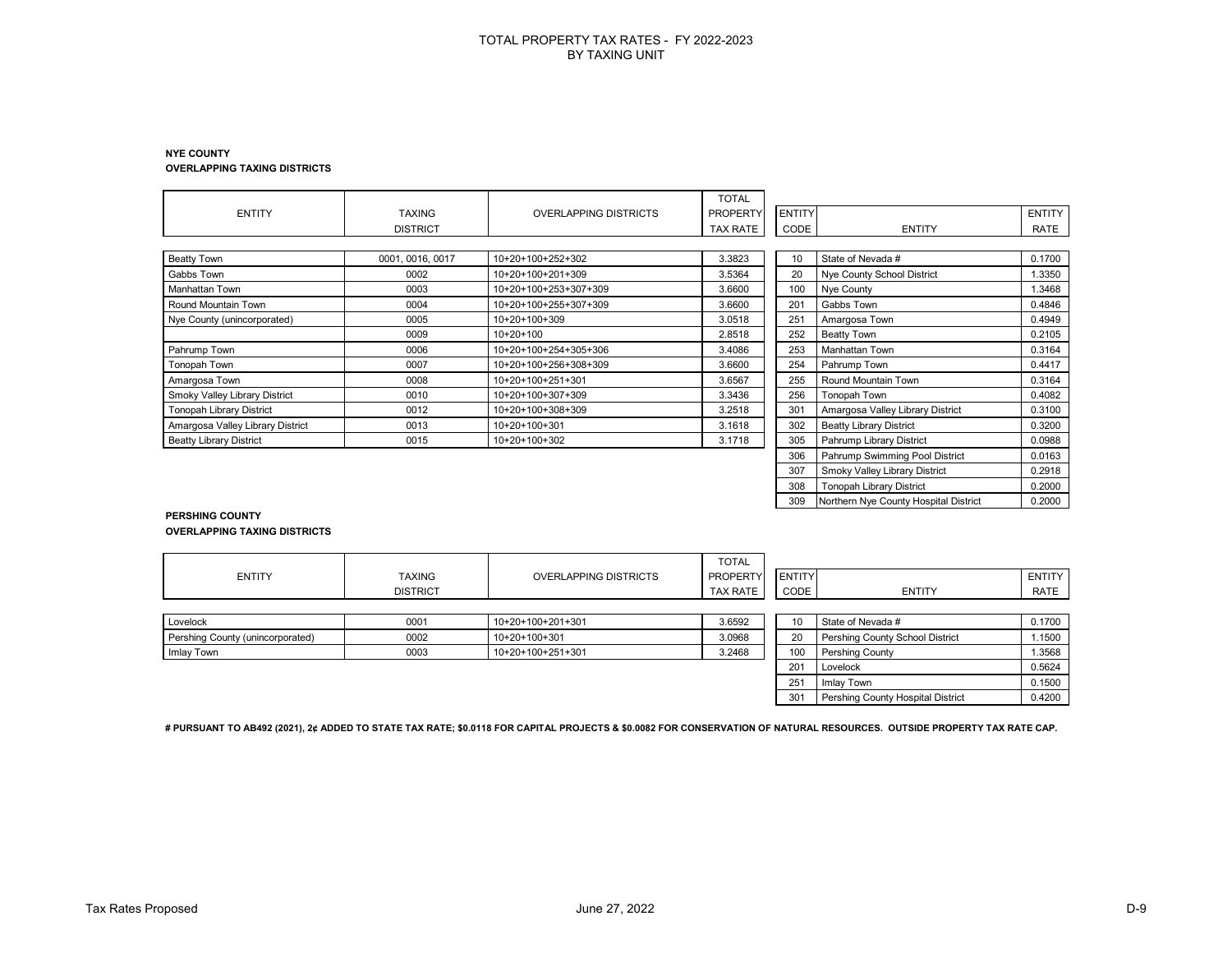#### **STOREY COUNTY OVERLAPPING TAXING DISTRICTS**

| <b>ENTITY</b>                    | <b>TAXING</b><br><b>DISTRICT</b> | <b>OVERLAPPING DISTRICTS</b> | <b>TOTAL</b><br><b>PROPERTY</b><br>TAX RATE | <b>ENTITY</b><br>CODE | <b>ENTITY</b>                          | <b>ENTITY</b><br>RATE |
|----------------------------------|----------------------------------|------------------------------|---------------------------------------------|-----------------------|----------------------------------------|-----------------------|
| Storey County (unincorporated)   | 0010                             | 10+20+100+255                | 3.4607                                      | 10                    | State of Nevada #                      | 0.1700                |
| Canyon GID                       | 0112                             | 10+20+100+253+255            | 3.4607                                      | 20                    | <b>Storey County School District</b>   | 0.8947                |
| Carson Truckee Water Conservancy | 0062                             | 10+20+100+254+255            | 3.4607                                      | 100                   | <b>Storey County</b>                   | 1.8514                |
|                                  |                                  |                              |                                             | 253                   | Canyon GID                             | 0.0000                |
|                                  |                                  |                              |                                             | 254                   | Carson Truckee Water Conservancy Dist. | 0.0000                |
|                                  |                                  |                              |                                             | 255                   | Storey County Fire Protection District | 0.5446                |

### **WASHOE COUNTY**

#### **OVERLAPPING TAXING DISTRICTS**

|                                         |                               |                              | <b>TOTAL</b>    |               |                                           |               |
|-----------------------------------------|-------------------------------|------------------------------|-----------------|---------------|-------------------------------------------|---------------|
| <b>ENTITY</b>                           | <b>TAXING</b>                 | <b>OVERLAPPING DISTRICTS</b> | <b>PROPERTY</b> | <b>ENTITY</b> |                                           | <b>ENTITY</b> |
|                                         | <b>DISTRICT</b>               |                              | <b>TAX RATE</b> | CODE          | <b>ENTITY</b>                             | RATE          |
|                                         |                               |                              |                 |               |                                           |               |
| Reno                                    | 1000, 1001, 1002, 1011, 1030, | 10+20+100+201                | 3.6600          | 10            | State of Nevada #                         | 0.1700        |
|                                         | 1800, 1811, 1831              | 10+20+100+201                | 3.6600          | 20            | <b>Washoe County School District</b>      | 1.1385        |
| Sparks                                  | 2000, 2001, 2002, 2020        | 10+20+100+202                | 3.6600          | 100           | <b>Washoe County</b>                      | .3917         |
| Truckee Meadows Fire Protection         | 4000, 4011, 4500, 4811        | 10+20+100+307                | 3.2402          | 201           | Reno                                      | 0.9598        |
|                                         | 4020                          | 10+20+100+306+307            | 3.4698          | 202           | Sparks                                    | 0.9598        |
|                                         | 4400                          | 10+20+100+303+307            | 3.6600          | 301           | Incline Village GID                       | 0.1296        |
| North Lake Tahoe Fire Protection        | 5000                          | 10+20+100+302                | 3.3482          | 302           | North Lake Tahoe Fire Protection District | 0.6480        |
| Incline Village GID                     | 5200                          | 10+20+100+301+302            | 3.4778          | 303           | Palomino Valley GID                       | 0.4198        |
| Washoe County (unincorporated)          | 9000                          | $10+20+100$                  | 2.7002          | 306           | Sun Valley Water & Sanitation District    | 0.2296        |
| Palomino Valley GID (non-fire district) | 9400                          | 10+20+100+303                | 3.1200          | 307           | Truckee Meadows Fire Protection District  | 0.5400        |
| Gerlach GID                             | 9601                          | 10+20+100+310                | 3.0000          | 310           | Gerlach GID                               | 0.2998        |
| <b>Grandview Terrace</b>                | 4030                          | 10+20+100+307                | 3.2402          |               |                                           |               |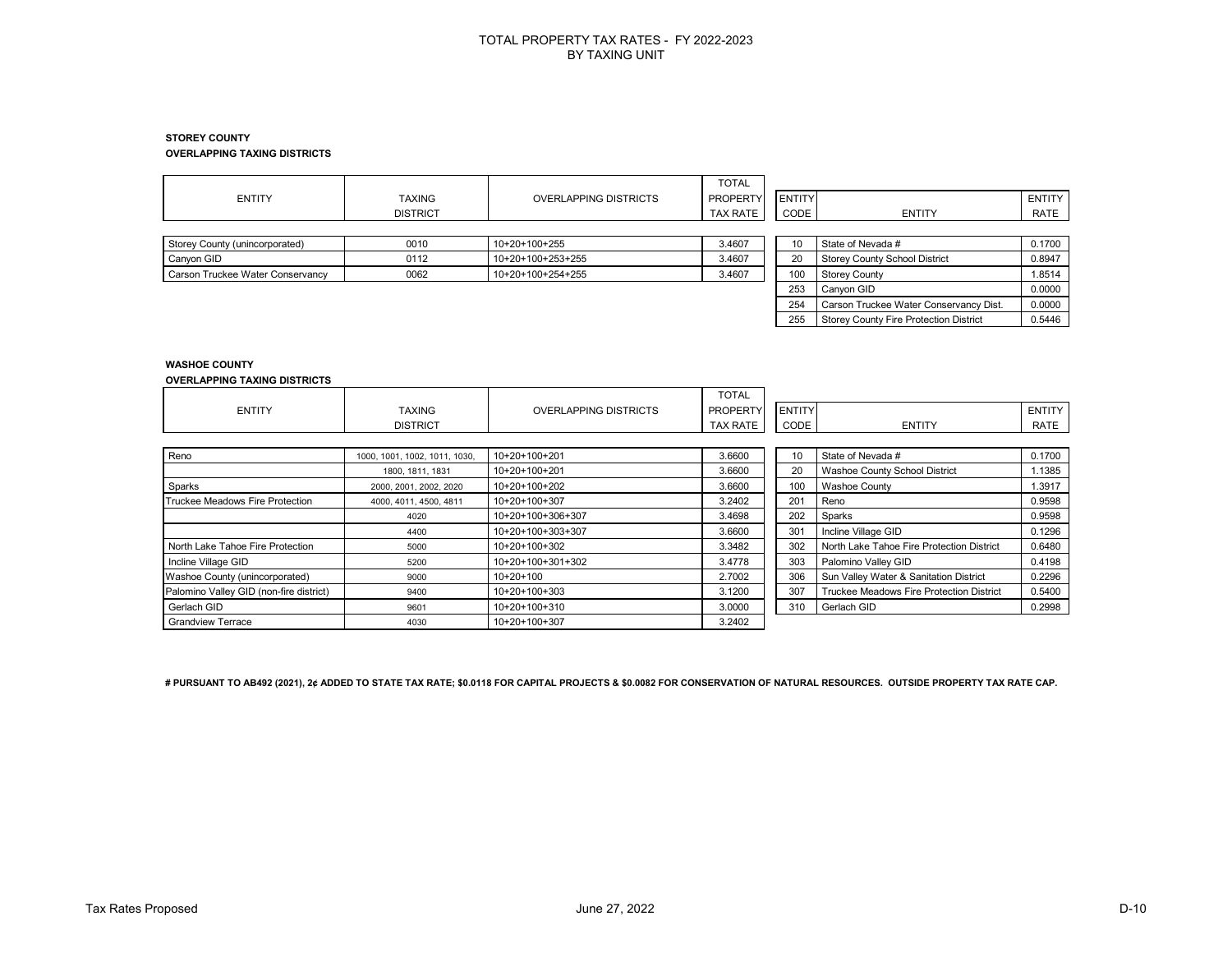#### **WHITE PINE COUNTY OVERLAPPING TAXING DISTRICTS**

| <b>ENTITY</b>                      | <b>TAXING</b><br><b>DISTRICT</b> | <b>OVERLAPPING DISTRICTS</b> | <b>TOTAL</b><br><b>PROPERTY</b><br>TAX RATE | <b>ENTITY</b><br>CODE | <b>ENTITY</b>                       | ENTITY<br>RATE |
|------------------------------------|----------------------------------|------------------------------|---------------------------------------------|-----------------------|-------------------------------------|----------------|
| Ely                                | 0010, 0011, 0012, 0013, 0014     | 10+20+100+201+301            | 3.6600                                      | 10                    | State of Nevada #                   | 0.1700         |
| <b>McGill Town</b>                 | 0020                             | 10+20+100+252+301            | 3.6600                                      | 20                    | White Pine County School District   | 0.9990         |
| Lund Town                          | 0030                             | 10+20+100+251+301            | 3.6600                                      | 100                   | White Pine County                   | 1.9510         |
| Ruth Town                          | 0040                             | 10+20+100+253+301            | 3.6600                                      | 201                   | Ely                                 | 0.0000         |
| White Pine County (unincorporated) | 0050                             | $10+20+100+301$              | 3.6600                                      | 251                   | Lund Town                           | 0.0000         |
|                                    |                                  |                              |                                             | 252                   | <b>McGill Town</b>                  | 0.0000         |
|                                    |                                  |                              |                                             | 253                   | <b>Ruth Town</b>                    | 0.0000         |
|                                    |                                  |                              |                                             | 301                   | White Pine County Hospital District | 0.5400         |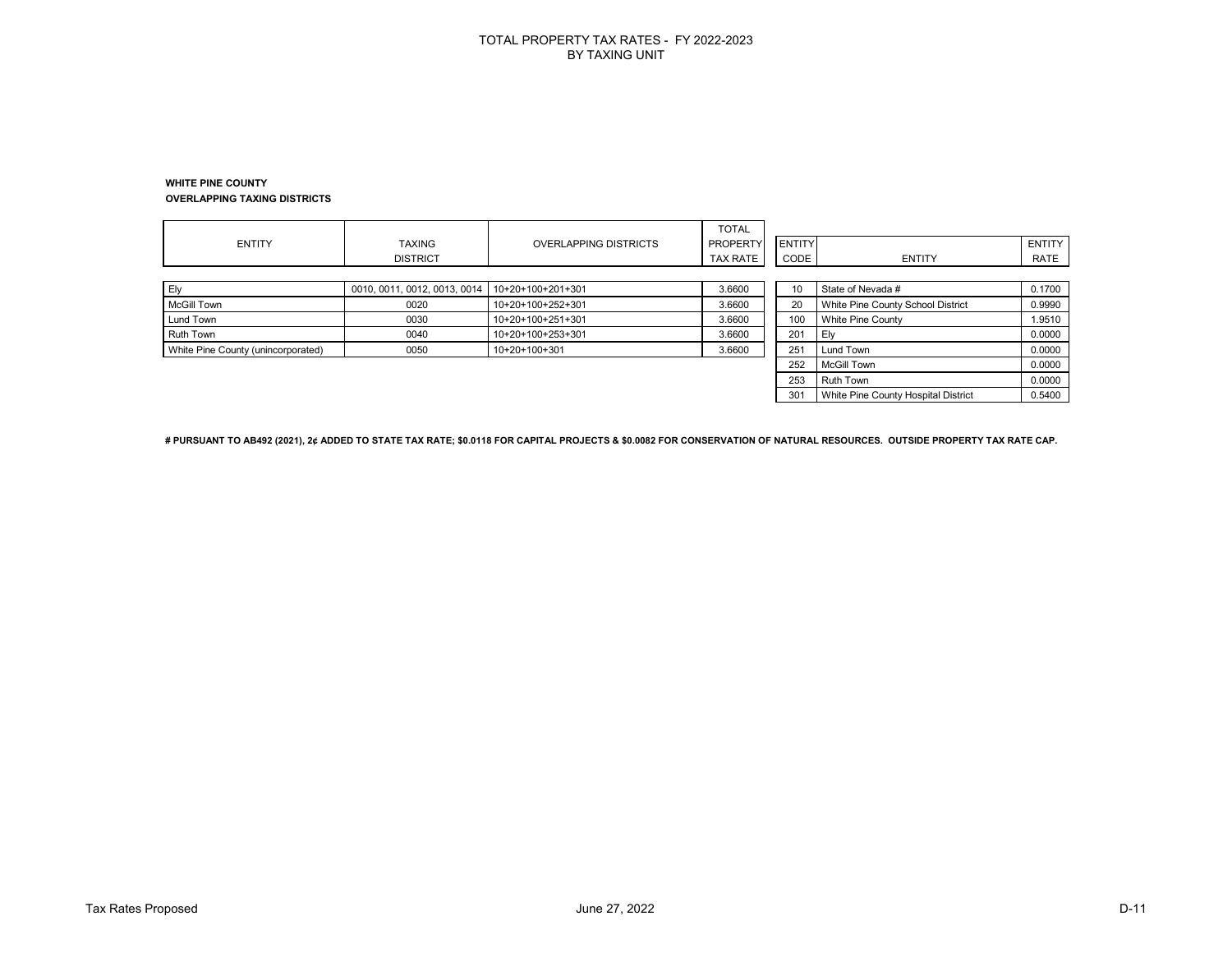# PROPERTY TAX RATES FOR NEVADA LOCAL GOVERNMENTS

F Y 2 0 2 2 - 2 0 2 3

Section E OTHER INFORMATION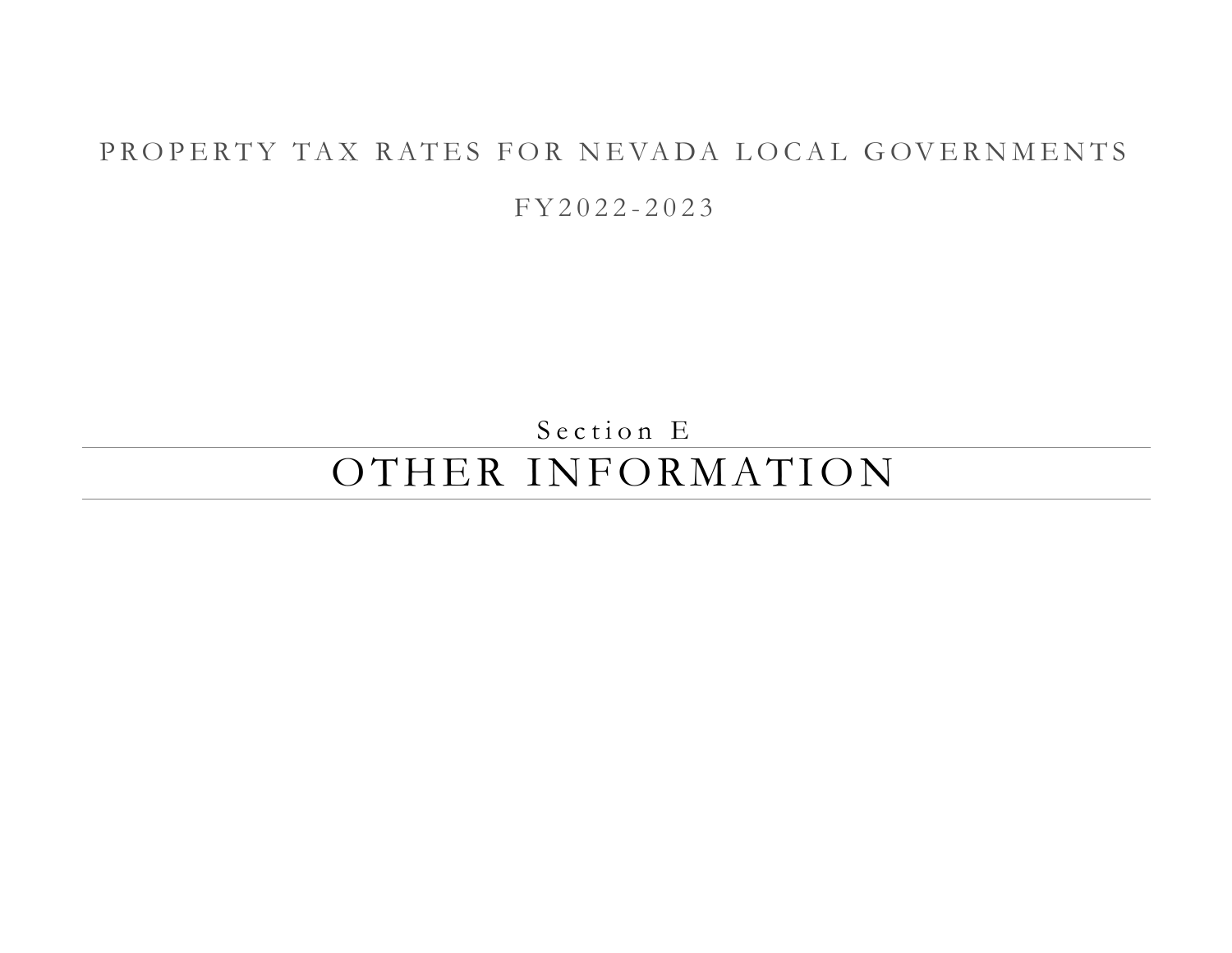| <b>ENTITY</b>                                | <b>YEAR</b><br><b>CREATED</b> | <b>INCREMENTAL</b><br><b>VALUE</b><br>FY2022-2023 | <b>EFFECTIVE</b><br><b>TAX RATE</b> | <b>EXCLUSIONS</b>                                                                                                                                                                                                                                                                                                                                                                                                                 |
|----------------------------------------------|-------------------------------|---------------------------------------------------|-------------------------------------|-----------------------------------------------------------------------------------------------------------------------------------------------------------------------------------------------------------------------------------------------------------------------------------------------------------------------------------------------------------------------------------------------------------------------------------|
| Carson City Redevelopment Agency             | 1986                          | 146,524,193                                       | 3.1318                              | Incremental value is excluded from Carson City; and some portion or all valuation<br>noted is excluded for the following entities: Carson City School District, Carson<br>City Airport Authority, Carson-Truckee Water Conservancy, Carson Water<br>Subconservancy, Eagle Valley Underground Water Basin and NV Commission<br>for the Reconstruction of the V & T Railway.                                                        |
| Boulder City Redevelopment Agency            | 1999                          | 80,376,607                                        | 2.0481                              | Incremental value is excluded from Clark County; and some portion or all valuation<br>noted is excluded for the following entities: Clark County School District,<br>Boulder City, and Boulder City Library District.                                                                                                                                                                                                             |
| Clark County Redevelopment Agency            | 2004                          | 4,665,748,082                                     | 2.9328                              | Incremental value is excluded from Clark County; and some portion or all valuation<br>noted is excluded for the following entities: Clark County School District, Paradise<br>Town, Sunrise Manor Town, Winchester Town, Las Vegas-Clark County Library<br>District, Metropolitan Police (Communications & 911) and Las Vegas Artesian Basin.<br>Clark Co suspended operations in 2010 and have been reactivated effective 7/1/21 |
| City of Henderson Redevelopment Agency       | 1994                          | 1,814,019,606                                     | 2.2774                              | Incremental value is excluded from Clark County; and some portion or all valuation<br>noted is excluded for the following entities: Clark County School District, Henderson,<br>Henderson District Public Libraries & Las Vegas Artesian Basin.                                                                                                                                                                                   |
| City of Las Vegas Redevelopment Agency       | 1985                          | 1,752,478,621                                     | 2.6216                              | Incremental value is excluded from Clark County; and some portion or all valuation<br>noted is excluded for the following entities: Clark County School District, Las Vegas, Las<br>Vegas-Clark County Library District, Metropolitan Police (Communications & 911) and Las<br>Vegas Artesian Basin.                                                                                                                              |
| City of Mesquite Redevelopment Agency        | 1995                          | 193,564,348                                       | 2.2121                              | Incremental value is excluded from Clark County; and some portion or all valuation<br>noted is excluded for the following entities: Clark County School District, Mesquite, Las<br>Vegas-Clark County Library District and Virgin Valley Water District.                                                                                                                                                                          |
| City of North Las Vegas Redevelopment Agency | 1999                          | 129,981,603                                       | 2.7928                              | Incremental value is excluded from Clark County; and some portion or all valuation<br>noted is excluded for the following entities: Clark County School District, Mesquite, North                                                                                                                                                                                                                                                 |

Las Vegas Library District and Las Vegas Artesian Basin.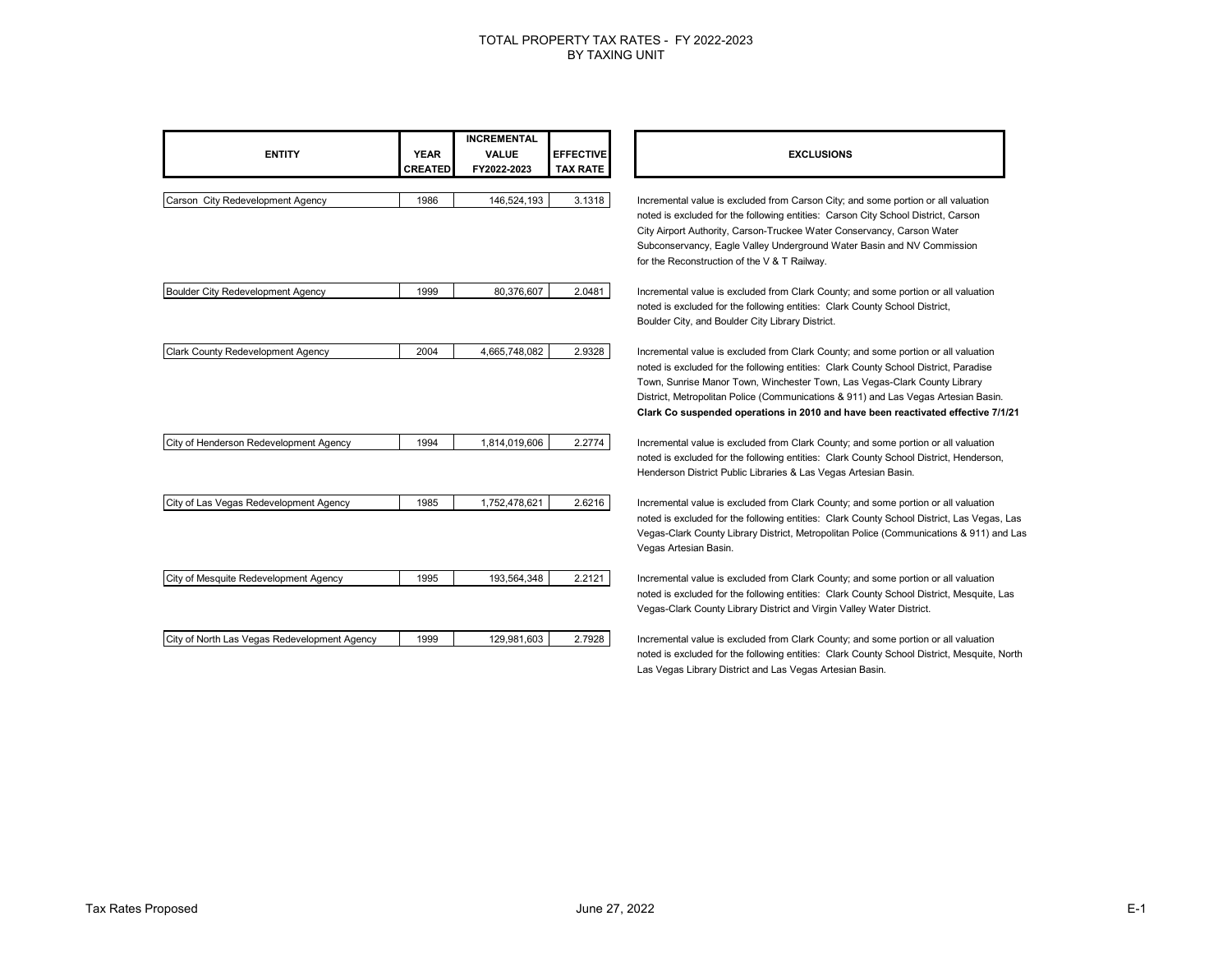| <b>ENTITY</b>                            | <b>YEAR</b><br><b>CREATED</b> | <b>INCREMENTAL</b><br><b>VALUE</b><br>FY2022-2023 | <b>EFFECTIVE</b><br><b>TAX RATE</b> | <b>EXCLUSIONS</b>                                                                                                                                                           |  |
|------------------------------------------|-------------------------------|---------------------------------------------------|-------------------------------------|-----------------------------------------------------------------------------------------------------------------------------------------------------------------------------|--|
|                                          |                               |                                                   |                                     |                                                                                                                                                                             |  |
| Douglas County Redevelopment Agency      | 2016                          | 114,541,612                                       | 2.9071                              | Incremental value is excluded from Douglas County; and some portion or all valuation                                                                                        |  |
|                                          |                               |                                                   |                                     | noted is excluded for the following entities: Douglas County School District, Town of Genoa,                                                                                |  |
|                                          |                               |                                                   |                                     | Carson-Truckee Water Conservancy, Carson Water Subconservancy, Douglas County<br>Mosquito District, Douglas County Water District, East Fork Fire, Paramedic & Swimming Poo |  |
|                                          |                               |                                                   |                                     | Districts, Indian Hills GID and Sierra Forest Fire Protection District.                                                                                                     |  |
| City of Wells Redevelopment Agency       | 2019                          | 2,780,893                                         | 3.6518                              | Incremental value is excluded from Elko County; and some portion or all valuation noted is                                                                                  |  |
|                                          |                               |                                                   |                                     | excluded for the following entities: Elko County School District, City of Wells,                                                                                            |  |
| City of Elko Redevelopment Agency        | 2008                          | 18,441,352                                        | 3.6518                              | Incremental value is excluded from Elko County; and some portion or all valuation noted is                                                                                  |  |
|                                          |                               |                                                   |                                     | excluded for the following entities: Elko County School District, City of Elko, Elko Convention<br>& Visitors Authority and Elko Television District.                       |  |
| City of Reno Redevelopment Agency - #1   | 1984                          | 193,700,801                                       | 2.8948                              | Incremental value is excluded from Washoe County; and some portion or all valuation noted                                                                                   |  |
|                                          |                               |                                                   |                                     | is excluded for the following entities: Washoe County School District and the City of Reno.                                                                                 |  |
| City of Reno Redevelopment Agency - #2   | 2005                          | 269,458,801                                       | 2.8948                              | Incremental value is excluded from Washoe County; and some portion or all valuation noted                                                                                   |  |
|                                          |                               |                                                   |                                     | is excluded for the following entities: Washoe County School District and the City of Reno.                                                                                 |  |
| City of Sparks Redevelopment Agency - #1 | 1978                          | 157,765,795                                       | 3.1961                              | Incremental value is excluded from Washoe County; and some portion or all valuation noted                                                                                   |  |
|                                          |                               |                                                   |                                     | is excluded for the following entities: Washoe County School District and the City of Sparks.                                                                               |  |
| City of Sparks Redevelopment Agency - #2 | 1999                          | 188,245,215                                       | 3.1961                              | Incremental value is excluded from Washoe County; and some portion or all valuation noted                                                                                   |  |
|                                          |                               |                                                   |                                     | is excluded for the following entities: Washoe County School District and the City of Sparks.                                                                               |  |
| City of Ely Redevelopment Agency         | 2005                          | 2,762,391                                         | 3.4028                              | Incremental value is excluded from White Pine County; and some portion or all valuation                                                                                     |  |
|                                          |                               |                                                   |                                     | noted is excluded for the following entities: White Pine County School District, City of Ely                                                                                |  |

NRS 279 provides for the creation of redevelopment areas for the rehabilitation of depressed areas throughout the state. The statutes provide for development of a plan for the redevelopment of an identified area along with the procedures for raising revenues and providing funding to those persons or companies wishing to improve properties within the redevelopment areas. Property tax is levied each fiscal year on the incremental growth in each area over and above the base year assessed value. The allocation of tax increment revenue to the respective redevelopment agencies and other local governments is prescribed by NRS 279.676 (1c). This section provides that redevelopment agencies are not entitled to revenues generated by the portion of the tax rate levied for bonds approved, or tax overrides approved, by voters on or after November 5, 1996.

and White Pine County Hospital District.

Note: The highest district rate is used in the Boulder City, Henderson, Las Vegas, Mesquite and North Las Vegas Redeveloment Areas due to various district rates.